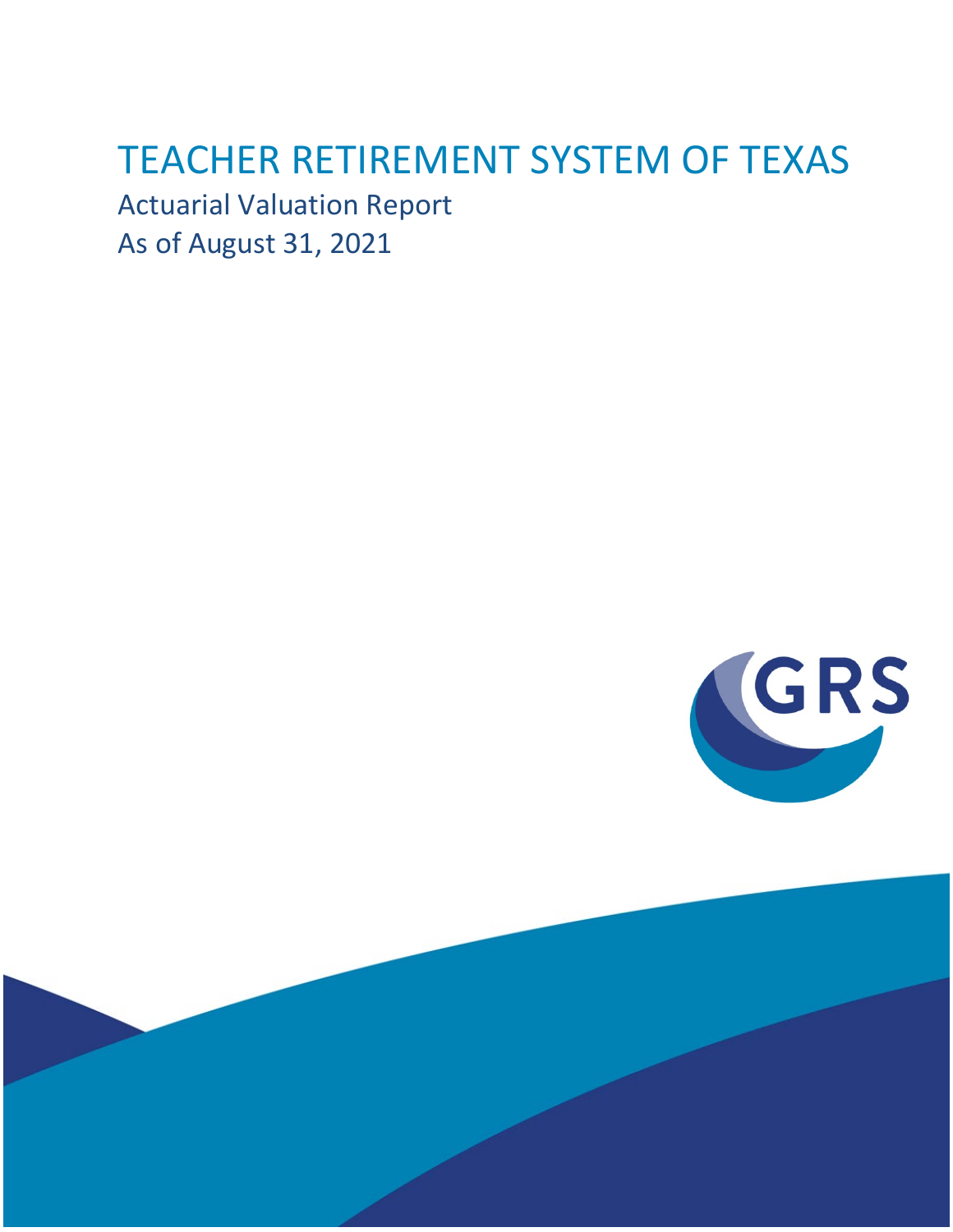

November 12, 2021

Board of Trustees Teacher Retirement System of Texas 1000 Red River Street Austin, TX 78701-2698

### **Subject: Actuary's Certification of the Actuarial Valuation as of August 31, 2021**

We certify that the information included herein and contained in the 2021 Actuarial Valuation Report is accurate and fairly presents the actuarial position of the Teacher Retirement System of Texas (TRS) as of August 31, 2021. This report was prepared at the request of the Board and is intended for use by the TRS staff and those designated or approved by the Board. This report may be provided to parties other than TRS staff only in its entirety and only with the permission of the Board.

All calculations have been made in conformity with generally accepted actuarial principles and practices, and with the Actuarial Standards of Practice issued by the Actuarial Standards Board. In our opinion, the results presented comply with the requirements of the Texas statutes and, where applicable, the Internal Revenue Code, ERISA, and the Statements of the Governmental Accounting Standards Board. The undersigned are independent actuaries. Mr. Siblik and Mr. Newton are Enrolled Actuaries, members of the American Academy of Actuaries and are qualified to give a Statement of Opinion. All are experienced in performing valuations for large public retirement systems.

#### **ACTUARIAL VALUATIONS**

The primary purpose of the valuation report is to determine the adequacy of the statutory contribution rates through measuring the resulting funding period, to describe the current financial condition of the System, and to analyze changes in the System's condition. In addition, the report provides various summaries of the data. This report may not be appropriate for other purposes. The information required by the System in connection with Governmental Accounting Standards Board Statement No. 67 (GASB No. 67) will be provided under separate cover.

Valuations are prepared annually, as of August 31 of each year, the last day of the System's plan and fiscal year.

#### **FINANCING OBJECTIVE OF THE PLAN**

The employee, employer, and State contribution rates are established by Law that, over time, are intended to remain level as a percent of payroll and provide assets to cover benefits when due. The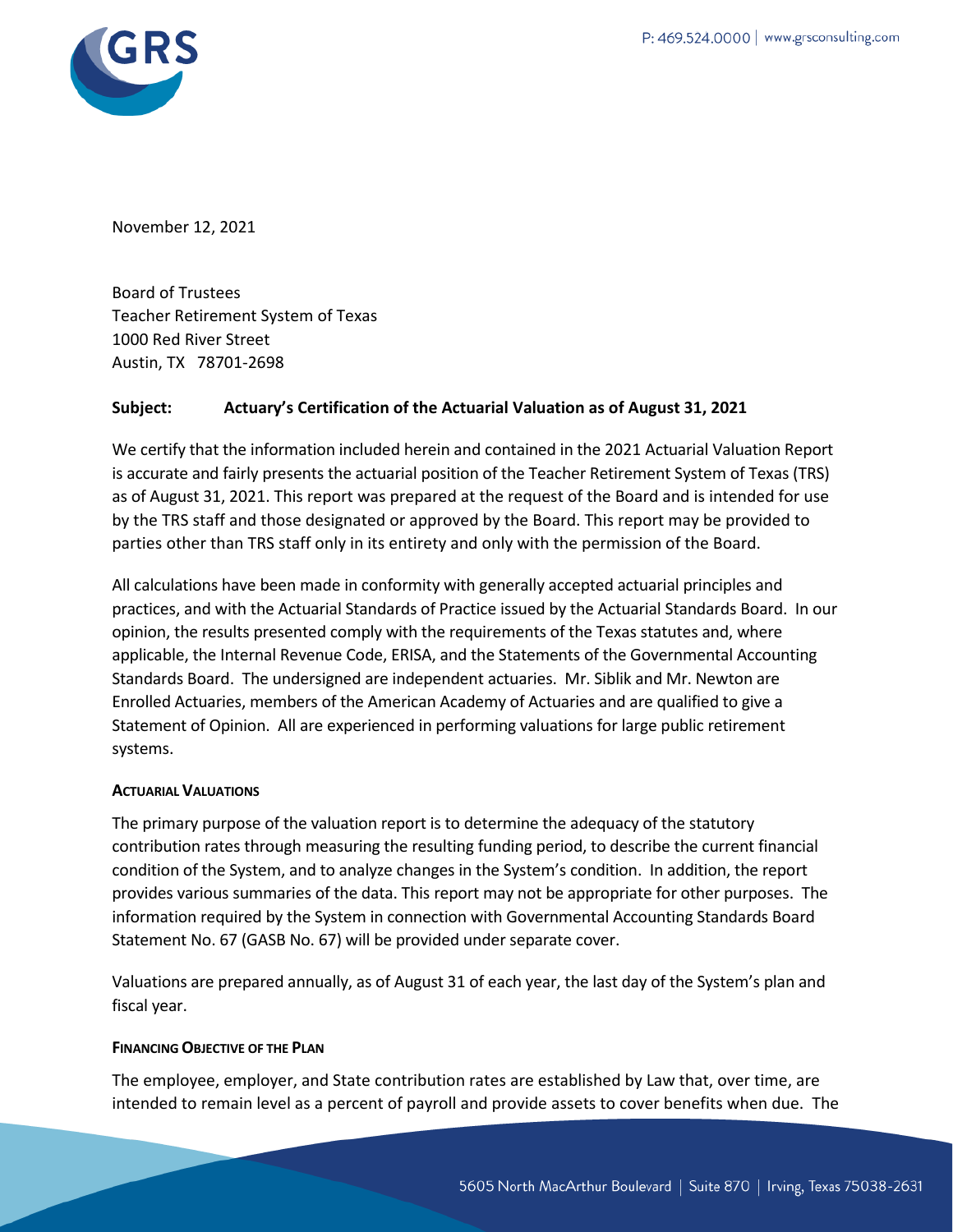actuarially determined employer contribution rates determined in this actuarial valuation are intended to provide for the normal cost plus the level percentage of payroll required to amortize the unfunded actuarial accrued liability. Please see Appendix 2 for more discussion of these determinations.

In 2019, the Board adopted a funding policy per Texas Government Code Sec. 802.2011. In it, the Board states that a "*declining UAAL (Unfunded Actuarial Accrued Liability) over time will be evidence that contribution and benefit policies are being implemented consistent with Tex. Gov't Code § 802.2011.*" In addition, "*after the phase-in of contributions in SB 12, if at any time the annual valuation of TRS does not project the UAAL to begin to decline in the next 5 years, the LAR request for TRS will include an increase in contribution rates so that the UAAL would be projected to begin to decline the year following the legislative session.*" Thus, this valuation is also accessing whether the UAAL is decreasing, or if it is not how soon it is expected to begin to do so.

#### **PROGRESS TOWARD REALIZATION OF FINANCING OBJECTIVE**

Based on this actuarial valuation as of August 31, 2021, the System's unfunded actuarial accrued liability (UAAL) has decreased to \$47.6 billion compared to \$50.6 billion as of August 31, 2020. The primary reason for the decrease was the strong investment performance during fiscal year 2021. Based on the contribution schedule put in place in 2019, the UAAL was anticipated to grow in nominal dollars through 2028 before beginning to decline annually after that. Thus, the strong investment performance from fiscal year 2021 has accelerated the amortization schedule of the UAAL.

This valuation shows a normal cost equal to 11.57% of pay plus 0.14% of pay to cover the annual cost of administrative expenses. The 2019 Legislature increased contribution rates for the State, employers, and the members in a phase-in schedule that will end in Fiscal Year 2025. The State's base rate of 6.80% in Fiscal Year 2019 increased to 7.50% in Fiscal Year 2020 and will phase-in to 8.25% by Fiscal Year 2024. In addition, covered employers whose employees are not participating in Social Security began contributing 1.50% of salary (capped at the minimum salary schedule) in Fiscal Year 2015. Beginning in Fiscal Year 2020, all public education employers began paying this supplemental payment and the amount will gradually increase from 1.60% in Fiscal Year 2021 to 2.00% in Fiscal Year 2025. These supplemental contributions are assumed to be approximately 1.26% of total payroll at the end of the phase-in. Combined, these contributions are ultimately assumed to approximate 9.50% of total payroll. The member contribution rate will increase from the current 7.70% to 8.00% in Fiscal Year 2022 and ultimately 8.25% in Fiscal Year 2024. In addition to these contributions, there are contributions made on behalf of members who are receiving a pension but who have also returned to work. These contributions are assumed to be approximately 0.06% of total payroll. As a result, for FY2025 and thereafter, the System is expected to receive a total contribution rate of 17.81% of pay. All funding calculations in this report assume the rate will remain at that level thereafter.

If payroll grows as expected (3.0% per year), the contributions provided by this contribution rate pattern are sufficient to amortize the current unfunded actuarial accrued liabilities of the System over a period of 23 years based on the smoothed asset value as of the valuation date. Therefore, the financing objectives of the System are expected to be met (assuming all assumptions are realized).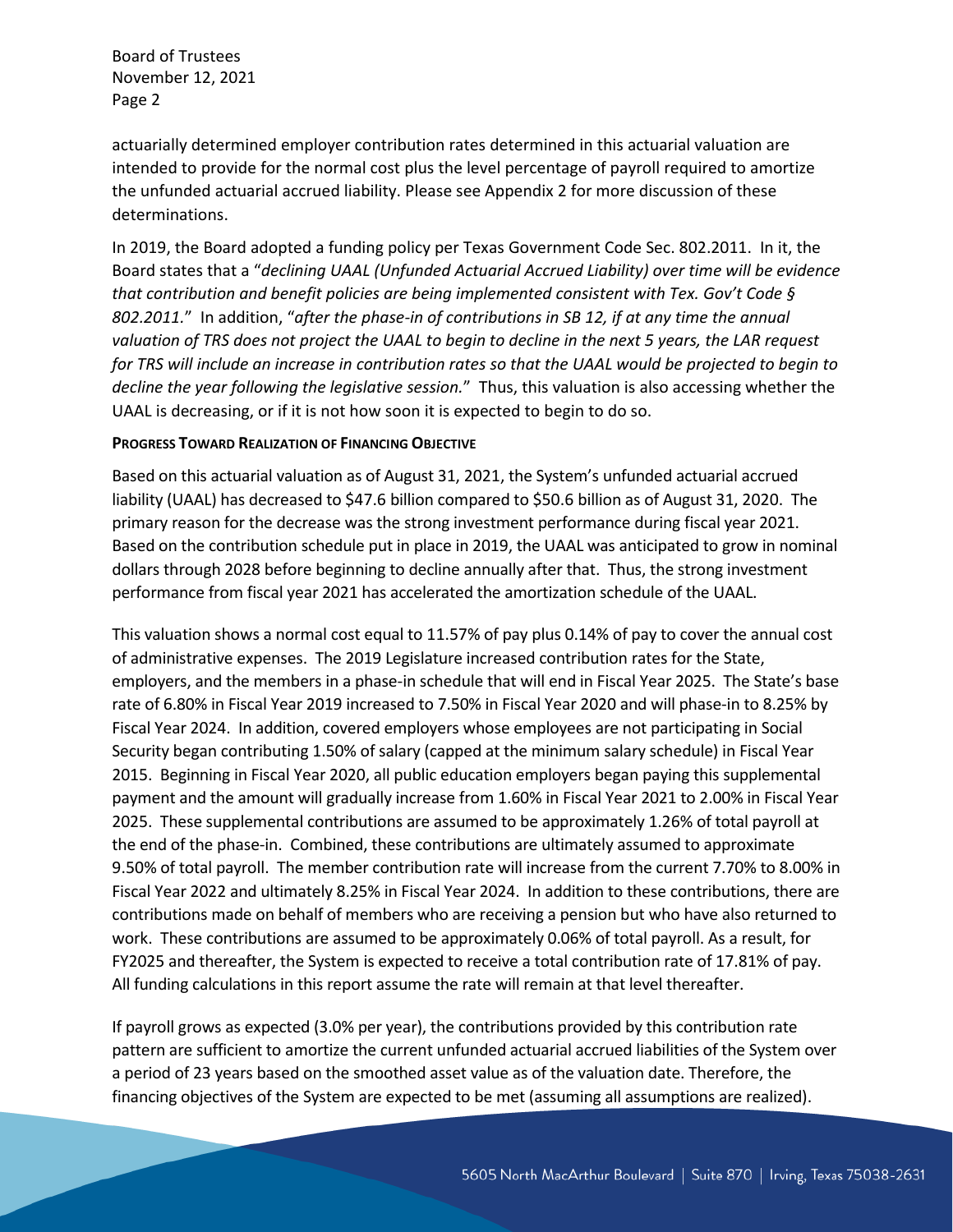The actuarial valuation report as of August 31, 2021 reveals that the funded ratio (the ratio of actuarial assets to actuarial accrued liability) is 79.1%, increasing from 76.8% last year. The funded status is one of many metrics used to show trends and develop future expectations about the health of the System. The funded status measure itself is not appropriate for assessing the sufficiency of plan assets to cover the estimated cost of settling the plan's benefit obligations or assessing the need for or the amount of future contributions since it does not reflect normal cost contributions, the timing of amortization payments, or future experience other than expected.

The System's investments earned significantly more than the prior year's assumed rate of return during fiscal year 2021 (24.8% on market value compared to an assumed 7.25%). The System was deferring investment shortfalls from the prior year, and hence this year's performance more than offset the previous year's shortfalls and the System experienced a net actuarial gain on assets this year. In addition, a portion of this year's gain will be deferred into future years. The System is now deferring an investment gain of \$21.2 billion and the funded status using the market value of assets is 88.4%. If there are no significant investment shortfalls or other actuarial losses over the next several years, the funded status of the System would be expected to increase towards this number.

Based on the actuarial (smoothed) value of assets, the number of years needed to amortize the UAAL will decrease annually if all assumptions are met. Please note that this annual decrease in the funding period will only occur if the currently scheduled contribution levels remain in place over the funding period. Any decrease in the contribution rates will result in longer funding periods.

Due to the current funding policy which utilizes level percentage of payroll amortization, the amortization payments will not be sufficient to cover all of the interest charges on the UAAL until the funding period reaches approximately 20 years. Table 5b provides a projection of the financing of the UAAL, and that projection shows the UAAL is expected to increase slightly to \$48.9 billion in 2024 before beginning to decline. Extending the projection further would show the UAAL is fully amortized 20 years after that (assuming all assumptions are exactly met including a 7.25% annual return on assets). However, this funding period and projection assumes the trust earns 7.25% based on the smoothed assets going forward. Given the size of the currently deferred investment gains, it is likely the UAAL will decrease year over year in next year's valuation and the schedule will be shortened even further.

Please note these expectations are based on the current benefit provisions, assumptions, contribution rates and a level active population. Any additional benefit enhancements (ad hoc Cost of Living Adjustments or "COLAs") granted without additional funding would increase the ultimate UAAL and extend the funding period before the funding status begins to improve. Thus, we continue to advise against any future benefit enhancements without additional sources of funding that cover the cost of the enhancement.

#### **PLAN PROVISIONS**

The plan provisions used in the actuarial valuation are described in Appendix 1 of the valuation report. There have been no changes to the ongoing benefit provisions of the System since the prior valuation.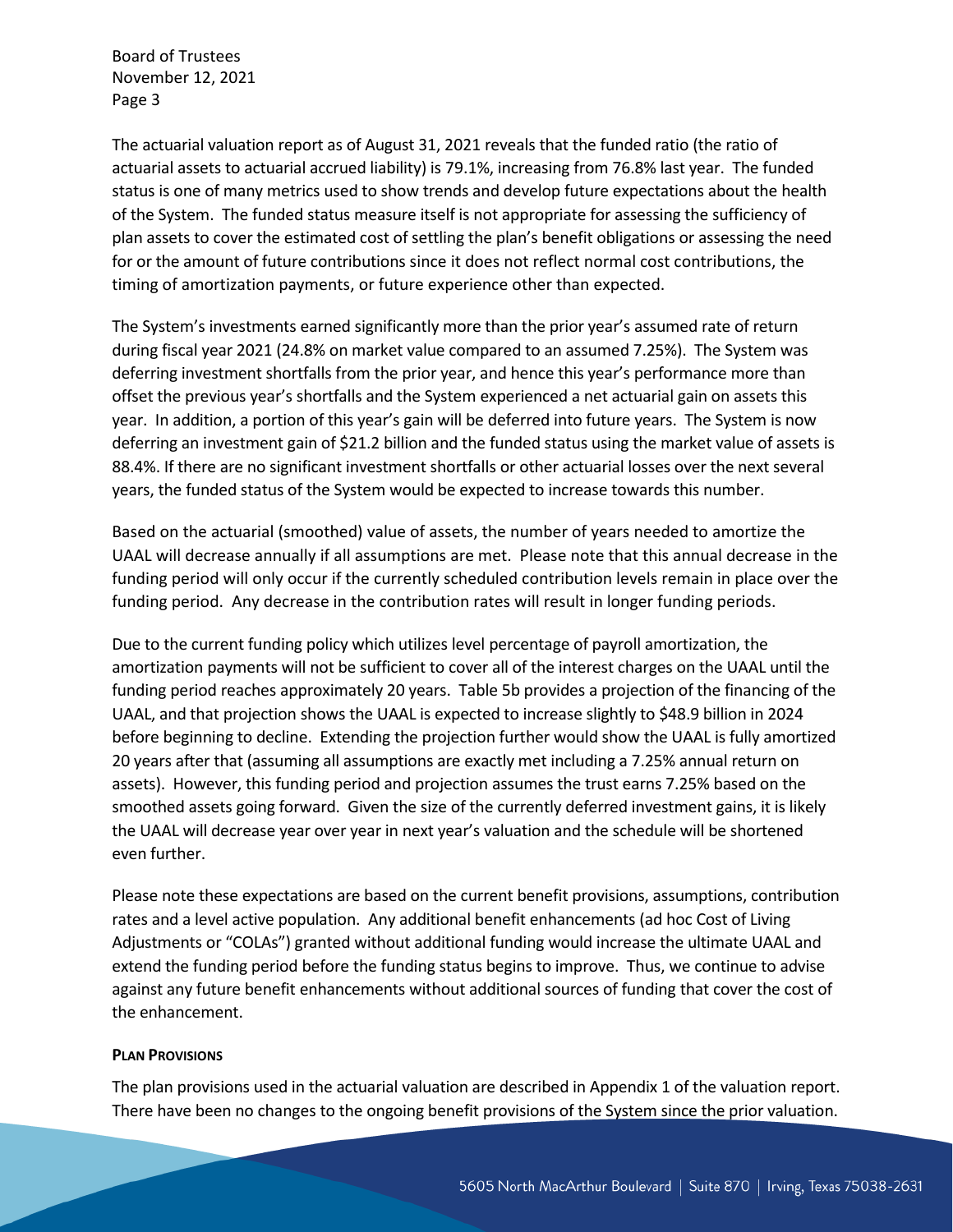The 2021 Legislature provided for a one-time appropriation to the System in September of 2021 to provide for a one-time supplemental payment to retirees. The appropriation and resulting benefit payment are expected to offset each other, and happen after the valuation date, thus neither have been reflected in this valuation. There should be no residual liabilities or credits from this occurrence.

Through the sunset process it was recommended that TRS attempt to find and distribute monies to old closed accounts of members who had worked for a participating employer for some time and left employment while non-vested, but have not taken a refund of their account balances. These members have been added into this valuation along with a liability equal to their account balances. This was approximately \$273 million in liabilities.

#### **DISCLOSURE OF PENSION INFORMATION**

Beginning with Fiscal Year 2014, the System began reporting financial information in accordance with Governmental Accounting Standards Board (GASB) Statement No. 67. The disclosure information for GASB No. 67 is provided in a separate report and is not contained herein.

This report should not be relied on for any purpose other than the purpose described above. Determinations of the financial results associated with the benefits described in this report in a manner other than the intended purpose may produce significantly different results.

#### **ACTUARIAL METHODS AND ASSUMPTIONS**

The actuarial methods and assumptions have been selected by the Board of Trustees of the Teacher Retirement System of Texas based upon our analysis and recommendations. These assumptions and methods are the same as used in the prior valuation and are detailed in Appendix 2 of the valuation report. The Board of Trustees has sole authority to determine the actuarial assumptions used for the plan. The actuarial methods and assumptions are primarily based on a study of actual experience for the period ending August 31, 2017 and adopted on July 27, 2018. Please see our experience study report dated July 27, 2018 for more information on the rationale for the current assumptions. In our opinion, the actuarial assumptions and methods used in this funding valuation meet the parameters set by the Actuarial Standards of Practice issued by the Actuarial Standards Board for such purposes.

The results of the actuarial valuation are dependent on the actuarial assumptions used. Actual results can and almost certainly will differ, as actual experience deviates from the assumptions. Even seemingly minor changes in the assumptions can materially change the liabilities, calculated contribution rates and funding periods. To illustrate this point, on page 9 of this report we have shown illustrative results based on future investment experience deviating from the assumptions. Based on the scope of this engagement, we have not performed analysis on the potential range of future measurements based on other factors. The actuarial calculations are intended to provide information for rational decision making.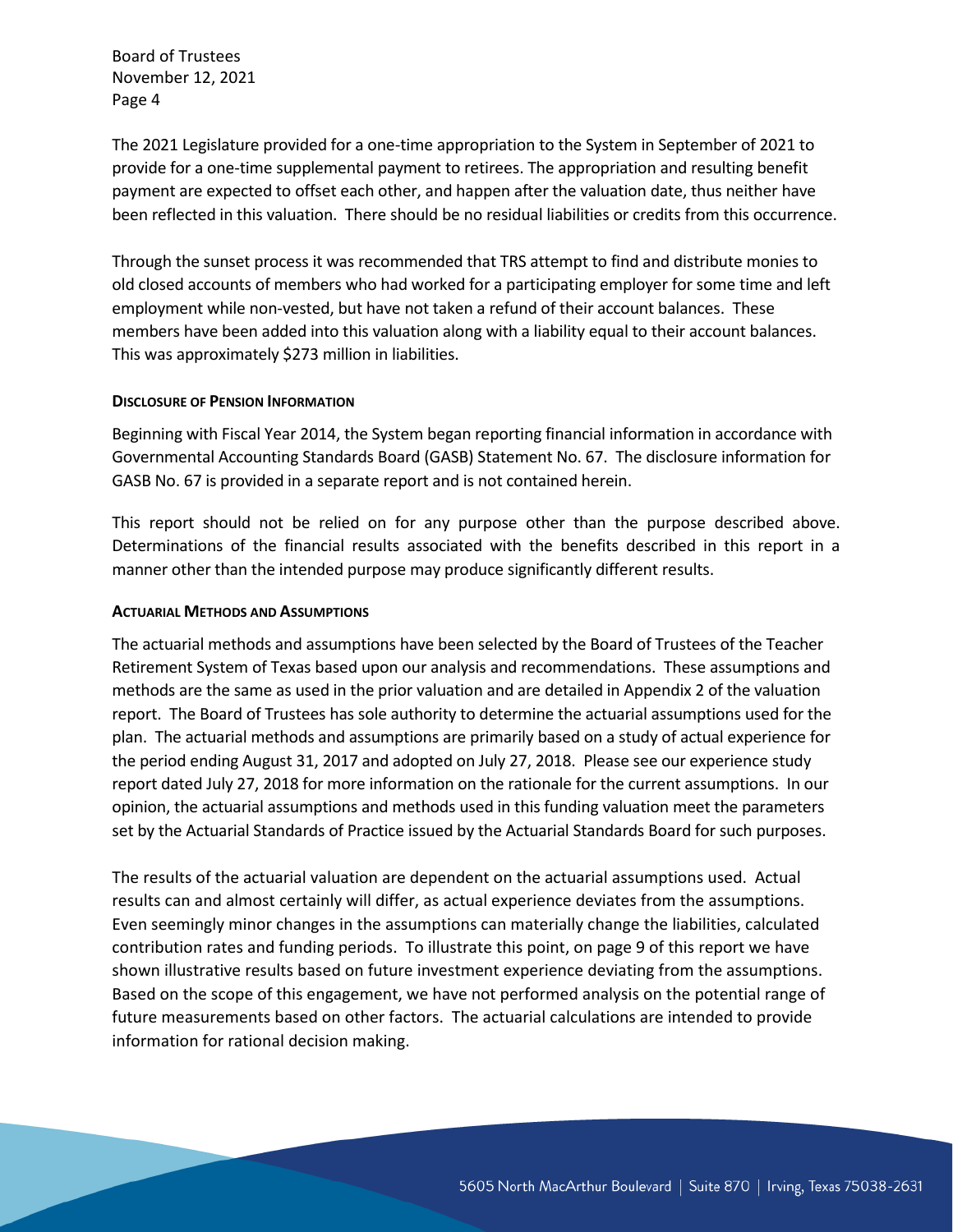In our opinion, the actuarial assumptions used are appropriate for purposes of the valuation and are internally consistent and reasonably related to the experience of the System and to reasonable expectations.

This report was prepared using our proprietary valuation model and related software which in our professional judgment has the capability to provide results that are consistent with the purposes of the valuation. We performed tests to ensure that the model reasonably represents that which is intended to be modeled.

#### **Data**

Member data for retired, active and inactive members was supplied as of August 31, 2021 by the TRS staff. The staff also supplied asset information as of August 31, 2021. While GRS did not audit this data, we did apply a number of tests to the data and concluded that it was reasonable and consistent with the prior year's data. It is also our understanding that TRS's auditor has attested to this information. GRS is not responsible for the accuracy or completeness of the information provided to us by TRS.

The following schedules in the Actuarial Section of the TRS Annual Comprehensive Financial Report were prepared by GRS:

- Actuarial Present Value of Future Benefits
- Schedule of Retirees and Beneficiaries Added to and Removed from Rolls
- Schedule of Funding Progress
- Post-Retirement Mortality
- Rates of Retirement
- Probability of Decrement due to Withdrawal
- Active Mortality

All other schedules shown in the actuarial section were prepared by TRS staff based upon our work. For further information please see the full actuarial valuation report.

This document and the PowerPoint presentation of the actuarial valuation results presented to the TRS Board in December 2021 comprise the full actuarial report.

### Respectfully submitted, **Gabriel, Roeder, Smith & Company**

Service Ward Dul Sll

Joi Hente

Lewis Ward Daniel J. Siblik, ASA, EA, MAAA Joseph P. Newton, FSA, EA, MAAA Consultant **Consultant** Consultant Pension Market Leader and Actuary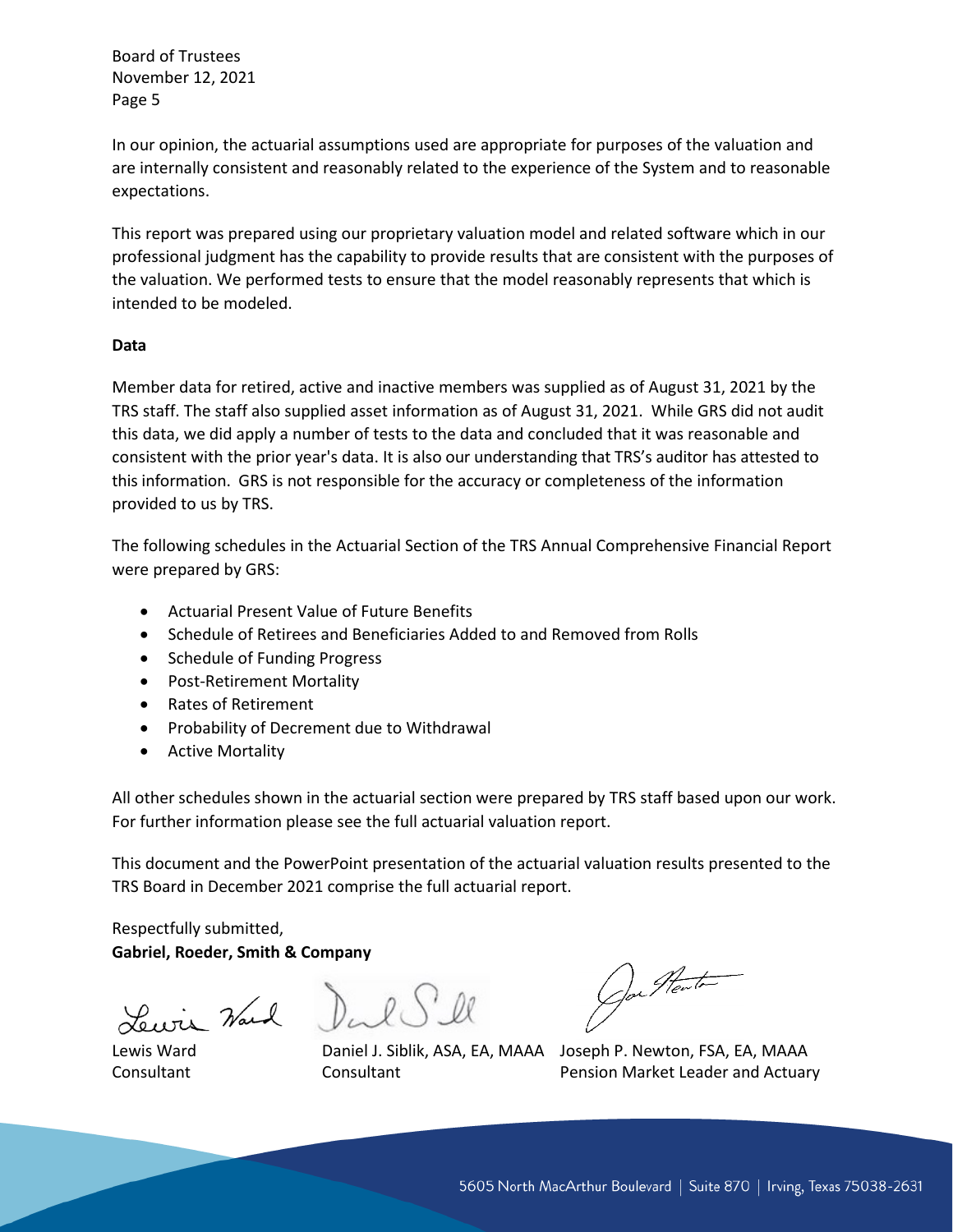# **Table of Contents**

|                   |                                                                                                                                             | Page           |
|-------------------|---------------------------------------------------------------------------------------------------------------------------------------------|----------------|
|                   | <b>COVER LETTER</b>                                                                                                                         |                |
| <b>SECTION A</b>  | <b>DISCUSSION</b>                                                                                                                           | $\mathbf{1}$   |
|                   | <b>EXECUTIVE SUMMARY</b>                                                                                                                    | $\overline{2}$ |
|                   | <b>INTRODUCTION</b>                                                                                                                         | $\overline{4}$ |
|                   | <b>FUNDED STATUS OF THE SYSTEM</b>                                                                                                          | 5              |
|                   | <b>ASSESSMENT AND DISCLOSURE OF RISK ASSOCIATED WITH MEASURING PENSION</b><br><b>OBLIGATIONS AND DETERMINING PENSION PLAN CONTRIBUTIONS</b> | 7              |
|                   | <b>GASB DISCLOSURE</b>                                                                                                                      | 11             |
|                   | <b>CHANGE IN ASSETS DURING THE YEAR</b>                                                                                                     | 12             |
|                   | <b>SUMMARY AND CLOSING COMMENTS</b>                                                                                                         | 13             |
| <b>SECTION B</b>  | <b>ACTUARIAL TABLES</b>                                                                                                                     | 15             |
| <b>APPENDIX 1</b> | <b>SUMMARY OF BENEFIT PROVISIONS OF THE RETIREMENT SYSTEM</b>                                                                               | 44             |
| <b>APPENDIX 2</b> | <b>ACTUARIAL ASSUMPTIONS AND METHODS</b>                                                                                                    | 58             |
| <b>GLOSSARY</b>   | <b>DEFINITIONS OF ACTUARIAL TERMS</b>                                                                                                       | 69             |

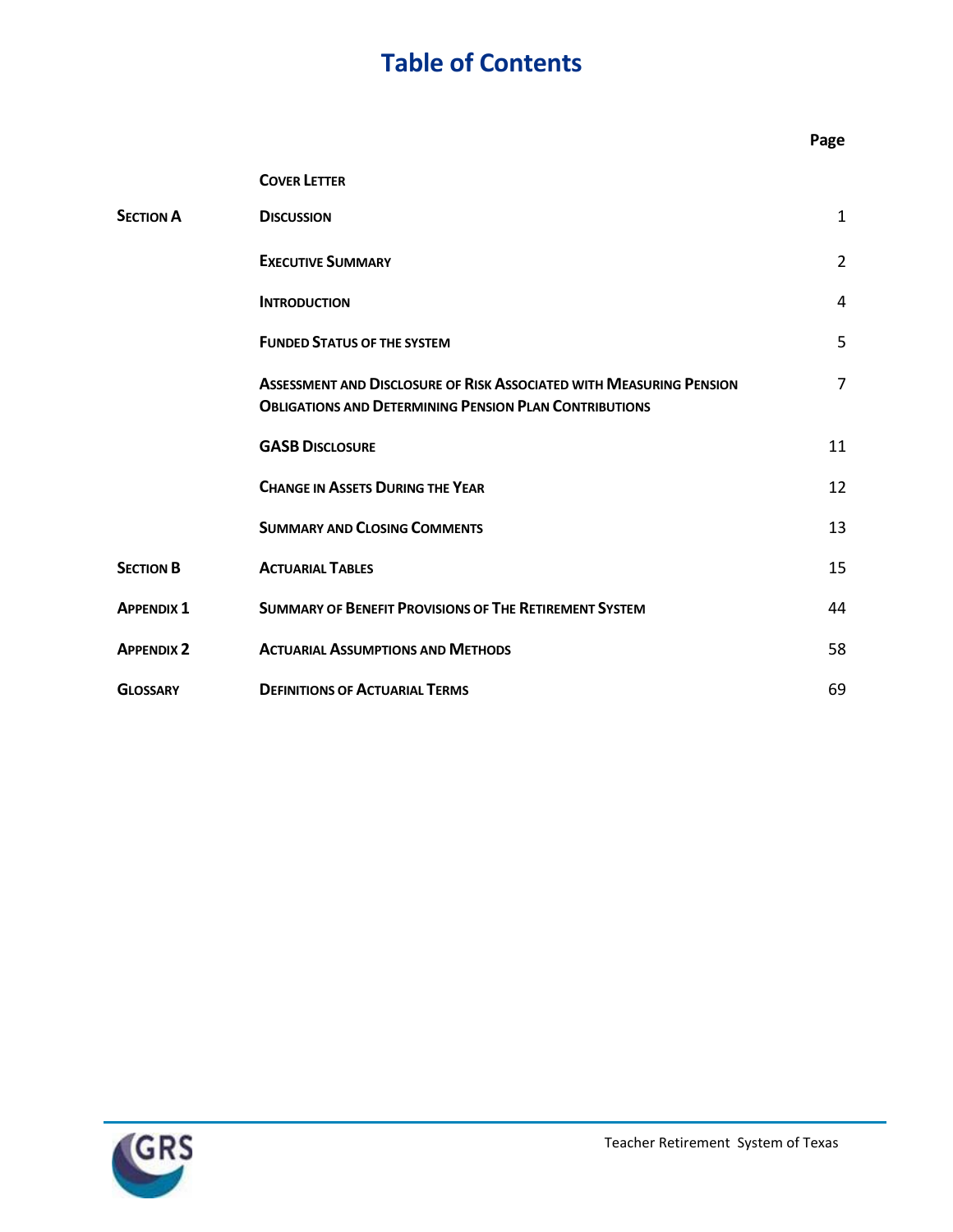**SECTION A**

**DISCUSSION**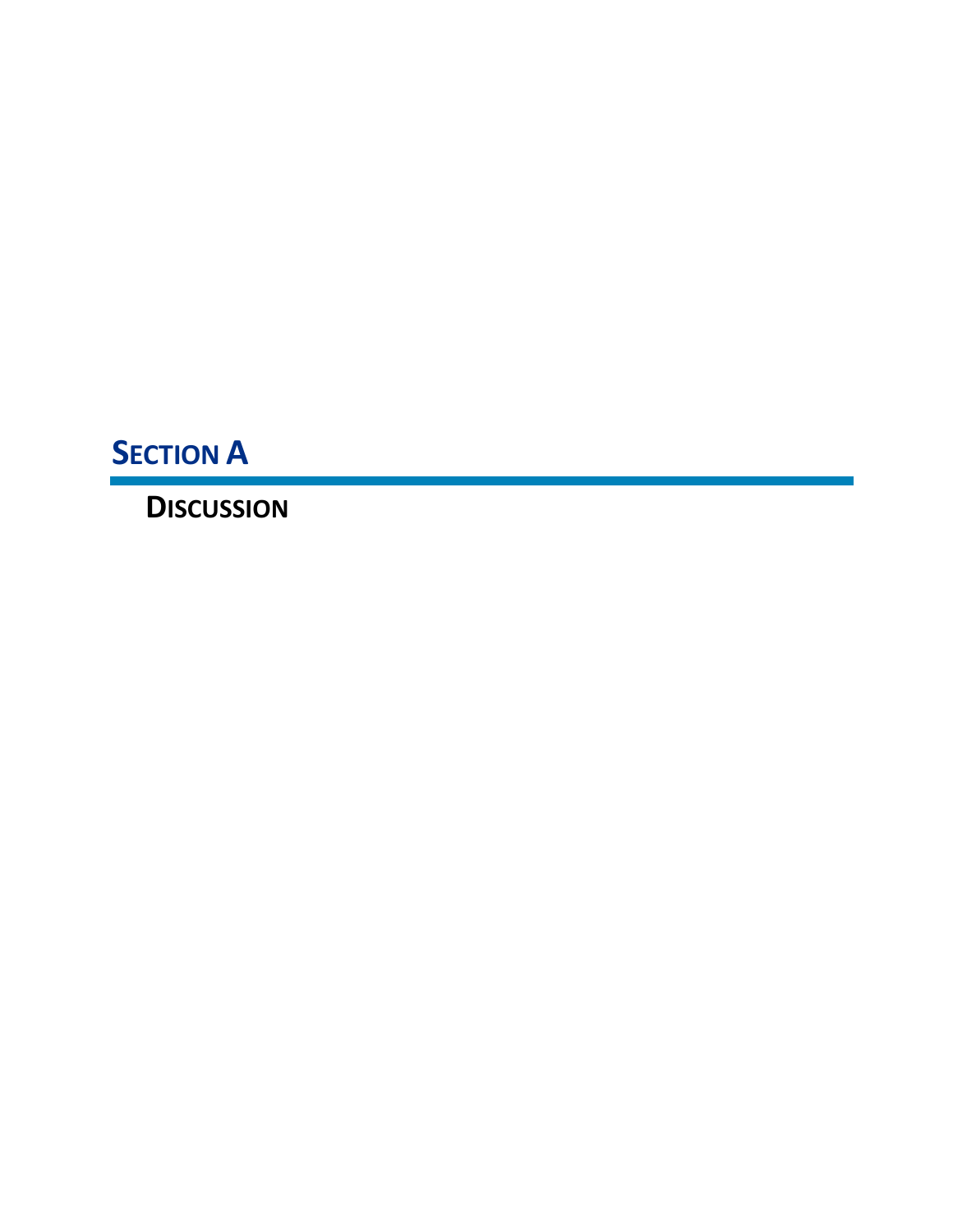### **Executive Summary**

The actuarial valuation of the Teacher Retirement System of Texas (TRS) as of August 31, 2021 indicates that the System's UAAL has decreased for the first time since 2008, from \$50.6 billion in 2020 to \$47.6 billion in 2021. This decrease was ahead of the schedule originally outlined in SB12 in the 2019 Legislature and is solely because of very favorable investment performance during fiscal year 2021.

As such, the financial outlook of the System is improved from last year. SB 12 from the 2019 Legislature provides a six-year phase-in to higher contribution rates that are currently projected to fully amortize the UAAL over the next 23 years. The key results of this valuation as of August 31, 2021 may be summarized as follows.

| Item                                                                                             | 2021               | 2020                |  |
|--------------------------------------------------------------------------------------------------|--------------------|---------------------|--|
| Membership                                                                                       |                    |                     |  |
| Number of                                                                                        |                    |                     |  |
| - Active members <sup>#</sup>                                                                    | 918,545            | 914,752             |  |
| - Service retirees                                                                               | 427,995            | 415,696             |  |
| - Disabled retirees                                                                              | 11,892             | 11,926              |  |
| - Beneficiaries                                                                                  | 18,246             | 17,652              |  |
| - Inactive, vested                                                                               | 116,901            | 112,726             |  |
| - Inactive, nonvested                                                                            | 384,340            | 209,956             |  |
| - Total                                                                                          | 1,877,919          | 1,682,708           |  |
| Projected Payroll for Contributions                                                              | \$<br>51.4 billion | l\$<br>50.0 billion |  |
| Statutory contribution rates (of payroll)                                                        |                    |                     |  |
| Combined State/Employers *                                                                       | 8.81%              | 8.51%               |  |
| Member                                                                                           | 8.00%              | 7.70%               |  |
| <b>Actuarial Information</b>                                                                     |                    |                     |  |
| Normal cost %                                                                                    | 11.57%             | 11.62%              |  |
| Unfunded actuarial accrued liability (UAAL)                                                      | \$<br>47.6 billion | l\$<br>50.6 billion |  |
| UAAL as % of pay                                                                                 | 92.8%              | 101.2%              |  |
| Funded ratio                                                                                     | 79.1%              | 76.8%               |  |
| Funding period (years)                                                                           | 23                 | 27                  |  |
| Actuarially Determined Employer Contribution (ADEC)<br>(See description of ADEC in Appendix 2)** | 8.87%              | 9.07%               |  |

- # Includes members in Deferred Retirement Option Plan (DROP)
- For Fiscal Year 2022, in addition to the 7.50% statutory payroll contribution rate for the State/Employers, public education employers will contribute 1.70% of the minimum salary schedule. Combined, it is expected that these contributions will be approximately 8.81% of total payroll. Not included in the 8.81%, the System also receives contributions on behalf of retired members who have returned to work which yields an approximate additional 0.06%.
- \*\* Aggregate contribution rate for State and local employers.

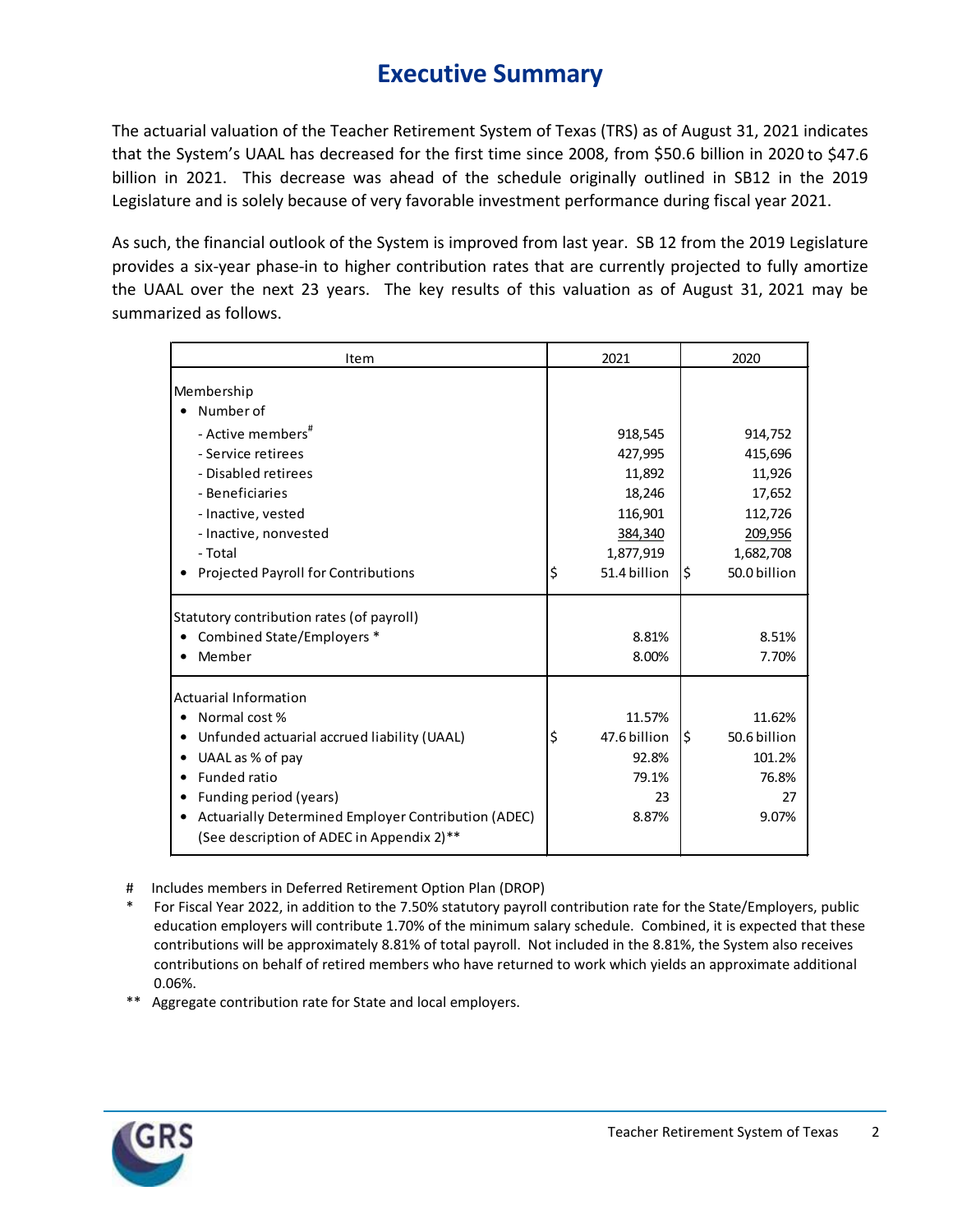# **Executive Summary (Continued)**

| Item                                                  | 2021                |      | 2020            |  |
|-------------------------------------------------------|---------------------|------|-----------------|--|
| Assets                                                |                     |      |                 |  |
| Market value                                          | \$<br>201.8 billion | Ŝ.   | 165.4 billion   |  |
| Actuarial value                                       | 180.6 billion       |      | 167.4 billion   |  |
| Estimated yield on market value                       | 24.8%               |      | 7.1%            |  |
| Estimated yield on actuarial value                    | 10.5%               |      | 6.8%            |  |
| Ratio of actuarial to market value<br>$\bullet$       | 89.5%               |      | 101.2%          |  |
| Employee contributions, including service purchases   | \$<br>3,910 million | I\$. | 3,783 million   |  |
| State contributions                                   | 2,174 million       |      | 2,139 million   |  |
| <b>Employer contributions</b>                         | 2,124 million       |      | 2,017 million   |  |
| Benefit, refund, and expense payments                 | 12,590 million      |      | 12,004 million  |  |
| Net external cash flow                                | (4,382) million     |      | (4,065) million |  |
| Gains/(losses)                                        |                     |      |                 |  |
| Asset experience                                      | \$<br>5,302 million | l\$  | (645) million   |  |
| Assumption changes/Legislative changes                | (273) million       |      | 0.0 million     |  |
| Liability experience                                  | (757) million       |      | 863 million     |  |
| Total                                                 | \$<br>4,272 million | \$   | 218 million     |  |
| Actuarial Information based on Market Value of Assets |                     |      |                 |  |
| Unfunded actuarial accrued liability (UAAL)           | \$<br>26.4 billion  | \$   | 52.6 billion    |  |
| UAAL as % of pay                                      | 51.5%               |      | 105.3%          |  |
| Funded ratio                                          | 88.4%               |      | 75.9%           |  |
| Actuarially Determined Employer Contribution (ADEC)   | 8.87%               |      | 9.30%           |  |
|                                                       |                     |      |                 |  |

|                                                                       | <b>UAAL</b>   |                       |
|-----------------------------------------------------------------------|---------------|-----------------------|
| Item                                                                  | (\$ Millions) | <b>Funding Period</b> |
| (1)                                                                   | (2)           | (3)                   |
| 1. 2020 Valuation                                                     | \$50,605      | 27                    |
| 2. Restated 2020 Valuation with Legislative changes (if applicable) * | \$50,878      | 28                    |
| 3. Expected 2021 UAAL using expected contributions                    | \$52,232      | 27                    |
| 4. Expected 2021 UAAL using actual contributions**                    | \$51,548      | 27                    |
| 5. 2021 UAAL using expected assets and actual liabilities             | \$52,305      | 27                    |
| 6. 2021 UAAL recognizing past deferred asset gains/(losses)           | \$52,950      | 27                    |
| 7. 2021 UAAL using actual assets and liabilities, expected payroll    | \$47,648      | 23                    |
| 8. 2021 UAAL using actual payroll                                     | \$47,648      | 23                    |

\* This was the recognition of account balances for members whose accounts had been closed, and were reinstated based on recommendations from the sunset commission.

\*\* The funding period for this entry uses the expected UAAL and expected payroll.

Expected payroll is the prior year's valuation payroll, increased by the 3.0% payroll growth rate.

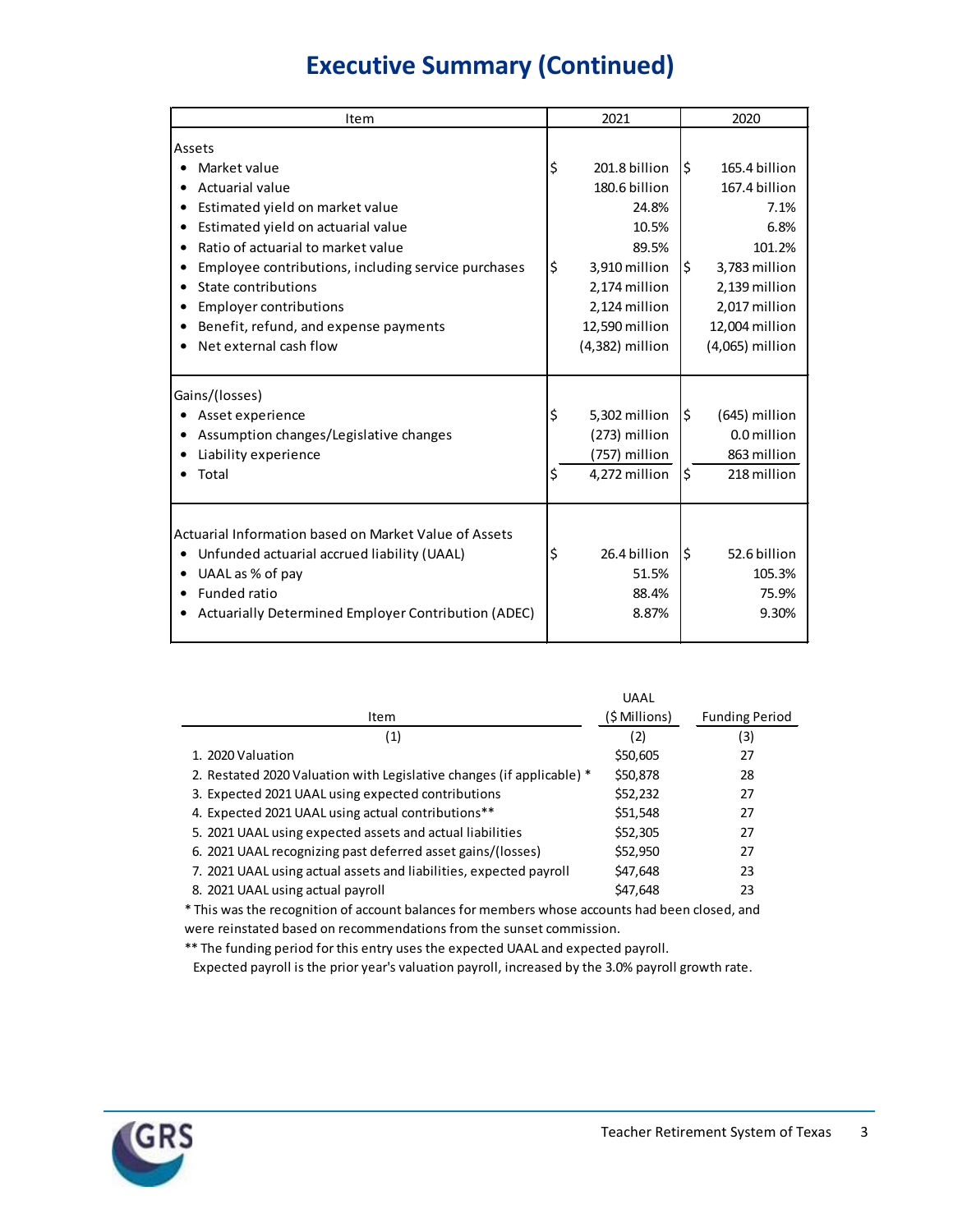### **Introduction**

The valuation of the Teacher Retirement System of Texas (TRS) as of August 31, 2021, reflects the following contribution rates for Fiscal Year 2021: (a) a member contribution rate of 8.00%, and (b) a State/Employer combined contribution rate approximating 8.81%, and (c) an additional amount on behalf of rehired retirees that equates to approximately 0.06% of payroll. The amounts are projected to increase based on the following schedule:

|        |             |              | Effective |        |          | <b>Total Blended</b>   |
|--------|-------------|--------------|-----------|--------|----------|------------------------|
| Fiscal | <b>Base</b> | Supplemental | Employer  | Member | Rehired  | Contribution Rate as a |
| Year   | Rate        | Rate         | Rate*     | Rate   | Retirees | % of Total Payroll     |
| 2021   | 7.50%       | 1.60%        | 8.51%     | 7.70%  | 0.06%    | 16.27%                 |
| 2022   | 7.75%       | 1.70%        | 8.81%     | 8.00%  | 0.06%    | 16.87%                 |
| 2023   | 8.00%       | 1.80%        | 9.13%     | 8.00%  | 0.06%    | 17.19%                 |
| 2024   | 8.25%       | 1.90%        | 9.44%     | 8.25%  | 0.06%    | 17.75%                 |
| 2025   | 8.25%       | 2.00%        | 9.50%     | 8.25%  | 0.06%    | 17.81%                 |

\* It is assumed that 62.9% of total payroll will be eligible for the supplemental contribution. Please see Table 3b from more detail on this estimate.

For purposes of determining the funding period, it was assumed that the Fiscal Year 2025 contribution rates (both member and State/employer) would remain in place indefinitely.

In preparing this valuation, Gabriel, Roeder, Smith & Company (GRS) has relied on employee data and asset information provided by the staff of the Teacher Retirement System. While not verifying the data at their source, GRS has performed such tests for consistency and reasonableness as has been deemed necessary to be satisfied with the appropriateness of using the data supplied.

Section A contains an executive summary of the most significant valuation results. The basic results of the valuation are covered on pages  $5 - 6$ . Page 9 discusses the sensitivity of the funded status to future investment performance. Page 12 provides analysis and discussion of changes in assets. Page 13 summarizes the findings of the valuation while Section B provides the tables supporting the report.

There have been no changes in the ongoing benefit provisions of TRS since the prior valuation. Please see Appendix 1 of this report for a summary of the major benefit provisions of the System.

As noted previously, the actuarial assumptions have not changed since the prior report. These were adopted in conjunction with an experience study for the period ending August 31, 2017. The actuarial assumptions were adopted by the Board of Trustees on July 27, 2018 and were effective with the August 31, 2018 valuation. For a detailed description of the actuarial assumptions and methods please see Appendix 2 of this report.

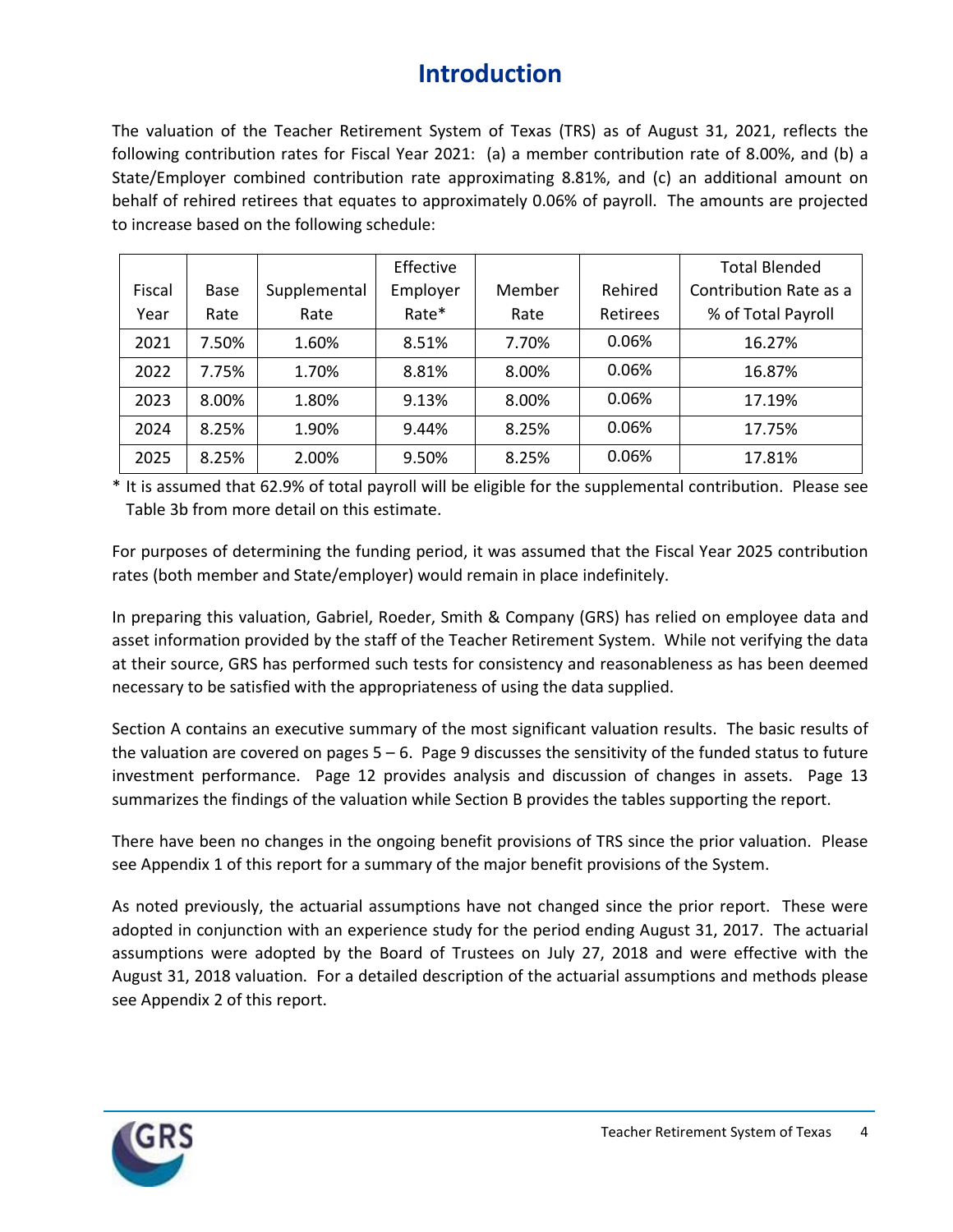### **Funded Status of the System**

Table 3a details the normal cost of the Retirement System by its various components. This normal cost is developed based on the valuation method known as the entry-age-normal actuarial cost method. The normal cost to pay for the benefits earned under the Retirement System is 11.57% of pay, this amount being inclusive of the amount contributed by the employees. In addition, to the cost of benefits an addition is made to the normal cost to cover annual administrative expenses. It is estimated that administrative expense will be approximately 0.14% of payroll. This estimate is based on the last three years of actual history for TRS. Thus, for Fiscal Year 2021 the total normal cost is 11.71% of pay and the net employer normal cost is 3.71% of pay based on the Fiscal Year 2021 member contribution rate of 8.00%.

The funding period is defined as the expected number of years until the UAAL is anticipated to be completely eliminated. This value will take into account all currently known information, including current assumptions, current funding policies, and any anticipated changes to normal cost based on the benefits for future members. This funding period for the System is determined under the entry-agenormal actuarial cost method based on a level percentage of pay. The key points of this method are as follows:

- 1. The "normal cost" for the System is deemed to be equal to the average cost of benefits for active members at each valuation date.
- 2. The "actuarial accrued liability" for benefits payable in the future to present active members is calculated as the present value of benefits payable in the future to present active members less the present value of future normal costs.
- 3. Funding of the unfunded actuarial accrued liability (UAAL) is a function of the rate of future growth in total covered payroll, the contributions established in state statute, and the trend in the normal cost over time.

Table 5a develops the funding period under the above approach not only for the current valuation, but also for the valuation as of August 31, 2020. From an actuarial perspective, the contribution rate in excess of the System's normal cost should be sufficient to amortize the UAAL over a reasonable period of time. Based on the future increases in the member and employer contribution rates, the contributions in excess of the System's normal cost is sufficient to amortize the System's UAAL over a period of 23.0 years (assuming all actuarial assumptions are exactly met). While statutorily this is considered a reasonable period of time, the UAAL will not begin to decline until the period reaches 20 years and thus we strongly recommend emphasis changing to focus on a 20-year period versus the historically used 30-year period.

Table 2 provides an overall summary of key actuarial data for the 2021 valuation, with comparative data for 2020. This information is summarized from the other tables, which supply more detail. This provides in one convenient place key comparative valuation results.

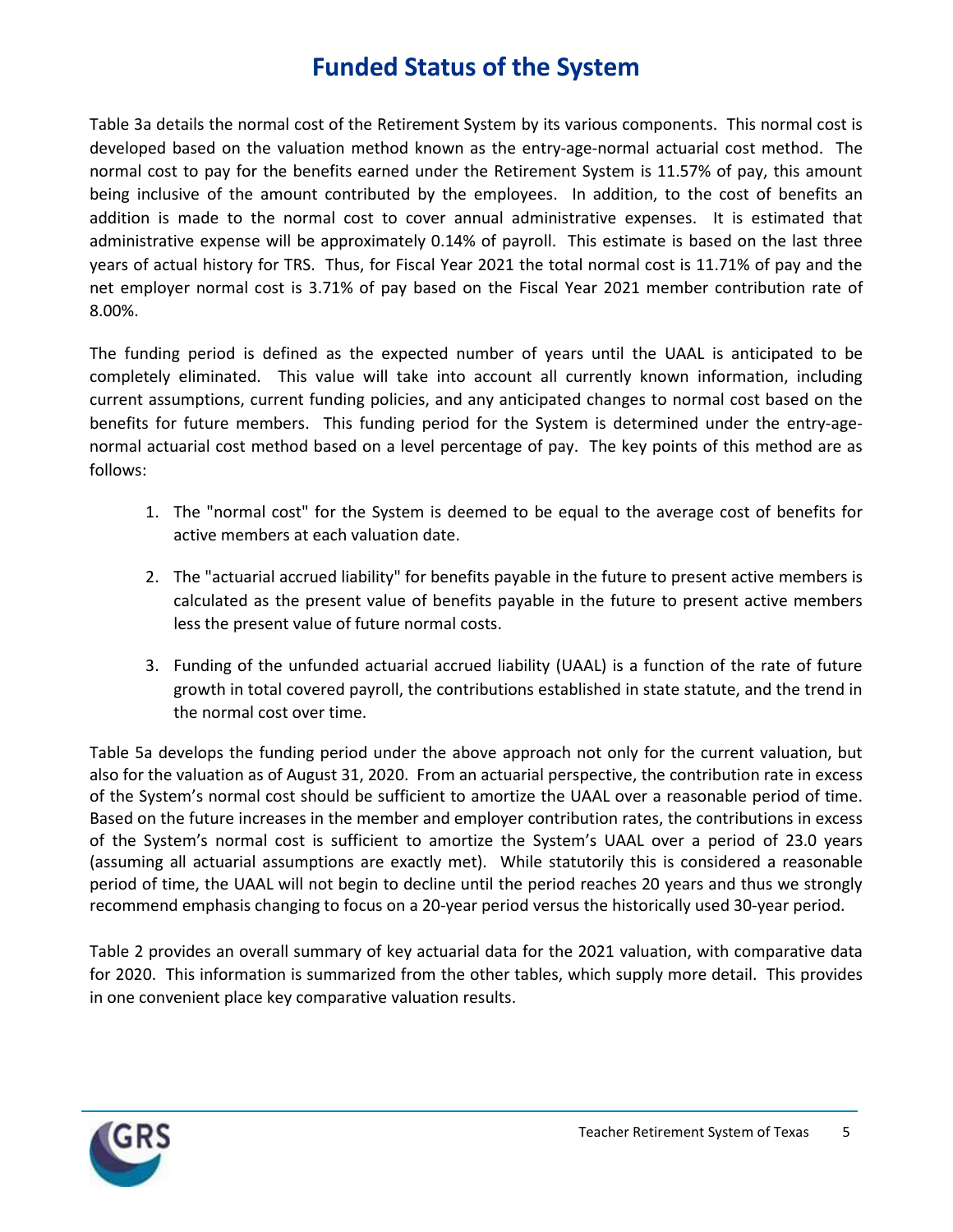# **Funded Status of the System (Continued)**

In determining the number of years that will be required to amortize the UAAL, an assumption is made concerning future growth of the payroll of the System. Our current assumption is 3.00% per year. There is no provision for membership growth in the payroll growth assumption.

As shown in Item B6 of Table 5a and using the assumed rate of increase in covered payroll of 3.00%, the period to fund the UAAL is 23 years. The funding periods using alternative payroll growth assumptions are also shown. An analysis of the change in the UAAL and the funding period since the 2020 valuation is shown on Table 10.

Table 10 traces the changes in the UAAL and the funding period from the valuation as of August 31, 2020, to August 31, 2021. Item 4 of Table 10 shows the funding status if there had been no actuarial gains or losses in the areas of assets, liabilities, and reflecting the actual State contributions for the 2020/2021 plan year. The UAAL would have increased during the year to \$51.5 billion. Item 5 of Table 10 illustrates that the overall liability loss increased the UAAL to \$52.3 billion and that the prior years' investment experience, as shown in Item 6, was expected to increase the UAAL to \$53.0 billion. However, Item 7 shows that the current year's investment experience decreased the UAAL to \$47.6 billion. Item 8 shows the impact on the funding period of the covered compensation growing at a faster rate than assumed, which had no impact this year.

The actuarial value of assets is developed in Table 4. It should be noted that the intent of the actuarial asset valuation method is to smooth out year-to-year fluctuations in market rates of return. The current asset method determines the expected actuarial value of assets and then recognizes at least 20% of the difference between that expected actuarial value of assets and the actual market value of assets. As shown in Item 8 of Table 4, if the current year's difference between expected and actual investment income is of the opposite sign from the remaining deferred excesses/(shortfalls), then this year's difference is directly offset against any prior year bases of the opposite sign (starting with the oldest base and working forward). Any remaining bases are then recognized over the remaining number of years. This is intended to ensure the smoothed value of assets will converge towards the market value in a reasonable and finite amount of time.

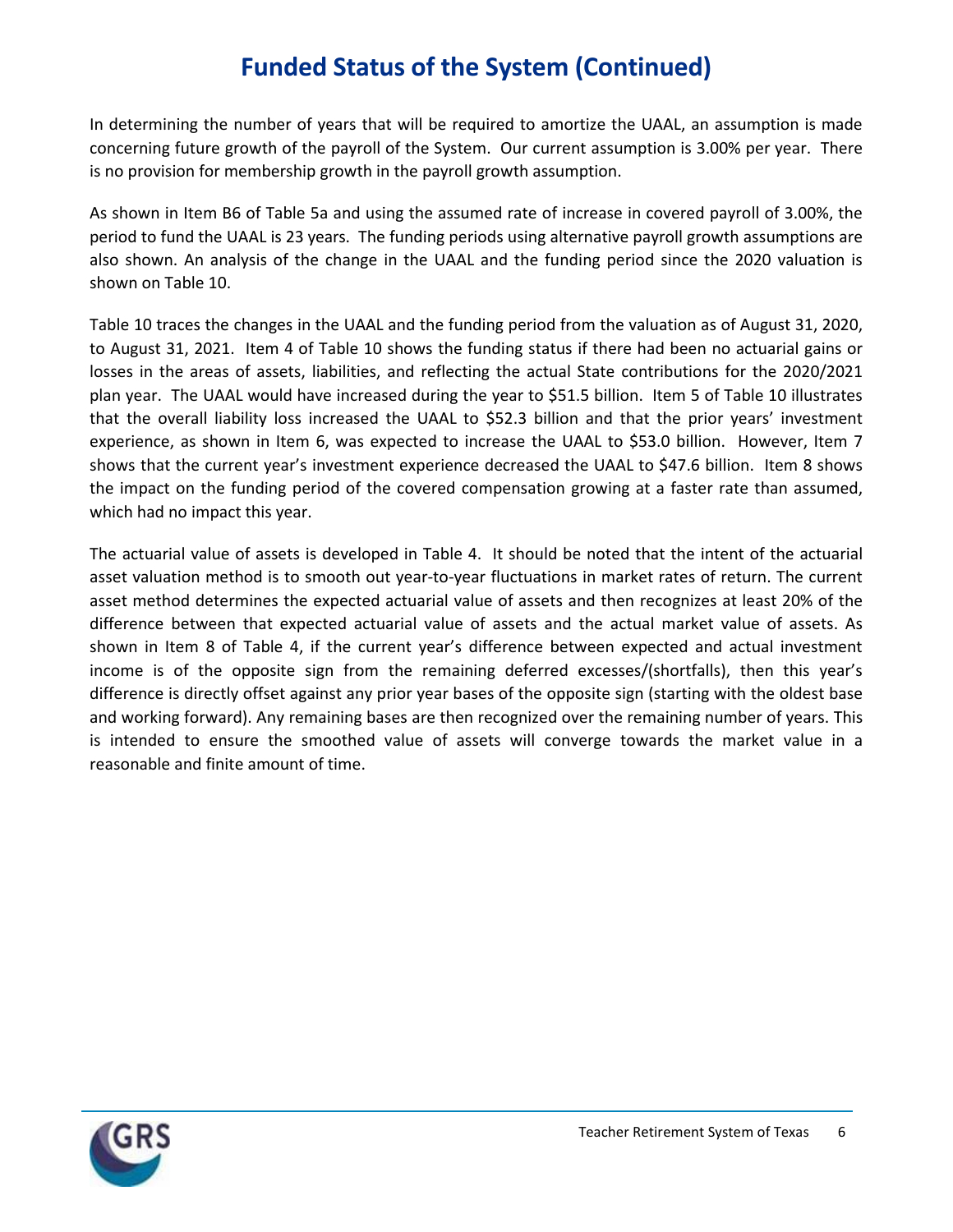# **Assessment and Disclosure of Risk Associated with Measuring Pension Obligations and Determining Pension Plan Contributions**

The determination of the accrued liability and an actuarially determined contribution (or funding period) requires the use of assumptions regarding future economic and demographic experience. Risk measures, as illustrated in this report, are intended to aid in the understanding of the effects of future experience differing from the assumptions used in the course of the actuarial valuation. Risk measures may also help with illustrating the potential volatility in the accrued liability and an actuarially determined contribution (or funding period) that result from the differences between actual experience and the actuarial assumptions.

Future actuarial measurements may differ significantly from the current measurements presented in this report due to such factors as the following: plan experience differing from that anticipated by the economic or demographic assumptions; changes in economic or demographic assumptions due to changing conditions; increases or decreases expected as part of the natural operation of the methodology used for these measurements (such as the end of an amortization period, or additional cost or contribution requirements based on the plan's funded status); and changes in plan provisions or applicable law. The scope of an actuarial valuation does not include an analysis of the potential range of such future measurements.

Examples of risk that may reasonably be anticipated to significantly affect the plan's future financial condition include:

- 1. Investment risk actual investment returns may differ from the expected returns;
- 2. Asset/Liability mismatch changes in asset values may not match changes in liabilities, thereby altering the gap between the accrued liability and assets and consequently altering the funded status and contribution requirements;
- 3. Contribution risk actual contributions may differ from expected future contributions. For example, actual contributions may not be made in accordance with the plan's funding policy or material changes may occur in the anticipated number of covered employees, covered payroll, or other relevant contribution base;
- 4. Salary and Payroll risk actual salaries and total payroll may differ from expected, resulting in actual future accrued liability and contributions differing from expected;
- 5. Longevity risk members may live longer or shorter than expected and receive pensions for a period of time other than assumed;
- 6. Other demographic risks members may terminate, retire or become disabled at times or with benefits other than assumed resulting in actual future accrued liability and contributions differing from expected.

The effects of certain trends in experience can generally be anticipated. For example if the investment return since the most recent actuarial valuation is less (or more) than the assumed rate, the cost of the plan can be expected to increase (or decrease). Likewise if longevity is improving (or worsening), increases (or decreases) in cost can be anticipated.

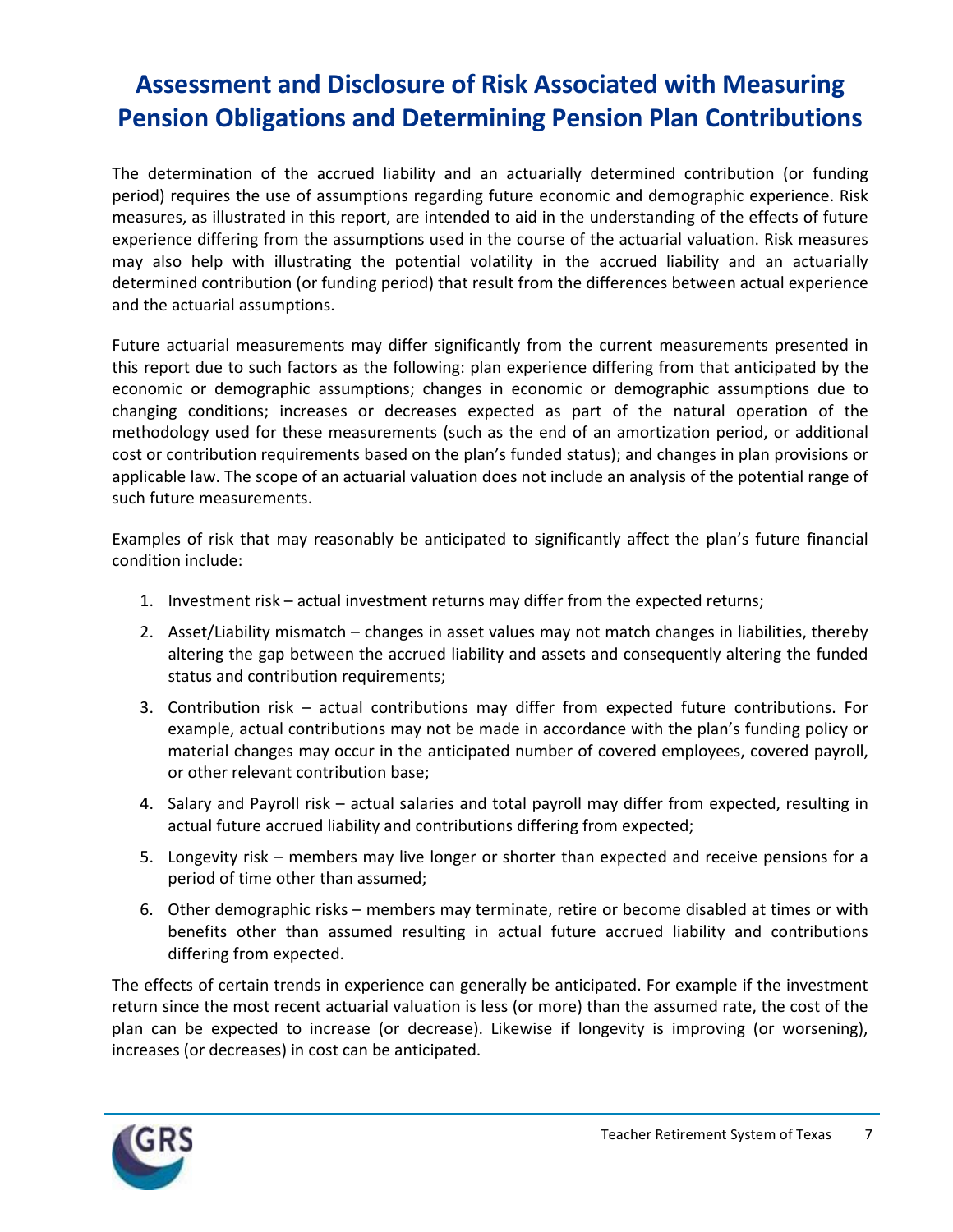# **Assessment and Disclosure of Risk Associated with Measuring Pension Obligations and Determining Pension Plan Contributions (Continued)**

Please see Appendix 2 for a description of the actuarially determined employer contribution (ADEC) rate shown in this report.

### **PLAN MATURITY MEASURES**

Risks facing a pension plan evolve over time. A young plan with virtually no investments and paying few benefits may experience little investment risk. An older plan with a large number of members in pay status and a significant trust may be much more exposed to investment risk. Several generally accepted plan maturity measures are described below. Please see Tables 11b and 12 which show the current year and a 20-year history of some of these measurements for TRS.

### **RATIO OF MARKET VALUE OF ASSETS TO PAYROLL**

The relationship between assets and payroll is a useful indicator of the potential volatility of contributions. For example, if the market value of assets is 2.0 times the payroll, a return on assets 5% different than assumed would equal 10% of payroll. A higher/lower or increasing/decreasing level of this maturity measure generally indicates a higher/lower or increasing/decreasing volatility in plan sponsor contributions as a percentage of payroll.

### **RATIO OF ACTUARIAL ACCRUED LIABILITY TO PAYROLL**

The relationship between actuarial accrued liability and payroll is a useful indicator of the potential volatility of contributions for a fully funded plan. A funding policy that targets a funded ratio of 100% is expected to result in the ratio of assets to payroll and the ratio of liability to payroll converging over time.

The ratio of liability to payroll may also be used as a measure of sensitivity of the liability itself. For example, if the actuarial accrued liability is 2.5 times the payroll (5 to 2 ratio), a change in liability 2% other than assumed would equal 5% of payroll. A higher/lower or increasing/decreasing level of this maturity measure generally indicates a higher/lower or increasing/decreasing volatility in liability (and also plan sponsor contributions) as a percentage of payroll.

### **RATIO OF ACTIVES TO RETIREES AND BENEFICIARIES**

A young plan with many active members and few retirees will have a high ratio of active to retirees. A mature open plan may have close to the same number of actives to retirees resulting in a ratio near 1.0. A super-mature or closed plan may have significantly more retirees than actives resulting in a ratio below 1.0.

### **RATIO OF NET CASH FLOW TO MARKET VALUE OF ASSETS**

A positive net cash flow means contributions exceed benefits and expenses. A negative cash flow means existing funds are being used to make payments. A certain amount of negative net cash flow is generally expected to occur when benefits are prefunded through a qualified trust. Large negative net cash flows as a percent of assets may indicate a super-mature plan or a need for additional contributions.

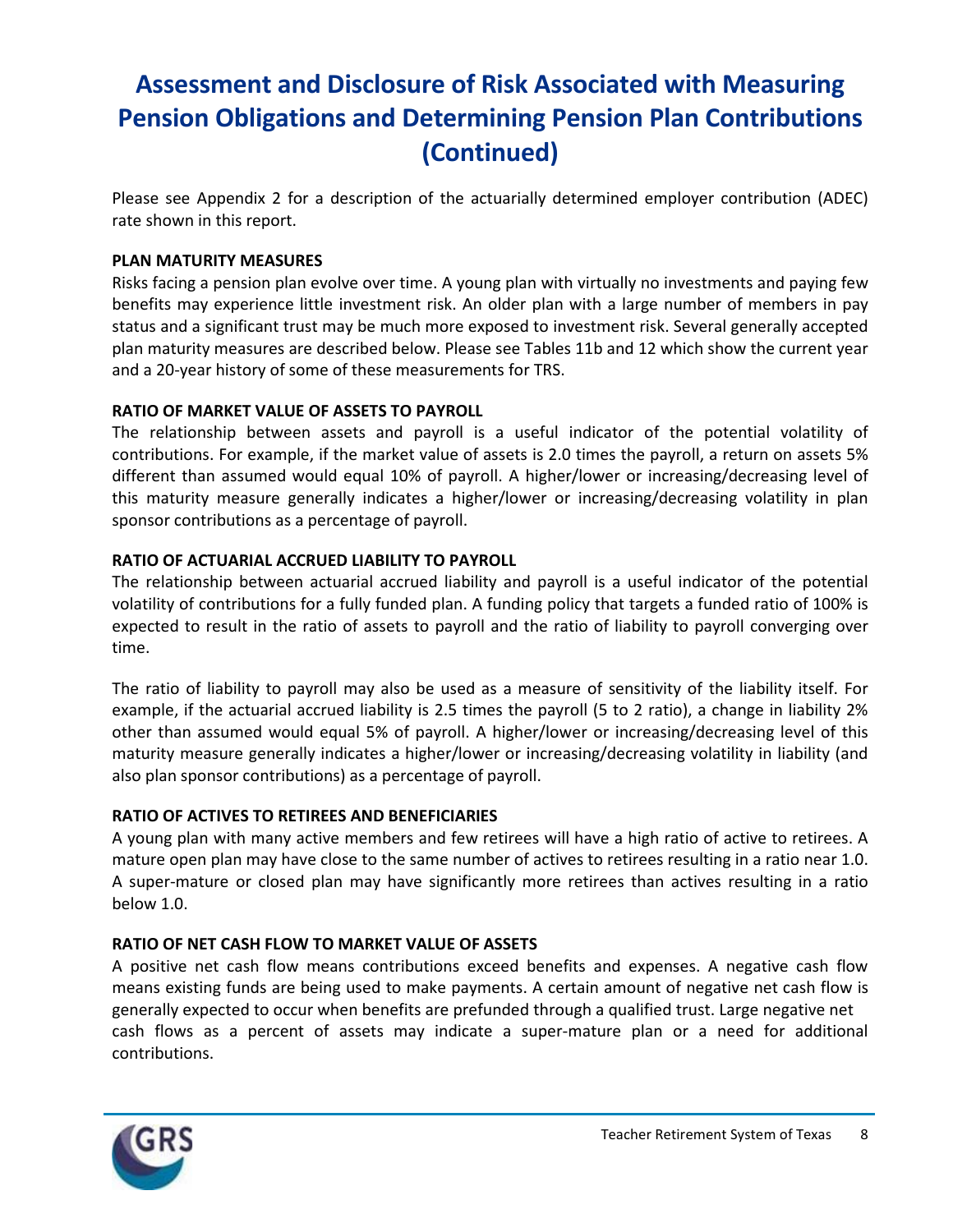# **Assessment and Disclosure of Risk Associated with Measuring Pension Obligations and Determining Pension Plan Contributions (Continued)**

### **ADDITIONAL RISK ASSESSMENT**

Additional assessment may include scenario tests, sensitivity tests, stochastic modeling, stress tests, and a comparison of the present value of accrued benefits at low-risk discount rates with the actuarial accrued liability. While a robust measurement of additional risk assessment is outside the scope of the annual actuarial valuation, we have provided some sensitivity analysis on the investment return assumption in the following section.

### **SENSITIVITY TO INVESTMENT PERFORMANCE**

Table 11b provides several additional risk metrics that can help relate the size of the investment risk to the System, the Sponsor, and the membership. As shown on Table 11b, the assets are currently 3.5 times as large as the covered payroll (source of funding). Based on this ratio, assuming a 10% decrease in the asset levels that is never recovered by future gains would increase the 30-year contribution requirement by 2.05% of payroll (from the current 8.87% employer ADEC to 10.92%) and decrease the funded ratio by 7.9% (from 79.1% to 71.2%). Table 11b also shows how these metrics have changed over time. As a System matures and/or achieves higher funded ratios, these risk metrics will actually show proportionately higher investment risk.

The following exhibit projects the actuarial status of the System as of August 31, 2021 based on varying actual investment returns over the next few years. All other assumptions are assumed to be met, including the continuation of the new statutory member and employer contribution rates.

|        | Based on an Annual                       |                  |           | Based on an Annual 7.25%        |           | Based on an Annual 10.25% |
|--------|------------------------------------------|------------------|-----------|---------------------------------|-----------|---------------------------|
|        | 4.25% Actual Investment                  |                  |           | <b>Actual Investment Return</b> |           | Actual Investment Return  |
|        |                                          | Return on Market |           | on Market                       |           | on Market                 |
|        |                                          |                  |           | Funded Ratio Measured By:       |           |                           |
|        | Actuarial                                | Market           | Actuarial | Market                          | Actuarial |                           |
| August | Value of                                 | Value of         | Value of  | Value of                        | Value of  | Market Value              |
| 31,    | Assets                                   | Assets           | Assets    | Assets                          | Assets    | of Assets                 |
| (1)    | (2)                                      | (3)              | (4)       | (5)                             | (6)       | (7)                       |
| 2021   | 88.4%<br>79.1%<br>2022<br>86.7%<br>81.4% |                  | 79.1%     | 88.4%                           | 79.1%     | 88.4%                     |
|        |                                          |                  | 81.9%     | 89.0%                           | 82.5%     | 91.7%                     |
| 2023   | 83.1%                                    | 85.1%            | 84.9%     | 89.7%                           | 86.6%     | 95.3%                     |
| 2024   | 83.8%                                    | 83.5%            | 88.0%     | 90.5%                           | 91.5%     | 99.3%                     |
| 2025   | 84.1%                                    | 82.0%            | 91.1%     | 91.4%                           | 97.1%     | 103.4%                    |
| 2026   | 84.0%                                    | 80.4%            | 92.2%     | 92.2%                           | 101.4%    | 107.9%                    |

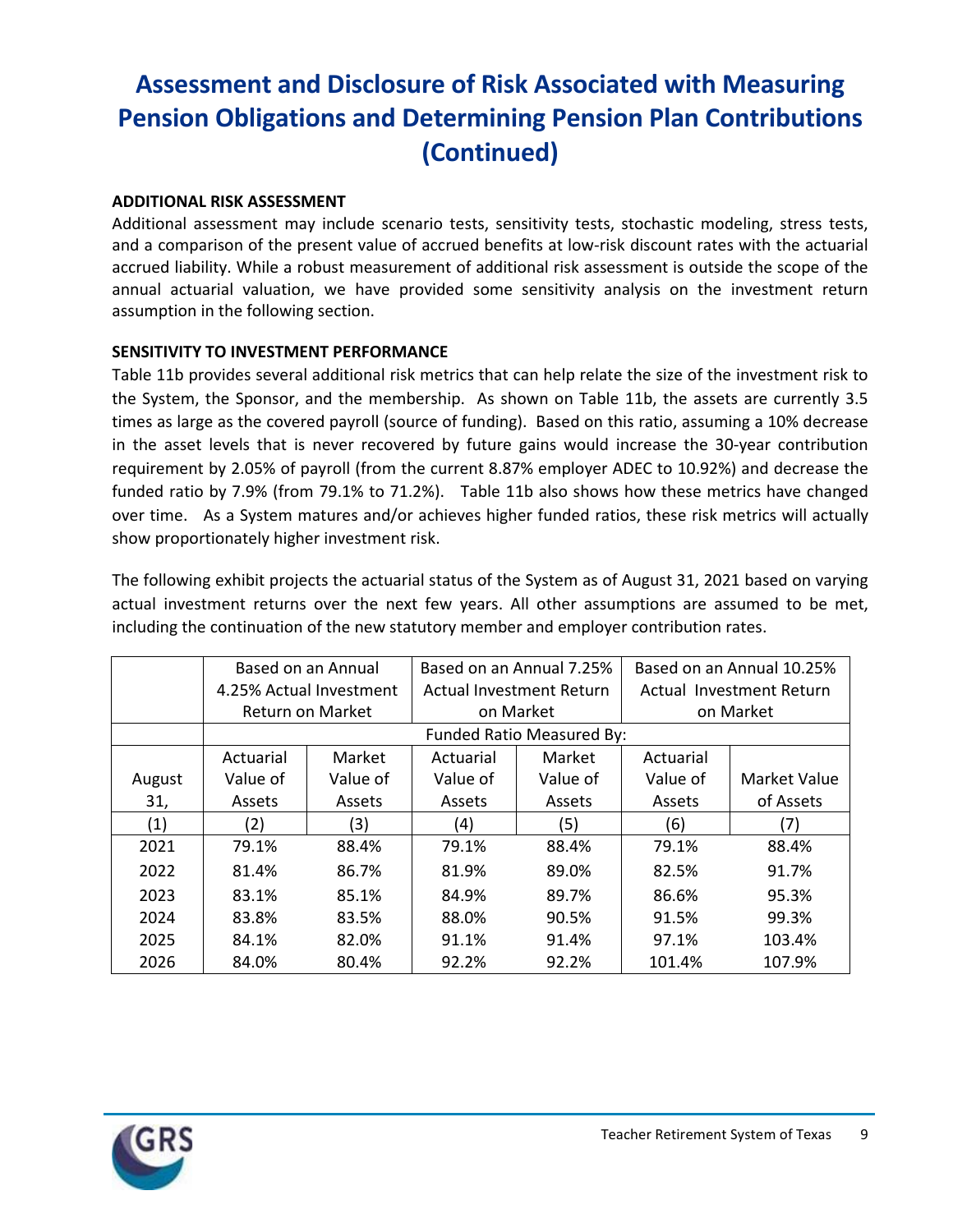# **Assessment and Disclosure of Risk Associated with Measuring Pension Obligations and Determining Pension Plan Contributions (Continued)**

The future liability is calculated by rolling forward the liabilities as of August 31, 2021, taking into account interest and benefit payments for the year, including mortality incidence and anticipated cost of living increases (none in this case). The 7.25% scenario above coincides with the actuarial investment return assumption of 7.25%. The 4.25% and 10.25% scenarios were selected because there is statistically a high probability of the return for a five-year period being within +/- 3% of the expected return.

The scenarios above are for illustration purposes only and are in no way to be used as expected investment performance. They assume no other deviations from the expected assumptions taken into consideration besides the asset performance. Careful consideration of this projection should be taken into account before any benefit enhancement is adopted. Note that under the 7.25% return scenario, the funded ratio based on actuarial assets and market assets will have converged by FY2024 and are both expected to trend upward.

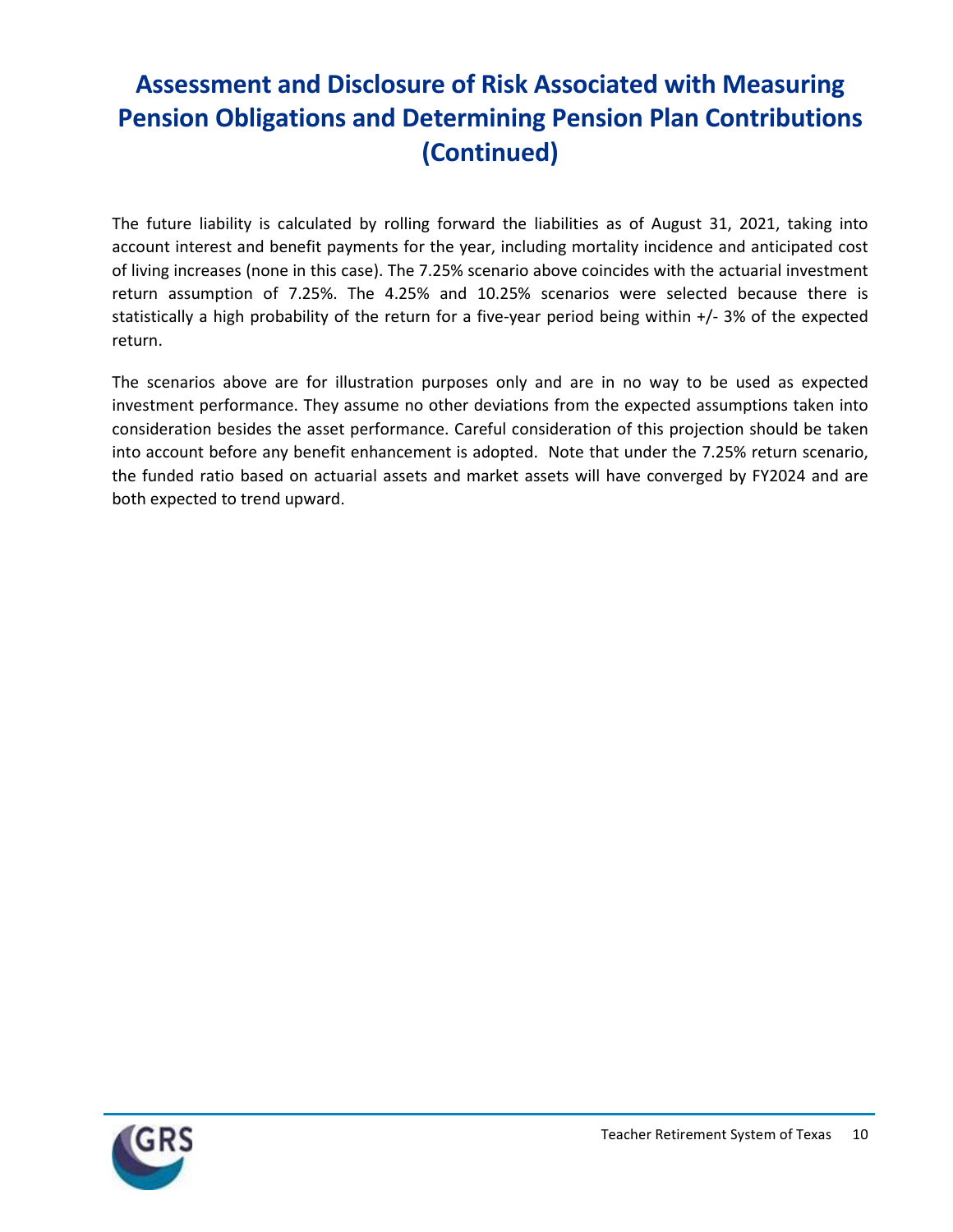### **GASB Disclosure**

The System prepares its financial accounting and disclosure information in accordance with Governmental Accounting Standards Board (GASB) Statement No. 67.

We provide a separate accounting report with the required disclosures under this accounting standard.

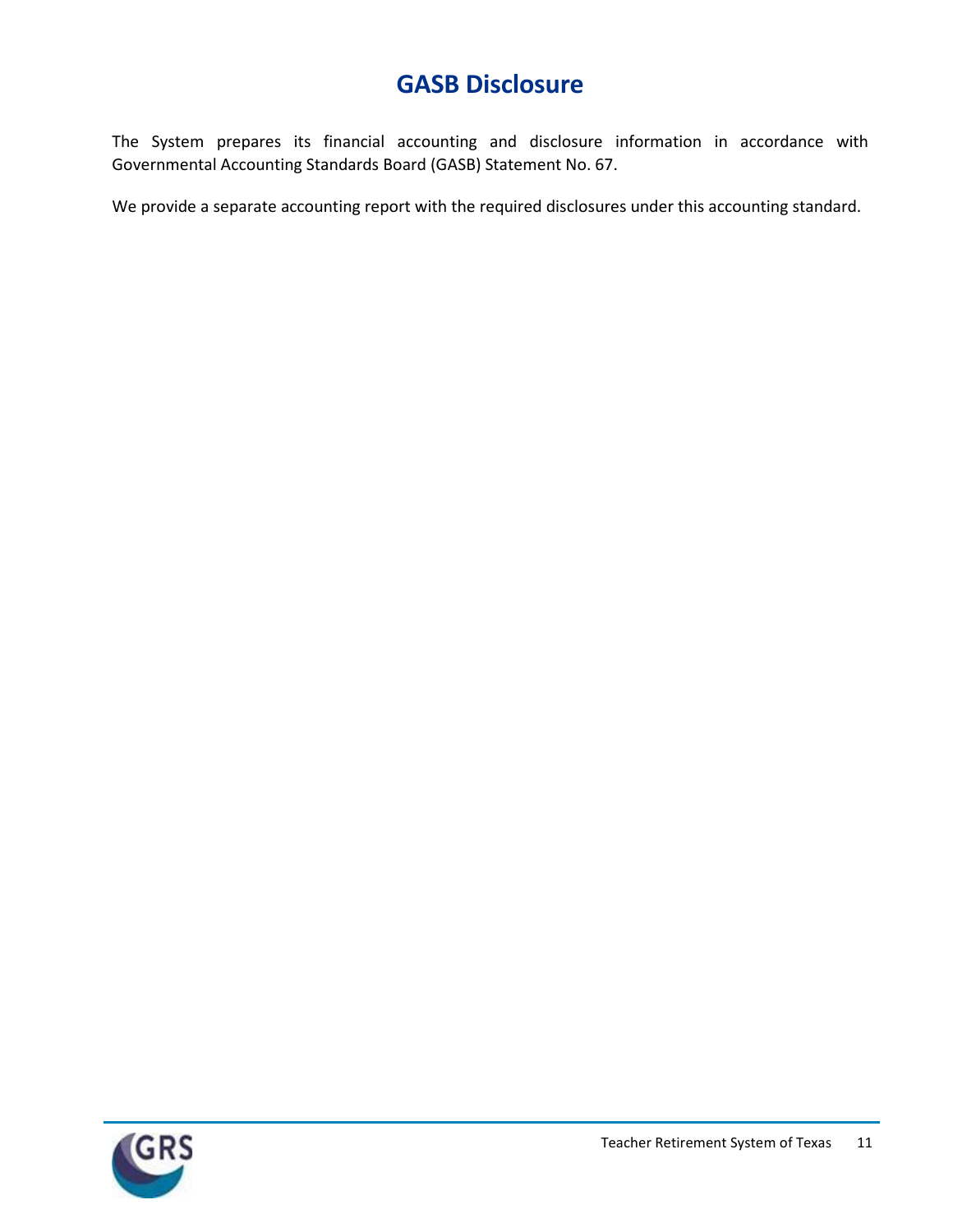### **Change in Assets During the Year**

This section provides an analysis of the change in the Plan Net Assets during the year and an estimate of the yield on mean assets of the total System. Table 8a shows a rearrangement of some of the tables included in the annual financial statements of the System. Table 8b shows the estimated yield on a market value basis and on the actuarial asset valuation method.

To determine estimated yield on "mean assets", the traditional insurance company formula for yield rates is used. The estimated yield is derived by dividing the appropriate income by the corresponding mean assets. This is a "dollar weighted" rate of return, and will differ slightly from the "time weighted" return shown in the System's Annual Comprehensive Financial Report.

As indicated by Item A4 of Table 8b, the estimated yield on mean market value is 24.8%, following a 7.1% return in 2020. The actuarial asset yield (Item B4) is 10.5%, compared to 6.8% in 2020, and compared to the current 7.25% assumption rate. This difference in the estimated yield on market value and actuarial value illustrates the smoothing effect of the asset valuation method.

As mentioned earlier in the report, the investment results on an actuarial value basis are very favorable for the 2021 plan year. On an actuarial value basis the System is above its 7.25% assumption rate by 3.25%. As a result, the System had an actuarial investment gain of \$5.3 billion. It should also be noted that the asset valuation method is still deferring \$21.2 billion in unrecognized net gains into future years. Absent future negative investment experience, these deferred gains will be recognized over future actuarial valuations.

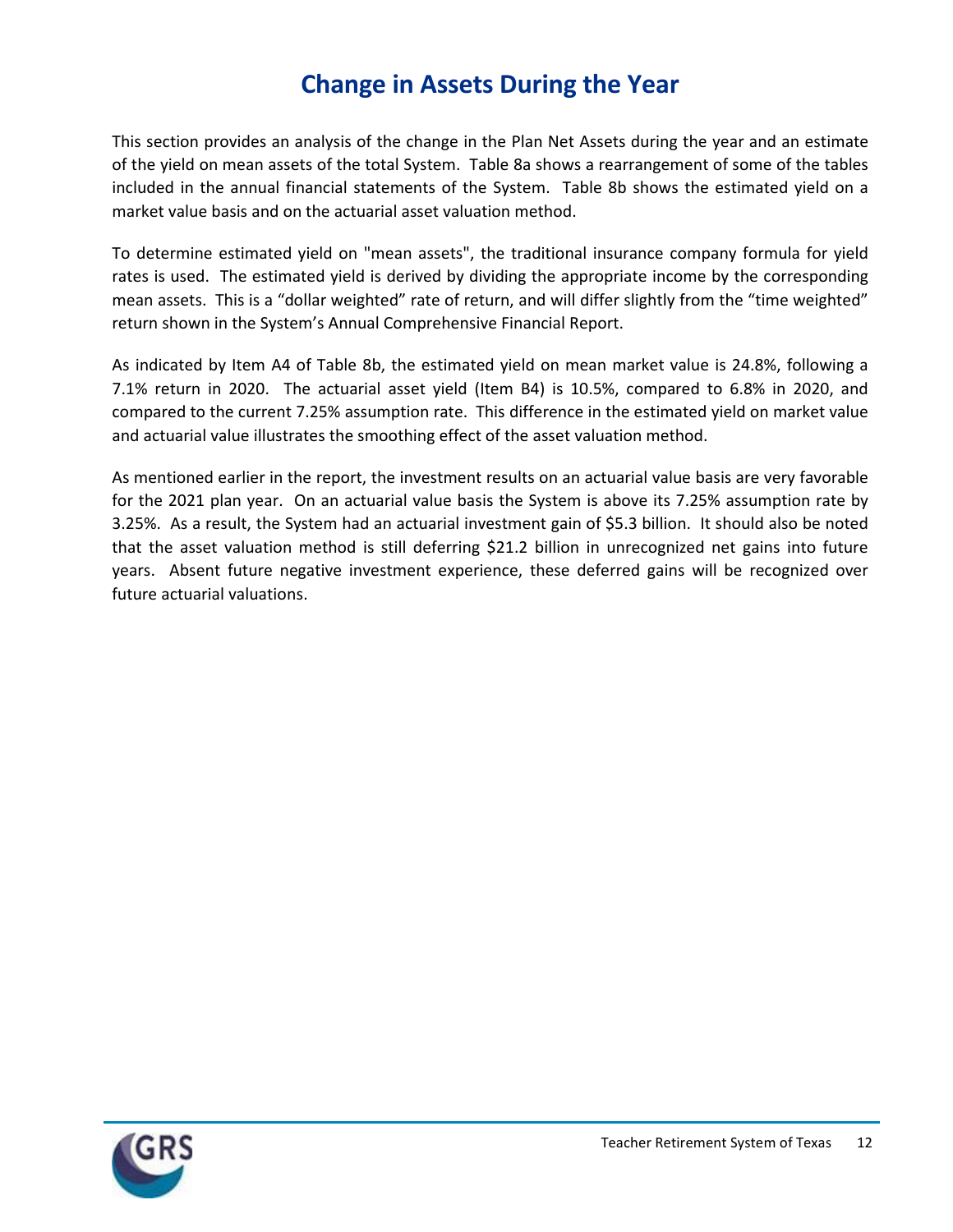### **Summary and Closing Comments**

The new contribution rates adopted by the 2019 Legislature have improved the financial security of the Teacher Retirement System as of August 31, 2021. Assisted be strong investment performance, and based on current assumptions being met, the System has a funding period of 23 years.

It is important to remember that while the negotiation process by the Legislature included an ad hoc Cost of Living Adjustment (COLA) paid to retirees in September of 2013 and a supplemental payment to retirees in 2019 and 2021, in all three cases the legislation also included either a substantial increase in contribution rates or an appropriation to cover the increases in liability. In fact, both supplemental payments from the 2019 and 2021 legislatures were fully financed with lump sum contributions. This should be the model used in any future year that a COLA is considered. In past negotiations, there were times that COLAs and retroactive benefit enhancements were granted without additional funding sources and that eventually deteriorated the financial health of the System.

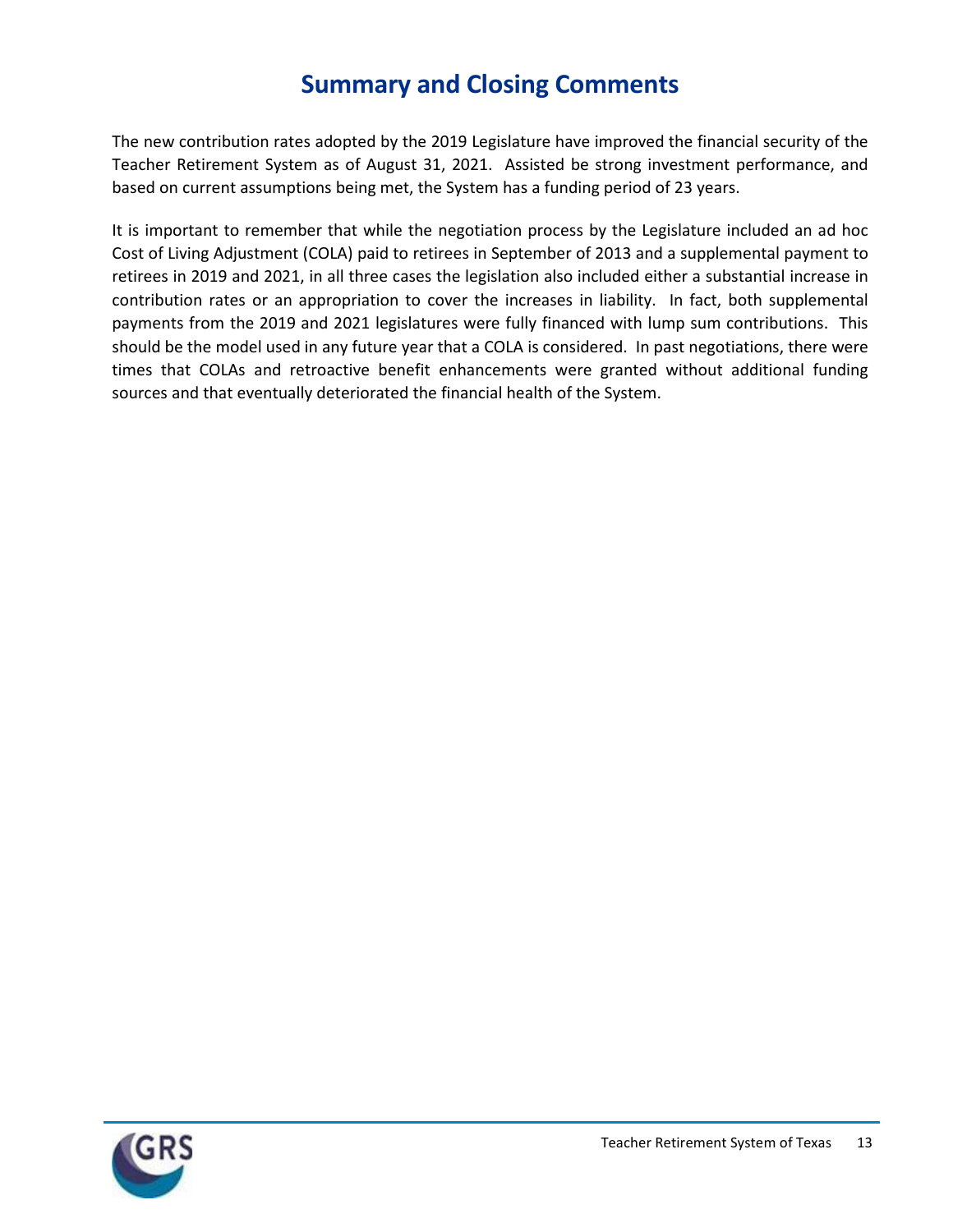**SECTION B**

**ACTUARIAL TABLES**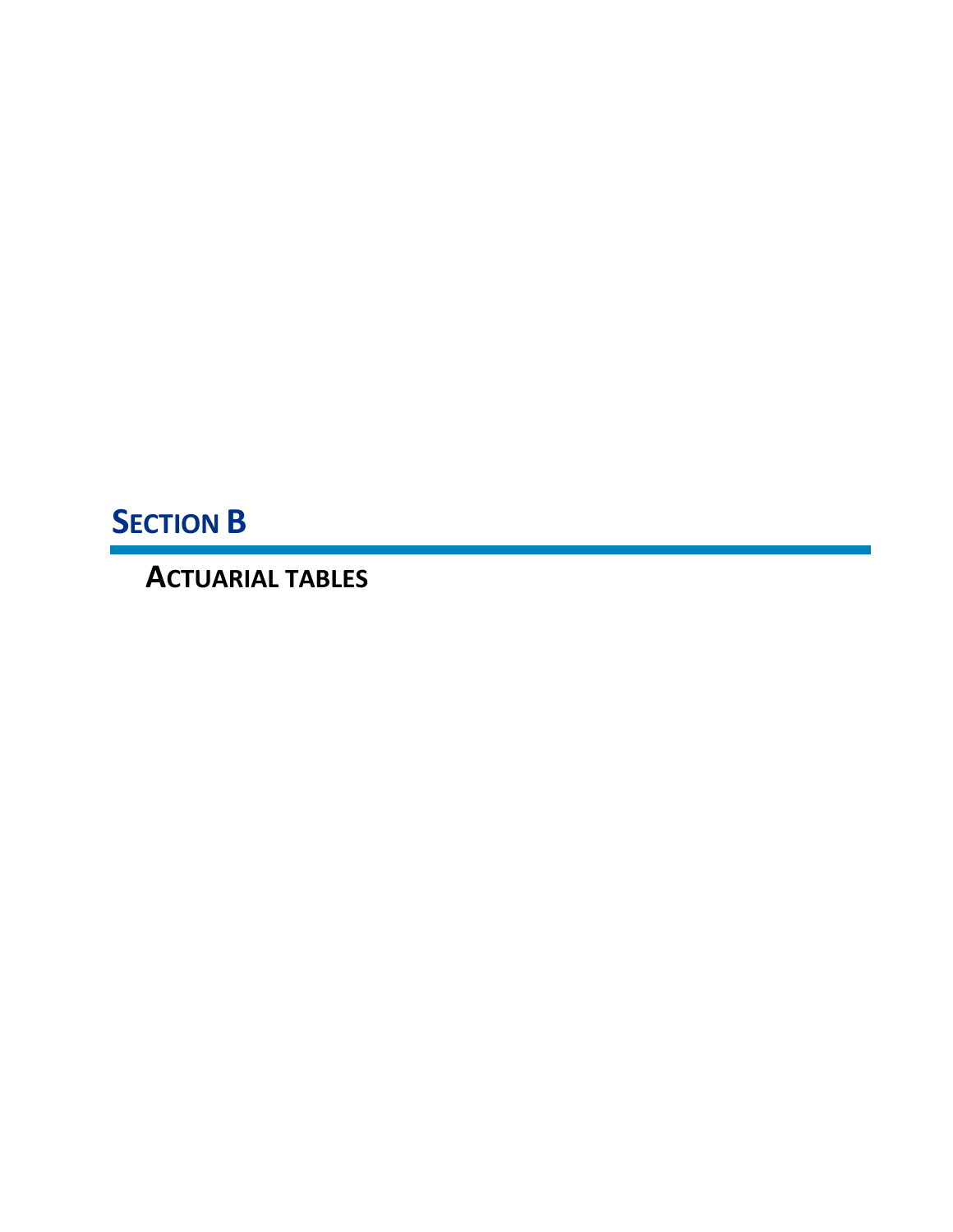### **ACTUARIAL TABLES**

| Table           |                                                                         |          |  |  |
|-----------------|-------------------------------------------------------------------------|----------|--|--|
| Number          | <b>Table of Contents</b>                                                | Page     |  |  |
|                 |                                                                         |          |  |  |
| $\mathbf{1}$    | <b>Actuarial Present Value of Future Benefits</b>                       | 16<br>17 |  |  |
| $\overline{2}$  | <b>Summary of Cost Items</b>                                            |          |  |  |
| 3a              | Normal Cost by Component                                                | 18       |  |  |
| 3b              | Estimation of Covered Payroll and Effective Employer Contribution Rates | 19       |  |  |
| $\overline{4}$  | Development of Actuarial Value of Assets                                | 20       |  |  |
| 5a              | Years to Fund the Unfunded Actuarial Accrued Liability                  | 21       |  |  |
| 5b              | Detailed Development of Years to Fund the UAAL                          | 22       |  |  |
| 6               | Growth of Covered Payroll and Active Members                            | 23       |  |  |
| $\overline{7}$  | Relative Size of Unfunded Actuarial Accrued Liability                   | 24       |  |  |
| 8a              | Change in Plan Net Assets                                               | 26       |  |  |
| 8b              | <b>Estimation of Yields</b>                                             | 27       |  |  |
| 9               | Actuarial Gain or Loss for the Year                                     | 28       |  |  |
| 10              | Analysis of Change in Funding Period                                    | 29       |  |  |
| 11a             | <b>Near Term Outlook</b>                                                | 30       |  |  |
| 11 <sub>b</sub> | <b>History of Risk Metrics</b>                                          | 31       |  |  |
| 12a             | History of Cash Flow                                                    | 32       |  |  |
| 12 <sub>b</sub> | Comparison of Actual versus Assumed Investment Performance              | 33       |  |  |
| 12c             | History of Investment Returns                                           | 34       |  |  |
| 13              | <b>History of Contribution Rates</b>                                    | 35       |  |  |
| 14a             | <b>Schedule of Funding Progress</b>                                     | 36       |  |  |
| 14 <sub>b</sub> | <b>Solvency Test</b>                                                    | 37       |  |  |
| 15a             | Statistical Information - Active and Inactive Members                   | 38       |  |  |
| 15 <sub>b</sub> | Statistical Information - Retired Members                               | 39       |  |  |
| 16              | <b>Statement of Plan Net Assets</b>                                     | 40       |  |  |
| 17              | Distribution of Active Participants by Age and Service                  | 41       |  |  |
| 18              | Distribution of Life Annuities by Age                                   | 42       |  |  |
| 19              | Distribution of Disabled Annuities by Age                               | 43       |  |  |
| 20              | Retirees, Beneficiaries, and Disabled Participants Added to and Removed | 44       |  |  |
|                 | from Rolls                                                              |          |  |  |
| Appendix 1      | Summary of the Benefit Provisions of the Retirement System              | 46       |  |  |
| Appendix 2      | <b>Actuarial Assumptions and Methods</b>                                | 60       |  |  |
| Glossary        | <b>Definition of Actuarial Terms</b>                                    | 71       |  |  |

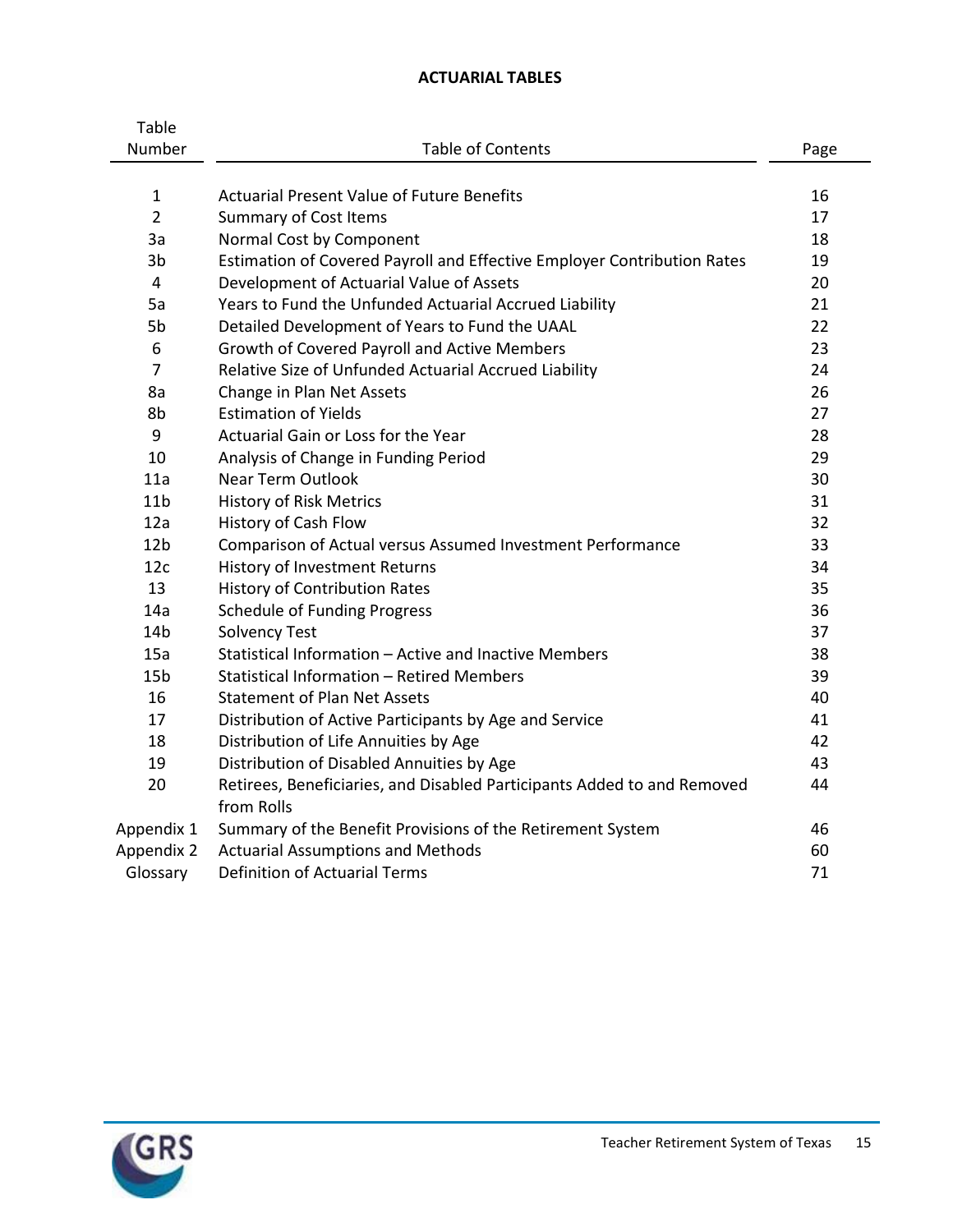# **Table 1**

#### **ACTUARIAL PRESENT VALUE OF FUTURE BENEFITS**

|                                                                     | August 31,    |                 |    |                    |  |
|---------------------------------------------------------------------|---------------|-----------------|----|--------------------|--|
|                                                                     | 2021          |                 |    | 2020               |  |
|                                                                     |               | (1)             |    | (2)                |  |
| A. Present Value of Benefits Presently Being Paid:                  |               |                 |    |                    |  |
| 1. Service retirement benefits                                      | Ś.            | 108,948,080,707 | Ŝ. | 104,711,036,084    |  |
| 2. Disability retirement benefits                                   |               | 1,257,772,887   |    | 1,275,003,187      |  |
| 3. Death benefits                                                   |               | 1,003,508,883   |    | 971,729,748        |  |
| 4. Present survivor benefits                                        |               | 330,790,908     |    | 317,609,363        |  |
| 5. Total present value of benefits presently being paid             | Ŝ.            | 111,540,153,385 | \$ | 107, 275, 378, 382 |  |
| B. Present Value of Benefits Payable In the Future                  |               |                 |    |                    |  |
| To Present Active Members:                                          |               |                 |    |                    |  |
| 1. Service retirement benefits                                      | Ś.            | 135,708,442,690 | Ś. | 130,002,795,248    |  |
| 2. Disability retirement benefits                                   |               | 3,532,104,523   |    | 3, 134, 740, 143   |  |
| 3. Termination benefits                                             |               | 14,572,731,217  |    | 13,562,336,880     |  |
| 4. Death and survivor benefits                                      |               | 2,603,853,694   |    | 2,490,509,152      |  |
| 5. Total active member liabilities                                  | <sup>\$</sup> | 156,417,132,124 | \$ | 149, 190, 381, 423 |  |
| C. Present Value of Benefits Payable In the Future To               |               |                 |    |                    |  |
| <b>Present Inactive Members:</b>                                    |               |                 |    |                    |  |
| 1. Inactive vested participants                                     | \$            | 5,709,144,378   | Ś. | 5,333,225,597      |  |
| 2. Refunds of contributions to inactive nonvested members           |               | 946,018,345     |    | 608, 233, 876      |  |
| 3. Future survivor benefits payable on behalf of present annuitants |               | 1,811,789,519   |    | 1,754,129,997      |  |
| 4. Total inactive liabilities                                       | \$            | 8,466,952,242   | \$ | 7,695,589,470      |  |
| D. Total Actuarial Present Value of Future Benefits:                | Ś.            | 276,424,237,751 | S  | 264, 161, 349, 275 |  |

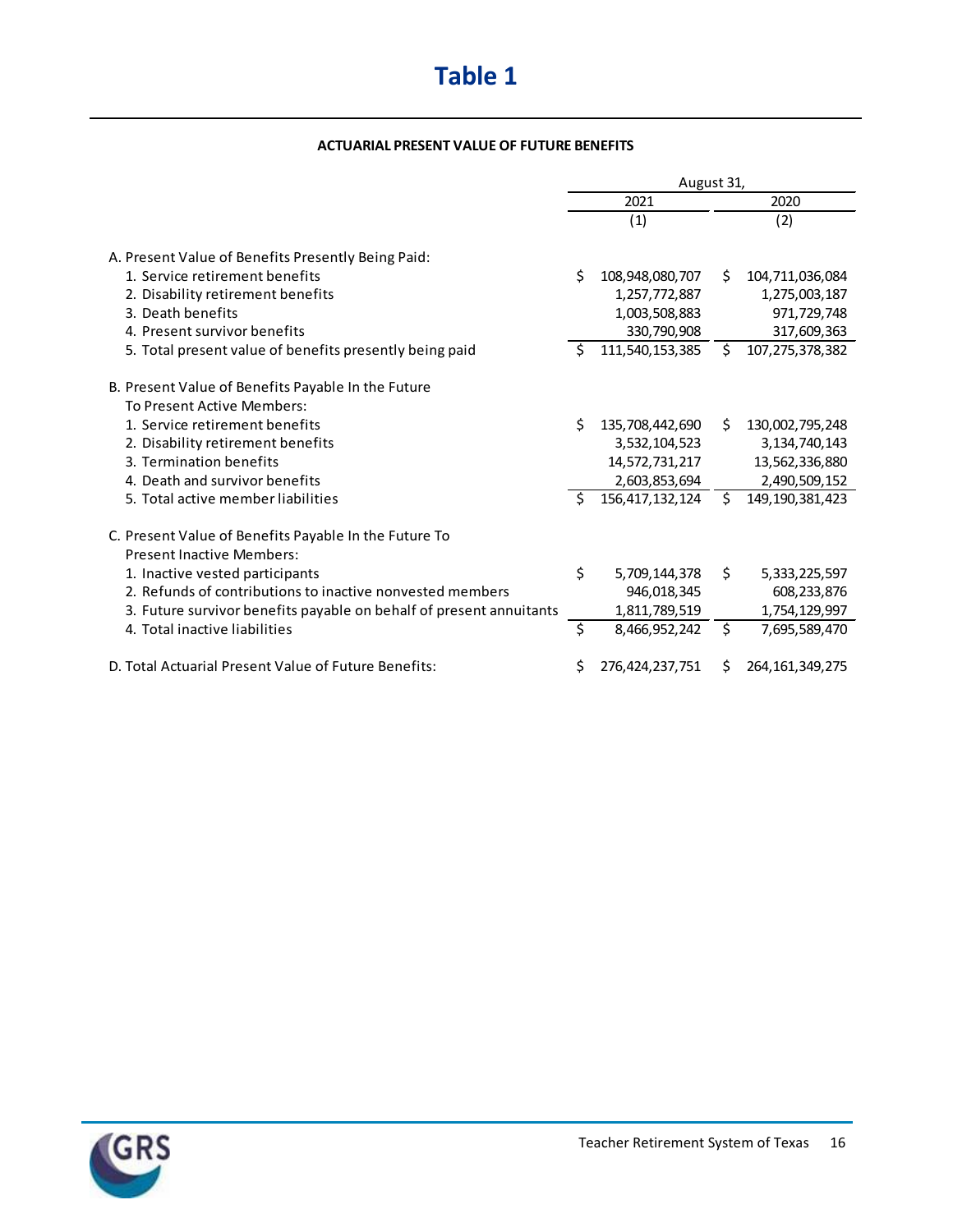### **Table 2**

#### **SUMMARY OF COST ITEMS**

|                                              | Valuation as of August 31, 2021 Valuation as of August 31, 2020 |           |                   |           |
|----------------------------------------------|-----------------------------------------------------------------|-----------|-------------------|-----------|
|                                              |                                                                 | Cost as % |                   | Cost as % |
|                                              | Cost Item                                                       | of Pay    | Cost Item         | of Pay    |
|                                              | (1)                                                             | (2)       | (3)               | (4)       |
| 1. Participants                              |                                                                 |           |                   |           |
| a. Active contributing members               |                                                                 |           |                   |           |
| 1. Not in DROP                               | 918,539                                                         |           | 914,741           |           |
| 2. In DROP                                   | 6                                                               |           | 11                |           |
| b. Active subtotal                           | 918,545                                                         |           | 914,752           |           |
| c. Inactive members w/deferred benefits      | 116,901                                                         |           | 112,726           |           |
| d. Retired members and beneficiaries         | 458,133                                                         |           | 445,274           |           |
| e. Subtotal, members                         | 1,493,579                                                       |           | 1,472,752         |           |
| f. Inactive nonvested members                |                                                                 |           |                   |           |
| due refunds                                  | 384,340                                                         |           | 209,956           |           |
| g. Total membership                          | 1,877,919                                                       |           | 1,682,708         |           |
| 2. Average for Active Members                |                                                                 |           |                   |           |
| a. Average age                               | 44.8                                                            |           | 44.7              |           |
| b. Average years of service                  | 10.5                                                            |           | 10.3              |           |
| c. Average pay                               | \$<br>53,732                                                    |           | \$<br>51,477      |           |
| 3. Present Value of Future Pay               | \$436,472,758,504                                               |           | \$415,412,659,289 |           |
| 4. Normal Cost Rate for Upcoming Fiscal Year |                                                                 |           |                   |           |
| a. Gross normal cost                         | 11.57%                                                          |           | 11.62%            |           |
| b. Less employee contribution rate           | $(8.00\%)$                                                      |           | (7.70%)           |           |
| c. Administrative Expenses                   | 0.14%                                                           |           | 0.14%             |           |
| d. State normal cost                         | 3.71%                                                           |           | 4.06%             |           |
| 5. Present Value of Future Benefits          |                                                                 |           |                   |           |
| a. Retired members - in pay or deferred      | \$111,540,153,385                                               |           | \$107,275,378,382 |           |
| b. Retired members - future survivor         |                                                                 |           |                   |           |
| benefits                                     | 1,811,789,519                                                   |           | 1,754,129,997     |           |
| c. Vested inactive members                   | 5,709,144,378                                                   |           | 5,333,225,597     |           |
| d. Active members                            | 156,417,132,124                                                 |           | 149,190,381,423   |           |
| e. Inactive nonvested members                | 946,018,345                                                     |           | 608,233,876       |           |
| f. Total                                     | \$276,424,237,751                                               | 538.2%    | \$264,161,349,275 | 534.9%    |
| 6. Present Value of Future Normal Costs      |                                                                 |           |                   |           |
| (employee plus employer)                     | \$48,177,557,988                                                | 93.8%     | \$46,123,765,778  | 92.6%     |
| 7. Actuarial Accrued Liability               | \$228,246,679,763                                               | 444.4%    | \$218,037,583,497 | 442.3%    |
| 8. Actuarial Value of Assets                 | \$180,598,980,455                                               | 351.7%    | \$167,432,159,118 | 337.9%    |
| 9. Unfunded Actuarial Accrued Liability      | \$47,647,699,308                                                | 92.8%     | \$50,605,424,379  | 104.4%    |
| 10. Projected Payroll for Contributions      | \$ 51,356,116,304                                               |           | \$49,986,802,441  |           |
| 11. Employer Contribution Rate *             | 8.81%                                                           |           | 8.51%             |           |
| 12. Funding Period                           | 23 years                                                        |           | 27 years          |           |
| 13. Estimated Yield on Actuarial Assets      | 10.5%                                                           |           | 6.8%              |           |
| 14. Funded Ratio - Smoothed Basis            | 79.1%                                                           |           | 76.8%             |           |
| 15. Actuarially Determined Employer          |                                                                 |           |                   |           |
| Contribution (ADEC)**                        | 8.87%                                                           |           | 9.07%             |           |

\* For fiscal year 2022, the base contribution rate is set at 7.75% of pay. In addition, public eductions employers will contribute 1.70% of the minimum salary schedule. Combined, it is expected that these sources of contributions will be approximately 8.81% of total payroll. Additional contributions, approximately 0.06% of pay, are received for retired members who have returned to work.

\*\* See description of ADEC in Appendix 2

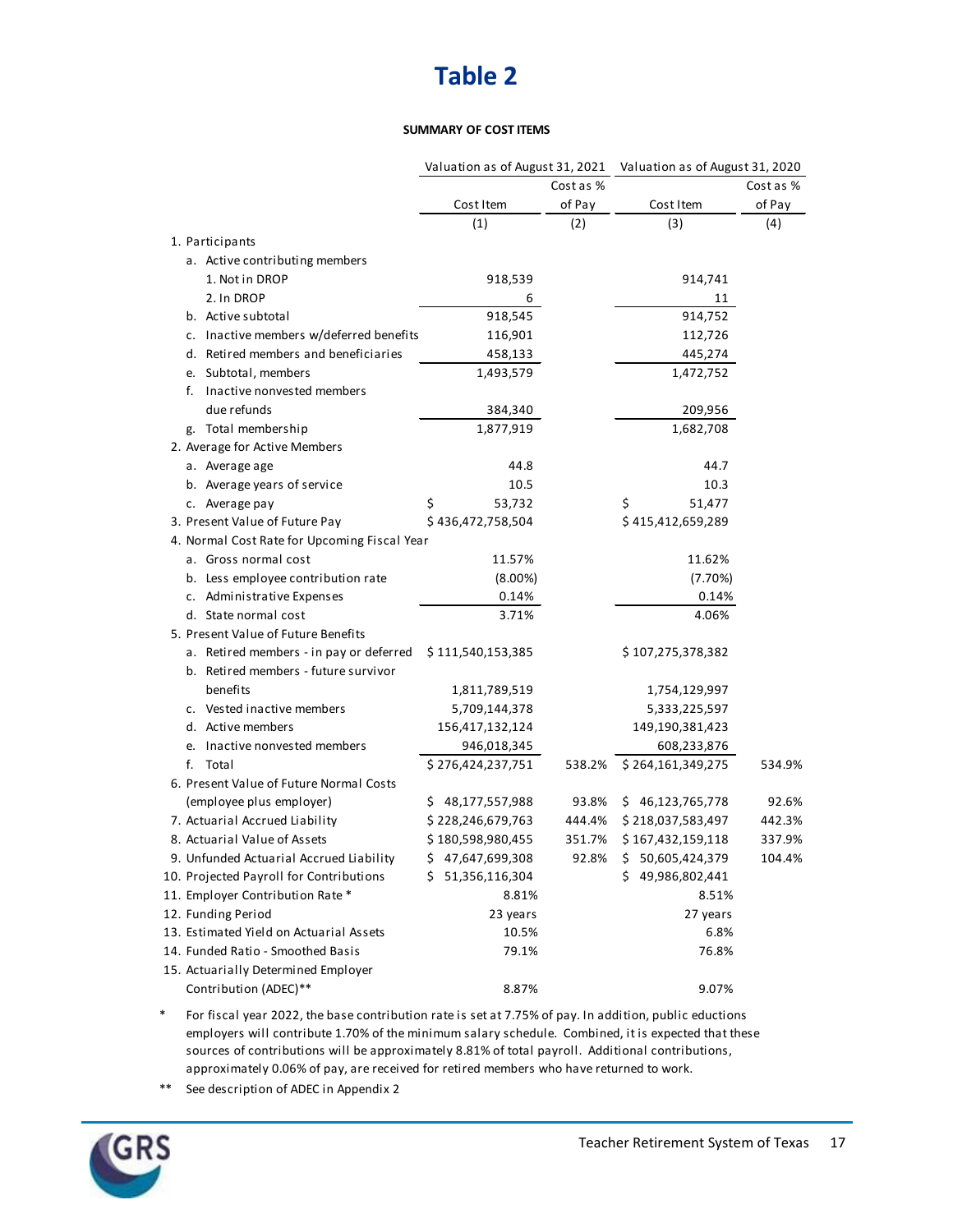# **Table 3a**

#### **ANALYSIS OF NORMAL COST BY COMPONENT**

|                                                    | 8/31/2021        | 8/31/2020        |
|----------------------------------------------------|------------------|------------------|
| <b>Benefit Component</b>                           | Cost as % of Pay | Cost as % of Pay |
| (1)                                                | (2)              | (3)              |
| 1. Normal Cost                                     |                  |                  |
| a. Retirement Benefits                             | 8.18%            | 8.25%            |
| b. Disability Benefits                             | 0.36%            | 0.35%            |
| c. Death Benefits (including survivor benefits)    | 0.26%            | 0.26%            |
| d. Termination benefits                            | 2.77%            | 2.76%            |
| e. Total                                           | 11.57%           | 11.62%           |
| 2. Employee Contribution Rate for Next Fiscal Year | $(8.00\%)$       | (7.70%)          |
| 3. Administrative Expenses                         | 0.14%            | 0.14%            |
| 4. State Normal Cost (Item 1e - Item 2+ Item 3)    | 3.71%            | 4.06%            |

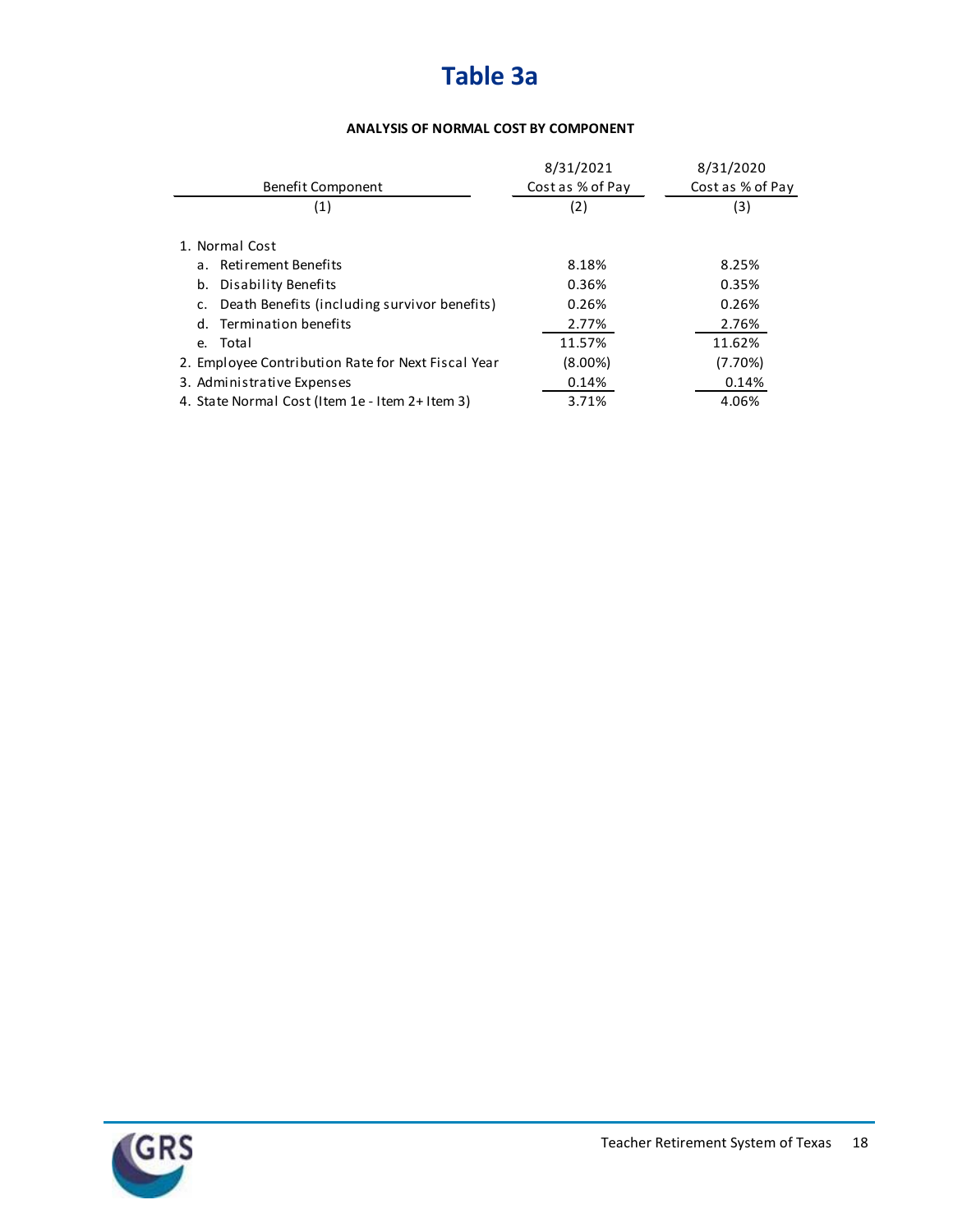

#### **ESTIMATION OF COVERED PAYROLL AND EFFECTIVE EMPLOYER CONTRIBUTION RATES**

|                                                                         | 8/31/2021        |
|-------------------------------------------------------------------------|------------------|
| 1. Calculation of Covered Payroll                                       |                  |
| Normal Member Contributions<br>a <sub>1</sub>                           | \$3,839,243,646  |
| b. Member Contribution Rate for Fiscal Year                             | 7.70%            |
| Estimated Covered Payroll For Fiscal Year<br>c.<br>$1a \setminus 1b$    | \$49,860,307,091 |
| d. Projected Covered Payroll for Next Fiscal Year                       | 51,356,116,304   |
| 1c increased by one year's payroll growth                               |                  |
| 2. Supplemental Employer Contribution Rate                              |                  |
| a. Non-OASDI Employer Contributions for Fiscal Year                     | 501,744,908      |
| b. Contribution Rate for Fiscal Year                                    | 1.60%            |
| c. Estimated Eligible Payroll for Fiscal Year<br>$2a \setminus 2b$      | 31,359,056,750   |
| d. Total Projected Eligible Payroll                                     | 32,299,828,453   |
| 2c increased by one year's payroll growth                               |                  |
| e. Contribution Rate for FY22                                           | 1.70%            |
| f.<br>Effective Supplemental Employer Contributions<br>$(2d * 2e) / 1d$ | 1.07%            |
| 3. a. Retiree Return to Work Contribution Surcharge                     | 30,179,367       |
| b. $3a \setminus 1c$                                                    | 0.06%            |

4. a. Projection of Payrolls and Contribution Rates

|        |           |              |                  |              |                        | Effective    |
|--------|-----------|--------------|------------------|--------------|------------------------|--------------|
|        | Total     | Base         |                  | Supplemental | <b>Total Projected</b> | Contribution |
| Fiscal | Projected | Contribution | Supplemental     | Contribution | Contributions          | Rate         |
| Year   | Payroll   | Rate         | Eligible Payroll | Rate         | $2*3+4*5$              | 6/2          |
| (1)    | (2)       | (3)          | (4)              | (5)          | (6)                    | (7)          |
| 2022   | \$51,356  | 7.75%        | \$32,300         | 1.70%        | \$4,529                | 8.81%        |
| 2023   | 52,897    | 8.00%        | 33,269           | 1.80%        | 4,831                  | 9.13%        |
| 2024   | 54,484    | 8.25%        | 34,267           | 1.90%        | 5,146                  | 9.44%        |
| 2025   | 56,118    | 8.25%        | 35,295           | 2.00%        | 5,336                  | 9.50%        |
| 2026   | 57,802    | 8.25%        | 36,354           | 2.00%        | 5,496                  | 9.50%        |
|        |           |              |                  |              |                        |              |

\$ in millions

Assumes all payrolls grow at 3% after FY2022

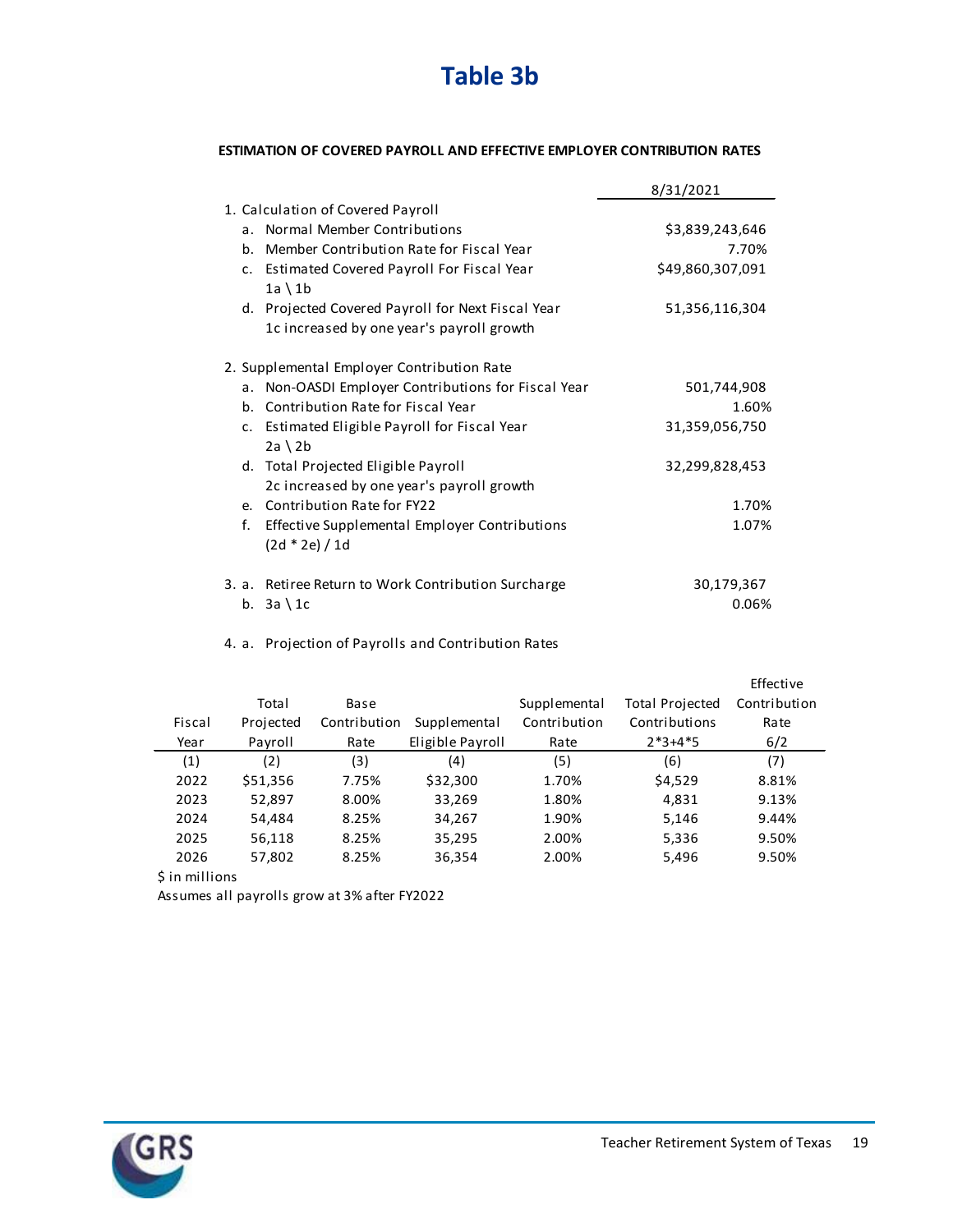### **Table 4**

#### **DEVELOPMENT OF ACTUARIAL VALUE OF ASSETS**

|                                                                             |    | Year Ending         |
|-----------------------------------------------------------------------------|----|---------------------|
|                                                                             |    | August 31, 2021     |
| 1. Actuarial value of assets at beginning of year                           | \$ | 167, 432, 159, 118  |
| 2. Net new investments                                                      |    |                     |
| a. Contributions                                                            | \$ | 8,207,548,218       |
| b. Benefits and refunds paid                                                |    | (12, 260, 701, 148) |
| c. Administrative Expenses                                                  |    | (71, 359, 850)      |
| d. Subtotal                                                                 | \$ | (4, 124, 512, 780)  |
| 3. Assumed investment return rate for fiscal year                           |    | 7.25%               |
| 4. Assumed investment return for fiscal year (Item 1 + Item 2 / 2) x Item 3 | \$ | 11,989,317,948      |
| 5. Expected Actuarial Value at end of year $(1+2+4)$                        | \$ | 175,296,964,286     |
| 6. Market value of assets at end of year                                    | \$ | 201,807,045,133     |
| 7. Excess/(Shortfall) (6 - 5)                                               | \$ | 26,510,080,847      |

8. Development of amounts to be recognized as of August 31, 2021:

| Fiscal |                          | Remaining Deferrals of                                |                |                          |      |                        |                   |    |                   |      |                 |  |
|--------|--------------------------|-------------------------------------------------------|----------------|--------------------------|------|------------------------|-------------------|----|-------------------|------|-----------------|--|
| Year   |                          | Excess (Shortfall) of                                 |                | Offsetting of            |      | Net Deferrals<br>Years |                   |    | Recognized for    |      | Remaining after |  |
| End    | Investment Income<br>(1) |                                                       |                | Gains/(Losses)           |      | Remaining              | Remaining         |    | this valuation    |      | this valuation  |  |
|        |                          |                                                       |                | (2)<br>$(3) = (1) + (2)$ |      | (4)                    | $(5) = (3) / (4)$ |    | $(6) = (3) - (5)$ |      |                 |  |
| 2017   | Ś                        |                                                       | $0\frac{1}{2}$ | $\mathsf{O}$             | - \$ | $\Omega$               | 1                 | \$ | $\mathbf 0$       | - \$ | 0               |  |
| 2018   |                          | 0                                                     |                | <sup>0</sup>             |      |                        | 2                 |    | <sup>0</sup>      |      | 0               |  |
| 2019   |                          | (1,691,322,187)                                       |                | 1,691,322,187            |      |                        | 3                 |    |                   |      | 0               |  |
| 2020   |                          | (324,591,688)                                         |                | 324,591,688              |      | ŋ                      | 4                 |    |                   |      | 0               |  |
| 2021   |                          | 28,525,994,722                                        |                | (2,015,913,875)          |      | 26,510,080,847         | 5                 |    | 5,302,016,169     |      | 21,208,064,678  |  |
| Total  |                          | 26,510,080,847 \$                                     |                | $\mathbf 0$              | s    | 26,510,080,847         |                   | \$ | 5,302,016,169 \$  |      | 21,208,064,678  |  |
|        |                          | 9. Actuarial value of plan net assets, end of year    |                |                          |      |                        |                   |    |                   | Ś    | 180,598,980,455 |  |
|        |                          | 10. Asset gain (loss) for year (Item 9 - Item 5)      |                |                          |      |                        |                   |    |                   | \$   | 5,302,016,169   |  |
|        |                          | 11. Asset gain (loss) as % of actual actuarial assets |                |                          |      |                        |                   |    |                   |      | 2.94%           |  |
|        |                          | 12. Ratio of actuarial value to market value          |                |                          |      |                        |                   |    |                   |      | 89.5%           |  |

Notes: Remaining deferrals in Column (1) for prior years are from last year's report column (6). The number in the current year is the difference between the remaining deferrals for prior years and the total Excess/(Shortfall) return shown in Item 7. Column 2 is a direct offset of the current year's excess/(shortfall) return against prior years' excess/(shortfall) of the opposite type.

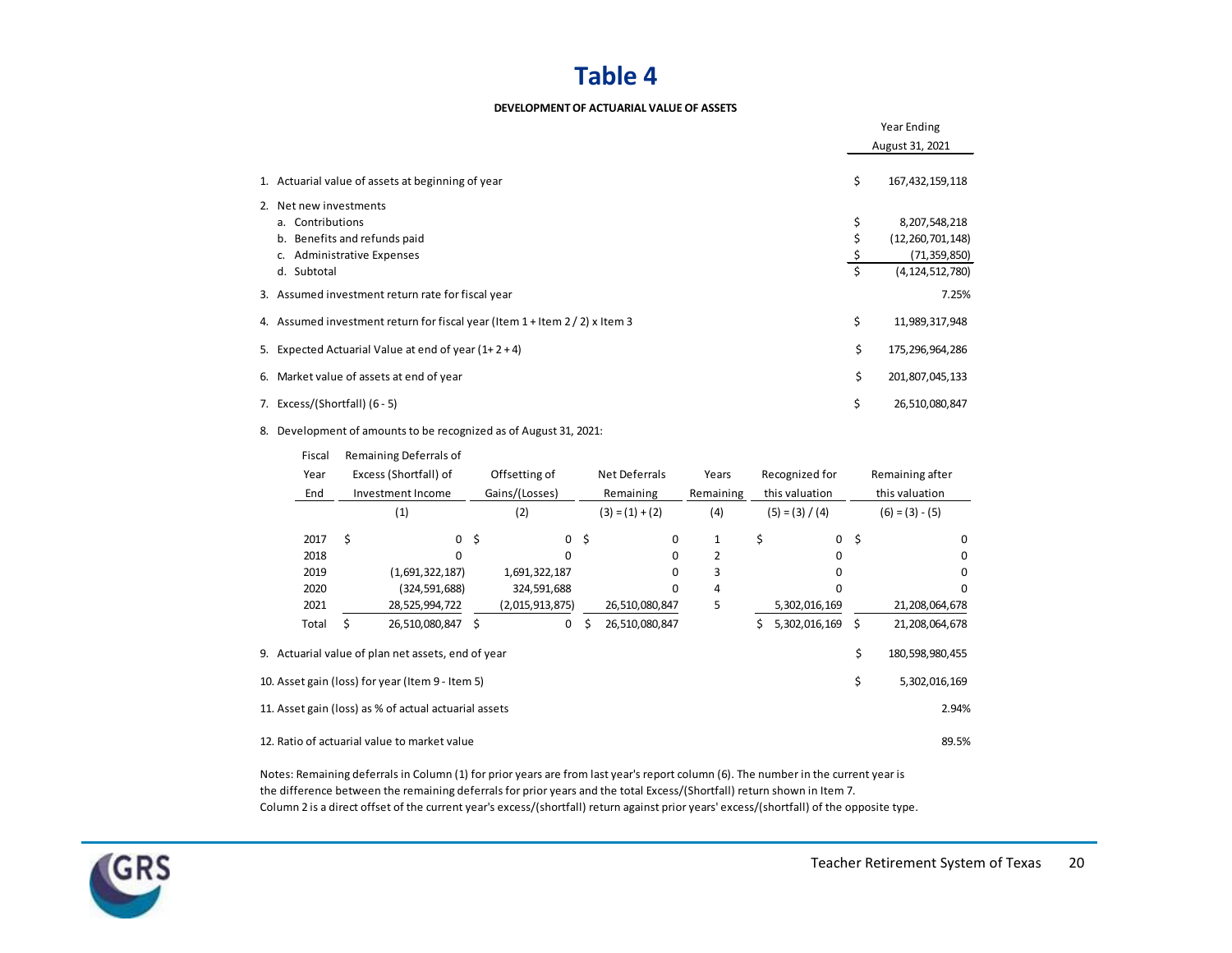#### **DEVELOPMENT OF YEARS TO FUND THE UNFUNDED ACTUARIAL ACCRUED LIABILITY**

|    |                                                          |    | As of August 31, 2021 | As of August 31, 2020 |                     |  |
|----|----------------------------------------------------------|----|-----------------------|-----------------------|---------------------|--|
|    |                                                          |    | (1)                   |                       | (2)                 |  |
|    | A. Basic Data                                            |    |                       |                       |                     |  |
| 1. | Projected Payroll for Contributions                      | \$ | 51,356,116,304        | \$                    | 49,986,802,441      |  |
| 2. | Present value of future pay                              | \$ | 436,472,758,504       | \$                    | 415,412,659,289     |  |
| 3. | Normal cost rate of benefits                             |    |                       |                       |                     |  |
|    | a. Total normal cost rate                                |    | 11.57%                |                       | 11.62%              |  |
|    | b. Less employee contribution rate                       |    | $(8.00\%)$            |                       | (7.70%)             |  |
|    | c. Administrative Expenses                               |    | 0.14%                 |                       | 0.14%               |  |
|    | d. State normal cost rate                                |    | 3.71%                 |                       | 4.06%               |  |
| 4. | State/employer contribution rate for funding             |    |                       |                       |                     |  |
|    | unfunded actuarial accrued liability                     |    |                       |                       |                     |  |
|    | a. Total State/employer contribution rate                |    | 8.81%                 |                       | 8.51%               |  |
|    | b. Credit for Return to Work contributions               |    | 0.06%                 |                       | 0.06%               |  |
|    | c. Less State normal cost rate                           |    | (3.71%)               |                       | (4.06%)             |  |
|    | d. Contribution rate available                           |    | 5.16%                 |                       | 4.51%               |  |
| 5. | Actuarial accrued liability for present active members   |    |                       |                       |                     |  |
|    | a. Present value of benefits payable in the future       |    |                       |                       |                     |  |
|    | to present members                                       | \$ | 156,417,132,124       | \$                    | 149,190,381,423     |  |
|    | b. Less present value of future normal costs             |    | (48, 177, 557, 988)   |                       | (46, 123, 765, 778) |  |
|    | c. Actuarial accrued liability                           | Ś. | 108,239,574,136       | \$                    | 103,066,615,645     |  |
|    | B. Development of Funding Period                         |    |                       |                       |                     |  |
| 1. | Normal cost                                              |    |                       |                       |                     |  |
|    | a. Employee normal cost (Item A3b x Item A1)             | \$ | 4,108,489,304         | \$                    | 3,848,983,788       |  |
|    | b. State normal cost (Item A3d x Item A1)                |    | 1,905,311,915         |                       | 2,029,464,179       |  |
|    | c. Total normal cost                                     | \$ | 6,013,801,219         | \$                    | 5,878,447,967       |  |
| 2. | Total actuarial accrued liability                        |    |                       |                       |                     |  |
|    | a. Present value of benefits presently being paid        | \$ | 111,540,153,385       | \$                    | 107,275,378,382     |  |
|    | b. Actuarial accrued liability for present active        |    | 108,239,574,136       |                       | 103,066,615,645     |  |
|    | members (Item A5c)                                       |    |                       |                       |                     |  |
|    | c. Present value of benefits for inactive members        | \$ | 8,466,952,242         | \$                    | 7,695,589,470       |  |
|    | d. Total                                                 | \$ | 228,246,679,763       | \$                    | 218,037,583,497     |  |
| 3. | Current actuarial assets                                 |    | 180,598,980,455       |                       | 167,432,159,118     |  |
| 4. | Unfunded actuarial accrued liability (UAAL)              |    |                       |                       |                     |  |
|    | (Item B2d - Item B3)                                     | \$ | 47,647,699,308        | \$                    | 50,605,424,379      |  |
| 5. | Amount of State contribution available to fund           |    |                       |                       |                     |  |
|    | unfunded actuarial accrued liability                     |    |                       |                       |                     |  |
|    | (Item A4d x Item A1)                                     | \$ | 2,649,975,601         | \$                    | 2,254,404,790       |  |
| 6. | Years to fund unfunded actuarial accrued liability       |    | 23 years              |                       | 27 years            |  |
|    |                                                          |    |                       |                       |                     |  |
|    | Rate of Increase in Covered Payroll                      |    |                       |                       |                     |  |
|    | 0.00%                                                    |    | 57.0                  |                       | Never               |  |
|    | 2.30%                                                    |    | 26.0                  |                       | 32.0                |  |
|    | 3.00%                                                    |    | 23.0                  |                       | 27.0                |  |
|    | 3.50%                                                    |    | 22.0                  |                       | 25.0                |  |
|    | 4.00%                                                    |    | 21.0                  |                       | 24.0                |  |
| 7. | Actuarially Determined Employer Contribution Rate (ADEC) |    |                       |                       |                     |  |
|    | (Normal cost + amortization of UAAL)*                    |    | 8.87%                 |                       | 9.07%               |  |
|    |                                                          |    |                       |                       |                     |  |

\* See description of ADEC in Appendix 2\*

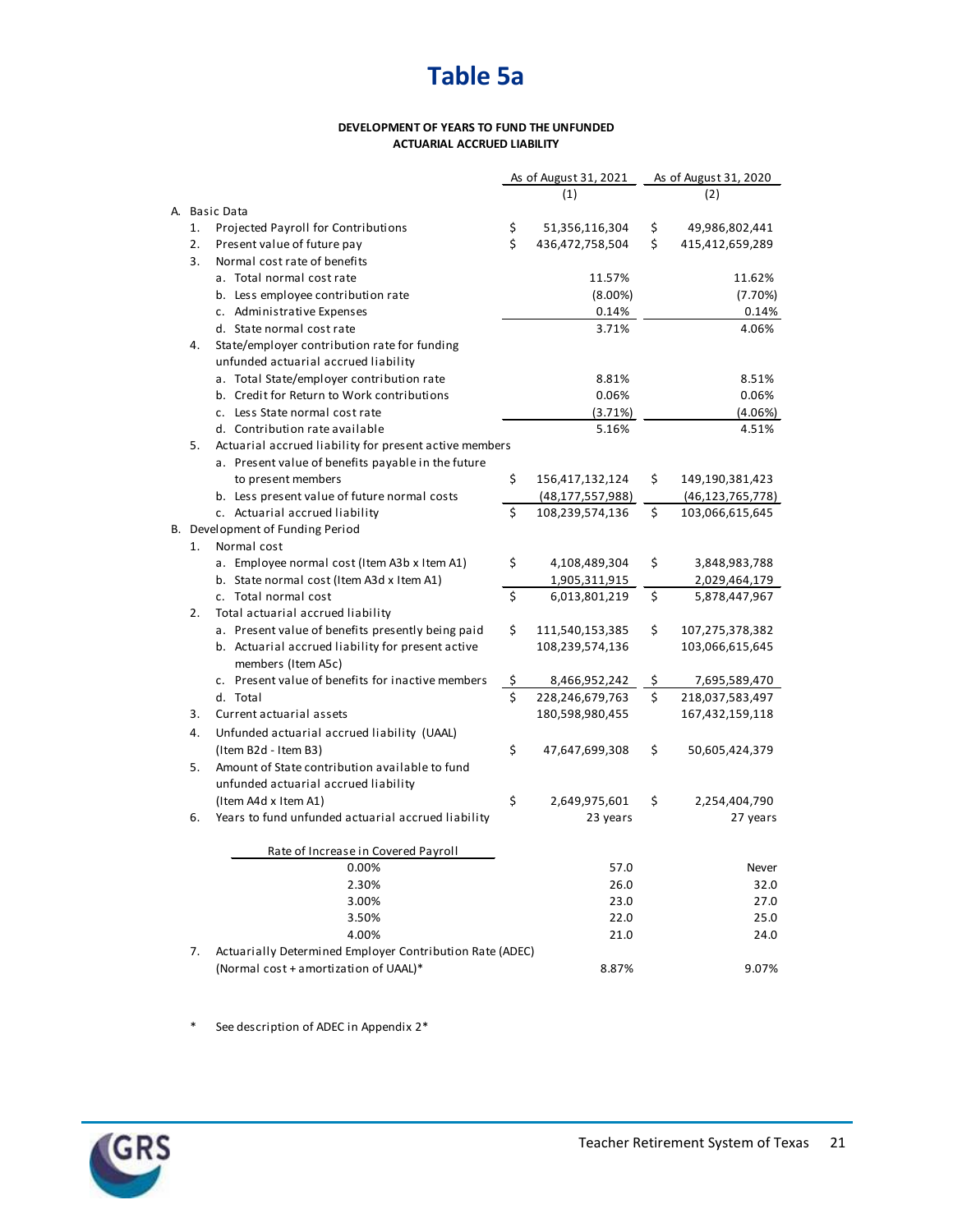# **Table 5b**

#### **DETAILED DEVELOPMENT OF YEARS TO FUND THE UNFUNDED ACTUARIAL ACCRUED LIABILITY**

|         |             | Contribution<br><b>Normal Cost</b><br><b>Net</b><br><b>Net Principal</b> |                 |              |             |          |              |                |
|---------|-------------|--------------------------------------------------------------------------|-----------------|--------------|-------------|----------|--------------|----------------|
| As of   | Payroll     | as % of                                                                  | and Admin       | Amortization | <b>UAAL</b> |          | Contribution | <b>Funding</b> |
| Aug 31, | For Next FY | Payroll                                                                  | as % of Payroll | $[c-d]*b$    | <b>BOY</b>  | Interest | $e - g$      | Period         |
| (a)     | (b)         | (c)                                                                      | (d)             | <u>(e)</u>   | (f)         | (g)      | (h)          | (i)            |
| 2021    | \$51,356    | 16.87%                                                                   | 11.71%          | \$2,651      | \$47,648    | \$3,360  | (5709)       | 23             |
| 2022    | 52,897      | 17.19%                                                                   | 11.64%          | 2,938        | 48,357      | 3,401    | (463)        | 22             |
| 2023    | 54,484      | 17.75%                                                                   | 11.59%          | 3,356        | 48,820      | 3,420    | (64)         | 21             |
| 2024    | 56,118      | 17.81%                                                                   | 11.55%          | 3,515        | 48,884      | 3,419    | 96           | 20             |
| 2025    | 57,802      | 17.81%                                                                   | 11.51%          | 3,643        | 48,788      | 3,407    | 236          | 19             |
| 2026    | 59,536      | 17.81%                                                                   | 11.47%          | 3,775        | 48,552      | 3,386    | 390          | 18             |
| 2027    | 61,322      | 17.81%                                                                   | 11.43%          | 3,910        | 48,163      | 3,353    | 558          | 17             |
| 2028    | 63,162      | 17.81%                                                                   | 11.40%          | 4,049        | 47,605      | 3,307    | 742          | 16             |
| 2029    | 65,056      | 17.81%                                                                   | 11.37%          | 4,192        | 46,863      | 3,248    | 943          | 15             |
| 2030    | 67,008      | 17.81%                                                                   | 11.34%          | 4,338        | 45,920      | 3,175    | 1,163        | 14             |
| 2031    | 69,018      | 17.81%                                                                   | 11.31%          | 4,488        | 44,757      | 3,085    | 1,403        | 13             |
| 2032    | 71,089      | 17.81%                                                                   | 11.28%          | 4,643        | 43,353      | 2,978    | 1,665        | 12             |
| 2033    | 73,222      | 17.81%                                                                   | 11.25%          | 4,802        | 41,688      | 2,851    | 1,951        | 11             |
| 2034    | 75,418      | 17.81%                                                                   | 11.23%          | 4,965        | 39,738      | 2,704    | 2,261        | 10             |
| 2035    | 77,681      | 17.81%                                                                   | 11.20%          | 5,134        | 37,477      | 2,534    | 2,599        | 9              |
| 2036    | 80,011      | 17.81%                                                                   | 11.18%          | 5,306        | 34,877      | 2,340    | 2,967        | 8              |
| 2037    | 82,411      | 17.81%                                                                   | 11.16%          | 5,483        | 31,911      | 2,118    | 3,365        | 7              |
| 2038    | 84,884      | 17.81%                                                                   | 11.14%          | 5,665        | 28,546      | 1,868    | 3,797        | 6              |
| 2039    | 87,430      | 17.81%                                                                   | 11.12%          | 5,852        | 24,748      | 1,586    | 4,266        | 5              |
| 2040    | 90,053      | 17.81%                                                                   | 11.10%          | 6,043        | 20,483      | 1,270    | 4,773        | 4              |
| 2041    | 92,755      | 17.81%                                                                   | 11.08%          | 6,239        | 15,709      | 917      | 5,323        | 3              |
| 2042    | 95,538      | 17.81%                                                                   | 11.07%          | 6,441        | 10,387      | 524      | 5,917        | $\overline{2}$ |
| 2043    | 98,404      | 17.81%                                                                   | 11.06%          | 6,647        | 4,470       | 87       | 6,559        | 1              |
| 2044    | 101,356     | 17.81%                                                                   | 11.04%          | 6,857        | (2,090)     | (396)    | 7,253        | 0              |

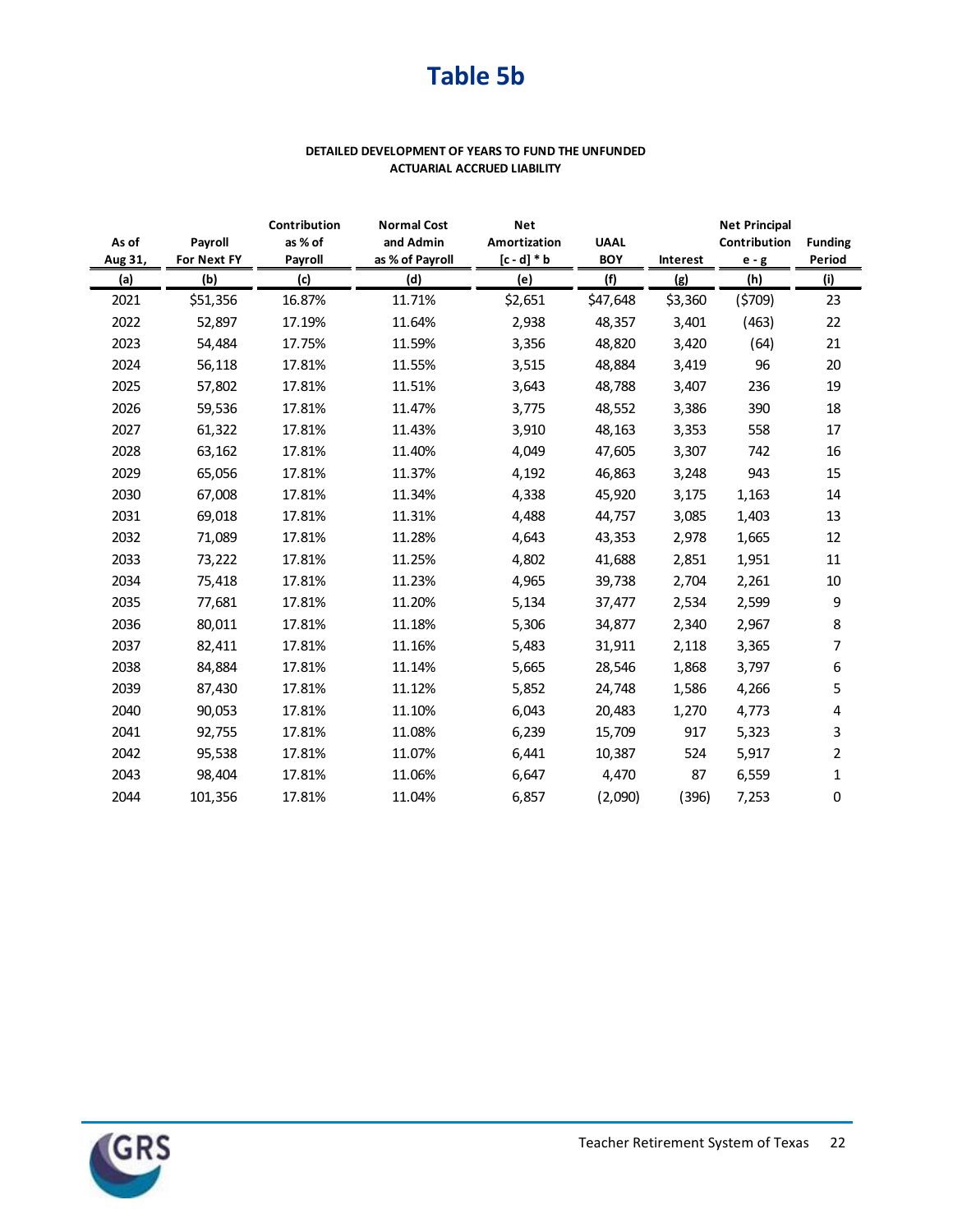### **Table 6**

#### **GROWTH OF COVERED PAYROLL AND ACTIVE MEMBERS**

|             | <b>Total Annualized Salaries</b> |          | <b>Active Members</b> |          |                        |    | Average Salary |          |                        |  |  |
|-------------|----------------------------------|----------|-----------------------|----------|------------------------|----|----------------|----------|------------------------|--|--|
|             |                                  |          |                       |          | Compound Increase      |    |                |          | Compound Increase      |  |  |
| Year Ending | Amount in \$                     | Percent  |                       | Percent  | Between Year Indicated |    | Average        | Percent  | Between Year Indicated |  |  |
| August 31,  | Millions                         | Increase | Number                | Increase | and 08-31-2021         |    | Salary         | Increase | and 08-31-2021         |  |  |
| (1)         | (2)                              | (3)      | (4)                   | (5)      | (6)                    |    | (7)            | (8)      | (9)                    |  |  |
| 2001        | 23,365<br>Ś.                     | 6.6%     | 797,339               | 4.0%     | 0.7%                   | Ś. | 29,303         | 2.5%     | 3.1%                   |  |  |
| 2002        | 24,818                           | 6.2%     | 745,923               | (6.4%)   | 1.1%                   |    | 33,272         | 13.5%    | 2.6%                   |  |  |
| 2003        | 25,756                           | 3.8%     | 754,715               | 1.2%     | 1.1%                   |    | 34,127         | 2.6%     | 2.6%                   |  |  |
| 2004        | 25,485                           | (1.1%)   | 729,411               | (3.4%)   | 1.4%                   |    | 34,939         | 2.4%     | 2.6%                   |  |  |
| 2005        | 25,957                           | 1.9%     | 715,495               | (1.9%)   | 1.6%                   |    | 36,278         | 3.8%     | 2.5%                   |  |  |
| 2006        | 28,397                           | 9.4%     | 761,658               | 6.5%     | 1.3%                   |    | 37,284         | 2.8%     | 2.5%                   |  |  |
| 2007        | 31,114                           | 9.6%     | 777,789               | 2.1%     | 1.2%                   |    | 40,003         | 7.3%     | 2.1%                   |  |  |
| 2008        | 33,238                           | 6.8%     | 801,455               | 3.0%     | 1.1%                   |    | 41,472         | 3.7%     | 2.0%                   |  |  |
| 2009        | 35,097                           | 5.6%     | 817,537               | 2.0%     | 1.0%                   |    | 42,930         | 3.5%     | 1.9%                   |  |  |
| 2010        | 36,629                           | 4.4%     | 834,060               | 2.0%     | 0.9%                   |    | 43,916         | 2.3%     | 1.9%                   |  |  |
| 2011        | 36,797                           | 0.5%     | 828,919               | (0.6%    | 1.0%                   |    | 44,392         | 1.1%     | 1.9%                   |  |  |
| 2012        | 36,310                           | (1.3%)   | 815,155               | (1.7%)   | 1.3%                   |    | 44,543         | 0.3%     | 2.1%                   |  |  |
| 2013        | 37,104                           | 2.2%     | 831,302               | 2.0%     | 1.3%                   |    | 44,634         | 0.2%     | 2.3%                   |  |  |
| 2014        | 39,195                           | 5.6%     | 857,342               | 3.1%     | 1.0%                   |    | 45,717         | 2.4%     | 2.3%                   |  |  |
| 2015        | 37,122                           | (5.3%)   | 828,851               | (3.3%)   | 1.7%                   |    | 44,787         | (2.0%)   | 3.1%                   |  |  |
| 2016        | 39,281                           | 5.8%     | 847,631               | 2.3%     | 1.6%                   |    | 46,343         | 3.5%     | 3.0%                   |  |  |
| 2017        | 40,904                           | 4.1%     | 864,233               | 2.0%     | 1.5%                   |    | 47,330         | 2.1%     | 3.2%                   |  |  |
| 2018        | 42,105                           | 2.9%     | 872,978               | 1.0%     | 1.7%                   |    | 48,232         | 1.9%     | 3.7%                   |  |  |
| 2019        | 43,779                           | 4.0%     | 884,522               | 1.3%     | 1.9%                   |    | 49,495         | 2.6%     | 4.2%                   |  |  |
| 2020        | 47,088                           | 7.6%     | 914,741               | 3.4%     | 0.4%                   |    | 51,477         | 4.0%     | 4.4%                   |  |  |
| 2021        | 49,355                           | 4.8%     | 918,539               | 0.4%     | $-\,-$                 |    | 53,732         | 4.4%     | --                     |  |  |

Note: Beginning August 31, 2002, the definition of active member was changed.

Beginning August 31, 2005, the method of determining new entrant errors was changed.

Beginning August 31, 2015, the definition of active member was changed.

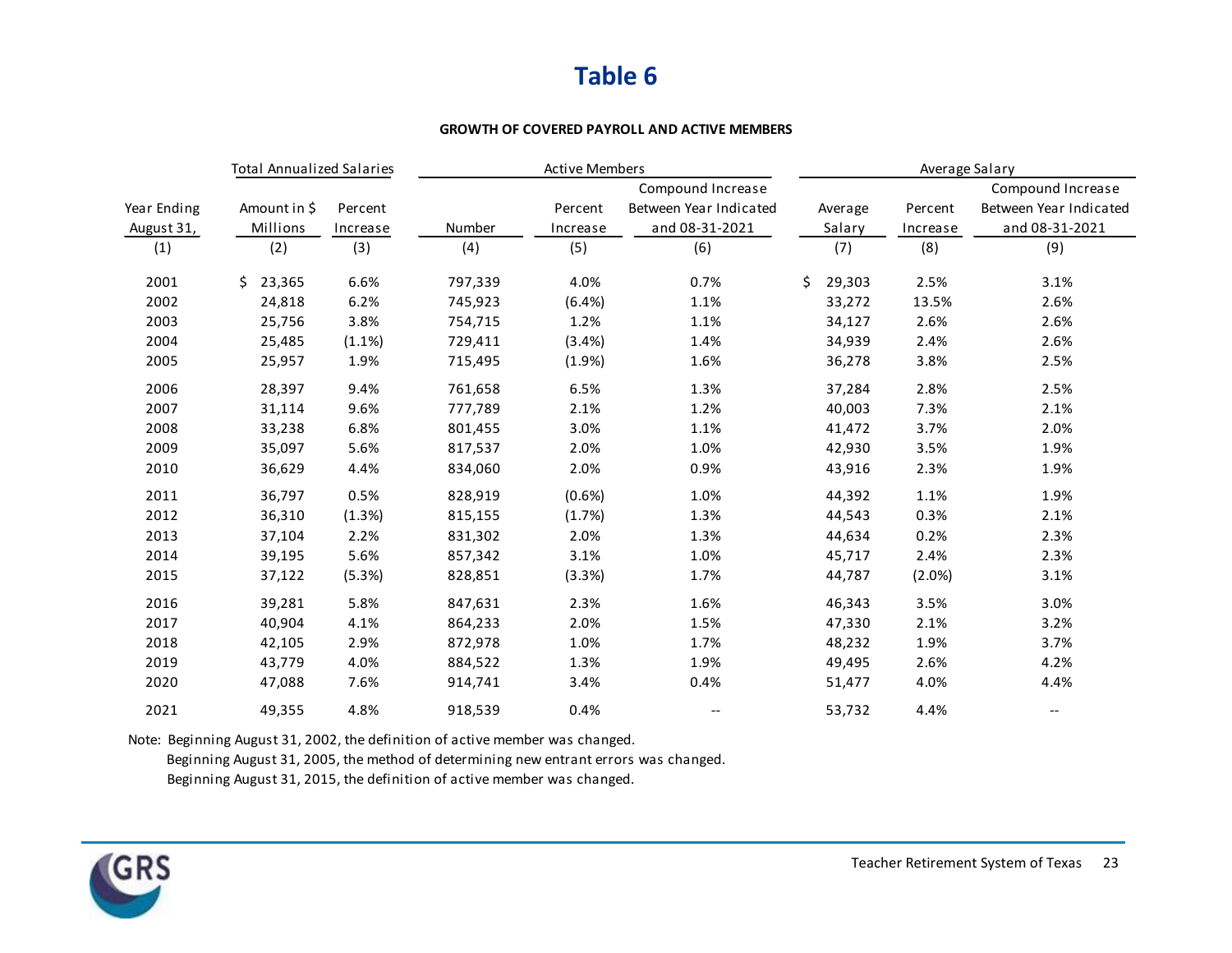### **Table 7**

#### **RELATIVE SIZE OF UNFUNDED ACTUARIAL ACCRUED LIABILITY**

|             |                                     |             |                                  |             |                                       |                                    | Relative to Total Actuarial Liabilities |  |  |
|-------------|-------------------------------------|-------------|----------------------------------|-------------|---------------------------------------|------------------------------------|-----------------------------------------|--|--|
|             | Unfunded                            |             | Relative to Projected Payroll    |             | Relative to Actuarial Value of Assets | (Present Value of Future Benefits) |                                         |  |  |
|             | Actuarial                           |             |                                  |             |                                       | Actuarial                          | Percent of                              |  |  |
| Year Ending | Accrued Liability Projected Payroll |             | Percent of                       | Assets in   | Percent of                            | Liabilities in                     | Actuarial                               |  |  |
| August 31,  | in \$ Millions                      |             | In \$ Millions Projected Payroll | \$ Millions | Assets                                | \$ Millions                        | Liabilities                             |  |  |
| (1)         | (2)                                 | (3)         | (4)                              | (5)         | (6)                                   | (7)                                | (8)                                     |  |  |
| 1973        | Ŝ.<br>1,633                         | Ŝ.<br>2,079 | 78.5%                            | \$<br>2,171 | 75.2%                                 | Ŝ.<br>5,733                        | 28.5%                                   |  |  |
| 1974        | 1,739                               | 2,246       | 77.4%                            | 2,394       | 72.6%                                 | 6,207                              | 28.0%                                   |  |  |
| 1975        | 1,998                               | 2,583       | 77.4%                            | 2,764       | 72.3%                                 | 7,143                              | 28.0%                                   |  |  |
| 1976        | 2,445                               | 2,875       | 85.0%                            | 3,103       | 78.8%                                 | 8,067                              | 30.3%                                   |  |  |
| 1977        | 2,879                               | 3,246       | 88.7%                            | 3,531       | 81.5%                                 | 9,626                              | 29.9%                                   |  |  |
| 1978        | 2,422                               | 3,636       | 66.6%                            | 4,016       | 60.3%                                 | 9,858                              | 24.6%                                   |  |  |
| 1979        | 3,322                               | 3,928       | 84.6%                            | 4,529       | 73.3%                                 | 12,336                             | 26.9%                                   |  |  |
| 1980        | 2,785                               | 4,378       | 63.6%                            | 5,342       | 52.1%                                 | 12,181                             | 22.9%                                   |  |  |
| 1981        | 3,300                               | 4,970       | 66.4%                            | 6,386       | 51.7%                                 | 13,890                             | 23.8%                                   |  |  |
| 1982        | 3,864                               | 5,616       | 68.8%                            | 7,373       | 52.4%                                 | 16,135                             | 23.9%                                   |  |  |
| 1983        | 4,549                               | 6,378       | 71.3%                            | 8,586       | 53.0%                                 | 20,277                             | 22.4%                                   |  |  |
| 1984        | 4,849                               | 6,652       | 72.9%                            | 9,851       | 49.2%                                 | 22,456                             | 21.6%                                   |  |  |
| 1985        | 6,474                               | 7,547       | 85.8%                            | 12,096      | 53.5%                                 | 29,618                             | 21.9%                                   |  |  |
| 1986        | 5,365                               | 8,237       | 65.1%                            | 14,939      | 35.9%                                 | 32,273                             | 16.6%                                   |  |  |
| 1987        | 4,096                               | 8,646       | 47.4%                            | 18,055      | 22.7%                                 | 34,801                             | 11.8%                                   |  |  |
| 1988        | 3,890                               | 9,166       | 42.4%                            | 20,096      | 19.4%                                 | 37,332                             | 10.4%                                   |  |  |
| 1989        | 3,489                               | 9,764       | 35.7%                            | 23,302      | 15.0%                                 | 41,084                             | 8.5%                                    |  |  |
| 1990        | 3,343                               | 10,446      | 32.0%                            | 26,111      | 12.8%                                 | 45,685                             | 7.3%                                    |  |  |
| 1991        | 3,429                               | 11,181      | 30.7%                            | 28,860      | 11.9%                                 | 49,515                             | 6.9%                                    |  |  |
| 1992        | 3,441                               | 11,959      | 28.8%                            | 31,201      | 11.0%                                 | 53,123                             | 6.5%                                    |  |  |
| 1993        | 3,440                               | 13,391      | 25.7%                            | 35,179      | 9.8%                                  | 59,210                             | 5.8%                                    |  |  |
| 1994        | 825                                 | 14,167      | 5.8%                             | 38,843      | 2.1%                                  | 58,351                             | 1.4%                                    |  |  |
| 1995        | 1,956                               | 14,888      | 13.1%                            | 43,442      | 4.5%                                  | 65,259                             | 3.0%                                    |  |  |
| 1996        | 1,813                               | 15,983      | 11.3%                            | 47,487      | 3.8%                                  | 68,948                             | 2.6%                                    |  |  |

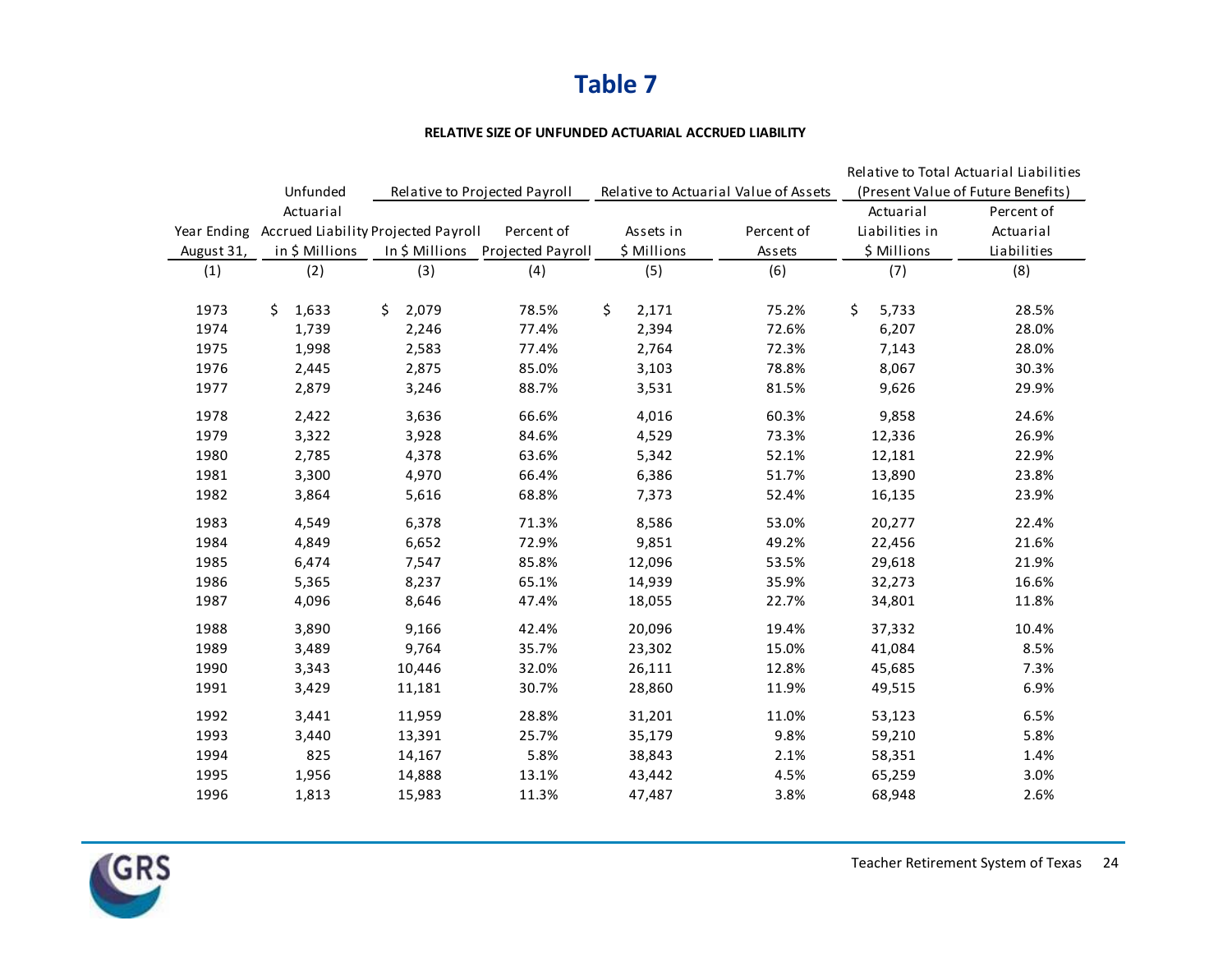# **Table 7 (Continued)**

#### **RELATIVE SIZE OF UNFUNDED ACTUARIAL ACCRUED LIABILITY**

|            |                                                 |          |                                  |              |                                       |                | Relative to Total Actuarial Liabilities |
|------------|-------------------------------------------------|----------|----------------------------------|--------------|---------------------------------------|----------------|-----------------------------------------|
|            | Unfunded                                        |          | Relative to Projected Payroll    |              | Relative to Actuarial Value of Assets |                | (Present Value of Future Benefits)      |
|            | Actuarial                                       |          |                                  |              |                                       | Actuarial      | Percent of                              |
|            | Year Ending Accrued Liability Projected Payroll |          | Percent of                       | Assets in    | Percent of                            | Liabilities in | Actuarial                               |
| August 31, | in \$ Millions                                  |          | In \$ Millions Projected Payroll | \$ Millions  | Assets                                | \$ Millions    | Liabilities                             |
| (1)        | (2)                                             | (3)      | (4)                              | (5)          | (6)                                   | (7)            | (8)                                     |
|            |                                                 |          |                                  |              |                                       |                |                                         |
| 1997       | 146                                             | \$17,044 | 0.9%                             | Ś.<br>53,760 | 0.3%                                  | \$74,677       | 0.2%                                    |
| 1998       | (2,463)                                         | 18,325   | $-13.4%$                         | 60,357       | $-4.1%$                               | 79,603         | $-3.1%$                                 |
| 1999       | (2, 190)                                        | 19,529   | $-11.2%$                         | 69,435       | $-3.2%$                               | 91,563         | $-2.4%$                                 |
| 2000       | (5, 446)                                        | 21,920   | $-24.8%$                         | 79,328       | $-6.9%$                               | 100,414        | $-5.4%$                                 |
| 2001       | (2, 135)                                        | 23,365   | $-9.1%$                          | 86,352       | $-2.5%$                               | 113,663        | $-1.9%$                                 |
| 2002       | 3,287                                           | 24,818   | 13.2%                            | 86,035       | 3.8%                                  | 118,100        | 2.8%                                    |
| 2003       | 5,230                                           | 25,756   | 20.3%                            | 89,033       | 5.9%                                  | 123,677        | 4.2%                                    |
| 2004       | 7,953                                           | 25,485   | 31.2%                            | 88,784       | 9.0%                                  | 121,267        | 6.6%                                    |
| 2005       | 13,196                                          | 25,957   | 50.8%                            | 89,299       | 14.8%                                 | 124,556        | 10.6%                                   |
| 2006       | 13,694                                          | 28,397   | 48.2%                            | 94,218       | 14.5%                                 | 131,906        | 10.4%                                   |
| 2007       | 12,545                                          | 31,114   | 40.3%                            | 103,419      | 12.1%                                 | 142,190        | 8.8%                                    |
| 2008       | 11,523                                          | 33,238   | 34.7%                            | 110,233      | 10.5%                                 | 150,999        | 7.6%                                    |
| 2009       | 21,646                                          | 35,097   | 61.7%                            | 106,384      | 20.3%                                 | 158,899        | 13.6%                                   |
| 2010       | 22,899                                          | 36,629   | 62.5%                            | 111,293      | 20.6%                                 | 166,445        | 13.8%                                   |
| 2011       | 24,062                                          | 36,797   | 65.4%                            | 115,253      | 20.9%                                 | 173,204        | 13.9%                                   |
| 2012       | 26,101                                          | 36,310   | 73.6%                            | 118,326      | 22.1%                                 | 177,901        | 14.7%                                   |
| 2013       | 28,936                                          | 37,104   | 79.3%                            | 121,730      | 23.8%                                 | 184,332        | 15.7%                                   |
| 2014       | 31,638                                          | 38,522   | 82.1%                            | 128,398      | 24.6%                                 | 195,893        | 16.2%                                   |
| 2015       | 32,968                                          | 39,620   | 83.2%                            | 133,485      | 24.7%                                 | 197,662        | 16.7%                                   |
| 2016       | 35,453                                          | 42,376   | 83.7%                            | 138,786      | 25.5%                                 | 207,411        | 17.1%                                   |
| 2017       | 35,471                                          | 43,164   | 82.2%                            | 146,282      | 24.2%                                 | 216,125        | 16.4%                                   |
| 2018       | 46,165                                          | 44,956   | 102.7%                           | 154,051      | 30.0%                                 | 241,438        | 19.1%                                   |
| 2019       | 49,486                                          | 47,414   | 104.4%                           | 160,233      | 30.9%                                 | 253,626        | 19.5%                                   |
| 2020       | 50,605                                          | 49,987   | 101.2%                           | 167,432      | 30.2%                                 | 264,161        | 19.2%                                   |
| 2021       | 47,648                                          | 51,356   | 92.8%                            | 180,599      | 26.4%                                 | 276,424        | 17.2%                                   |

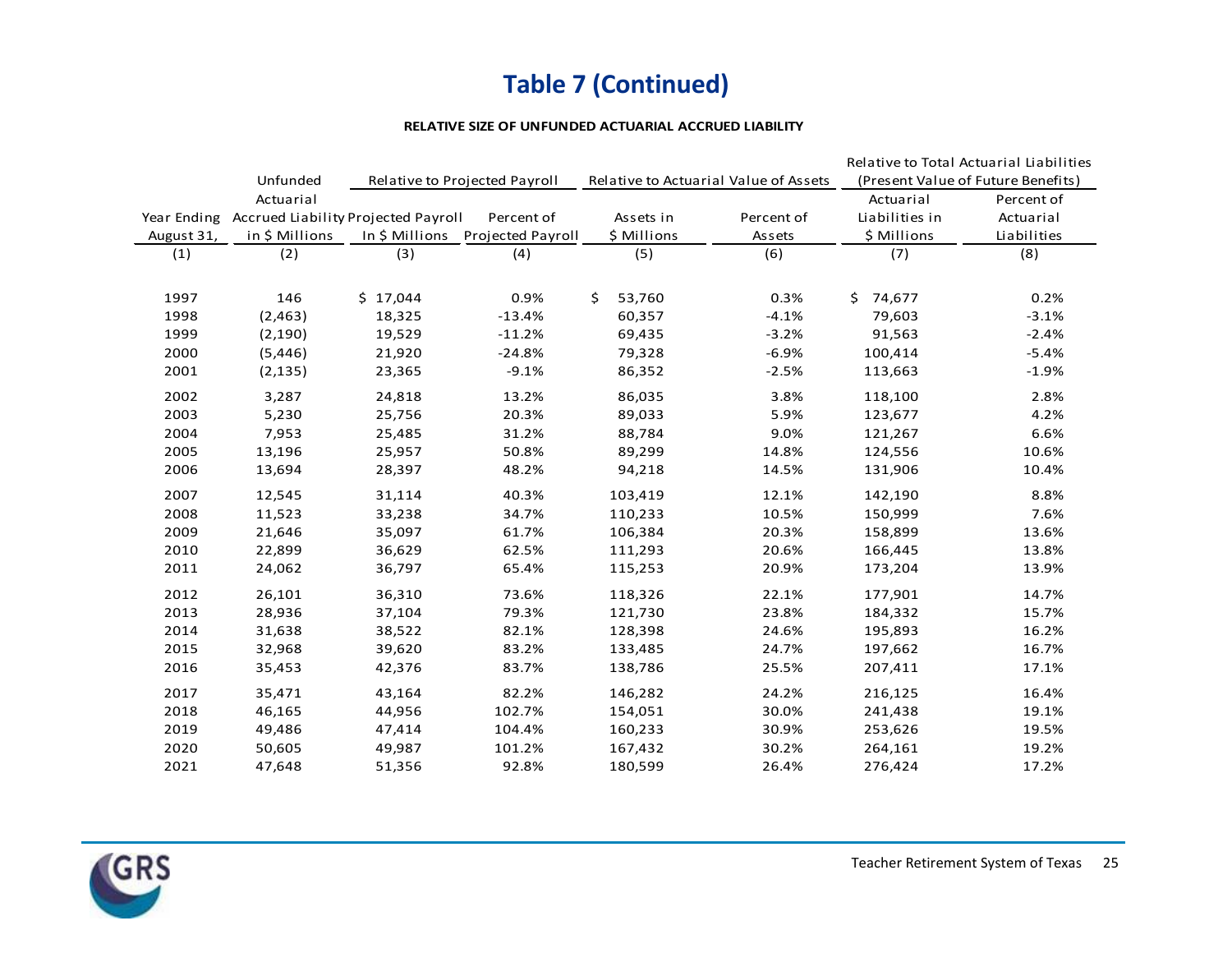# **Table 8a**

#### **CHANGE IN PLAN NET ASSETS**

|                                                                  | Year Ending           | Year Ending          |
|------------------------------------------------------------------|-----------------------|----------------------|
|                                                                  | August 31, 2021       | August 31, 2020      |
|                                                                  | (1)                   | (2)                  |
| Revenue for the Year<br>Τ.                                       |                       |                      |
| A. Contribution and fees                                         |                       |                      |
| 1. Member contributions                                          | Ś.<br>3,839,243,646   | 3,736,877,464<br>S   |
| 2. State contributions - State of Texas                          | 1,908,853,157         | 1,872,517,100        |
| State contributions - 415 Excess Plan<br>3.                      | 3,804,925             | 3,593,163            |
| 4. State contributions - Employers                               | 2,124,027,701         | 2,016,481,636        |
| 5. Supplemental Appropriation - Non-Employer Contributing Entity | 261,000,000           | 263,000,000          |
| 6. Purchase of Service Credit-Refundable                         | 36,919,256            | 21,455,174           |
| 7. Purchase of Service Credit-Non-Refundable                     | 33,699,533            | 24,817,515           |
| 8. Total                                                         | 8,207,548,218<br>Ś.   | Ś<br>7,938,742,052   |
| B. Income                                                        |                       |                      |
| 1. Net appreciation in fair value of investments                 | \$40,736,924,780      | 11,254,442,867<br>Ś. |
| 2. Income from Securities Lending                                | 33,185,250            | 238,742,128          |
| 3. Investment expenses                                           | (257, 928, 146)       | (424, 268, 382)      |
| 4. Total                                                         | 40,512,181,884        | 11,068,916,613       |
| Other Adjustments                                                | \$<br>3,130,786       | \$<br>10,266,475     |
| D. Total Revenue                                                 | \$48,722,860,888      | \$19,017,925,140     |
| <b>Expenditures for the Year</b><br>Ш.                           |                       |                      |
| A. Refund of Contributions                                       | \$<br>449,135,634     | \$<br>421,366,179    |
| <b>Benefit Payments</b><br>В.                                    | 11,811,565,514<br>Ś.  | 11,091,376,913<br>Ś  |
| Expenses                                                         | \$<br>71,359,850      | \$<br>67,135,880     |
| Other<br>D.                                                      | \$                    | \$                   |
| E. Total Expenditures                                            | 12,332,060,998        | Ś<br>11,579,878,972  |
| III. Net Increase in Plan Net Assets (Item I.D. - Item II.E.)    | 36,390,799,890<br>\$. | 7,438,046,168<br>\$  |

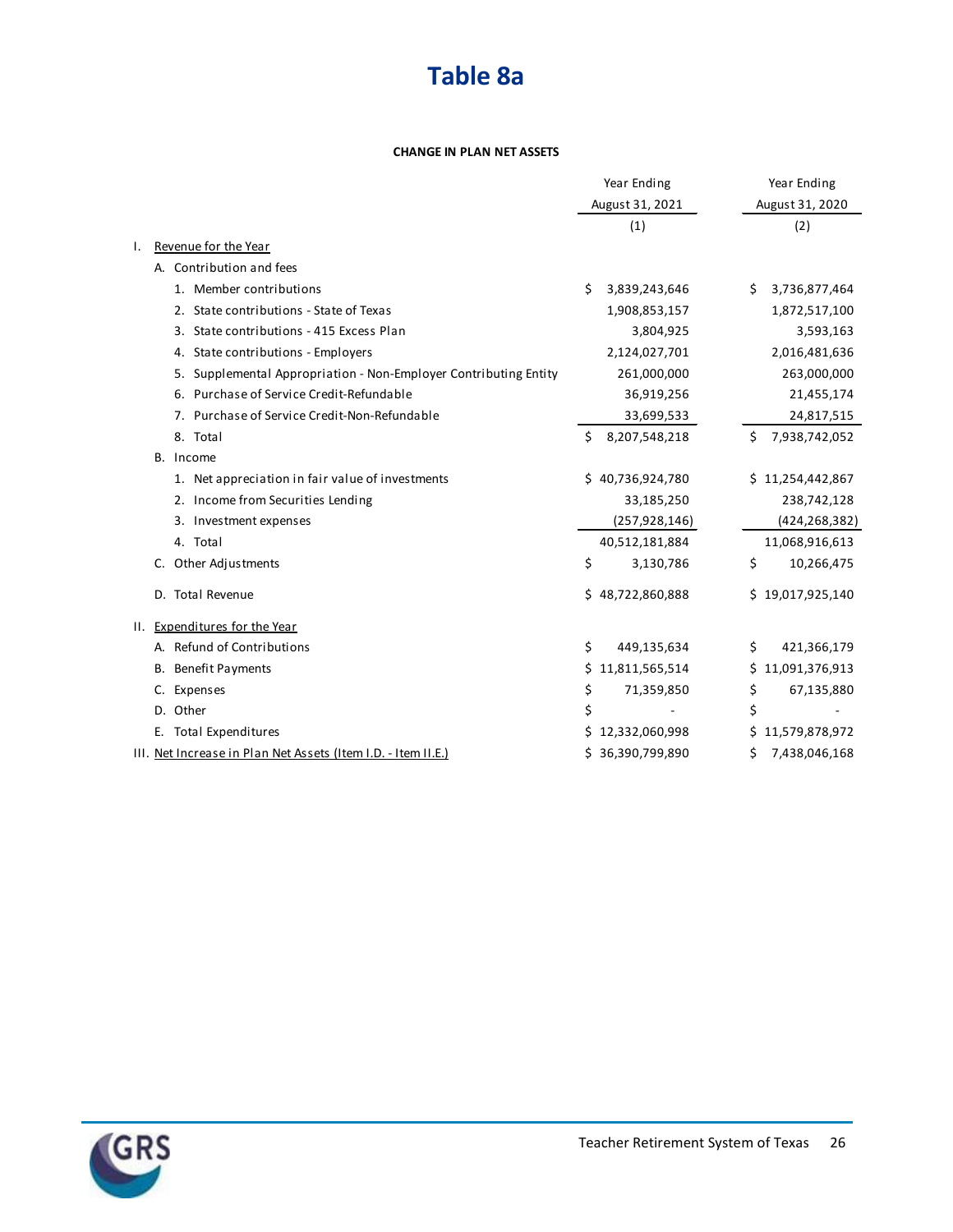# **Table 8b**

#### **ESTIMATION OF YIELDS**

|                                                   | Year Ending       | Year Ending       |
|---------------------------------------------------|-------------------|-------------------|
| Item                                              | August 31, 2021   | August 31, 2020   |
| (1)                                               | (2)               | (3)               |
| Market value yield<br>А.                          |                   |                   |
| 1. Beginning of year net market assets            | \$165,416,245,243 | \$157,978,199,075 |
| 2. Investment income (net of investment expenses) | 40,515,312,670    | 11,079,183,088    |
| 3. End of year market assets                      | 201,807,045,133   | 165,416,245,243   |
| 4. Estimated market value yield                   | 24.8%             | 7.1%              |
| B. Actuarial value yield                          |                   |                   |
| 1. Beginning of year actuarial assets             | \$167,432,159,118 | \$160,233,295,324 |
| 2. Investment income                              | 17,291,334,117    | 10,840,000,714    |
| 3. End of year actuarial assets                   | 180,598,980,455   | 167,432,159,118   |
| 4. Estimated actuarial value yield                | 10.5%             | 6.8%              |

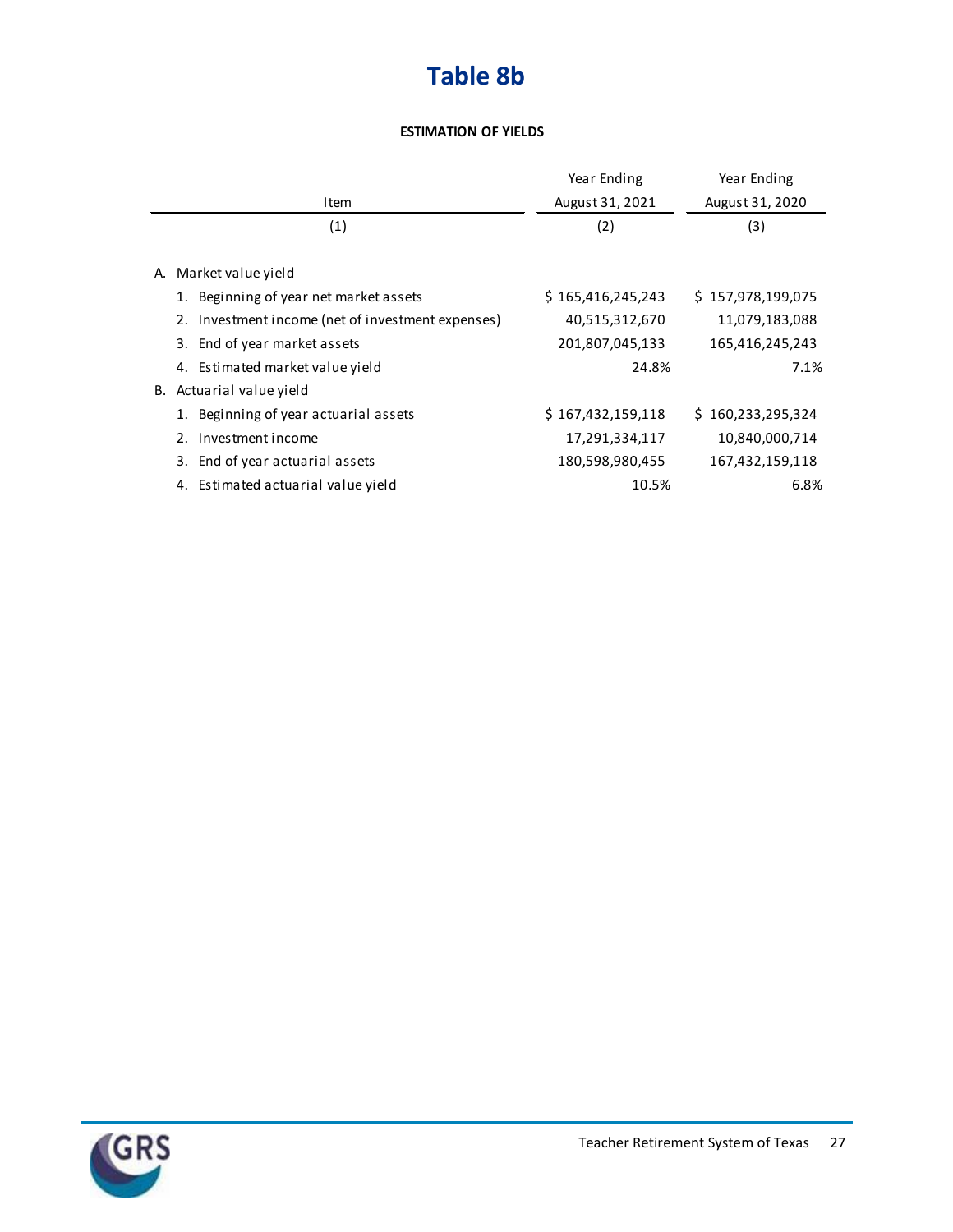# **Table 9**

#### **GAIN OR LOSS FOR THE YEAR**

|                                                        | Year Ending         | Year Ending           |
|--------------------------------------------------------|---------------------|-----------------------|
| Item                                                   | August 31, 2021     | August 31, 2020       |
| (1)                                                    | (2)                 | (3)                   |
|                                                        |                     |                       |
| A. CALCULATION OF TOTAL GAIN OR LOSS                   |                     |                       |
| 1. Unfunded actuarial accrued liability (UAAL),        |                     |                       |
| Previous year, before Assumption changes<br>a.         | \$50,605,424,379    | \$49,486,391,723      |
| Previous year, after Assumption changes<br>b.          | 50,605,424,379      | 49,486,391,723        |
| 2. Normal cost for the year                            | 5,935,746,323       | 5,767,255,641         |
| Contributions for the year<br>3.                       | (8, 207, 548, 218)  | (7,938,742,052)       |
| 4. Interest at 7.25%                                   |                     |                       |
| On UAAL<br>a.                                          | \$<br>3,668,893,267 | 3,587,763,400<br>Ś.   |
| On normal cost<br>b <sub>1</sub>                       | 215,170,804         | 209,063,017           |
| On contributions<br>$\mathsf{C}$ .                     | (297, 523, 623)     | (287, 779, 399)       |
| d.<br>Total                                            | 3,586,540,448<br>Ŝ. | \$.<br>3,509,047,018  |
| 5. Expected UAAL (Sum of Items A1 through A4)          | 51,920,162,932      | 50,823,952,330        |
| 6. Actual UAAL                                         | 47,647,699,308      | 50,605,424,379        |
| 7. Gain/(loss) for the year (Item A5 - Item A6)        | 4,272,463,624<br>Ś. | \$<br>218,527,951     |
| <b>B. SOURCE OF GAINS AND LOSSES</b>                   |                     |                       |
| 1. Asset gain/(loss) for the year (Table 4)            | 5,302,016,169<br>Ś. | \$<br>(644, 921, 984) |
| 2. Asset gain/(loss) as a % of actuarial assets        | 2.94%               | (0.39%)               |
| 3. Total actuarial accrued liability gain/(loss) for   |                     |                       |
| year (Item A7 - Item B1)                               | (1,029,552,545)     | 863,449,935           |
| 4. Analysis of actuarial accrued liability gain/(loss) |                     |                       |
| Assumption/Legislative changes<br>а.                   | (272, 486, 635)     | 0                     |
| Liability experience<br>b.                             | (757,065,910)       | 863,449,935           |
| Total<br>c.                                            | \$(1,029,552,545)   | \$<br>863,449,935     |
| 5. Experience liability gain/(loss) as % of total      |                     |                       |
| actuarial accrued liability (Item B4b as % of          |                     |                       |
| total actuarial accrued liability)                     | (0.33%)             | 0.40%                 |
|                                                        |                     |                       |

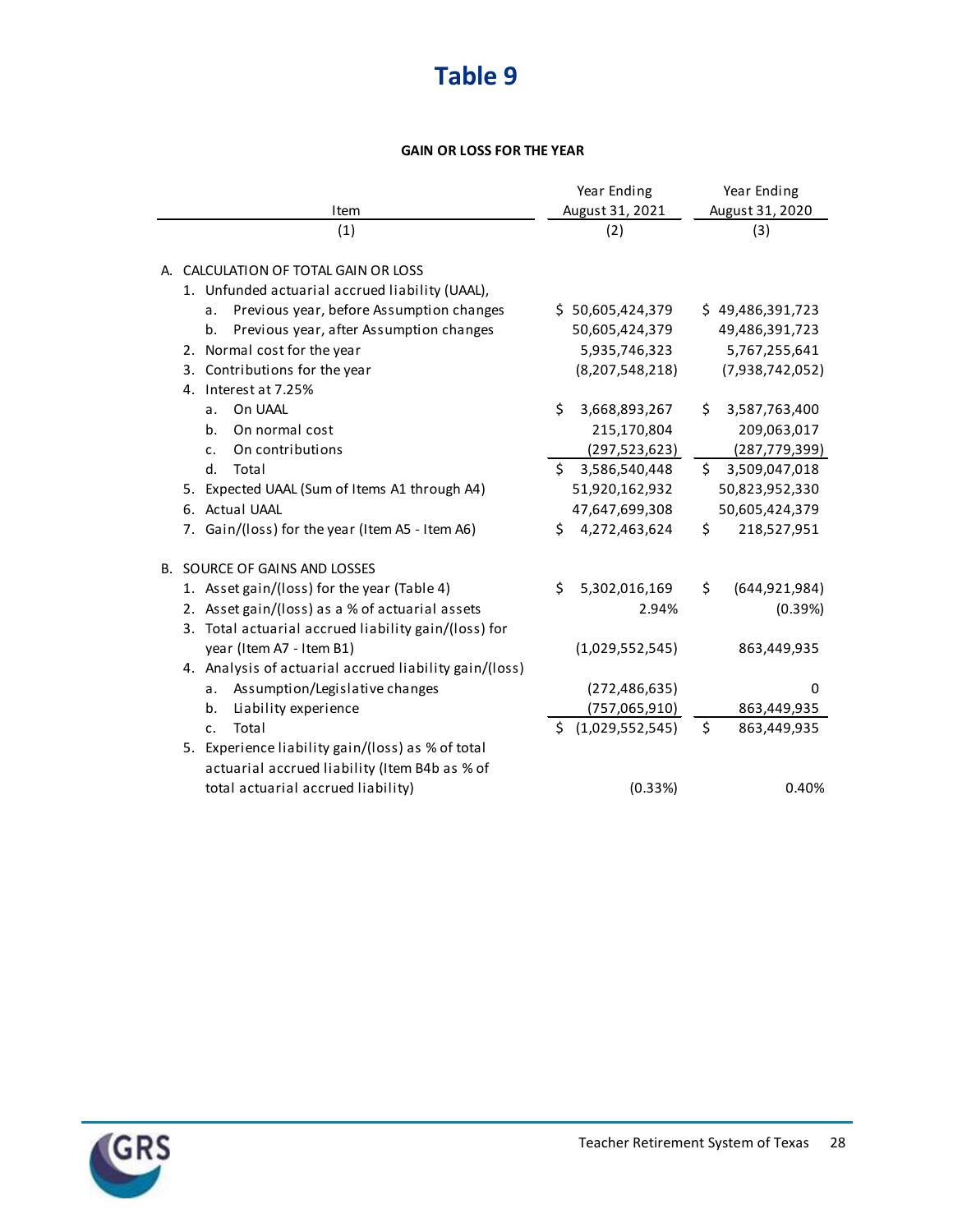### **Table 10**

#### **ANALYSIS OF CHANGE IN FUNDING PERIOD**

|                                                                     |               |             | Total        |         | Change in |
|---------------------------------------------------------------------|---------------|-------------|--------------|---------|-----------|
|                                                                     | <b>UAAL</b>   | Normal Cost | Contribution | Funding | Funding   |
| Basis                                                               | (\$ Millions) | Rate        | Rate         | Period  | Period    |
| (1)                                                                 | (2)           | (3)         | (4)          | (5)     | (6)       |
| 1. 2020 Valuation                                                   | 50,605        | 11.76%      | 17.80%       | 27      | 0         |
| 2. Restated 2020 Valuation with Legislative changes (if applicable) | 50,878        | 11.76%      | 17.80%       | 28      | 1         |
| 3. Expected 2021 UAAL using expected contributions                  | 52,232        | 11.68%      | 17.81%       | 27      | (1)       |
| 4. Expected 2021 UAAL using actual contributions                    | 51,548        | 11.68%      | 17.81%       | 27      | 0         |
| 5. 2021 UAAL using expected assets and actual liabilities           | 52,305        | 11.71%      | 17.81%       | 27      | 0         |
| 6. 2021 UAAL recognizing past deferred asset gains/(losses)         | 52,950        | 11.71%      | 17.81%       | 27      | 0         |
| 7. 2021 UAAL using actual assets and liabilities, expected payroll  | 47,648        | 11.71%      | 17.81%       | 23      | (4)       |
| 8. 2021 UAAL using actual payroll                                   | 47.648        | 11.71%      | 17.81%       | 23      | 0         |

#### Notes:

- Row 2 This was the recognition of account balances for members whose accounts had been closed, and were reinstated based on recommendations from the sunset commission.
- Row 3 The funding period for this entry uses the expected UAAL and expected payroll. The expected payroll is the prior year's valuation payroll rolled forward at the prior year 3.0% payroll growth rate assumption.
- Row 4 This entry uses actual contributions based on actual payroll during FY2021.
- Row 5 This entry uses expected assets and payroll growth, while incorporating the actual liabilities as of August 31, 2021.
- Row 6 This entry recognizes deferred investment gains/(losses) as of August 31, 2020 from prior valuations.
- Row 7 This entry includes the current year investment results.
- Row 8 This entry incorporates known assets, liabilities, and payroll growth. The overall payroll growth does not affect the liabilities of the plan, but instead affects the calculation of the funding period because the payroll is the denominator in the calculation of the amortization payment. Higher than expected payroll growth leads to a decrease in the required amortization payment as a percentage of payroll.

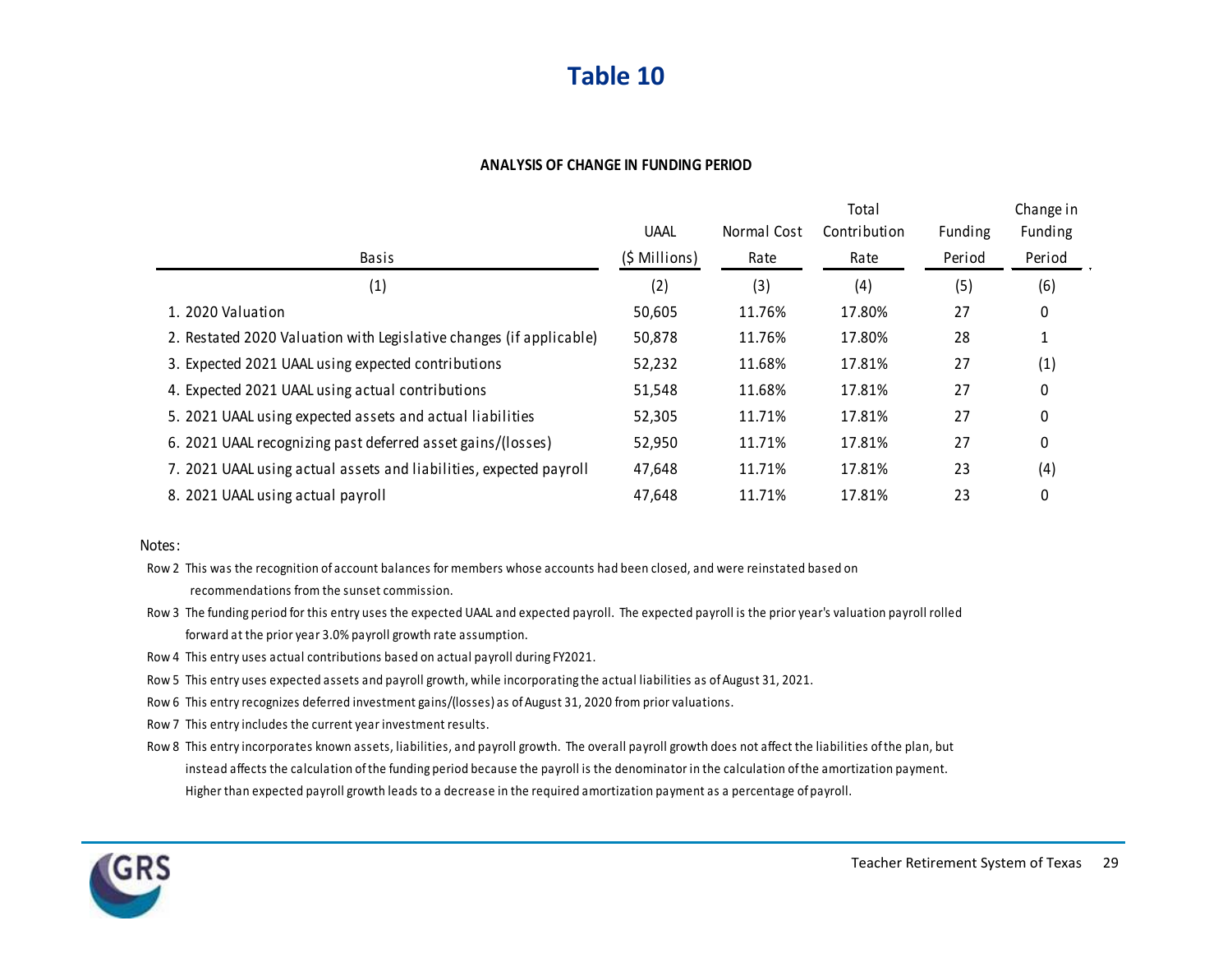### **Table 11a**

#### **NEAR TERM OUTLOOK**

|           |                     |        |         |               |                   |                             |                |               |        |               | Benefit                   |               |
|-----------|---------------------|--------|---------|---------------|-------------------|-----------------------------|----------------|---------------|--------|---------------|---------------------------|---------------|
| Valuation | Unfunded            |        |         | Actuarial     |                   | Projected                   |                |               |        |               | Payments,                 |               |
| as of     | Actuarial Accrued   |        |         | Value of      | <b>For Fiscal</b> | Payroll for                 |                | Employer      |        | Employee      | Refunds, and Net External |               |
| August    | Liability (UAAL, in | Funded | Funding | Assets (AVA,  |                   | year Ending   Contributions | Blended        | Contributions | Member | Contributions | Admin                     | Cash Flow     |
| 31,       | Millions)           | Ratio  | Period  | in Millions)  | August 31,        | (in Millions)               | <b>ER Rate</b> | (in Millions) | Rate   | (in Millions) | Expenses                  | (in Millions) |
| (1)       | (2)                 | (3)    | (4)     | (5)           | (6)               | (7)                         | (8)            | (9)           | (10)   | (11)          | (12)                      | (13)          |
|           |                     |        |         |               |                   |                             |                |               |        |               |                           |               |
| 2021      | \$47,648            | 79.1%  | 23      | \$<br>180,599 | 2022              | \$ 51,356                   | 8.88%          | \$4,560       | 8.00%  | \$4,108       | \$13,350                  | \$ (4,681)    |
| 2022      | 48,352              | 79.6%  | 22      | 188,845       | 2023              | 52,897                      | 9.20%          | 4,867         | 8.00%  | 4,232         | 13,089                    | (3,991)       |
| 2023      | 48,809              | 80.3%  | 21      | 198,403       | 2024              | 54,484                      | 9.51%          | 5,181         | 8.25%  | 4,495         | 13,777                    | (4, 100)      |
| 2024      | 48,866              | 81.0%  | 20      | 208,541       | 2025              | 56,118                      | 9.51%          | 5,337         | 8.25%  | 4,630         | 14,487                    | (4,520)       |
| 2025      | 48,798              | 81.8%  | 19      | 218,978       | 2026              | 57,802                      | 9.57%          | 5,532         | 8.25%  | 4,769         | 15,222                    | (4, 921)      |
| 2026      | 48,557              | 82.6%  | 18      | 229,758       | 2027              | 59,536                      | 9.57%          | 5,698         | 8.25%  | 4,912         | 15,972                    | (5, 363)      |
| 2027      | 48,162              | 83.3%  | 17      | 240,861       | 2028              | 61,322                      | 9.57%          | 5,869         | 8.25%  | 5,059         | 16,752                    | (5,824)       |
| 2028      | 47,598              | 84.1%  | 16      | 252,292       | 2029              | 63,162                      | 9.57%          | 6,045         | 8.25%  | 5,211         | 17,554                    | (6, 298)      |
| 2029      | 46,849              | 84.9%  | 15      | 264,060       | 2030              | 65,056                      | 9.57%          | 6,226         | 8.25%  | 5,367         | 18,383                    | (6, 790)      |
| 2030      | 45,898              | 85.7%  | 14      | 276,173       | 2031              | 67,008                      | 9.57%          | 6,413         | 8.25%  | 5,528         | 19,219                    | (7, 278)      |
| 2031      | 44,726              | 86.6%  | 13      | 288,658       | 2032              | 69,018                      | 9.57%          | 6,605         | 8.25%  | 5,694         | 20,065                    | (7, 766)      |

Assumes statutory member and State contribution rates.

Assumes 7.25% investment return on actuarial value of assets each year. Assumes all other assumptions exactly met and a level active population. Employer Rate includes 0.06% for Retiree Return to Work Surcharges

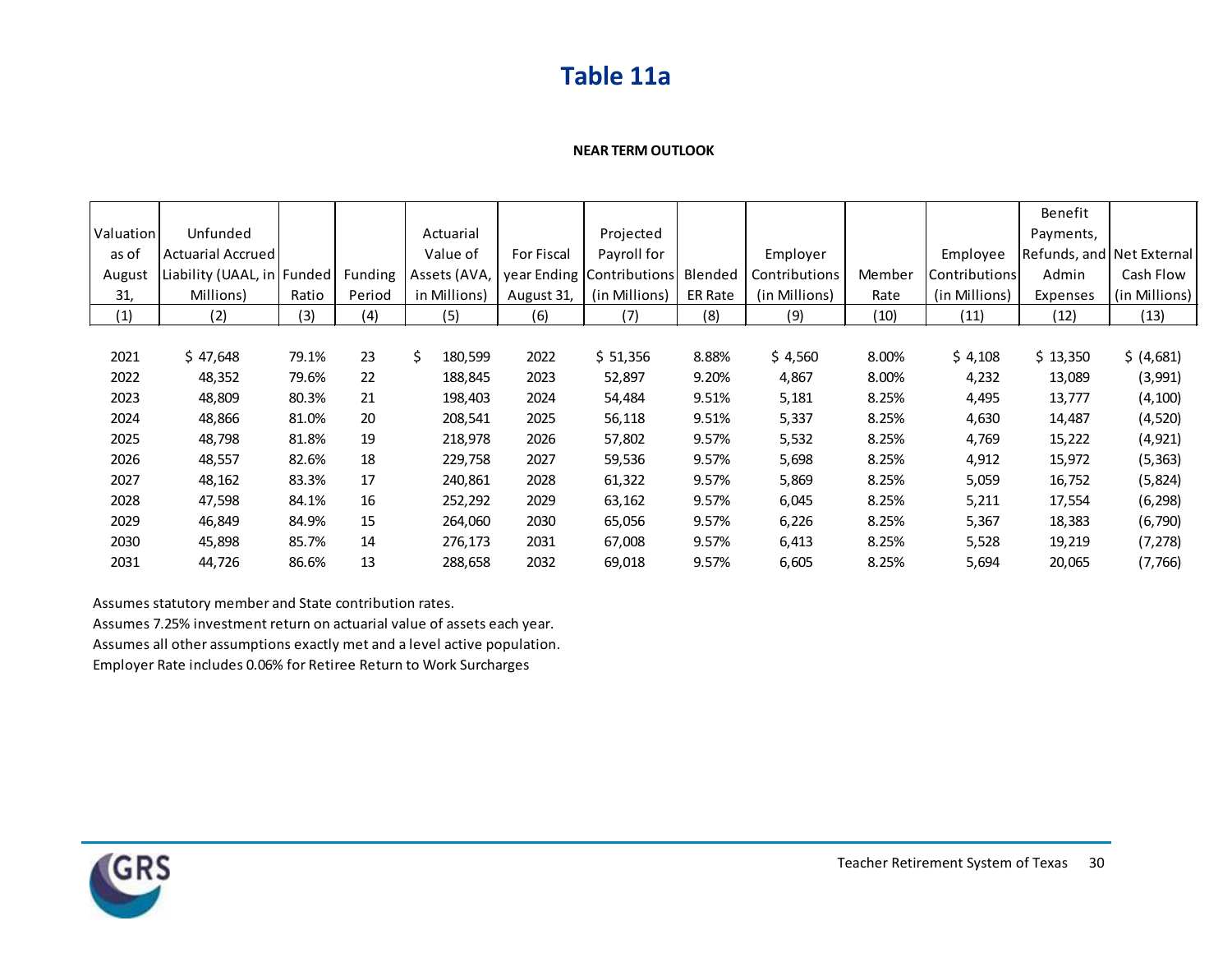### **Table 11b**

#### **HISTORY OF RISK METRICS**

|            |                 | Actuarial       | Annual        | AVA as         | AAL as         | Increase     |        | Decrease        |
|------------|-----------------|-----------------|---------------|----------------|----------------|--------------|--------|-----------------|
| Valuation  | Actuarial       | Accrued         | Projected     | % of Projected | % of Projected | in ADEC*     |        | in Funded Ratio |
| As of      | Value of Assets | Liability (AAL) | Payroll       | Payroll        | Payroll        | if Assets    | Funded | if Assets       |
| August 31, | (in Millions)   | (in Millions)   | (in Millions) | (2) / (4)      | (3) / (4)      | Decrease 10% | Ratio  | Decrease 10%    |
| (1)        | (2)             | (3)             | (4)           | (5)            | (6)            | (7)          | (8)    | (8)             |
| 2021       | Ś<br>180,599    | Ś.<br>228,247   | Ś.<br>51,356  | 352%           | 444%           | 2.05%        | 79.1%  | 7.9%            |
| 2020       | 167,432         | 218,038         | 49,987        | 335%           | 436%           | 1.96%        | 76.8%  | 7.7%            |
| 2019       | 160,233         | 209,720         | 47,414        | 338%           | 442%           | 2.26%        | 76.4%  | 7.6%            |
| 2018       | 154,051         | 200,216         | 44,956        | 343%           | 445%           | 2.29%        | 76.9%  | 7.7%            |
| 2017       | 146,282         | 181,753         | 43,164        | 339%           | 421%           | 2.27%        | 80.5%  | 8.0%            |
| 2016       | 138,786         | 174,239         | 42,376        | 328%           | 411%           | 2.19%        | 79.7%  | 8.0%            |
| 2015       | 133,485         | 166,453         | 39,620        | 337%           | 420%           | 2.25%        | 80.2%  | 8.0%            |
| 2014       | 128,398         | 160,036         | 38,522        | 333%           | 415%           | 2.23%        | 80.2%  | 8.0%            |
| 2013       | 121,730         | 150,666         | 37,104        | 328%           | 406%           | 2.19%        | 80.8%  | 8.1%            |
| 2012       | 118,326         | 144,427         | 36,310        | 326%           | 398%           | 2.18%        | 81.9%  | 8.2%            |
| 2011       | 115,253         | 139,315         | 36,797        | 313%           | 379%           | 2.09%        | 82.7%  | 8.3%            |
| 2010       | 111,293         | 134,191         | 36,629        | 304%           | 366%           | 2.03%        | 82.9%  | 8.3%            |
| 2009       | 106,384         | 128,029         | 35,097        | 303%           | 365%           | 2.03%        | 83.1%  | 8.3%            |
| 2008       | 110,233         | 121,757         | 33,238        | 332%           | 366%           | 2.22%        | 90.5%  | 9.1%            |
| 2007       | 103,419         | 115,964         | 31,114        | 332%           | 373%           | 2.22%        | 89.2%  | 8.9%            |
| 2006       | 94,218          | 107,911         | 28,397        | 332%           | 380%           | 2.22%        | 87.3%  | 8.7%            |
| 2005       | 89,299          | 102,495         | 25,957        | 344%           | 395%           | 2.30%        | 87.1%  | 8.7%            |
| 2004       | 88,784          | 96,737          | 25,485        | 348%           | 380%           | 2.33%        | 91.8%  | 9.2%            |
| 2003       | 89,033          | 94,263          | 25,756        | 346%           | 366%           | 2.31%        | 94.5%  | 9.4%            |
| 2002       | 86,035          | 89,322          | 24,818        | 347%           | 360%           | 2.32%        | 96.3%  | 9.6%            |
| 2001       | 86,352          | 84,217          | 23,365        | 370%           | 360%           | 2.47%        | 102.5% | 10.3%           |
| 2000       | 79,328          | 73,882          | 21,920        | 362%           | 337%           | 2.42%        | 107.4% | 10.7%           |
| 1999       | 69,435          | 67,245          | 19,529        | 356%           | 344%           | 2.38%        | 103.3% | 10.3%           |

\*Assumes 30-year funding period

Note: Amount in \$ millions.

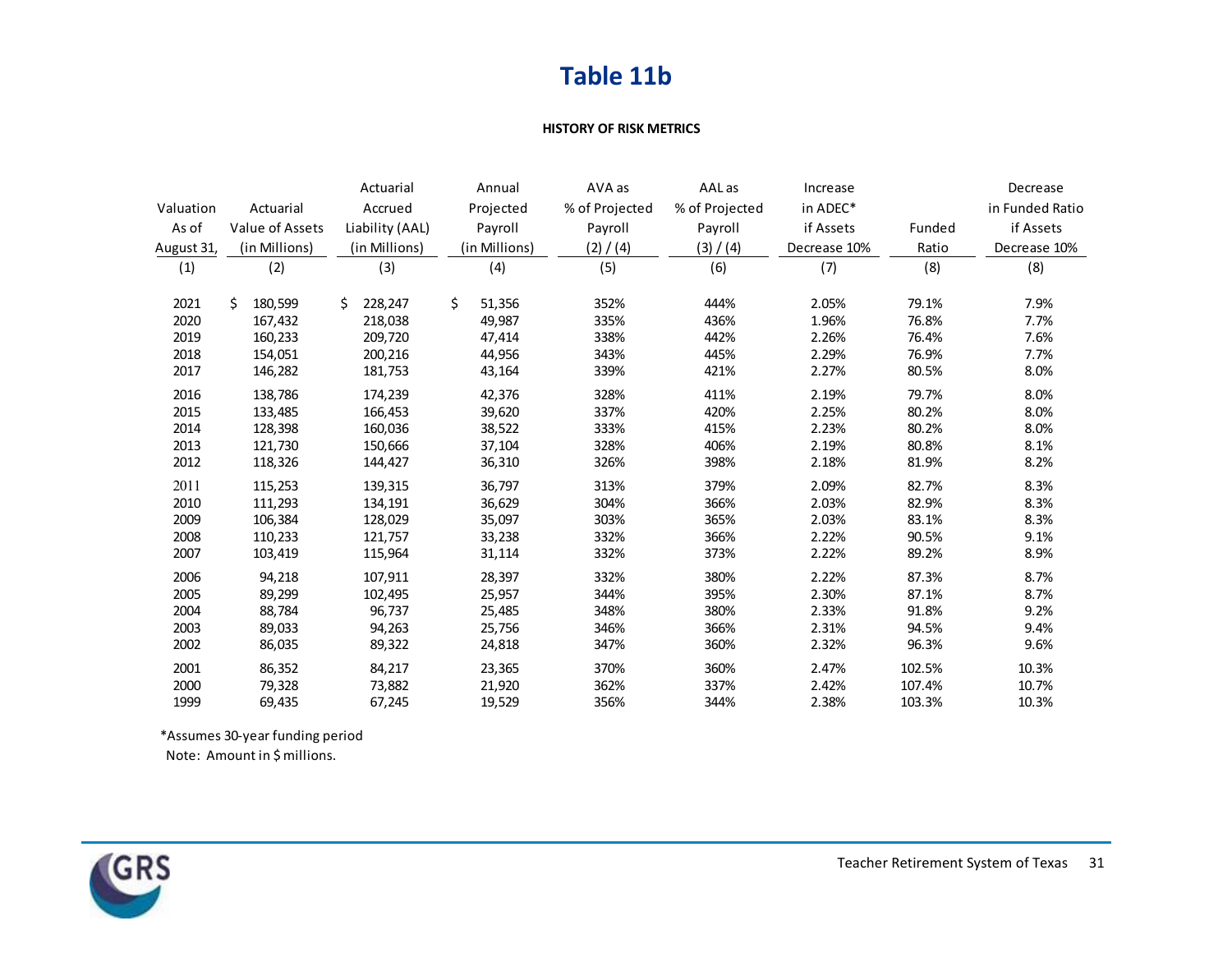### **Table 12a**

#### **HISTORY OF CASH FLOW**

|                              |                                            |                     | Expenditures During the Year |                      |                     |                                                           |                           |                                                     |
|------------------------------|--------------------------------------------|---------------------|------------------------------|----------------------|---------------------|-----------------------------------------------------------|---------------------------|-----------------------------------------------------|
| Year<br>Ending<br>August 31, | Contributions<br>for the Year <sup>1</sup> | Benefit<br>Payments | Refund of<br>Contributions   | Express <sup>2</sup> | Total               | <b>External Cash</b><br>Flow for the<br>Year <sup>3</sup> | Market Value<br>of Assets | External Cash<br>Flow as Percent<br>of Market Value |
| (1)                          | (2)                                        | (3)                 | (4)                          | (5)                  | (6)                 | (7)                                                       | (8)                       | (9)                                                 |
|                              |                                            |                     |                              |                      |                     |                                                           |                           |                                                     |
| 2001                         | \$2,712,395,592                            | \$ (3,667,711,511)  | \$ (214, 434, 792)           | \$ (32,641,273)      | \$ (3,914,787,576)  | Ś.<br>(1,202,391,984)                                     | \$79,428,239,521          | (1.5%)                                              |
| 2002                         | 2,920,429,953                              | (4,366,038,505)     | (186, 421, 065)              | (37,518,541)         | (4,589,978,111)     | (1,669,548,158)                                           | 71,695,802,361            | (2.3%)                                              |
| 2003                         | 3,094,280,741                              | (4,753,849,401)     | (186,082,670)                | (38,030,992)         | (4,977,963,063)     | (1,883,682,322)                                           | 77,633,002,461            | (2.4%)                                              |
| 2004                         | 3,156,205,813                              | (5,486,849,698)     | (220, 396, 709)              | (41,092,036)         | (5,748,338,443)     | (2,592,132,630)                                           | 84,202,981,707            | (3.1%)                                              |
| 2005                         | 3,208,090,642                              | (5,387,605,428)     | (243, 382, 014)              | (42, 488, 318)       | (5,673,475,760)     | (2,465,385,118)                                           | 93,707,816,093            | (2.6%)                                              |
| 2006                         | 3,454,514,897                              | (5,582,306,639)     | (265, 487, 479)              | (45,543,800)         | (5,893,337,918)     | (2,438,823,021)                                           | 100,238,963,187           | (2.4%)                                              |
| 2007                         | 3,703,755,952                              | (5,807,036,778)     | (277, 932, 219)              | (48, 444, 678)       | (6, 133, 413, 675)  | (2,429,657,723)                                           | 112,128,799,849           | (2.2%)                                              |
| 2008                         | 4,142,958,389                              | (6,454,687,449)     | (275, 482, 331)              | (55, 452, 812)       | (6,785,622,592)     | (2,642,664,203)                                           | 104,910,497,545           | (2.5%)                                              |
| 2009                         | 4,352,908,188                              | (6,343,563,704)     | (266, 695, 076)              | (97,300,965)         | (6,707,559,745)     | (2,354,651,557)                                           | 88,652,971,682            | (2.7%)                                              |
| 2010                         | 4,587,520,751                              | (6,669,304,862)     | (265, 186, 589)              | (141, 911, 262)      | (7,076,402,713)     | (2,488,881,962)                                           | 95,688,405,009            | (2.6%)                                              |
| 2011                         | 4,704,016,139                              | (7, 175, 255, 376)  | (399,040,901)                | (275, 521, 878)      | (7,849,818,155)     | (3, 145, 802, 016)                                        | 107,420,786,893           | (2.9%)                                              |
| 2012                         | 4,391,331,052                              | (7,726,105,535)     | (452, 217, 315)              | (249,825,059)        | (8,428,147,909)     | (4,036,816,857)                                           | 111,449,887,034           | (3.6%)                                              |
| 2013                         | 4,682,290,371                              | (8,077,729,314)     | (466,805,558)                | (282, 545, 932)      | (8,827,080,804)     | (4, 144, 790, 433)                                        | 117,388,143,859           | (3.5%)                                              |
| 2014                         | 5,036,110,456                              | (8,550,916,357)     | (490, 764, 166)              | (292, 157, 107)      | (9,333,837,630)     | (4,297,727,174)                                           | 132,779,243,085           | (3.2%)                                              |
| 2015                         | 5,616,774,652                              | (8,937,328,045)     | (475, 400, 534)              | (333,858,664)        | (9,746,587,243)     | (4, 129, 812, 591)                                        | 128,538,706,212           | (3.2%)                                              |
| 2016                         | 6,164,030,328                              | (9,382,696,877)     | (462, 273, 069)              | (355,033,407)        | (10, 200, 003, 353) | (4,035,973,025)                                           | 134,008,637,473           | $(3.0\%)$                                           |
| 2017                         | 6,608,895,283                              | (9,778,784,310)     | (513, 742, 959)              | (405, 454, 172)      | (10,697,981,441)    | (4,089,086,158)                                           | 147,361,922,120           | (2.8%)                                              |
| 2018                         | 6,817,023,723                              | (10, 278, 160, 798) | (422, 335, 740)              | (582,901,501)        | (11, 283, 398, 039) | (4,466,374,316)                                           | 154,568,901,833           | (2.9%)                                              |
| 2019                         | 7,643,366,923                              | (11,364,264,674)    | (486, 460, 902)              | (736, 829, 975)      | (12,587,555,551)    | (4,944,188,628)                                           | 157,978,199,075           | (3.1%)                                              |
| 2020                         | 7,938,742,052                              | (11,091,376,913)    | (421, 366, 179)              | (491, 404, 262)      | (12,004,147,354)    | (4,065,405,302)                                           | 165,416,245,243           | (2.5%)                                              |
| 2021                         | 8,207,548,218                              | (11,811,565,514)    | (449, 135, 634)              | (329, 287, 996)      | (12,589,989,144)    | (4,382,440,926)                                           | 201,807,045,133           | (2.2%)                                              |

 $^1$  Column (2) includes employee and employer contributions, as well as any service purchase or account reinstatement receipts during the year.

 $2$  Column (5) includes both administrative and investment expenses.

 $3$  Column (7) = Column (2) + Column (6)

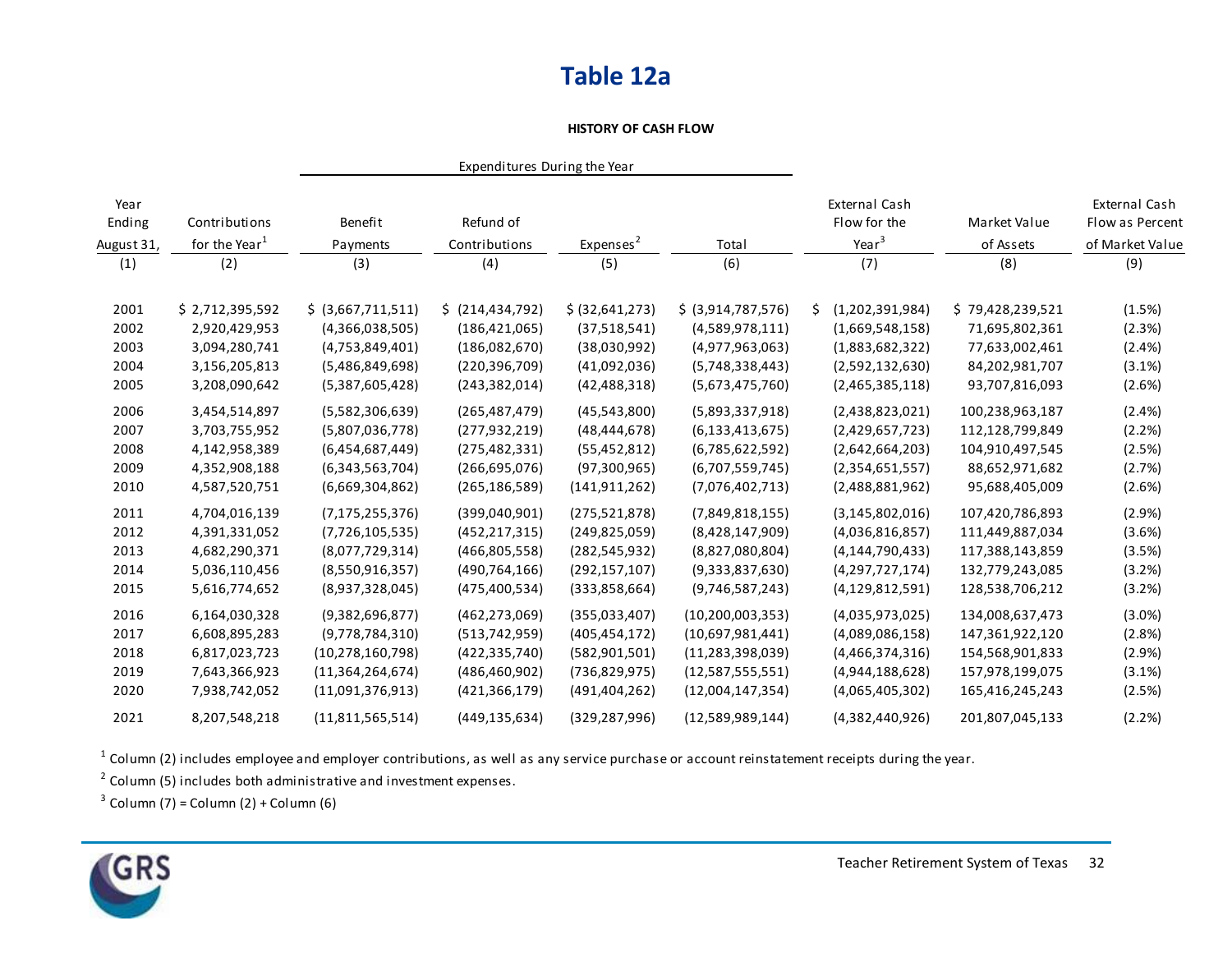### **Table 12b**

#### **Comparison of Actual versus Assumed Investment Performance As Required Under Section 802.1085**

| Year |                            |        | 1-Year Period |           |        | 5-Year Period |           |        | 10-Year Period |           |        | 20-Year Period |           |        | 30-Year Period |           |
|------|----------------------------|--------|---------------|-----------|--------|---------------|-----------|--------|----------------|-----------|--------|----------------|-----------|--------|----------------|-----------|
|      | Ending Market Value Actual |        | Hypothecial   | Excess/   | Actual | Hypothecial   | Excess/   | Actual | Hypothecial    | Excess,   | Actual | Hypothecial    | Excess,   | Actual | Hypothecial    | Excess/   |
|      | August 31, of Assets       | Return | Balance       | Shortfall | Return | Balance       | Shortfall | Return | Balance        | Shortfall | Return | Balance        | Shortfall | Return | Balance        | Shortfall |
|      | (2)                        | (3)    | (4)           |           | (6)    |               | (8)       | (9)    | (10)           | (11)      | (12)   | (13)           | (14)      | (12)   | (13)           | (14)      |
| 2021 | \$201.8                    | 24.98% | \$172.9       | \$28.9    | 11.43% | \$165.2       | \$36.6    | 9.69%  | \$163.3        | \$38.6    | 7.72%  | \$223.6        | (521.8)   | 8.66%  | \$137.0        | \$64.8    |

Hypothetical Balance is the estimated balance, starting with the market value of assts at the beginning of the stated time period, and then bringing the asset balance forward each year assuming the cash flows were the same but actual returns exactly equaled the investment return assumption for each year

Thus, the Excess/(Shortfall) represents the accumulated total actuarial gains or losses over the time period due to investment performance

Actual returns are time-weighted retuns provided by TRS \$ amounts in billions

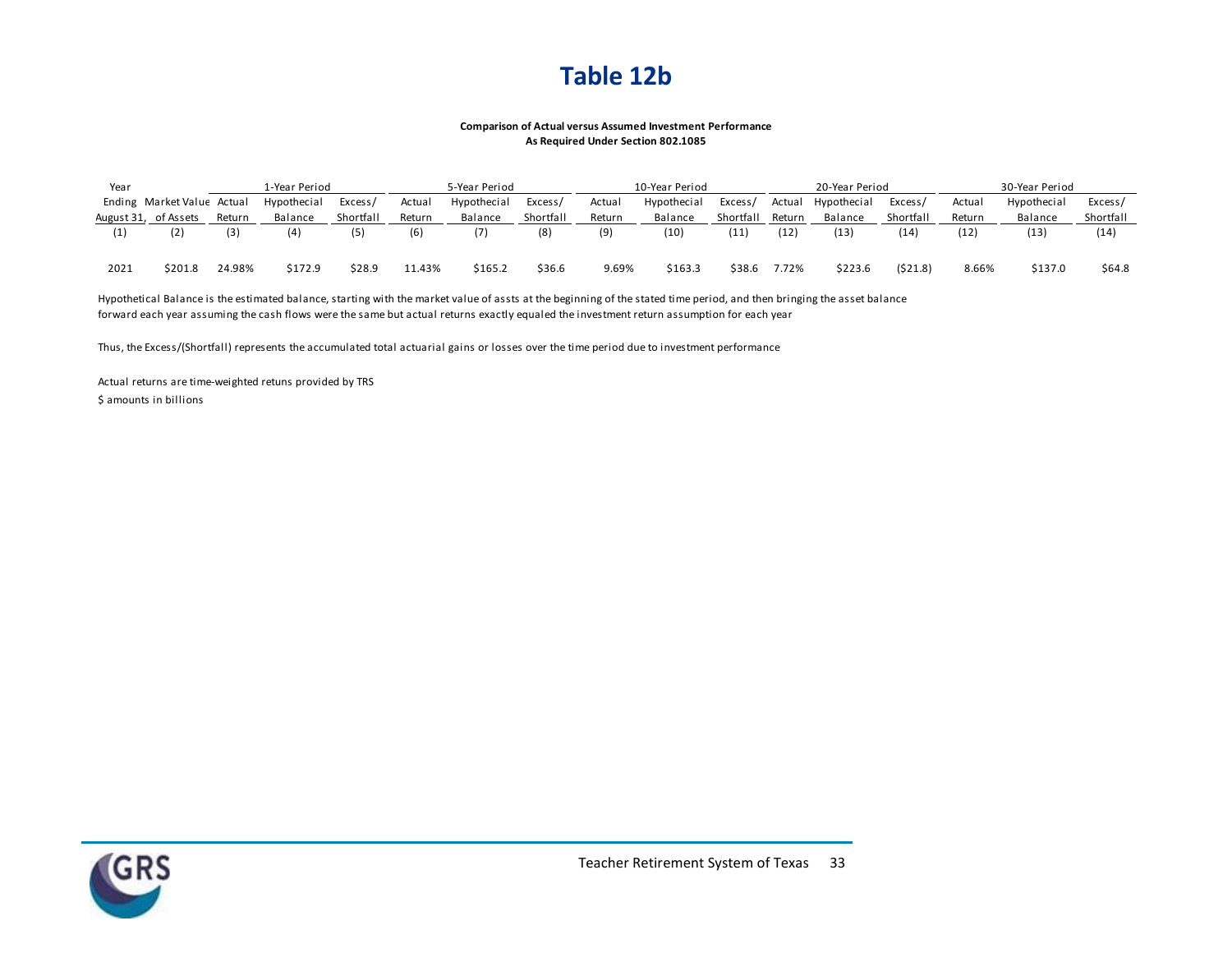## **Table 12c**

### **History of Investment Returns**

| Year            |         |          |
|-----------------|---------|----------|
| Ending          | Assumed | Actual   |
| August 31,      | Return  | Return   |
| (1)             | (3)     | (2)      |
|                 |         |          |
| 2001            | 8.00%   | $-10.5%$ |
| 2002            | 8.00%   | $-7.8%$  |
| 2003            | 8.00%   | 11.0%    |
| 2004            | 8.00%   | 11.9%    |
| 2005            | 8.00%   | 14.4%    |
| 2006            | 8.00%   | 9.6%     |
| 2007            | 8.00%   | 14.4%    |
| 2008            | 8.00%   | $-4.2%$  |
| 2009            | 8.00%   | $-13.5%$ |
| 2010            | 8.00%   | 10.7%    |
| 2011            | 8.00%   | 15.5%    |
| 2012            | 8.00%   | 7.4%     |
| 2013            | 8.00%   | 8.9%     |
| 2014            | 8.00%   | 16.8%    |
| 2015            | 8.00%   | $-0.3%$  |
| 2016            | 8.00%   | 7.3%     |
| 2017            | 8.00%   | 12.9%    |
| 2018            | 7.25%   | 7.7%     |
| 2019            | 7.25%   | 5.0%     |
| 2020            | 7.25%   | 7.1%     |
| 2021            | 7.25%   | 24.8%    |
| 5 Year Average  |         | 11.43%   |
| 10 Year Average |         | 9.69%    |
| 20 Year Average |         | 7.72%    |
| 30 Year Average |         | 8.66%    |

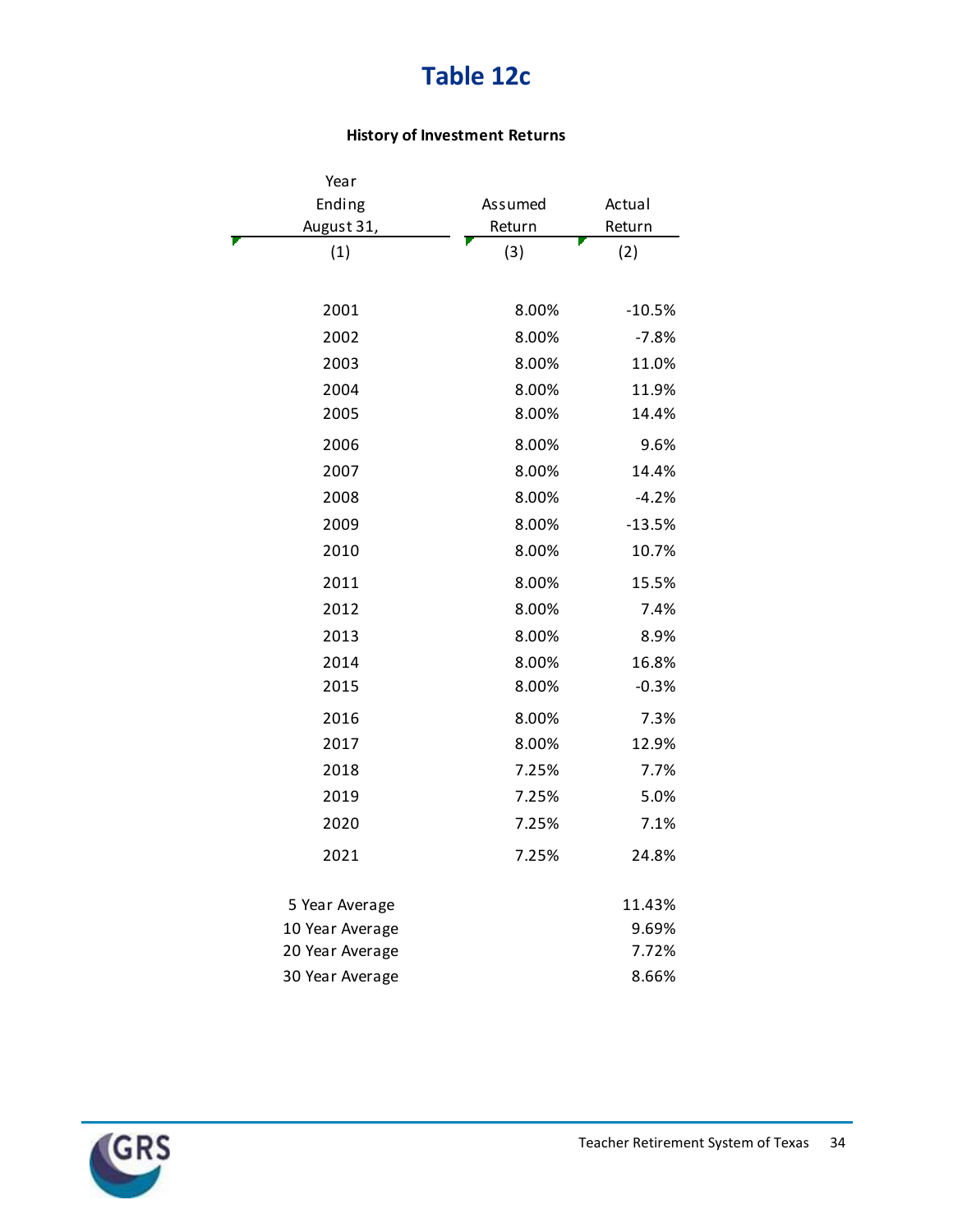#### **HISTORY OF CONTRIBUTION RATES**

|             | Actuarially  |              |             |              |              |
|-------------|--------------|--------------|-------------|--------------|--------------|
|             | Determined   | Aggregate    |             |              | Total        |
|             | Employer     | Employer     |             | Member       | Contribution |
|             | Contribution | Contribution | Percentage  | Contribution | Rate         |
| Fiscal Year | Rate         | Rate         | Contributed | Rate         | $(3) + (5)$  |
| (1)         | (2)          | (3)          | (4)         | (5)          | (6)          |
|             |              |              |             |              |              |
| 1982/83     |              | 8.500%       |             | 6.650%       | 15.150%      |
| 1983/84     |              | 7.100%       |             | 6.000%       | 13.100%      |
| 1984/85     |              | 7.100%       |             | 6.000%       | 13.100%      |
| 1985/86     |              | 8.000%       |             | 6.400%       | 14.400%      |
| 1986/87     |              | 8.000%       |             | 6.400%       | 14.400%      |
| 1987/88     |              | 7.200%       |             | 6.400%       | 13.600%      |
| 1988/89     |              | 7.200%       |             | 6.400%       | 13.600%      |
| 1989/90     |              | 7.650%       |             | 6.400%       | 14.050%      |
| 1990/91     |              | 7.650%       |             | 6.400%       | 14.050%      |
| 1991/92     |              | 7.310%       |             | 6.400%       | 13.710%      |
| 1992/93     |              | 7.310%       |             | 6.400%       | 13.710%      |
| 1993/94     |              | 7.310%       |             | 6.400%       | 13.710%      |
| 1994/95     |              | 7.310%       |             | 6.400%       | 13.710%      |
| 1995/96     |              | 6.000%       |             | 6.400%       | 12.400%      |
| 1996/97     |              |              |             |              |              |
|             | 6.00%        | 6.000%       | 100%        | 6.400%       | 12.400%      |
| 1997/98     | 6.00%        | 6.000%       | 100%        | 6.400%       | 12.400%      |
| 1998/99     | 4.12%        | 6.000%       | 146%        | 6.400%       | 12.400%      |
| 1999/00     | 4.92%        | 6.000%       | 122%        | 6.400%       | 12.400%      |
| 2000/01     | 4.12%        | 6.000%       | 146%        | 6.400%       | 12.400%      |
| 2001/02     | 5.70%        | 6.000%       | 105%        | 6.400%       | 12.400%      |
| 2002/03     | 7.15%        | 6.000%       | 84%         | 6.400%       | 12.400%      |
| 2003/04     | 7.39%        | 6.000%       | 81%         | 6.400%       | 12.400%      |
| 2004/05     | 7.31%        | 6.000%       | 82%         | 6.400%       | 12.400%      |
| 2005/06     | 7.19%        | 6.000%       | 83%         | 6.400%       | 12.400%      |
| 2006/07     | 7.02%        | 6.000%       | 85%         | 6.400%       | 12.400%      |
| 2007/08     | 6.47%        | 6.580%       | 102%        | 6.400%       | 12.980%      |
| 2008/09     | 6.10%        | 6.580%       | 108%        | 6.400%       | 12.980%      |
| 2009/10     | 7.72%        | 6.644%       | 86%         | 6.400%       | 13.044%      |
| 2010/11     | 7.77%        | 6.644%       | 86%         | 6.400%       | 13.044%      |
| 2011/12     | 8.13%        | 6.000%       | 74%         | 6.400%       | 12.400%      |
| 2012/13     | 8.62%        | 6.400%       | 74%         | 6.400%       | 12.800%      |
|             |              |              |             |              |              |
| 2013/14     | 8.67%        | 6.800%       | 78%         | 6.400%       | 13.200%      |
| 2014/15     | 8.25%        | 7.700%       | 93%         | 6.700%       | 14.400%      |
| 2015/16     | 7.92%        | 7.700%       | 97%         | 7.200%       | 14.900%      |
| 2016/17     | 7.94%        | 7.700%       | 97%         | 7.700%       | 15.400%      |
| 2017/18     | 7.85%        | 7.710%       | 98%         | 7.700%       | 15.410%      |
| 2018/19     | 9.48%        | 7.710%       | 81%         | 7.700%       | 15.410%      |
| 2019/20     | 9.33%        | 8.440%       | 90%         | 7.700%       | 16.140%      |
| 2020/21     | 9.07%        | 8.510%       | 94%         | 7.700%       | 16.210%      |
| 2021/22     | 8.87%        | 8.890%       | 100%        | 8.000%       | 16.890%      |

Note: Aggregate employer contribution rate and total contribution rate for fiscal year 2020/2021 is estimated.

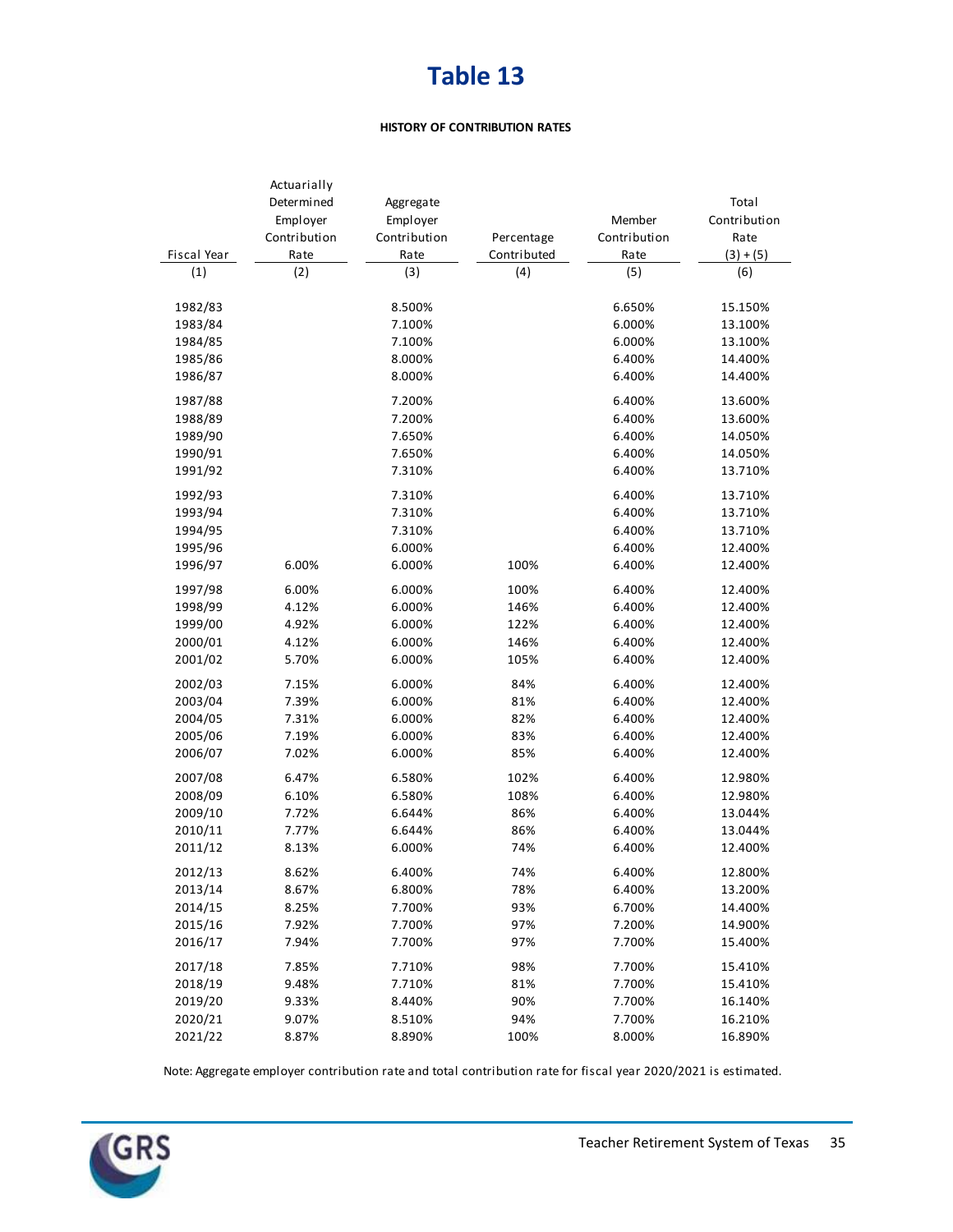### **Table 14a**

#### **SCHEDULE OF FUNDING PROGRESS**

|            |                 | Actuarial       | Unfunded AAL  | <b>Funding Ratio</b> |               | UAAL as a      |
|------------|-----------------|-----------------|---------------|----------------------|---------------|----------------|
| Valuation  | Actuarial       | Accrued         | (UAAL)        | Assets as            | Projected     | % of Projected |
| As of      | Value of Assets | Liability (AAL) | $(3) - (2)$   | % of AAL             | Payroll       | Payroll        |
| August 31, | (in Millions)   | (in Millions)   | (in Millions) | (2) / (3)            | (in Millions) | (4) / (6)      |
| (1)        | (2)             | (3)             | (4)           | (5)                  | (6)           | (7)            |
| 2021       | Ś.<br>180,599   | Ś.<br>228,247   | \$<br>47,648  | 79.1%                | \$<br>51,356  | 92.8%          |
| 2020       | 167,432         | 218,038         | 50,605        | 76.8%                | 49,987        | 101.2%         |
| 2019       | 160,233         | 209,720         | 49,486        | 76.4%                | 47,414        | 104.4%         |
| 2018       | 154,051         | 200,216         | 46,165        | 76.9%                | 44,956        | 102.7%         |
| 2017       | 146,282         | 181,753         | 35,471        | 80.5%                | 43,164        | 82.2%          |
| 2016       | 138,786         | 174,239         | 35,453        | 79.7%                | 42,376        | 83.7%          |
| 2015       | 133,485         | 166,453         | 32,968        | 80.2%                | 39,620        | 83.2%          |
| 2014       | 128,398         | 160,036         | 31,638        | 80.2%                | 38,522        | 82.1%          |
| 2013       | 121,730         | 150,666         | 28,936        | 80.8%                | 37,104        | 78.0%          |
| 2012       | 118,326         | 144,427         | 26,101        | 81.9%                | 36,310        | 71.9%          |
| 2011       | 115,253         | 139,315         | 24,062        | 82.7%                | 36,797        | 65.4%          |
| 2010       | 111,293         | 134,191         | 22,899        | 82.9%                | 36,629        | 62.5%          |
| 2009       | 106,384         | 128,029         | 21,646        | 83.1%                | 35,097        | 61.7%          |
| 2008       | 110,233         | 121,757         | 11,523        | 90.5%                | 33,238        | 34.7%          |
| 2007       | 103,419         | 115,964         | 12,545        | 89.2%                | 31,114        | 40.3%          |
| 2006       | 94,218          | 107,911         | 13,694        | 87.3%                | 28,397        | 48.2%          |
| 2005       | 89,299          | 102,495         | 13,196        | 87.1%                | 25,957        | 50.8%          |
| 2004       | 88,784          | 96,737          | 7,953         | 91.8%                | 25,485        | 31.2%          |
| 2003       | 89,033          | 94,263          | 5,230         | 94.5%                | 25,756        | 20.3%          |
| 2002       | 86,035          | 89,322          | 3,287         | 96.3%                | 24,818        | 13.2%          |
| 2001       | 86,352          | 84,217          | (2, 135)      | 102.5%               | 23,365        | $(9.1\%)$      |
| 2000       | 79,328          | 73,882          | (5, 446)      | 107.4%               | 21,920        | (24.8%)        |
| 1999       | 69,435          | 67,245          | (2, 190)      | 103.3%               | 19,529        | (11.2%)        |
| 1998       | 60,357          | 57,893          | (2, 463)      | 104.3%               | 18,325        | (13.4%)        |
| 1997       | 53,760          | 53,906          | 146           | 99.7%                | 17,044        | 0.9%           |
| 1996       | 47,487          | 49,300          | 1,813         | 96.3%                | 15,983        | 11.3%          |

Note: Actuarial assumptions were modified in 2004, 2008, 2011, 2015 and 2018.

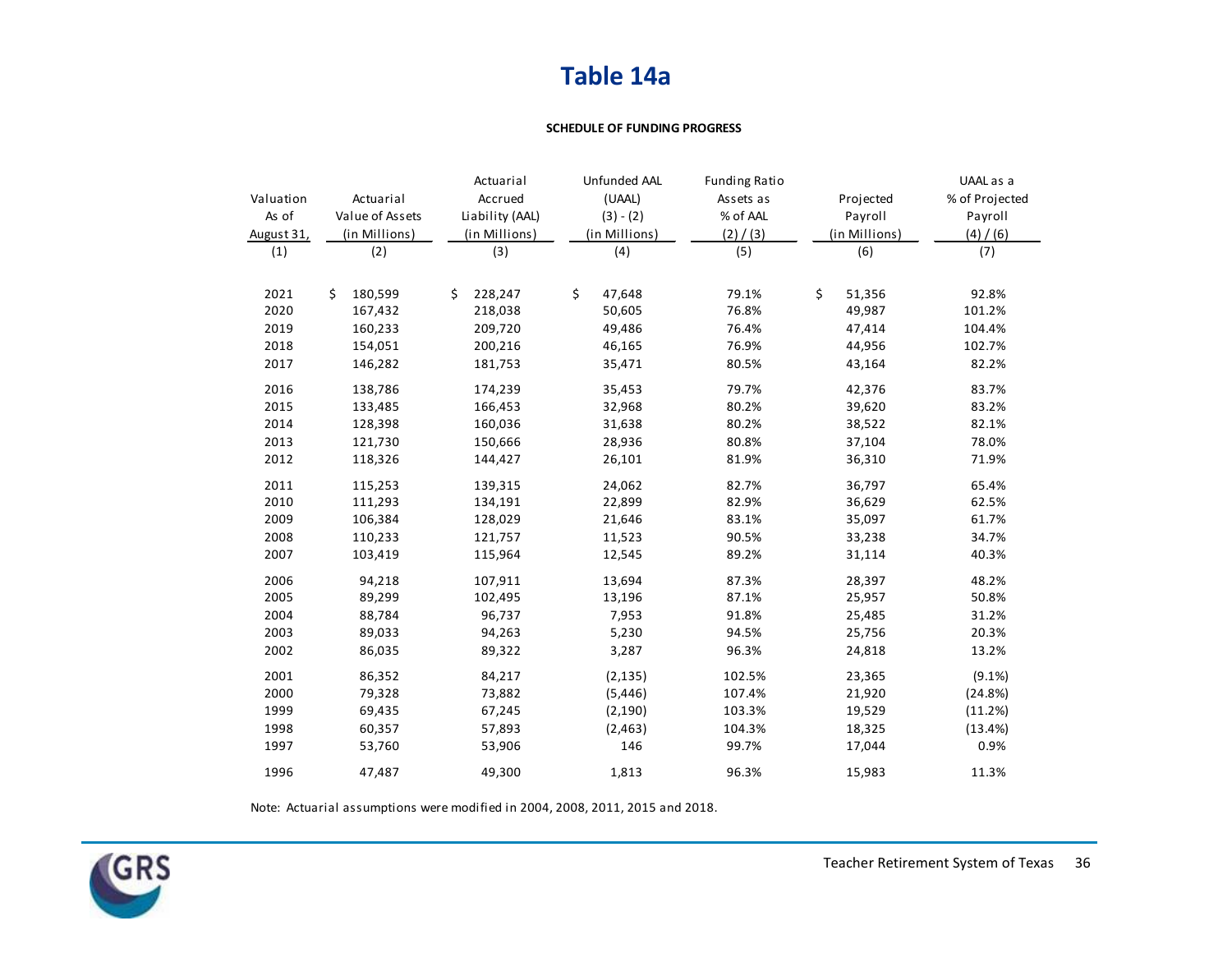### **Table 14b**

#### **SOLVENCY TEST (DOLLARS IN MILLIONS)**

|            |               |                                             |                       |               |               | Portion of Aggregate Accrued Liabilities Covered |                       |  |
|------------|---------------|---------------------------------------------|-----------------------|---------------|---------------|--------------------------------------------------|-----------------------|--|
|            |               | Aggregate Actuarial Accrued Liabilities For |                       |               |               | by Valuation Assets                              |                       |  |
|            | Active and    |                                             | <b>Active Members</b> |               |               |                                                  | Active                |  |
| Valuation  | Inactive      | <b>Retirees</b>                             | State                 |               | Active        | <b>Retirees</b>                                  | <b>Members</b>        |  |
| As of      | Member        | and                                         | Financed              | Valuation     | Member        | and                                              | <b>State Financed</b> |  |
| August 31, | Contributions | Beneficiaries                               | Portion               | Assets        | Contributions | Beneficiaries                                    | Portion               |  |
| (1)        | (2)           | (3)                                         | (4)                   | (5)           | (6)           | (7)                                              | (8)                   |  |
| 2009       | \$<br>23,914  | \$<br>55,484                                | \$<br>48,632          | Ś.<br>106,384 | 100%          | 100%                                             | 55.5%                 |  |
| 2010       | 27,559        | 58,476                                      | 48,156                | 111,293       | 100%          | 100%                                             | 52.5%                 |  |
| 2011       | 28,911        | 63,470                                      | 46,934                | 115,253       | 100%          | 100%                                             | 48.7%                 |  |
| 2012       | 30,006        | 68,449                                      | 45,972                | 118,326       | 100%          | 100%                                             | 43.2%                 |  |
| 2013       | 31,365        | 73,841                                      | 45,460                | 121,730       | 100%          | 100%                                             | 36.3%                 |  |
| 2014       | 33,028        | 78,431                                      | 48,576                | 128,398       | 100%          | 100%                                             | 34.9%                 |  |
| 2015       | 33,856        | 82,535                                      | 50,062                | 133,485       | 100%          | 100%                                             | 34.1%                 |  |
| 2016       | 34,803        | 86,986                                      | 52,451                | 138,786       | 100%          | 100%                                             | 32.4%                 |  |
| 2017       | 36,513        | 90,573                                      | 54,667                | 146,282       | 100%          | 100%                                             | 35.1%                 |  |
| 2018       | 37,834        | 101,911                                     | 60,472                | 154,051       | 100%          | 100%                                             | 23.7%                 |  |
| 2019       | 39,212        | 105,702                                     | 64,806                | 160,233       | 100%          | 100%                                             | 23.6%                 |  |
| 2020       | 41,470        | 109,030                                     | 67,538                | 167,432       | 100%          | 100%                                             | 25.1%                 |  |
| 2021       | 43,906        | 113,352                                     | 70,989                | 180,599       | 100%          | 100%                                             | 32.9%                 |  |

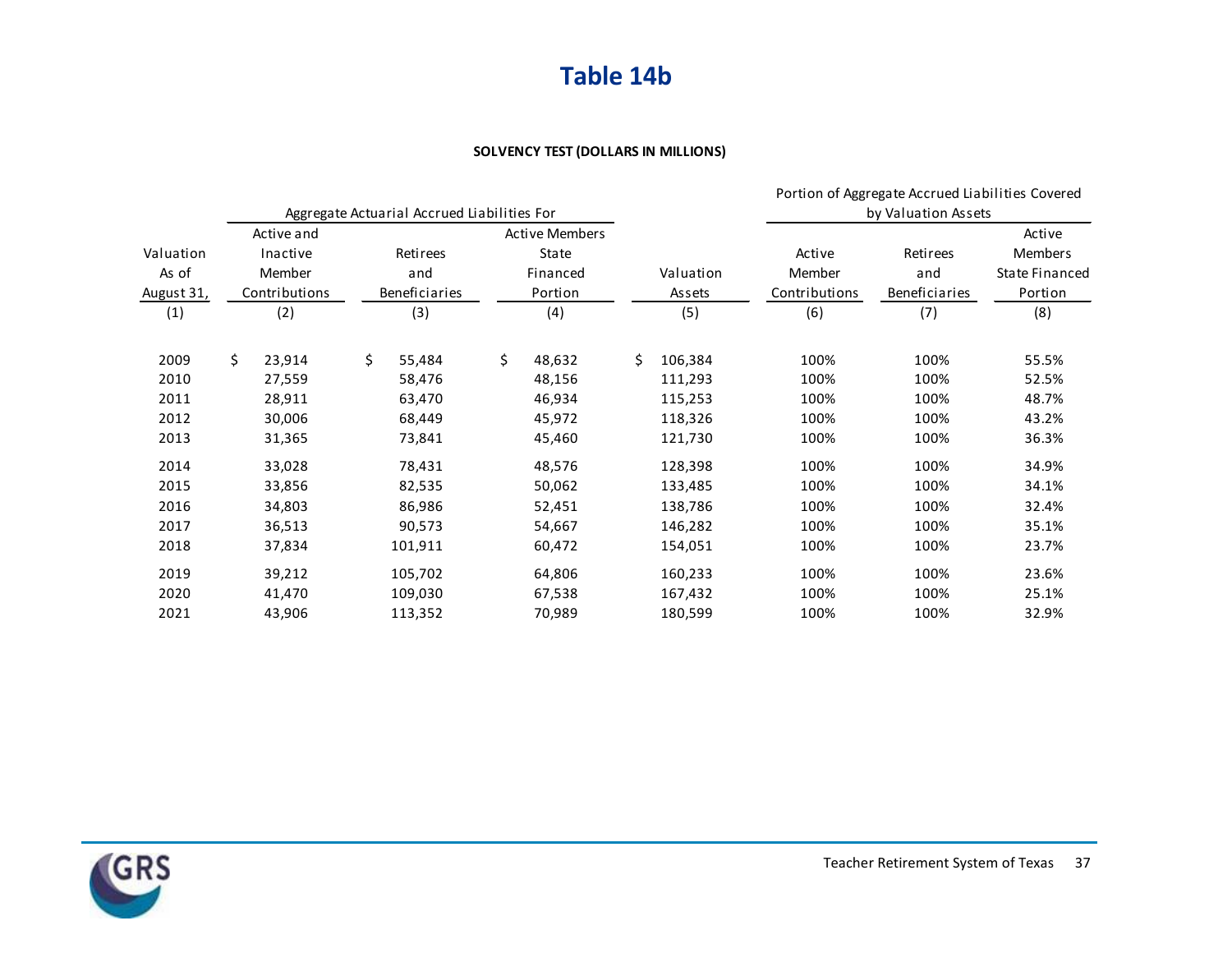## **Table 15a**

### **STATISTICAL INFORMATION - ACTIVE AND INACTIVE MEMBERS**

|                                                          |                        | August 31,           |                     |
|----------------------------------------------------------|------------------------|----------------------|---------------------|
|                                                          | 2021                   | 2020                 | 2019                |
|                                                          | (1)                    | (2)                  | (3)                 |
| A. Number                                                |                        |                      |                     |
| 1. Active Members                                        |                        |                      |                     |
| a. Total active members                                  | 918,539                | 914,741              | 884,522             |
| b. Average age                                           | 44.8                   | 44.7                 | 44.8                |
| c. Average service                                       | 10.5                   | 10.3                 | 10.4                |
| 2. Inactive Vested Members                               |                        |                      |                     |
| a. Male members                                          | 25,157                 | 24,360               | 23,008              |
| b. Female members                                        | 91,744                 | 88,366               | 85,760              |
| c. Total inactive vested members                         | 116,901                | 112,726              | 108,768             |
| 3. Inactive Nonvested Members                            | 384,340                | 209,956              | 201,948             |
| <b>B.</b> Annualized Salaries                            |                        |                      |                     |
| 1. Active members                                        |                        |                      |                     |
| a. Total active members                                  | \$49,354,768,292       | \$47,087,876,753     | \$43,779,273,456    |
| b. Average annual salary                                 | 53,732                 | 51,477               | 49,495              |
| C. Accumulated Members Contributions                     |                        |                      |                     |
| 1. Total Active Members                                  | 38,795,711,419         | 36,904,954,001       | 34,961,484,288      |
| 2. Inactive Vested Members                               |                        |                      |                     |
| a. Male members                                          | \$<br>896, 160, 745    | \$<br>854,996,634    | \$<br>782,996,880   |
| b. Female members                                        | 3,268,170,744          | 3,101,503,798        | 2,918,541,915       |
| c. Total inactive vested members                         | \$<br>4, 164, 331, 489 | \$.<br>3,956,500,432 | \$<br>3,701,538,795 |
| 3. Inactive Nonvested Members                            | \$<br>946,018,345      | \$<br>608,233,876    | \$<br>549,266,564   |
| D. Active Members in DROP (not included in above totals) |                        |                      |                     |
| 1. Number                                                | 6                      | 11                   | 18                  |

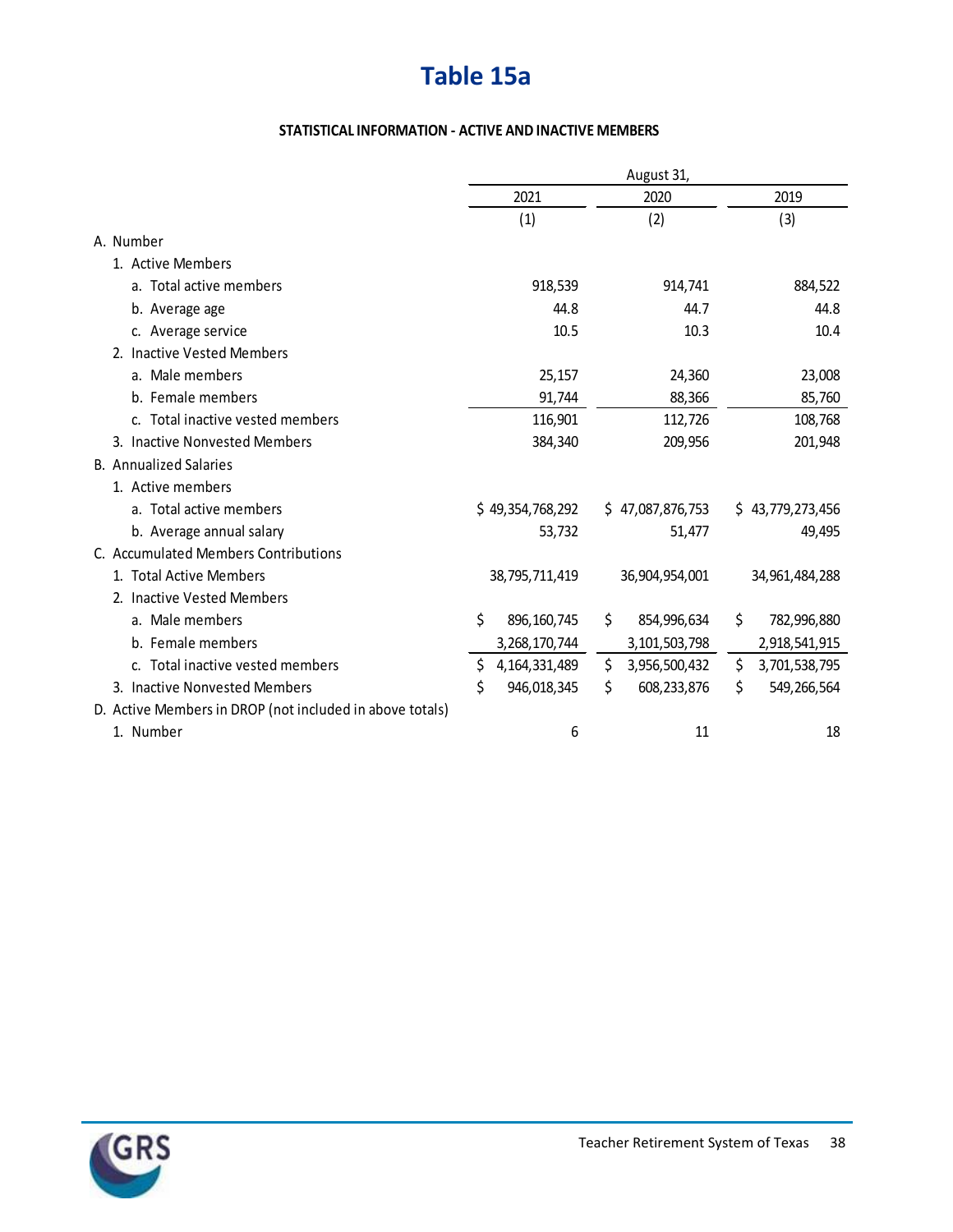## **Table 15b**

#### **STATISTICAL INFORMATION - RETIRED MEMBERS**

|                                                            |                  |         | August 31,       |             |                  |
|------------------------------------------------------------|------------------|---------|------------------|-------------|------------------|
|                                                            | 2021             |         | 2020             |             | 2019             |
|                                                            | (1)              |         | (2)              |             | (3)              |
| E. Persons Receiving Benefits                              |                  |         |                  |             |                  |
| 1. Number                                                  |                  |         |                  |             |                  |
| a. Life annuities                                          |                  | 427,995 |                  | 415,696     | 405,236          |
| b. Annuities certain                                       |                  | 2,078   |                  | 2,039       | 2,107            |
| Disability annuities - less than 10 years of service<br>c. |                  | 120     |                  | 136         | 153              |
| d. Disability annuities - 10 or more years of service      |                  | 11,772  |                  | 11,790      | 11,841           |
| e. Incomplete data records                                 |                  | 0       |                  | 0           | 0                |
| f. Survivor annuities                                      |                  |         |                  |             |                  |
| 1) Currently in pay                                        |                  | 15,262  |                  | 14,708      | 14,181           |
| Deferred<br>2)                                             |                  | 906     |                  | 905         | 908              |
| 3)<br>Total                                                |                  | 16,168  |                  | 15,613      | 15,089           |
| g. Total persons receiving benefits                        |                  | 458,133 |                  | 445,274     | 434,426          |
| 2. Annual Annuities                                        |                  |         |                  |             |                  |
| a. Life annuities *                                        | \$11,018,664,176 |         | \$10,565,054,695 |             | \$10,193,576,361 |
| b. Annuities certain *                                     | 28,637,607       |         |                  | 28,300,255  | 28,871,177       |
| Disability annuities - less than 10 years of service<br>c. |                  | 216,000 |                  | 244,800     | 275,400          |
| d. Disability annuities - 10 or more years of service      | 174,444,632      |         |                  | 171,779,443 | 170,546,959      |
| e. Survivor annuities                                      |                  |         |                  |             |                  |
| 1) Currently in pay                                        | 45,889,500       |         |                  | 44,237,200  | 42,661,950       |
| Deferred<br>2)                                             | 2,709,160        |         |                  | 2,704,060   | 2,714,060        |
| 3) Total                                                   | 48,598,660       |         |                  | 46,941,260  | 45,376,010       |
| f. Total persons receiving benefits                        | \$11,270,561,075 |         | \$10,812,320,453 |             | \$10,438,645,907 |
| g. Average monthly annuities                               |                  |         |                  |             |                  |
| Life annuities *<br>1)                                     | \$               | 2,145   | \$               | 2,118       | \$<br>2,096      |
| Annuities certain *<br>2)                                  |                  | 1,148   |                  | 1,157       | 1,142            |
| 3)<br>Disability annuities - 10 or more years of service   |                  | 1,235   |                  | 1,214       | 1,200            |

\* Annual and average life annuity amounts represent values after Partial Lump Sum Option Elections.

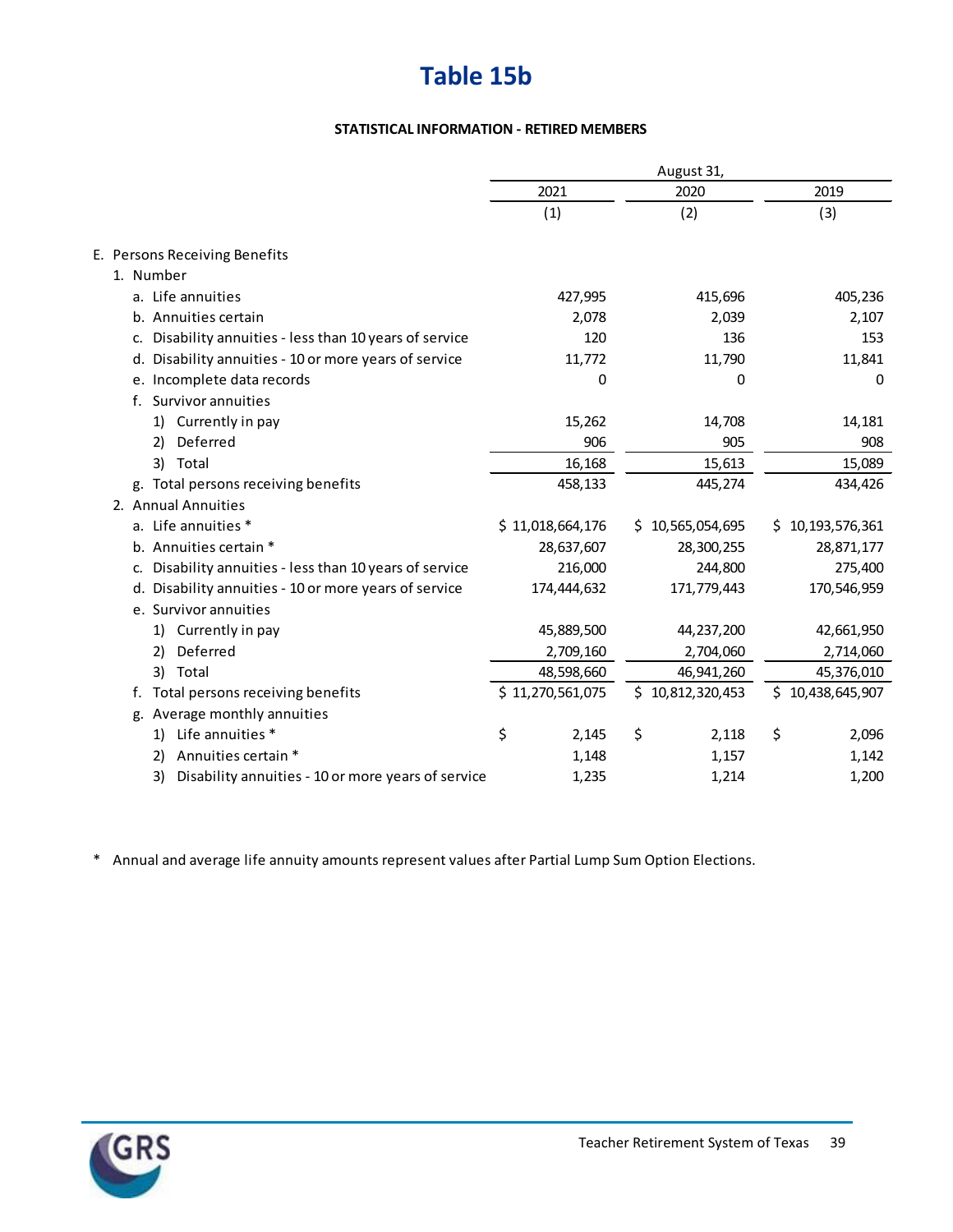#### **STATEMENT OF PLAN NET ASSETS**

|    |                    |                                                      | August 31, 2021   |     | August 31, 2020   |
|----|--------------------|------------------------------------------------------|-------------------|-----|-------------------|
|    | A. ASSETS          |                                                      | (1)               |     | (2)               |
|    |                    | 1. Current Assets                                    |                   |     |                   |
|    |                    | a. Cash and short term investments                   |                   |     |                   |
|    |                    | 1) Cash on hand and State Treasury                   | \$<br>577,370,630 | \$. | 679,807,875       |
|    |                    | 2) Short term investments                            | 8,832,598,665     |     | 9,470,466,884     |
|    |                    | b. Accounts Receivable                               |                   |     |                   |
|    |                    | 1) Member contributions                              | 31,699,054        |     | 18,381,999        |
|    |                    | 2) School districts                                  | 646,166,347       |     | 458,396,038       |
|    |                    | 3) Employees Retirement System                       | 2,518,573         |     | 2,339,914         |
|    |                    | 4) State                                             | 0                 |     | 30,615,231        |
|    |                    | 5) Sale of investments                               | 2,866,430,116     |     | 2,077,559,628     |
|    |                    | 6) Interest and dividends                            | 291,810,917       |     | 258,550,465       |
|    |                    | 7) Other                                             | 3,526,350         |     | 3,817,940         |
|    |                    | c. Prepaid assets                                    | 1,224,125         |     | 2,799,025         |
|    |                    | d. Total current assets                              | 13,253,344,777    |     | 13,002,734,999    |
|    |                    | 2. Long Term Investments                             |                   |     |                   |
|    |                    | a. Fixed income                                      | \$33,611,573,005  |     | \$23,812,737,094  |
|    |                    | b. Alternative assets                                | 95,135,137,991    |     | 76,111,457,305    |
|    |                    | c. Equities                                          | 52,859,244,546    |     | 47,146,352,906    |
|    |                    | d. Pooled investments                                | 20,021,881,816    |     | 17,061,700,017    |
|    |                    | e. Invested securities lending collateral            | 8,239,392,879     |     | 7,167,587,747     |
|    | f.                 | Total long term investments                          | \$209,867,230,237 |     | \$171,299,835,069 |
|    |                    | 3. Other Assets                                      |                   |     |                   |
|    | a                  | Non-depreciable assets                               | \$<br>18,953,083  | \$  | 16,253,083        |
|    |                    | b. Building and equipment after depreciation         | 33,227,040        |     | 43,047,430        |
|    |                    | c. Deferred assets                                   | 45,751,908        |     | 42,079,979        |
|    |                    | d. Total other assets                                | \$<br>97,932,031  | \$  | 101,380,492       |
|    |                    | 4. Total Assets                                      | \$223,218,507,045 |     | \$184,403,950,560 |
|    |                    |                                                      |                   |     |                   |
| В. | <b>LIABILITIES</b> |                                                      |                   |     |                   |
|    |                    | 1. Current Liabilities                               |                   |     |                   |
|    |                    | a. Accounts payable                                  | \$<br>116,942,429 | \$  | 41,027,330        |
|    |                    | b. Benefits payable                                  | 85,174,026        |     | 41,243,854        |
|    |                    | c. Due to Employees Retirement System                | 13,643,551        |     | 103,286           |
|    |                    | d. Due to State's General Revenue Fund               | 8,324,434,060     |     | 7,288,847,952     |
|    |                    | e. Investments purchased payable                     | 4,425,488,748     |     | 4,315,947,216     |
|    | f.                 | Other Liabilties                                     | 128,670,052       |     | 127,072,719       |
|    | g.                 | Securities lending collateral                        | 8,130,517,912     |     | 7,150,529,625     |
|    |                    | h. Total current liabilities                         | \$21,224,870,778  |     | \$18,964,771,982  |
|    |                    | 2. Deferred Credits                                  | 186,591,134       |     | 22,933,335        |
|    |                    | 3. Total Liabilities and Deferred credits            | 21,411,461,912    |     | 18,987,705,317    |
|    |                    |                                                      |                   |     |                   |
|    |                    | C. NET ASSETS HELD IN TRUST                          | \$201,807,045,133 |     | \$165,416,245,243 |
|    |                    |                                                      |                   |     |                   |
|    |                    | D. ASSET ALLOCATION FOR CASH & LONG TERM INVESTMENTS |                   |     |                   |
|    | 1. Cash            |                                                      | 4.3%              |     | 5.6%              |
|    |                    | 2. Fixed Income                                      | 15.3%             |     | 13.1%             |
|    |                    | 3. Alternative Assets                                | 43.4%             |     | 41.9%             |
|    | 4. Equities        |                                                      | 24.1%             |     | 26.0%             |
|    |                    | 5. Pooled investments                                | 9.1%              |     | 9.4%              |
|    |                    | 6. Invested securities lending collateral            | 3.8%              |     | 4.0%              |
|    | 7. Total           |                                                      | 100.0%            |     | 100.0%            |

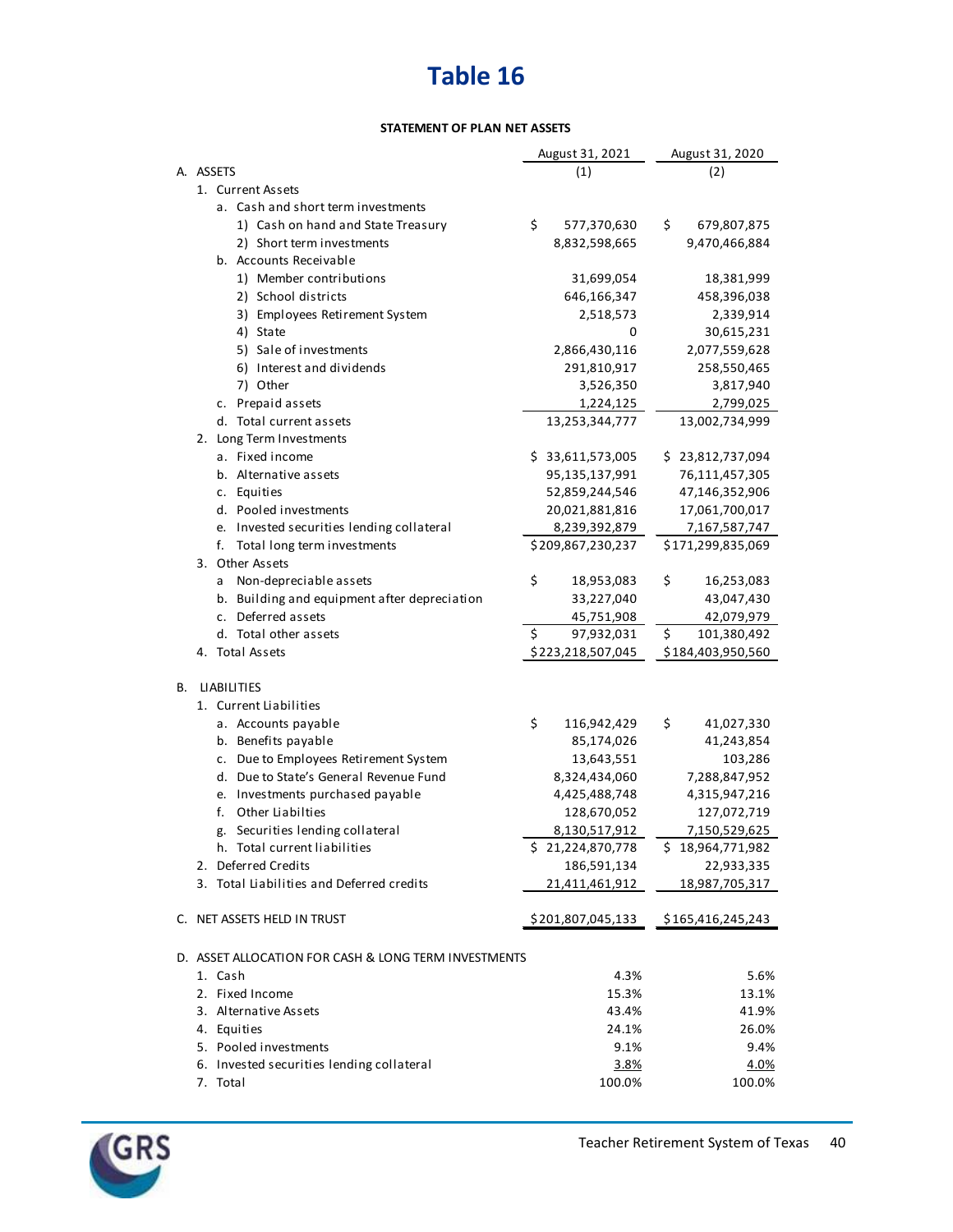#### **DISTRIBUTION OF ACTIVE MEMBERS BY AGE AND BY YEARS OF SERVICE AS OF 08/31/2021**

|           |            |              |                |          |                                                                                                                          |          | Years of Credited Service |          |           |          |          |          |            |
|-----------|------------|--------------|----------------|----------|--------------------------------------------------------------------------------------------------------------------------|----------|---------------------------|----------|-----------|----------|----------|----------|------------|
|           | 0          | $\mathbf{1}$ | $\overline{2}$ | 3        | 4                                                                                                                        | $5-9$    | 10-14                     | 15-19    | $20 - 24$ | 25-29    | 30-34    | 35-39    | Total      |
| Attained  | Count &    | Count &      | Count &        | Count &  | Count &                                                                                                                  | Count &  | Count &                   | Count &  | Count &   | Count &  | Count &  | Count &  | Count &    |
| Age       | Avg. Comp. |              |                |          | Avg. Comp. Avg. Comp. Avg. Comp. Avg. Comp. Avg. Comp. Avg. Comp. Avg. Comp. Avg. Comp. Avg. Comp. Avg. Comp. Avg. Comp. |          |                           |          |           |          |          |          | Avg. Comp. |
| Under 25  |            | 12,936       | 6,080          | 1,912    | 638                                                                                                                      | 280      |                           |          |           |          |          |          | 21,846     |
|           |            | \$30,208     | \$33,631       | \$28,554 | \$27,246                                                                                                                 | \$29,547 |                           |          |           |          |          |          | \$30,921   |
| $25 - 29$ |            | 18,109       | 20,264         | 16,415   | 12,196                                                                                                                   | 16,761   | 58                        |          |           |          |          |          | 83,803     |
|           |            | \$36,215     | \$44,450       | \$47,919 | \$50,348                                                                                                                 | \$51,841 | \$41,082                  |          |           |          |          |          | \$45,684   |
| 30-34     |            | 11,776       | 13,065         | 11,258   | 10,446                                                                                                                   | 52,190   | 8,422                     | 122      |           |          |          |          | 107,279    |
|           |            | \$36,054     | \$43,546       | \$47,298 | \$50,033                                                                                                                 | \$56,759 | \$60,754                  | \$50,343 |           |          |          |          | \$51,536   |
| 35-39     |            | 9,279        | 10,959         | 9,120    | 8,169                                                                                                                    | 38,327   | 34,121                    | 9,172    | 154       |          |          |          | 119,301    |
|           |            | \$36,782     | \$43,846       | \$46,767 | \$49,150                                                                                                                 | \$56,108 | \$63,849                  | \$64,503 | \$52,364  |          |          |          | \$55,142   |
| 40-44     |            | 7,443        | 9,125          | 7,740    | 6,934                                                                                                                    | 30,851   | 24,641                    | 30,515   | 7,299     | 81       |          |          | 124,629    |
|           |            | \$35,970     | \$43,025       | \$45,817 | \$47,663                                                                                                                 | \$54,307 | \$62,474                  | \$67,233 | \$69,258  | \$60,812 |          |          | \$57,148   |
| 45-49     |            | 6,071        | 7,247          | 6,218    | 5,750                                                                                                                    | 26,569   | 19,910                    | 22,176   | 24,408    | 5,270    | 73       |          | 123,692    |
|           |            | \$35,174     | \$42,471       | \$45,147 | \$47,151                                                                                                                 | \$52,347 | \$60,032                  | \$64,392 | \$71,099  | \$73,818 | \$59,476 |          | \$58,338   |
| 50-54     |            | 5,076        | 6,330          | 5,425    | 4,960                                                                                                                    | 22,623   | 18,953                    | 20,044   | 19,027    | 18,361   | 3,698    | 58       | 124,555    |
|           |            | \$34,373     | \$42,613       | \$43,938 | \$45,366                                                                                                                 | \$50,151 | \$55,894                  | \$60,337 | \$65,709  | \$74,852 | \$75,880 | \$63,608 | \$57,965   |
| 55-59     |            | 3,823        | 4,675          | 4,134    | 3,798                                                                                                                    | 17,160   | 14,456                    | 17,047   | 15,574    | 9,691    | 7,631    | 1,809    | 99,798     |
|           |            | \$31,768     | \$40,728       | \$40,686 | \$42,855                                                                                                                 | \$47,121 | \$52,481                  | \$54,763 | \$57,864  | \$66,819 | \$76,761 | \$76,070 | \$54,267   |
| 60-64     |            | 2,349        | 3,143          | 2,757    | 2,603                                                                                                                    | 12,401   | 10,317                    | 12,436   | 10,596    | 6,944    | 3,823    | 3,146    | 70,515     |
|           |            | \$30,297     | \$38,052       | \$40,350 | \$42,416                                                                                                                 | \$46,181 | \$51,238                  | \$53,146 | \$54,400  | \$59,828 | \$67,506 | \$77,919 | \$52,042   |
| $65 +$    |            | 1,535        | 2,097          | 1,917    | 1,669                                                                                                                    | 8,175    | 6,565                     | 6,682    | 5,522     | 4,037    | 2,561    | 2,361    | 43,121     |
|           |            | \$25,206     | \$32,135       | \$32,760 | \$35,872                                                                                                                 | \$41,590 | \$48,445                  | \$52,249 | \$54,722  | \$57,051 | \$60,844 | \$74,484 | \$48,702   |
| Total     |            | 78,397       | 82,985         | 66,896   | 57,163                                                                                                                   | 225,337  | 137,443                   | 118,194  | 82,580    | 44,384   | 17,786   | 7,374    | 918,539    |
|           |            | \$29,449     | \$39,738       | \$44,271 | \$47,196                                                                                                                 | \$52,826 | \$58,875                  | \$61,173 | \$63,926  | \$68,980 | \$72,226 | \$76,253 | \$53,732   |

Note: Table includes contributing members but excludes members in DROP.

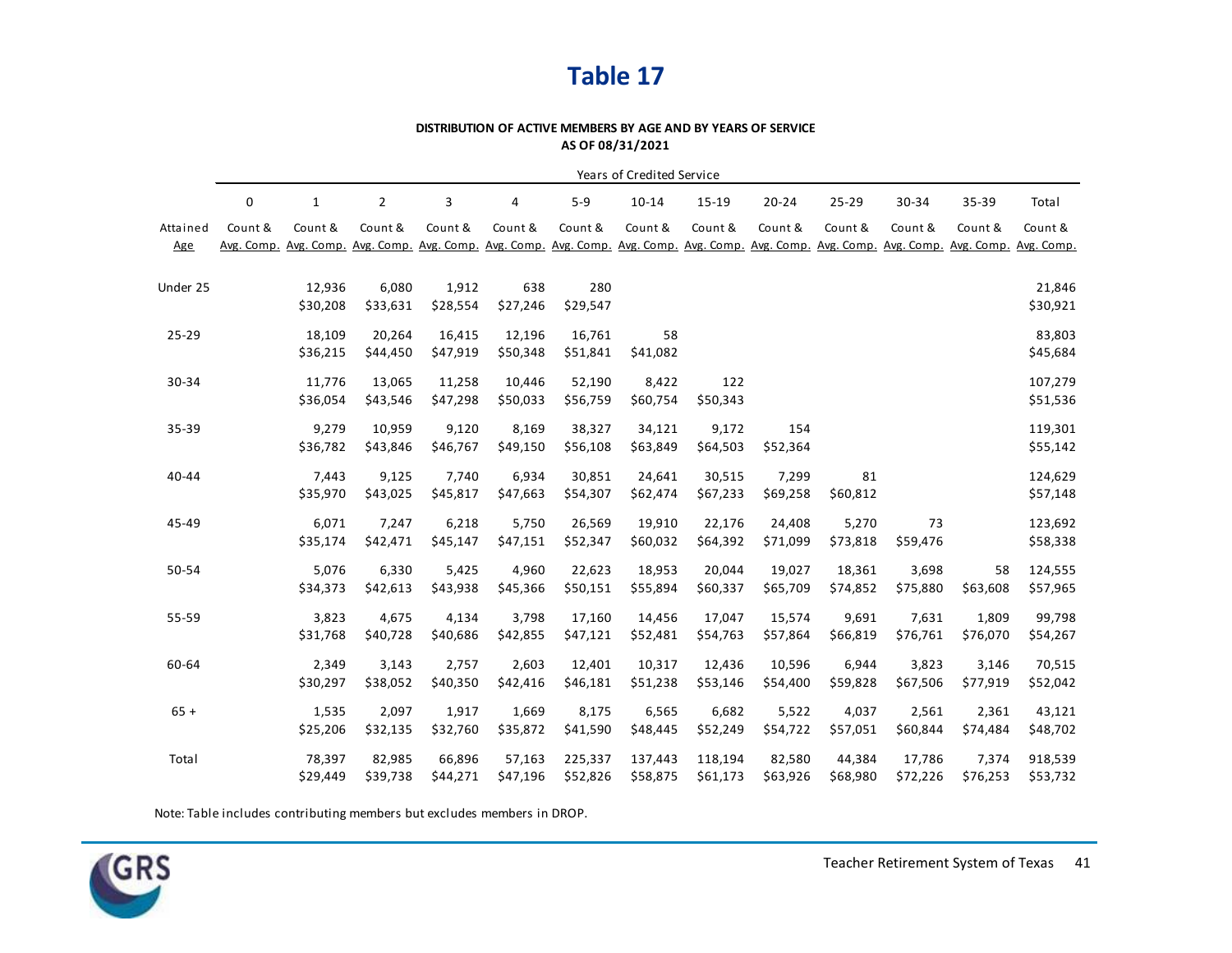#### **DISTRIBUTION OF LIFE ANNUITIES BY AGE**

|              |         |                      | Monthly Average |         |
|--------------|---------|----------------------|-----------------|---------|
| Age          | Number  | Annual Annuities     |                 | Annuity |
| (1)          | (2)     | (3)                  |                 | (4)     |
|              |         |                      |                 |         |
| Up to 35     | 451     | \$<br>6,260,268      | \$              | 1,157   |
| 35-40        | 405     | 5,982,178            |                 | 1,231   |
| 40-44        | 574     | 8,448,214            |                 | 1,227   |
| 45-49        | 810     | 12,485,470           |                 | 1,285   |
| 50-54        | 4,422   | 160,087,908          |                 | 3,017   |
| 55-59        | 22,713  | 832,229,414          |                 | 3,053   |
| 60-64        | 55,561  | 1,789,734,602        |                 | 2,684   |
| 65-69        | 94,872  | 2,570,388,053        |                 | 2,258   |
| 70-74        | 102,147 | 2,509,265,874        |                 | 2,047   |
| 75-79        | 67,882  | 1,498,631,274        |                 | 1,840   |
| 80-84        | 41,827  | 861,088,318          |                 | 1,716   |
| 85-89        | 23,601  | 492,992,358          |                 | 1,741   |
| 90-94        | 10,161  | 217,819,007          |                 | 1,786   |
| 95-99        | 2,222   | 46,032,846           |                 | 1,726   |
| 100 & up     | 347     | 7,218,392            |                 | 1,734   |
|              |         |                      |                 |         |
| <b>TOTAL</b> | 427,995 | \$<br>11,018,664,176 | \$              | 2,145   |

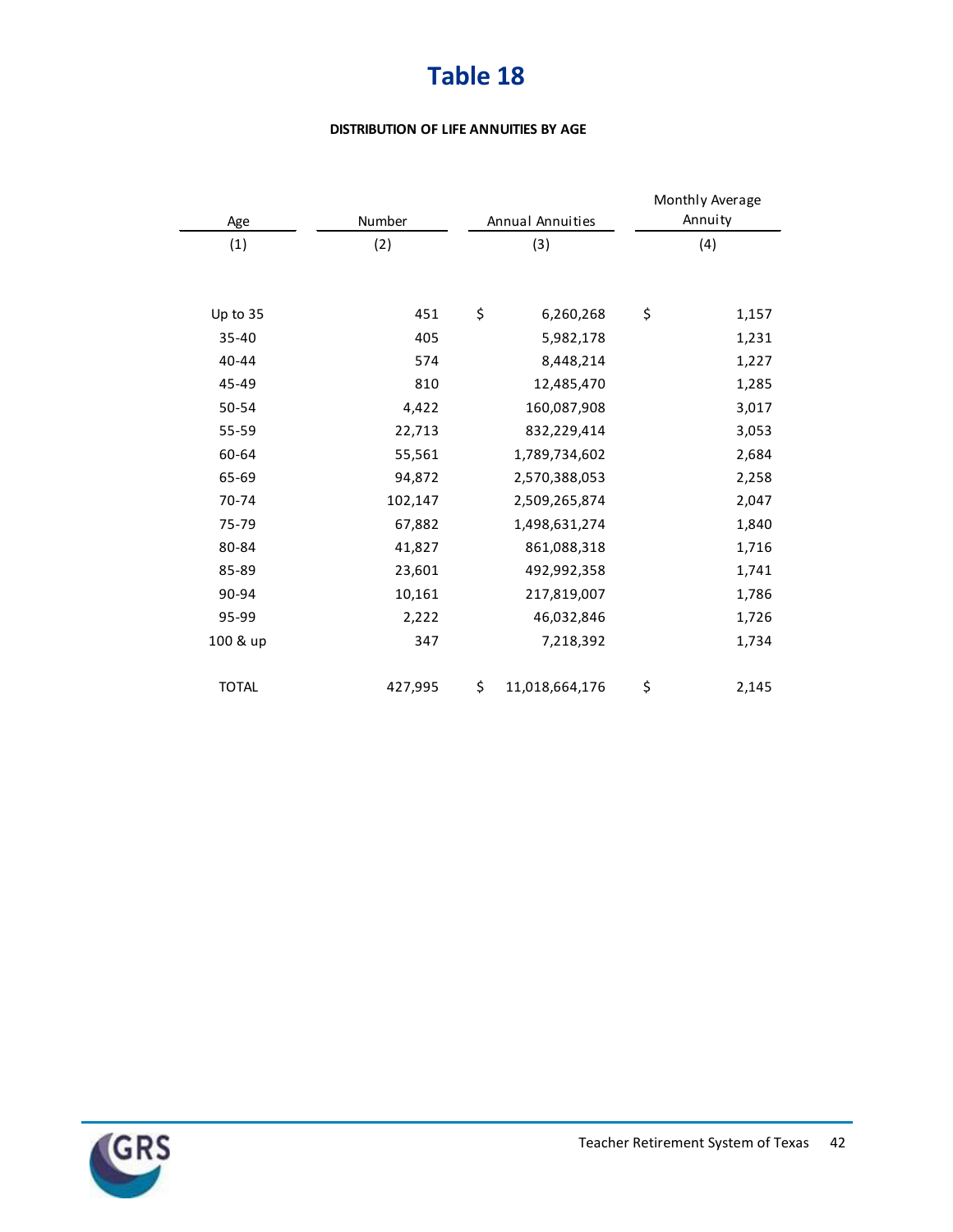#### **DISTRIBUTION OF DISABLED ANNUITIES BY AGE**

|              |                |                   | Monthly Average |       |  |
|--------------|----------------|-------------------|-----------------|-------|--|
| Age          | Number         | Annual Annuities  | Annuity         |       |  |
| (1)          | (2)            | (3)               |                 | (4)   |  |
|              |                |                   |                 |       |  |
| Up to 35     | $\overline{2}$ | \$<br>22,261      | \$              | 928   |  |
| 35-40        | 33             | 419,992           |                 | 1,061 |  |
| 40-44        | 129            | 1,988,240         |                 | 1,284 |  |
| 45-49        | 384            | 6,534,833         |                 | 1,418 |  |
| 50-54        | 982            | 19,116,971        |                 | 1,622 |  |
| 55-59        | 1,771          | 30,112,767        |                 | 1,417 |  |
| 60-64        | 2,404          | 35,540,971        |                 | 1,232 |  |
| 65-69        | 2,289          | 30,769,316        |                 | 1,120 |  |
| 70-74        | 1,760          | 22,309,574        |                 | 1,056 |  |
| 75-79        | 946            | 11,535,624        |                 | 1,016 |  |
| 80-84        | 517            | 7,280,463         |                 | 1,174 |  |
| 85-89        | 359            | 5,724,824         |                 | 1,329 |  |
| 90-94        | 163            | 2,616,949         |                 | 1,338 |  |
| 95-99        | 30             | 437,605           |                 | 1,216 |  |
| 100 & up     | 3              | 34,242            |                 | 951   |  |
|              |                |                   |                 |       |  |
| <b>TOTAL</b> | 11,772         | \$<br>174,444,632 | \$              | 1,235 |  |

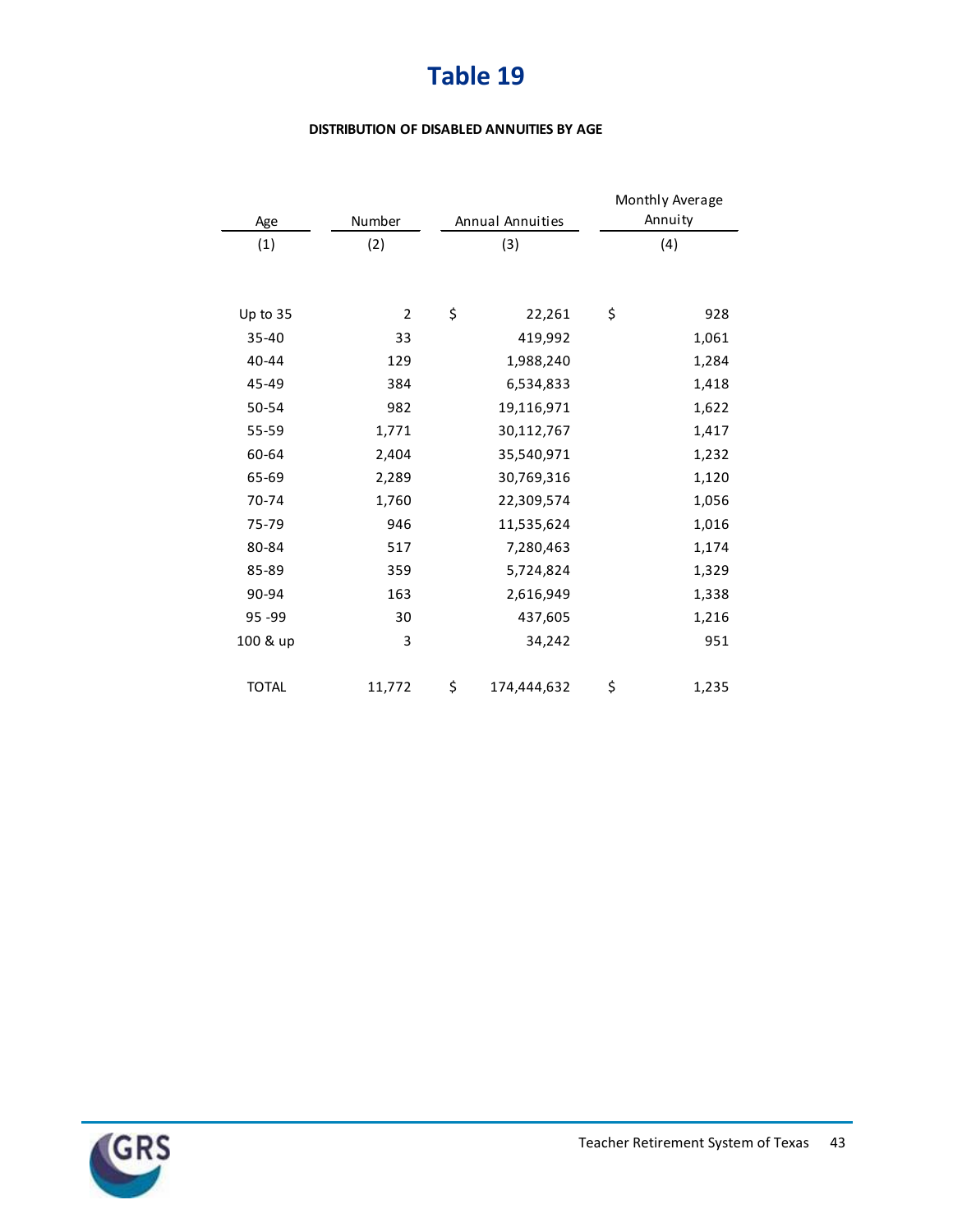#### **RETIREES, BENEFICIARIES, AND DISABLED PARTICIPANTS ADDED TO AND REMOVED FROM ROLLS**

|            |        | Added to Rolls    | Removed from Rolls |    |             | Rolls-End of Year |              |                |            |              |
|------------|--------|-------------------|--------------------|----|-------------|-------------------|--------------|----------------|------------|--------------|
|            |        |                   |                    |    |             |                   |              |                | % Increase | Average      |
| Valuation  |        | Annual            |                    |    | Annual      |                   |              | Annual         | in Annual  | Annual       |
| August 31, | Number | Allowances        | Number             |    | Allowances  | <b>Number</b>     |              | Allowances     | Allowances | Allowances   |
| (1)        | (2)    | (3)               | (4)                |    | (5)         | (6)               |              | (7)            | (8)        | (9)          |
| 2004       | 30,288 | \$<br>640,407,566 | 7,138              | \$ | 108,483,938 | 240,627           | $\mathsf{S}$ | 4,913,278,428  | 12.1%      | Ŝ.<br>20,419 |
| 2005       | 15,153 | 292,452,315       | 7,271              |    | 127,291,874 | 248,509           |              | 5,078,438,869  | 3.4%       | 20,436       |
| 2006       | 15,810 | 324,292,542       | 7,175              |    | 120,623,840 | 257,144           |              | 5,282,107,571  | 4.0%       | 20,541       |
| 2007       | 15,861 | 336,348,640       | 7,698              |    | 131,295,705 | 265,307           |              | 5,487,160,506  | 3.9%       | 20,682       |
| 2008       | 17,727 | 391,920,863       | 7,806              |    | 135,160,090 | 275,228           |              | 5,743,921,279  | 4.7%       | 20,870       |
| 2009       | 17,326 | 392,452,923       | 7,940              |    | 136,537,511 | 284,614           |              | 5,999,836,691  | 4.5%       | 21,081       |
| 2010       | 20,076 | 473,512,423       | 8,199              |    | 142,187,645 | 296,491           |              | 6,331,161,469  | 5.5%       | 21,354       |
| 2011       | 24,688 | 620,038,676       | 8,499              |    | 147,985,004 | 312,680           |              | 6,803,215,141  | 7.5%       | 21,758       |
| 2012       | 27,915 | 697,134,389       | 8,848              |    | 155,597,838 | 331,747           |              | 7,344,751,692  | 8.0%       | 22,140       |
| 2013       | 25,825 | 743,998,946       | 9,344              |    | 165,231,795 | 348,228           |              | 7,923,518,843  | 7.9%       | 22,754       |
| 2014       | 24,429 | 573,876,713       | 9,475              |    | 174,915,127 | 363,182           |              | 8,322,480,429  | 5.0%       | 22,915       |
| 2015       | 25,134 | 604,436,264       | 10,578             |    | 191,966,951 | 377,738           |              | 8,734,949,742  | 5.0%       | 23,124       |
| 2016       | 27,018 | 673,313,552       | 10,842             |    | 195,097,916 | 393,914           |              | 9,213,165,378  | 5.5%       | 23,389       |
| 2017       | 24,739 | 613,145,920       | 10,885             |    | 203,792,399 | 407,768           |              | 9,622,518,899  | 4.4%       | 23,598       |
| 2018       | 24,317 | 611,173,964       | 11,627             |    | 219,236,845 | 420,458           |              | 10,014,456,018 | 4.1%       | 23,818       |
| 2019       | 25,420 | 642,167,173       | 11,452             |    | 217,977,284 | 434,426           |              | 10,438,645,907 | 4.2%       | 24,029       |
| 2020       | 24,197 | 630,241,319       | 13,349             |    | 256,566,773 | 445,274           |              | 10,812,320,453 | 3.6%       | 24,282       |
| 2021       | 28,174 | 748,954,294       | 15,315             |    | 290,713,672 | 458,133           |              | 11,270,561,075 | 4.2%       | 24,601       |

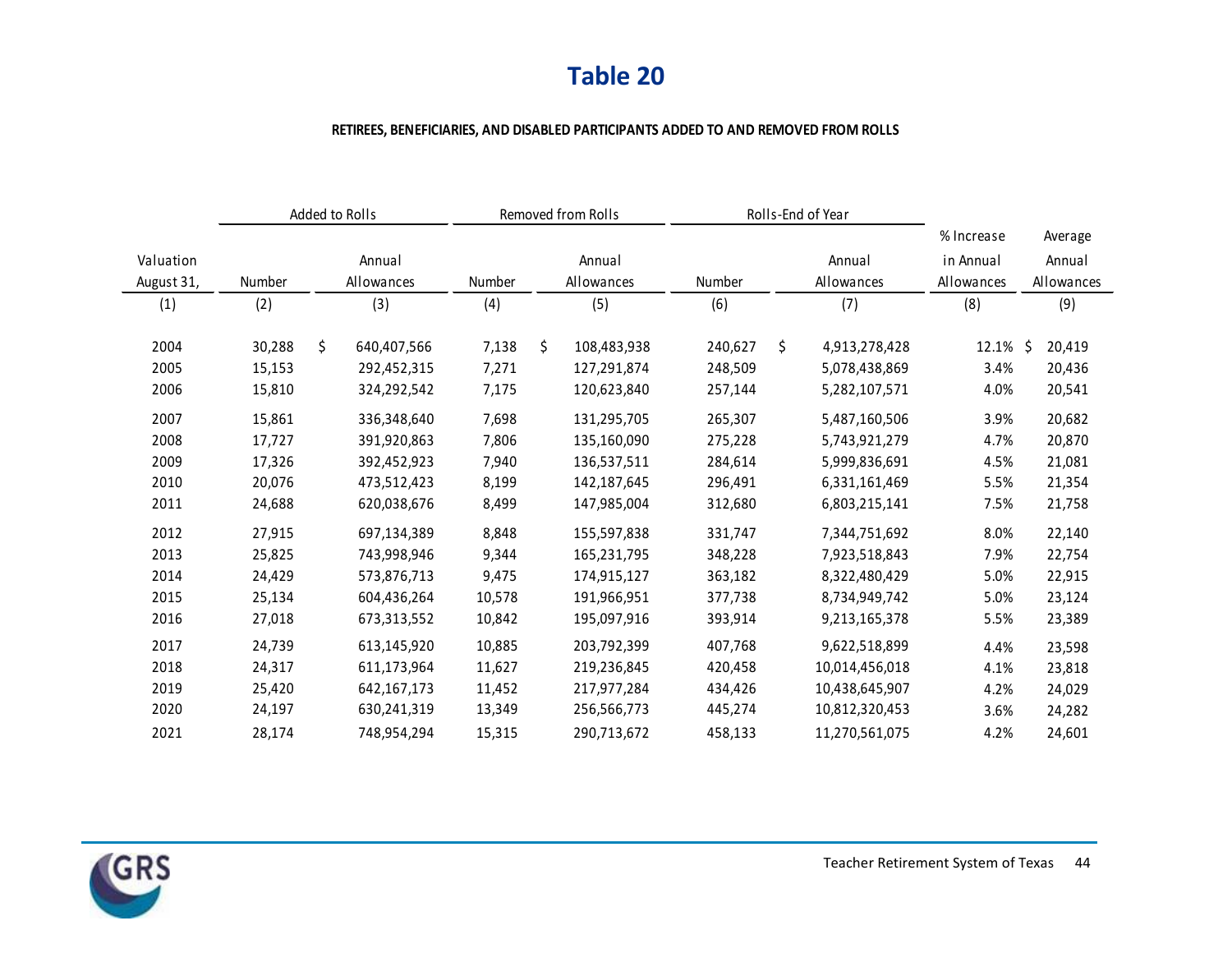**APPENDIX 1**

**SUMMARY OF BENEFIT PROVISIONS OF THE RETIREMENT SYSTEM**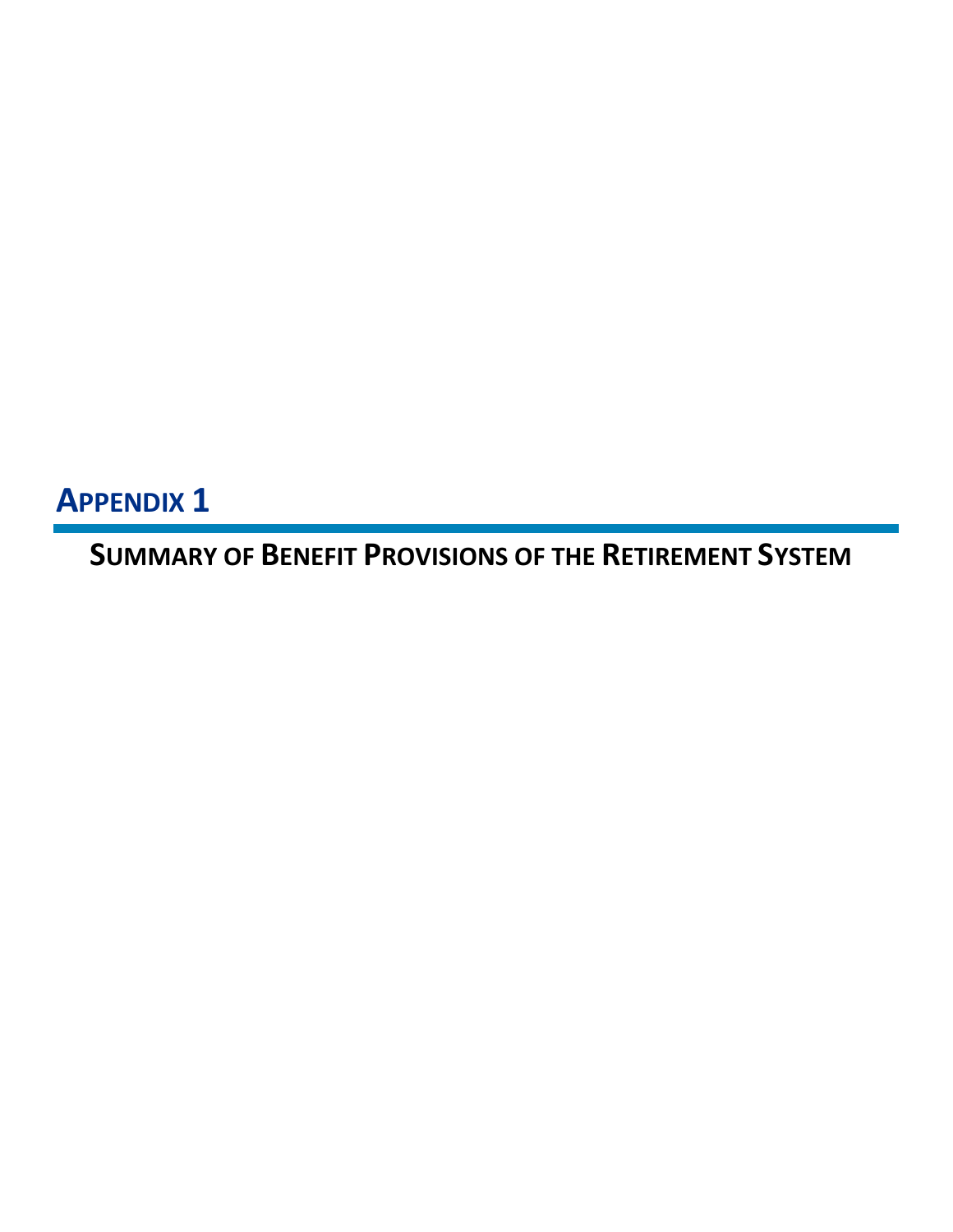### **APPENDIX 1**

### **Summary of Benefit Provisions of the Retirement System As of August 31, 2019**

The Teacher Retirement System of Texas makes retirement, disability, and death and survivor benefits to all employees of the public school system of Texas. The major provisions of the System may be summarized as follows:

### A. RETIREMENT BENEFITS

### 1. Grandfather Criteria:

To be grandfathered, you must have met at least one of the following requirements as a member on or before August 31, 2005: (i) at least 50 years old, or (ii) age and years of service credit equal at least 70, or (iii) have at least 25 years of service credit.

### 2. Normal Retirement:

- (a) end of month following age 65 and 5 years of creditable service,
- (b) (i) For members hired on or before August 31, 2007: end of month following attainment of "Rule of 80"
	- (ii) For members hired after August 31, 2007 and who are vested as of August 31, 2014: end of month following attainment of "Rule of 80" with minimum age of 60.
	- (iii) For members who are not vested as of August 31, 2014: end of month following attainment of "Rule of 80" with minimum age of 62.

### Standard Annuity:

The product of 2.3% of the member's average compensation multiplied by years of creditable service. The average compensation is calculated as the average of the highest five annual salaries (based on creditable compensation). Members who as of August 31, 2005, were either age 50, had 25 years of service, or whose age plus service totaled 70 have their standard annuity calculated using the average of their highest three annual salaries.

### Normal Retirement Benefits:

Greater of standard annuity, or \$150 per month.

- 3. Early Retirement:
	- (a) after age 55 with 5 or more years of creditable service, or
	- (b) after 30 years of creditable service, regardless of age.
	- (c) For members hired after August 31, 2007, end of month following attainment of "Rule of 80".

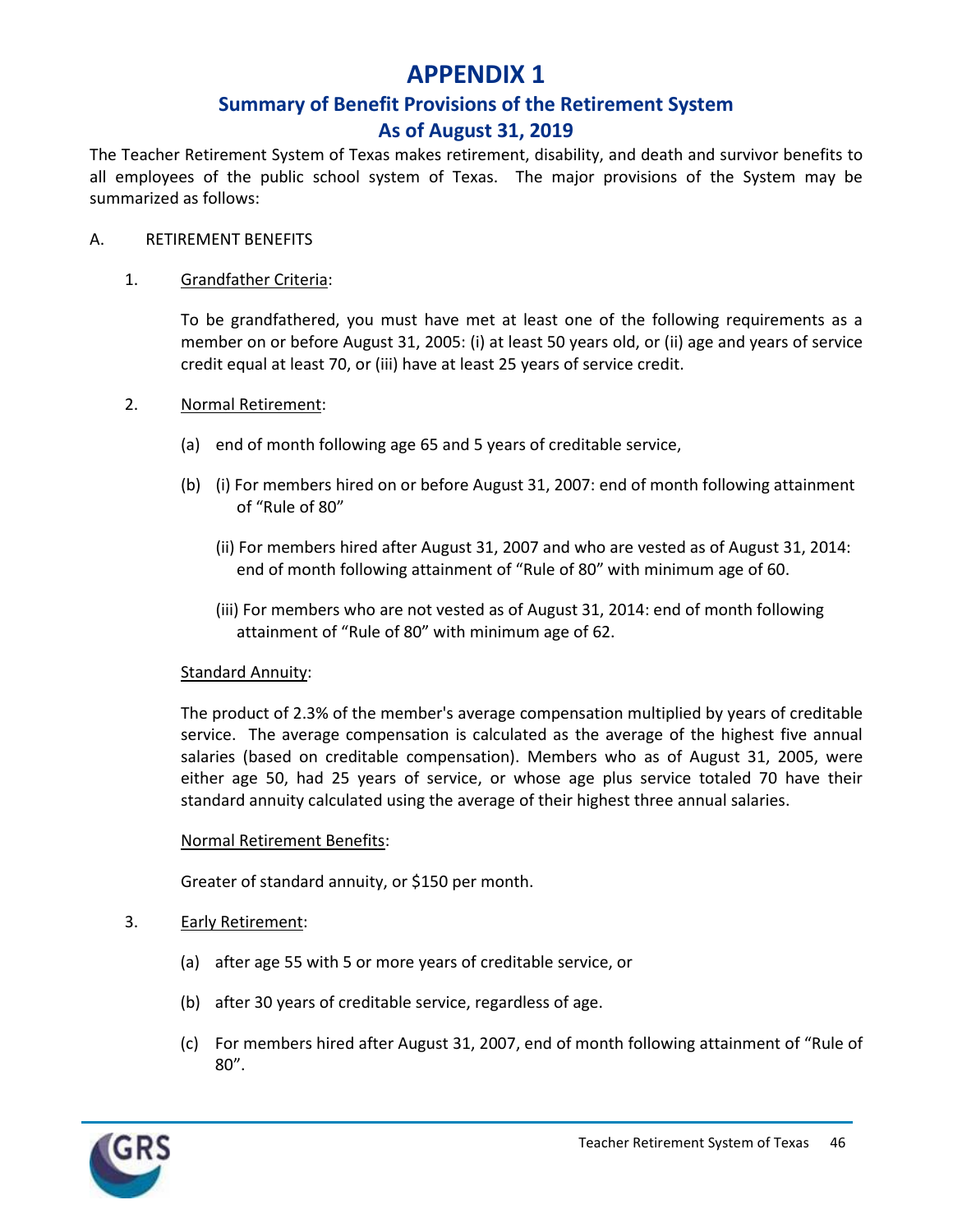#### Early Retirement Benefits:

- (a) If a member was hired prior to September 1, 2007, has more than 30 years of service but does not meet the Rule of 80, and has maintained continuous membership until retirement, the early retirement benefit is equal to the normal retirement benefit earned to the date of retirement, reduced by 2% for each point the member is less than age 50.
- (b) If a member is grandfathered the early retirement benefit is equal to the normal retirement benefit earned to the date of retirement, reduced according to the following table:

| Years of   |      |      |      |      |      |      |
|------------|------|------|------|------|------|------|
| Service    | 55   | 56   | 57   | 58   | 59   | 60   |
| 20         | 90%  | 92%  | 94%  | 96%  | 98%  | 100% |
| 21         | 92%  | 94%  | 96%  | 98%  | 100% | 100% |
| 22         | 94%  | 96%  | 98%  | 100% | 100% | 100% |
| 23         | 96%  | 98%  | 100% | 100% | 100% | 100% |
| 24         | 98%  | 100% | 100% | 100% | 100% | 100% |
| 25         | 100% | 100% | 100% | 100% | 100% | 100% |
| 26         | 100% | 100% | 100% | 100% | 100% | 100% |
| 27         | 100% | 100% | 100% | 100% | 100% | 100% |
| 28         | 100% | 100% | 100% | 100% | 100% | 100% |
| 29         | 100% | 100% | 100% | 100% | 100% | 100% |
| 30 or more | 100% | 100% | 100% | 100% | 100% | 100% |

#### AGE AT DATE OF RETIREMENT

- (c) If the member was hired after August 31, 2007 and is vested as of August 31, 2014 and the member has met the "Rule of 80" or has 30 years of service the benefit is reduced 5% per year from age 60.
- (d) If the member is not vested as of August 31, 2014 and the member has met the "Rule of 80" or has 30 years of service the benefit is reduced 5% per year from age 62.
- (e) If the member does not meet any of the conditions (a)  $-$  (d) above, the early retirement benefit is equal to the normal retirement benefit earned to the date of retirement, reduced according to the following table:

|     | AGE AT DATE OF RETIREMENT |    |                                      |    |     |    |    |    |    |    |
|-----|---------------------------|----|--------------------------------------|----|-----|----|----|----|----|----|
| 55  | 56.                       | 57 | 58                                   | 59 | 60. | 61 | 62 | 63 | 64 | 65 |
| 43% | 46%                       |    | 50% 55% 59% 64% 70% 76% 84% 91% 100% |    |     |    |    |    |    |    |

For further details of the early retirement reductions by Tier please see TRS Rule 29.12

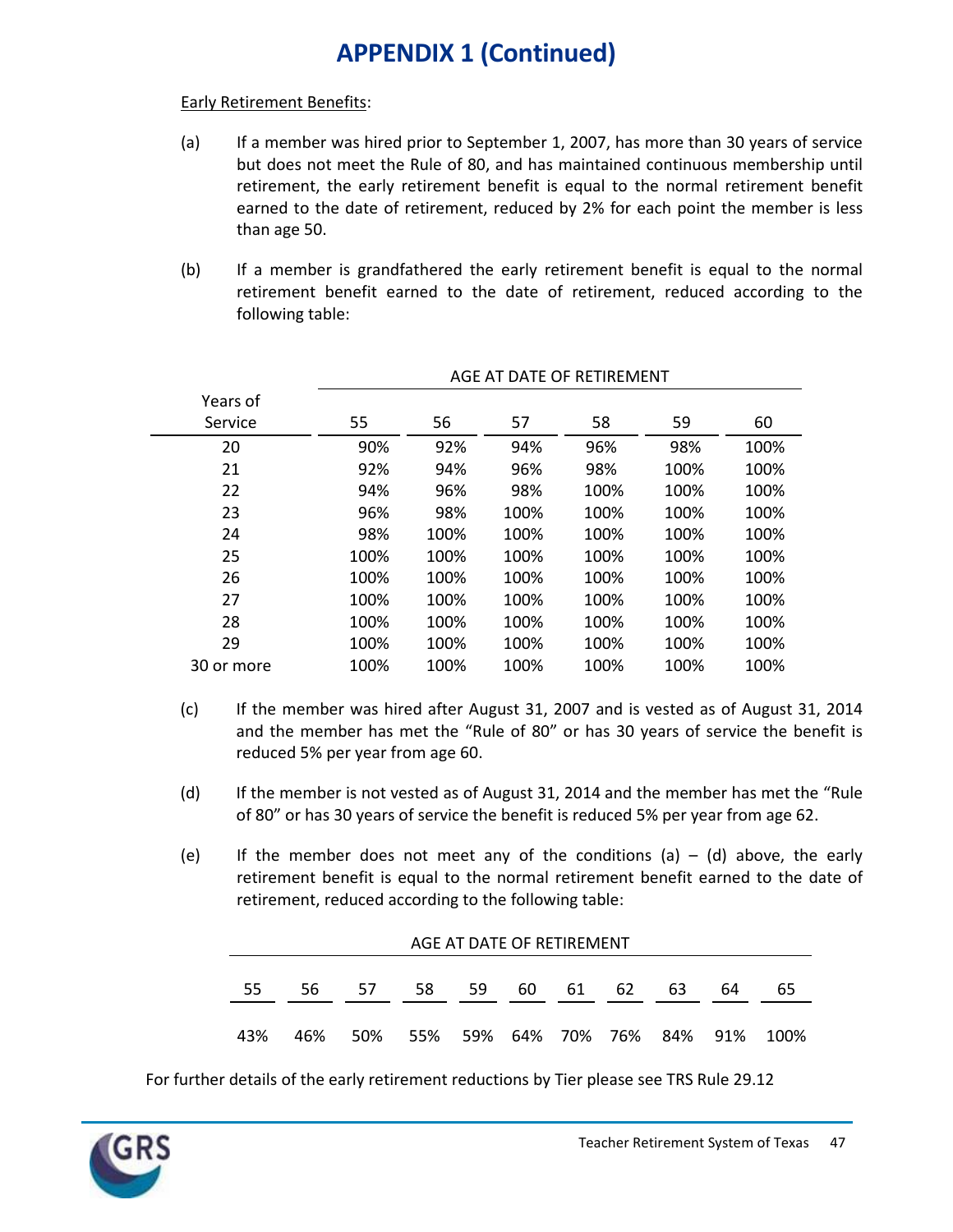#### 4. Normal Form of Benefit:

Straight life annuity payable monthly with benefits commencing at end of month following retirement with the last payment payable on behalf of the annuitant in the month of death.

#### 5. Optional Forms:

**Option 1 -** Joint and 100% survivor, benefit reverts to normal form following the death of the joint annuitant.

**Option 2** - Joint and 50% contingent survivor, benefit reverts to normal form following the death of the joint annuitant.

**Option 3** - 5 years certain and life.

**Option 4** - 10 years certain and life.

**Option 5** - Joint and 75% contingent survivor, benefit reverts to normal form following the death of the joint annuitant.

- 6. Deferred Retirement Option Plan (DROP):
	- (a). Eligibility:
		- 1) Must be an active contributing member.
		- 2) Must be eligible for a standard service retirement annuity that is not reduced for retirement at an early age.
		- 3) Must have at least 25 years of creditable service.
		- 4) Must have entered the DROP program before January 1, 2006.
	- (b). Program Summary:
		- 1) Participation begins the 1st of the month following the member's application and TRS approval of the application. Participation may begin in any month.
		- 2) Participation may range from a minimum of one year to a maximum of five years, in 12-month increments. The member elects the period of participation at the outset.
		- 3) The amount of the member's standard annuity is established as of the date of participation in the DROP. This amount is also used in determining the monthly deposit to the DROP account. A member will not accumulate further retirement annuity benefits during DROP participation, i.e., no further credit will be achieved from years of service or compensation changes.

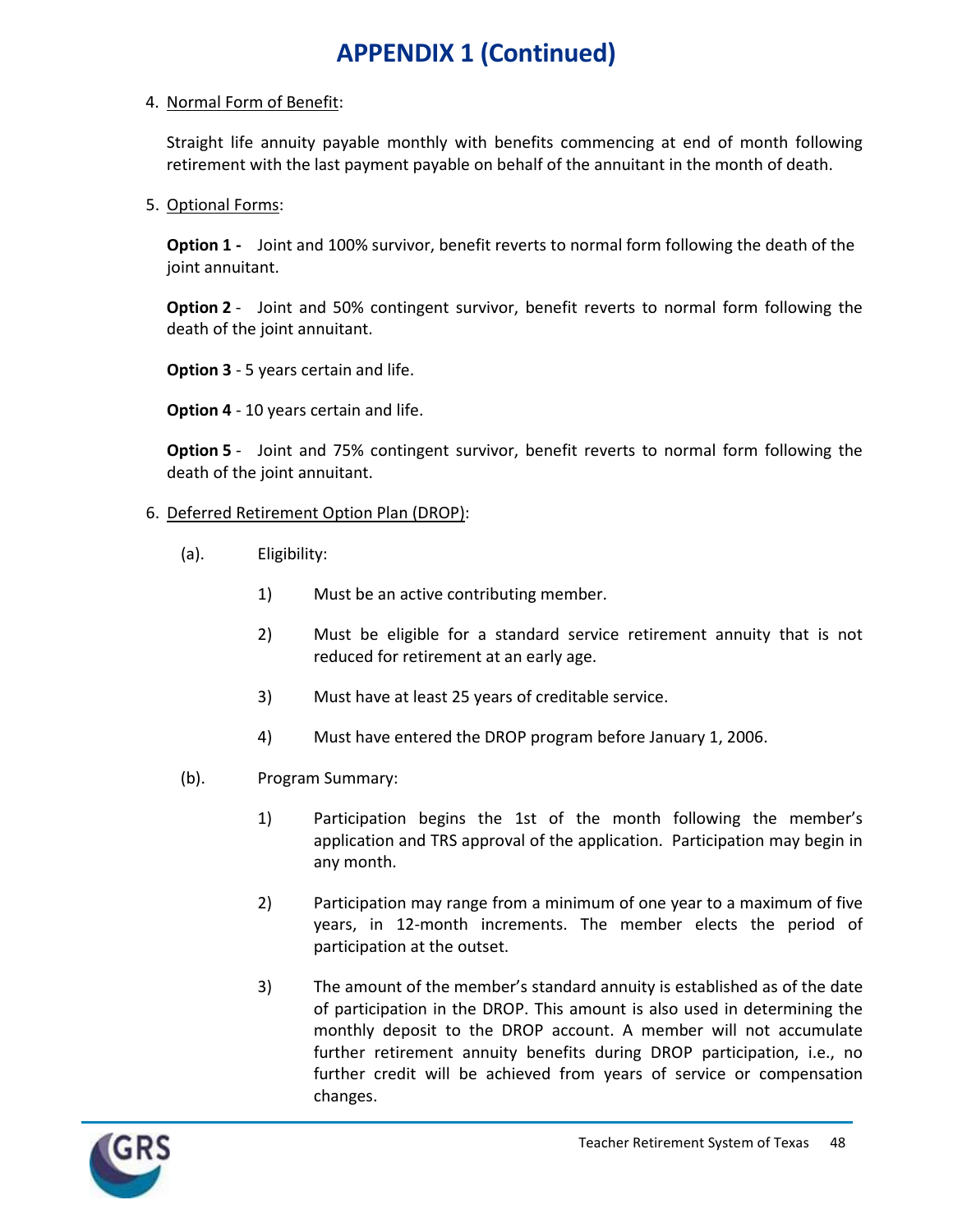- 4) Any special service credit that a member wishes to purchase must be paid in full prior to DROP participation.
- 5) A separate DROP account will be established for each participating member. Each month, an amount equal to 60 percent of the calculated standard annuity will be deposited into the account. At retirement, the account plus interest at the rate of five percent per annum will be distributed.
- 6) Member and employer contributions continue during DROP participation. Contributions are not deposited into the member's DROP account and will not be refunded.
- 7) Three events terminate participation death, retirement or expiration of the participation period.
- 8) Upon retirement, participating members will receive their retirement annuity plus the balance in their DROP account including interest. DROP balances may be paid by TRS in a lump sum or on a time payout selected by the member.

### 7. Partial Lump-Sum Option Program:

Members eligible for unreduced retirement and either (1) grandfathered or (2) meeting the Rule of 90, and not participating in the DROP program, may select a partial lump-sum distribution not to exceed an amount equal to 36 months of a standard service retirement annuity. When this option is selected, the member's annuity will be actuarially reduced to reflect that distribution and will be computed so that no actuarial loss results to TRS.

The percentage shown in the following table will be applied to reduce the standard annuity when the partial lump-sum option is elected.

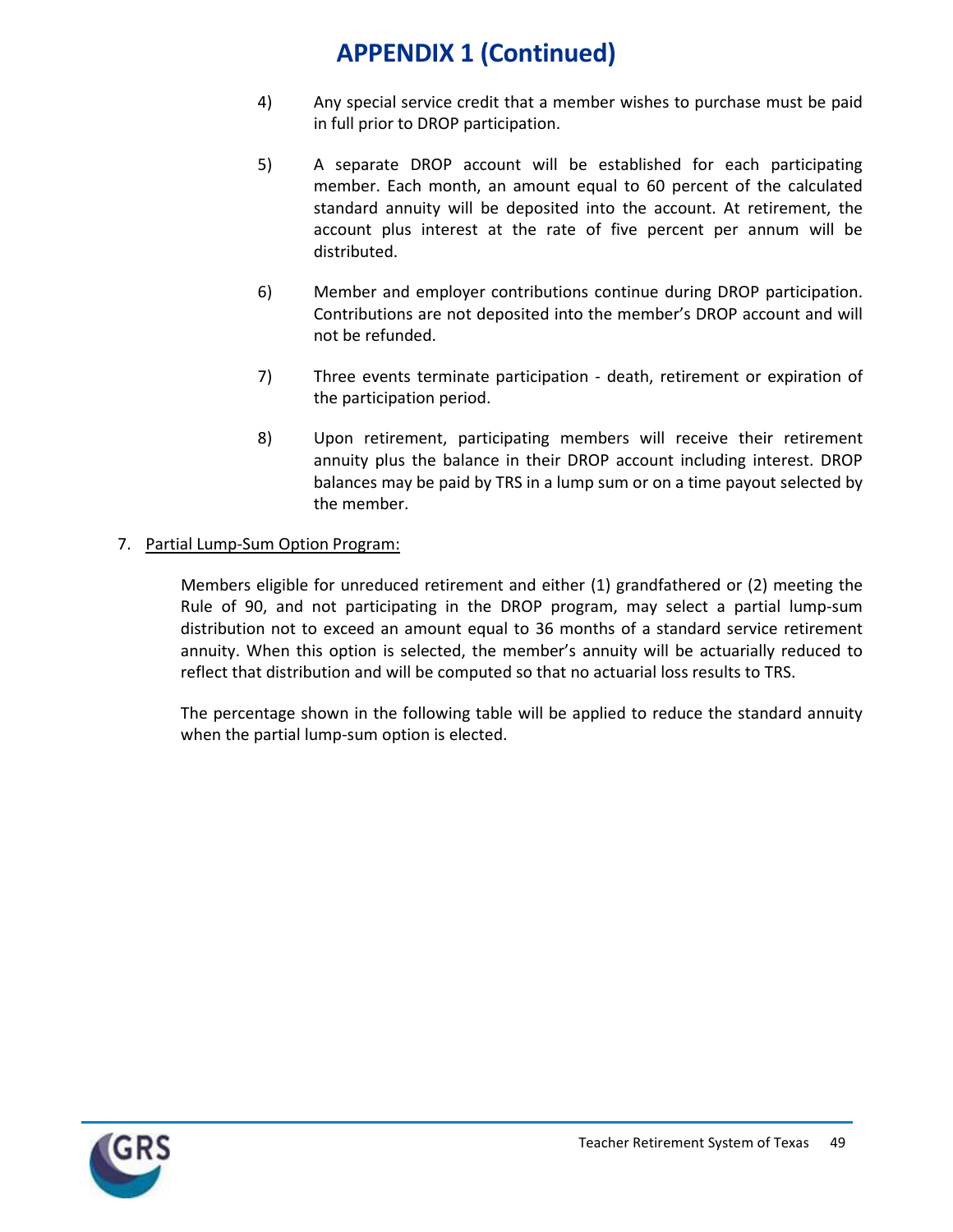|        |           | Felcentage of Standard Amily 1 |           |  |  |  |  |
|--------|-----------|--------------------------------|-----------|--|--|--|--|
| Age    | 12 Months | 24 Months                      | 36 Months |  |  |  |  |
| 45     | 92.49     | 84.97                          | 77.46     |  |  |  |  |
| 46     | 92.45     | 84.90                          | 77.34     |  |  |  |  |
| 47     | 92.41     | 84.81                          | 77.22     |  |  |  |  |
| 48     | 92.36     | 84.72                          | 77.09     |  |  |  |  |
| 49     | 92.31     | 84.63                          | 76.94     |  |  |  |  |
| 50     | 92.26     | 84.53                          | 76.79     |  |  |  |  |
| 51     | 92.21     | 84.42                          | 76.63     |  |  |  |  |
| 52     | 92.15     | 84.30                          | 76.45     |  |  |  |  |
| 53     | 92.09     | 84.17                          | 76.26     |  |  |  |  |
| 54     | 92.02     | 84.04                          | 76.06     |  |  |  |  |
| 55     | 91.95     | 83.89                          | 75.84     |  |  |  |  |
| 56     | 91.87     | 83.74                          | 75.60     |  |  |  |  |
| 57     | 91.78     | 83.57                          | 75.35     |  |  |  |  |
| 58     | 91.69     | 83.39                          | 75.08     |  |  |  |  |
| 59     | 91.59     | 83.19                          | 74.78     |  |  |  |  |
| 60     | 91.49     | 82.97                          | 74.46     |  |  |  |  |
| 61     | 91.37     | 82.74                          | 74.10     |  |  |  |  |
| 62     | 91.24     | 82.48                          | 73.72     |  |  |  |  |
| 63     | 91.10     | 82.20                          | 73.30     |  |  |  |  |
| 64     | 90.95     | 81.90                          | 72.84     |  |  |  |  |
| 65     | 90.78     | 81.57                          | 72.35     |  |  |  |  |
| 66     | 90.61     | 81.21                          | 71.82     |  |  |  |  |
| 67     | 90.41     | 80.83                          | 71.24     |  |  |  |  |
| 68     | 90.20     | 80.41                          | 70.61     |  |  |  |  |
| 69     | 89.97     | 79.95                          | 69.92     |  |  |  |  |
| 70     | 89.73     | 79.45                          | 69.18     |  |  |  |  |
| $71\,$ | 89.46     | 78.91                          | 68.37     |  |  |  |  |
| 72     | 89.16     | 78.32                          | 67.48     |  |  |  |  |
| 73     | 88.84     | 77.68                          | 66.52     |  |  |  |  |
| 74     | 88.49     | 76.97                          | 65.46     |  |  |  |  |
| 75     | 88.10     | 76.20                          | 64.31     |  |  |  |  |
| 76     | 87.68     | 75.36                          | 63.04     |  |  |  |  |
| 77     | 87.22     | 74.43                          | 61.65     |  |  |  |  |
| 78     | 86.71     | 73.42                          | 60.13     |  |  |  |  |
| 79     | 86.15     | 72.30                          | 58.45     |  |  |  |  |
| 80     | 85.53     | 71.06                          | 56.60     |  |  |  |  |
| 81     | 84.85     | 69.70                          | 54.55     |  |  |  |  |
| 82     | 84.10     | 68.19                          | 52.29     |  |  |  |  |
| 83     | 83.26     | 66.52                          | 49.78     |  |  |  |  |
| 84     | 82.33     | 64.66                          | 46.99     |  |  |  |  |
| 85     | 81.30     | 62.59                          | 43.89     |  |  |  |  |
| 86     | 80.14     | 60.28                          | 40.42     |  |  |  |  |
| 87     | 79.09     | 58.19                          | 37.28     |  |  |  |  |
| 88     | 78.00     | 56.00                          | 34.00     |  |  |  |  |
| 89     | 76.81     | 53.62                          | 30.43     |  |  |  |  |
| 90     | 75.52     | 51.04                          | 26.56     |  |  |  |  |
| 91     | 74.13     | 48.26                          | 22.39     |  |  |  |  |
|        |           |                                |           |  |  |  |  |



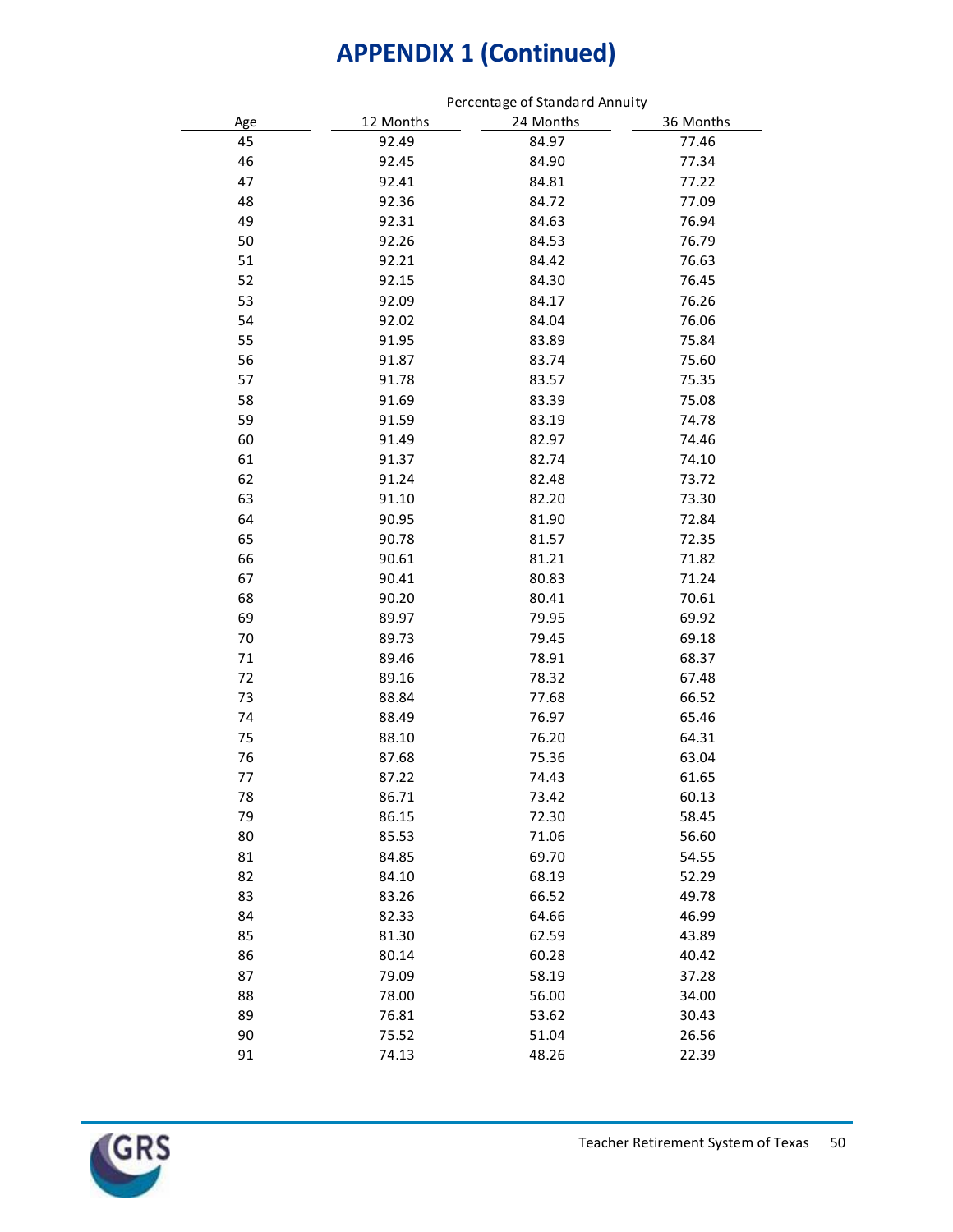#### 8. Minimum Annuity Payments:

Total annuity payments shall in no case be less than the member's accumulated contributions at retirement. Upon the death of a retiree, the excess, if any, of accumulated contributions over total annuity payments received prior to death will be paid to the beneficiary.

#### B. DISABILITY BENEFITS

- 1. Less than 10 years of creditable service: \$150.00 per month for the shorter of:
	- (a) disability, or
	- (b) number of months of creditable service as of date of disability retirement.
- 2. At least 10 years of creditable service: the greater of accrued retirement income or \$6.50 per month per year of creditable service, payable for duration of disability; disability presumed continuous if it continues past age 60. The minimum disability payment made on behalf of a member will be no less than \$150.00 per month.
- C. DEATH BENEFITS
	- 1. Eligibility: applicable if death occurs:
		- (a) in service,
		- (b) while absent from service for good cause,
		- (c) while not in service but eligible to retire,
		- (d) while not in service but would be eligible to retire without additional service before April 15 of the sixth school year after last creditable year of service, or
		- (e) while receiving a disability benefit, but only eligible for 2f, below.
	- 2. Benefit: any one of the following, at the option of the beneficiary:
		- (a) a lump sum (not to exceed \$80,000) equal to two times the rate of pay for the last year of service,
		- (b) a lump sum (not to exceed \$80,000) equal to two times annual pay for the year preceding last year of service,
		- (c) 60 monthly payments of accrued standard annuity,
		- (d) a life annuity payable under Option 1 as if the member had retired on the last day of the month preceding death,
		- (e) a refund of accumulated contributions, or

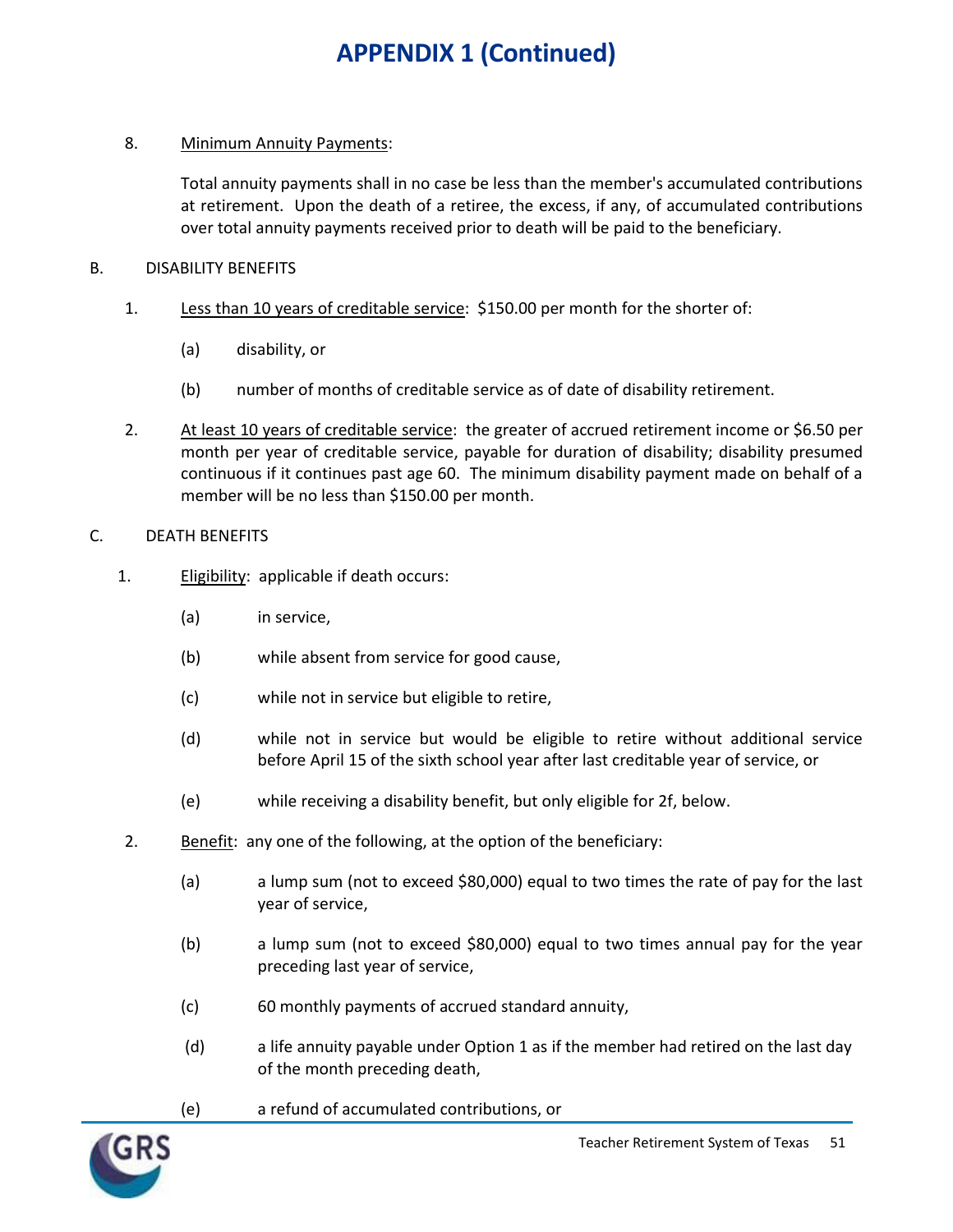(f) the survivor benefits, if eligible.

Note: Items (c) and (d) available only if member has at least 5 years of creditable service.

3. Benefit if Absent from Service Without Good Cause: return of accumulated contributions.

### D. SURVIVOR BENEFITS

- 1. Benefits: (a) or (b) at the election of the beneficiary:
	- (a) lump sum payment of \$10,000, or
	- (b) lump sum payment of \$2,500 plus one of the following, if the designated beneficiary is eligible:
		- (i) if a spouse or dependent parent, \$250 per month commencing at age 65,
		- (ii) if a spouse with children under age 18, \$350 per month until youngest child reaches 18, then \$250 per month commencing at spouse's age 65, or
		- (iii) if dependent children, \$350 per month as long as at least two dependent children under 18, reducing to \$250 per month when there is only one child under 18.

If benefits are payable under (i) or (ii) above and eligible spouse or dependent dies, payments will revert in accordance with (iii) above.

- 2. Eligibility:
	- (a) all employees eligible for a death benefit other than refund of accumulated contributions,
	- (b) any retired member, in addition to any benefit provided by his or her option of payment, or
	- (c) any disabled participant, in lieu of other death benefits (Item C2).

### E. VESTING OF BENEFITS

- 1. Vesting: a member is fully vested after 5 years of creditable service.
- 2. Benefits upon Vesting: a fully vested member is entitled to the following:
	- (a) upon becoming inactive, not required to withdraw accumulated contributions within seven years,
	- (b) may apply at age 65 for normal retirement benefit equal to accrued standard annuity, or

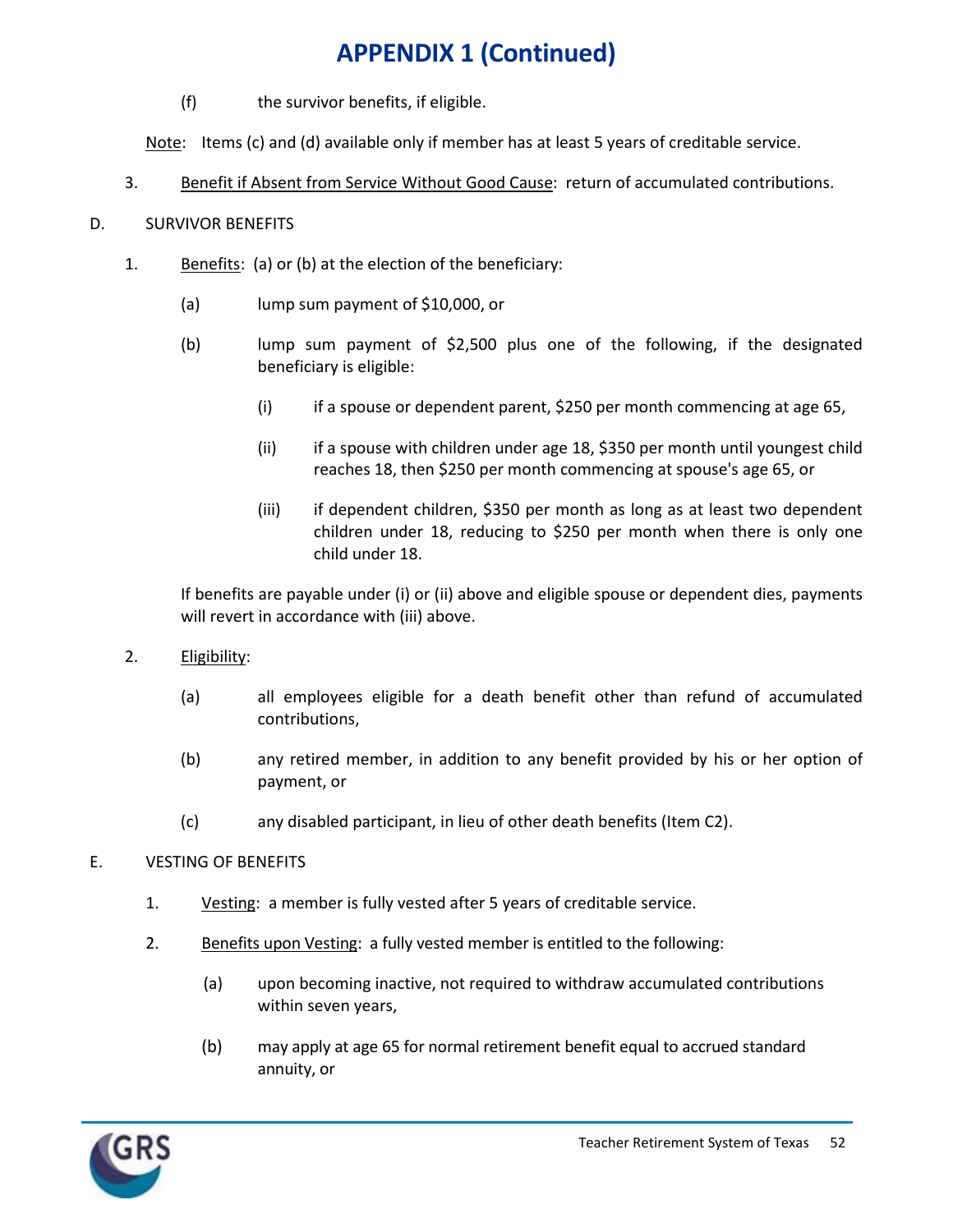(c) may apply for any other retirement benefits for which he or she is eligible upon satisfying age requirement (if applicable) if he or she satisfied the corresponding service requirement at time of last termination; benefit is based on his or her full accrued standard annuity.

#### F. MEMBER CONTRIBUTIONS

7.70% of compensation per year for Fiscal Years 2020 and 2021, 8.00% for Fiscal Years 2022 and 2023, and 8.25% for Fiscal Years on and after 2024.

### G. STATE CONTRIBUTIONS

State will contribute 7.50% of member compensation for FY2020 and FY2021, 7.75% for FY2022, 8.00% for FY2023, and 8.25% for FY2024 and each year thereafter. Public education employers will contribute 1.50% of pay (capped at the minimum salary schedule) in FY2020, increasing by 0.1% per year from FY2022 to FY2025 and remaining at 2.00% thereafter. Combined it is expected that these contributions will be approximately 9.50% of total payroll beginning in FY2025.

#### H. LEGISLATIVE CHANGES MADE BY THE 1991 STATE LEGISLATURE

- 1. The minimum retirement benefit increased from \$75 to \$100 per month.
- 2. The disability death benefit changed to the same as a service retirement death benefit.
- 3. An ad hoc cost of living increase was approved for members who retired prior to May 1, 1989. The increase does not apply to a survivor benefit or to a disability benefit for a member who had less than 10 years of service at the time of retirement or death. The amount of the increase is five-tenths of one percent of each full six-month period between the latest effective date of retirement (or date of death) and August 1, 1991. The increase begins August 1991.
- I. LEGISLATIVE CHANGES MADE BY THE 1993 STATE LEGISLATURE
	- 1. Increase in survivor benefit by \$50 per month.
	- 2. Retroactive minimum benefit of \$6.50 per year of service for members retired as of November 1, 1991.
	- 3. An ad hoc cost of living increase approximating a 25% CPI catch-up. The actual percentage increase varies by year of retirement and has a minimum increase of 5%. The increase begins with the January, 1994 annuity check and covers all benefit recipients who began receiving benefits before August 31, 1991, except that it does not apply to survivor benefits or to a disability benefit for a member who had less than 10 years of service at the time of retirement or death.
	- 4. ERS/TRS transfer provisions.

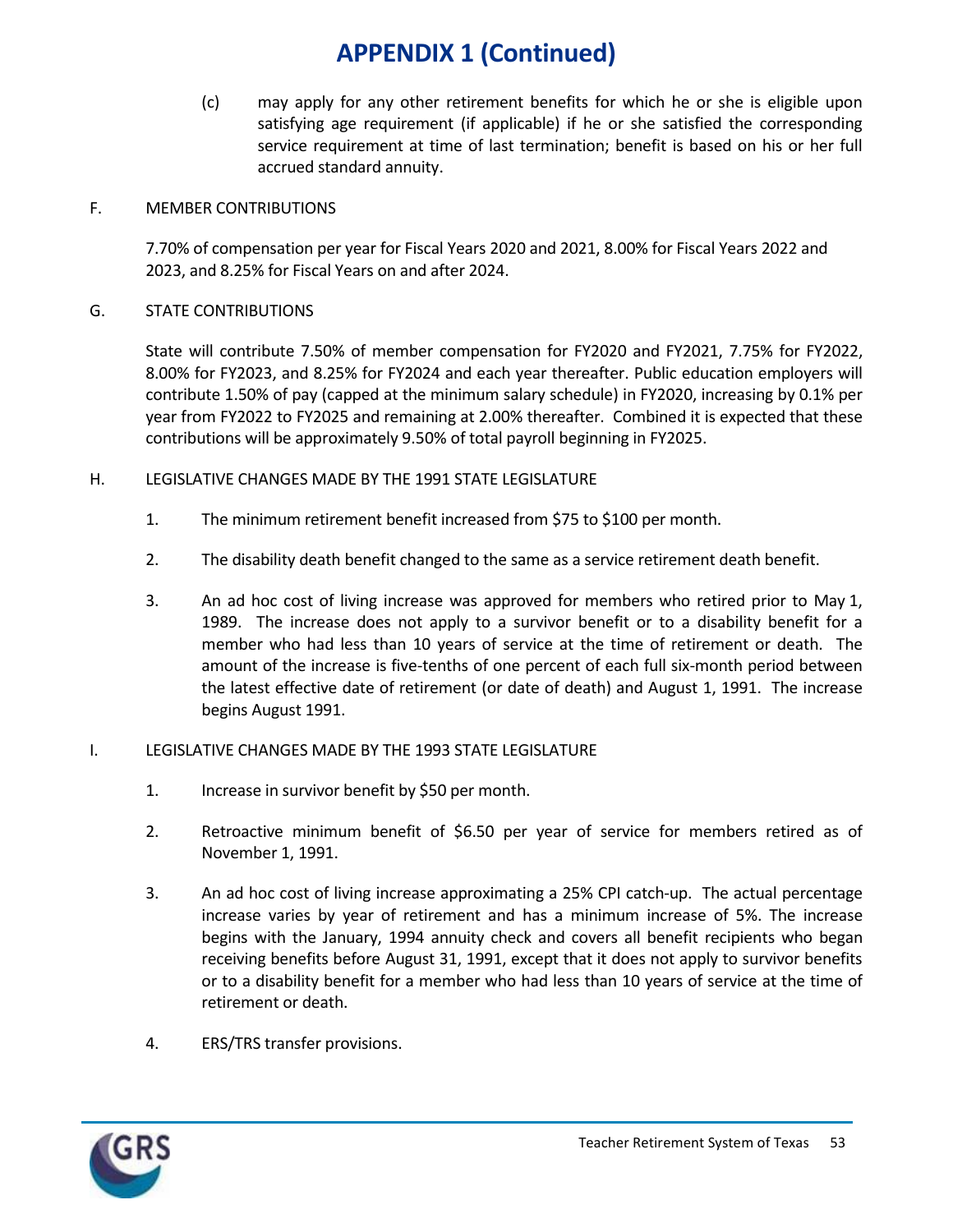- (a) Service credit transfers allowed if the participant is a member of both ERS and TRS and has at least three years of service credit in the System from which the member is retiring.
- (b) A member may reinstate or purchase service credit in the other System prior to making the transfer if that member has at least three years of service credit in the current System.
- (c) TRS and ERS will jointly set rules for the assumptions used in computing asset transfer amounts. The transfer of funds between ERS and TRS takes place at the time of actual retirement.

### J. LEGISLATIVE CHANGES MADE BY THE 1995 STATE LEGISLATURE

- 1. Unreduced benefits at retirement were expanded to include participants age 50 or older with 30 or more years of service.
- 2. Annuitants' benefits increased in an amount equal to the greater of:
	- (a) A recalculation of benefits based on
		- (i) January 1, 1995 law with all intervening ad hoc increases, plus
		- (ii) A CPI catch-up increase.
	- (b) A recalculation of benefits for retirees who retired before September 1, 1993, based on a 2% multiplier and a minimum annual salary of a classroom teacher or full-time librarian as described by the Education Code. This annual salary is currently \$17,000 based on current Education Code.
- 3. Treat all Option 1 and Option 2 benefits as including the pop-up feature.
- 4. The annuity payment in the month of death is payable on behalf of the annuitant.
- 5. The disability benefit payable when a member has less than ten years of service increased from \$50 per month to \$150 per month for both current and future disabled members. The minimum disability payment made on behalf of a member with ten or more years of service shall be no less than \$150 per month.
- 6. The benefit increase reserve account in TRS was eliminated, resulting in the liability for all annuity benefits being included within the retired reserve account.
- 7. The maximum two-times-pay death benefit payable on behalf of a member would increase from \$60,000 to \$80,000.
- K. LEGISLATIVE CHANGES MADE BY THE 1997 STATE LEGISLATURE
	- 1. Driver's education pay is added to plan compensation for the determination of a member's best 3-year average compensation.

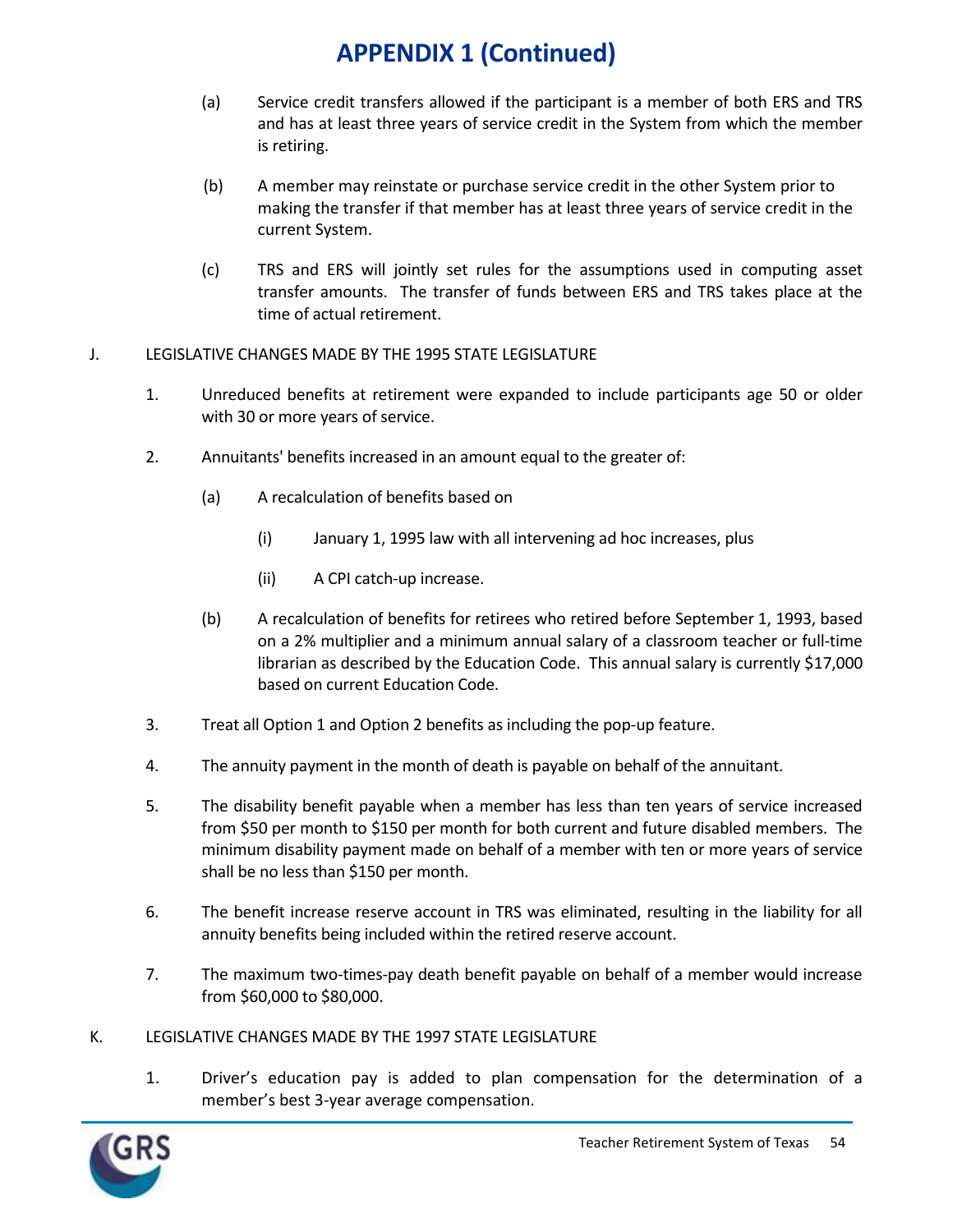- 2. Disabled participants are allowed to select a Joint and Survivor annuity option after commencement of disability benefits, if they become married after date of disability.
- 3. Retirees are allowed to change the designated beneficiary for pension benefits payable after their death under certain conditions.
- 4. Adoption of "Rule of 80" criteria for unreduced standard retirement annuity (i.e., sum of member's age & credited service is greater than or equal to 80).
- 5. Elimination of \$6.50 per month per year of service minimum standard retirement annuity benefit.
- 6. Addition of \$50.00 to the minimum survivor benefit.
- 7. Creation of a Deferred Retirement Option Program (DROP), described in Item A6 above.
- 8. A CPI catch-up ad hoc cost-of-living increase for retired members.
- L. LEGISLATIVE CHANGES MADE BY THE 1999 STATE LEGISLATURE
	- 1. Increased multiplier from 2.0% to 2.2% effective September 1, 1999, and an equivalent 10% increase for all retirees.
	- 2. A CPI catch-up ad hoc cost-of-living increase for retired members.
	- 3. Established a partial lump-sum option at time of retirement.
	- 4. DROP participant enrolled on or before August 31, 1999, have a one-year window from September 1, 1999 to revoke DROP participation.
	- 5. For members entering DROP on or after September 1, 1999, the monthly DROP deposit will be reduced from 79% to 60% of the standard annuity.
	- 4. Provides a lump-sum death benefit of \$160,000 for an active member employed by a school district who dies due to a physical assault during the performance of their regular duties.
	- 5. Allows a return to teaching after being retired at least 12 months without a reduction in the retirement benefit under certain circumstances.

### M. LEGISLATIVE CHANGES MADE BY THE 2001 STATE LEGISLATURE

- 1. Increased multiplier from 2.2% to 2.3% effective September 1, 2001, and an equivalent 4.5% increase for all retirees.
- 2. A 6% ad hoc increase for retired members.
- 3. Increase in survivor benefits of \$50 per month.

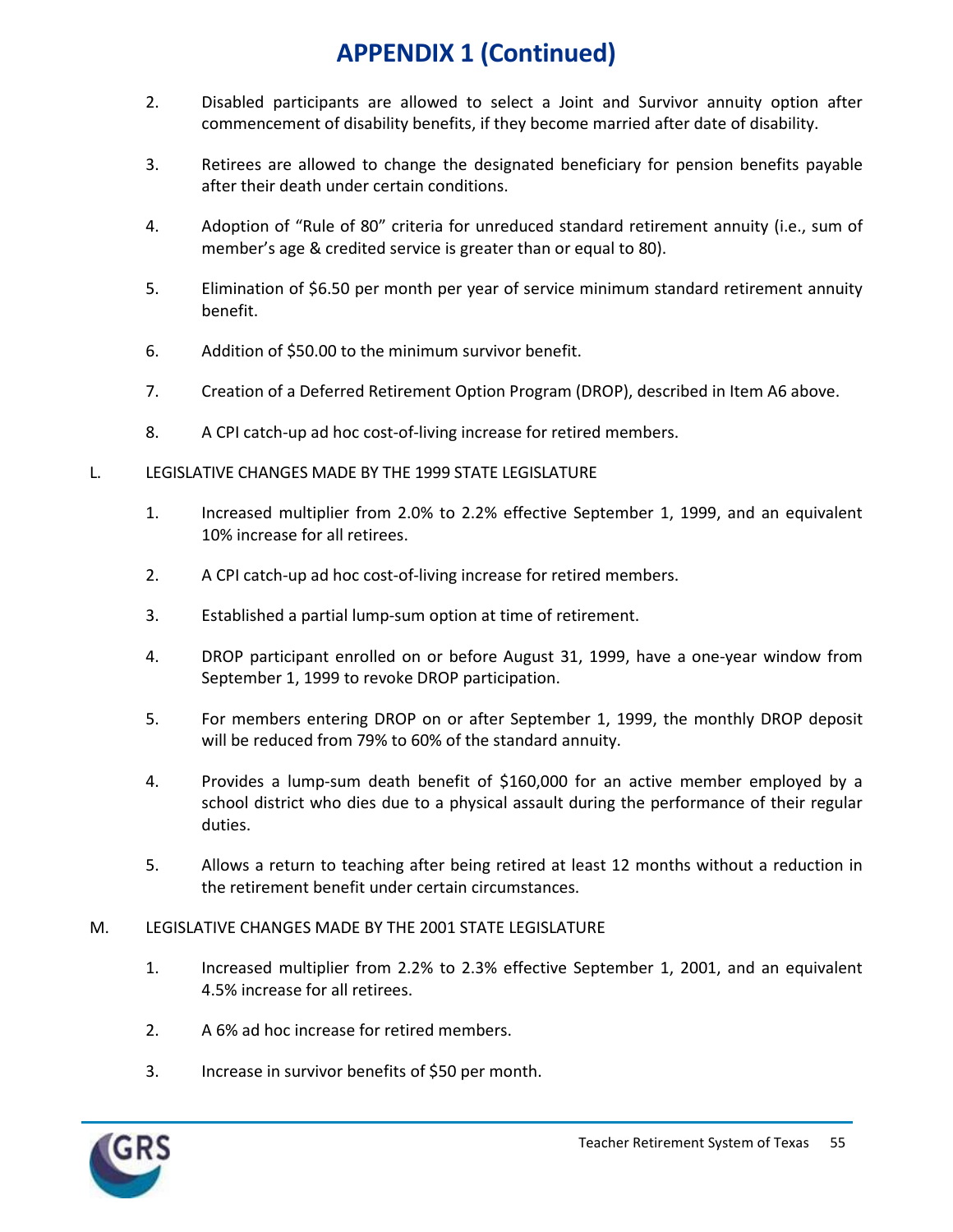- 4. Allows a return to work as a bus driver with no reduction in the monthly benefit if retired with an unreduced benefit.
- 5. Permits purchase of up to 3 years of "air time" if the member has at least 7 years of actual membership service. Purchase price is the full actuarial cost of the purchased service.

### N. LEGISLATIVE CHANGES MADE BY THE 2003 STATE LEGISLATURE

- 1. For employees hired on or after September 1, 2003, a 90-day waiting period is required for participation in TRS. Members may have the option to purchase this service. This provision is set to expire on September 1, 2005.
- 2. Limits the collection of overpayments to the three years prior to the overpayment discovery, except in cases of fraud or knowledge by the participant that the payments were incorrect.
- 3. Repealed the requirement that in order to reinstate service withdrawn after August 31, 2003, for the purposes of ERS/TRS transfer, the member must belong to the system from which the service is purchased.
- 4. Retirees who are employed by a third-party entity are considered to be employees of the school for return to work purposes unless the retiree does not perform duties or provide services in behalf of the school
- 5. Retirees may work as a substitute and on a half-time basis during a single calendar month as long as the total days worked do not exceed the number of days for one-half time employment for that month.
- O. LEGISLATIVE CHANGES MADE BY THE 2005 STATE LEGISLATURE
	- 1. Final average salary at retirement will be determined by the highest five years (instead of three years) of salary, subsidized early retirement will be eliminated, and partial lump sum option eligibility will require a combined age plus years of creditable service that equals at least 90 ("Rule of 90").
	- 2. Future members (those who establish TRS membership on or after September 1, 2007) will have the following eligibility requirements to qualify for an unreduced annuity at retirement: (i) age 65 with 5 years of service, or (ii) age 60 with at least 5 years of service and meets the Rule of 80 (combined age and years of service equal at least 80).
	- 3. Employers will be required to pay a monthly surcharge to the pension fund for each retiree working in a TRS-covered position and reported to TRS.
	- 4. The Deferred Retirement Option Plan (DROP) is being discontinued for new participation effective December 31, 2005.

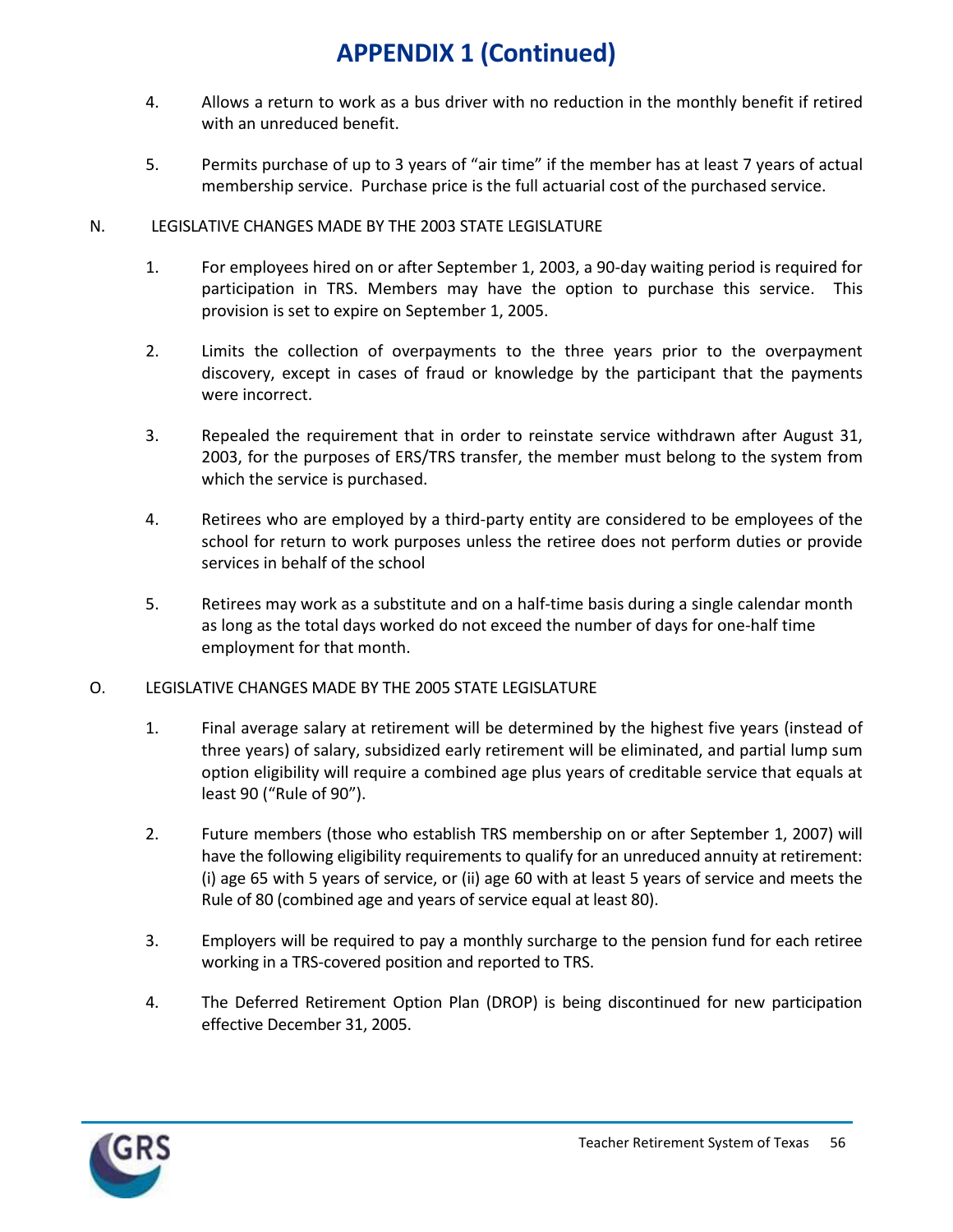#### P. LEGISLATIVE CHANGES MADE BY THE 2007 STATE LEGISLATURE

- 1. The State contribution rate was increased to 6.58% for fiscal year 2008. In addition, the new law requires the State contribution rate to be at least equal to the member contribution rate.
- 2. The Legislature authorized TRS to make a one-time payment  $(13<sup>th</sup>$  check) in January 2008, if the August 31, 2007 actuarial valuation showed that the funding period would be less than 31 years with the payment. The payment is equal to the lesser of the member's December monthly payment or \$2,400. To be eligible a retiree must have retired on or before December 31, 2006.

#### Q. LEGISLATIVE CHANGES MADE BY THE 2009 STATE LEGISLATURE

The Legislature included funding for a one-time supplemental payment of \$500 million for current retirees. This appropriation was contingent upon a ruling by the Attorney General's office that such a payment is permissible under State law. The Attorney General determined this payment was not permissible, and therefore the additional appropriation will be contributed to the Trust as additional contributions, increasing the State contribution rate to an effective 6.644% for the biennium.

#### R. LEGISLATIVE CHANGES MADE BY THE 2013 STATE LEGISLATURE

- 1. The normal retirement eligibility for members who are not vested as of August 31, 2014 to the "Rule of 80" with minimum age 62 (was minimum age of 60).
- 2. For members who are not vested as of August 31, 2014, their early retirement benefit will be reduced from age 62 (was 60) if they meet the Rule of 80" but are not eligible for normal retirement.
- 3. The Legislature granted an ad hoc COLA for members in payment status since August 31, 2004. The payment is equal to the lesser of \$100 or 3% of their monthly payment.
- 4. The member contribution rate will increase to 6.70% in fiscal year 2015, 7.20% in fiscal year 2016, and 7.70% for fiscal years on and after 2017.
- 5. The State's contribution rate increased to 6.80% in fiscal year 2014.
- 6. Covered employers whose employees are not participating in Social Security whose positions are subject to the state statutory minimum salary schedule will begin contributing 1.50% of pay in fiscal year 2015.

### S. LEGISLATIVE CHANGES MADE BY THE 2019 STATE LEGISLATURE

1. The Legislature authorized TRS to make a one-time payment  $(13<sup>th</sup>$  check) and provided a lump sum appropriation to cover the additional liability. The payment was equal to the lesser of the member's monthly payment or \$2,000.

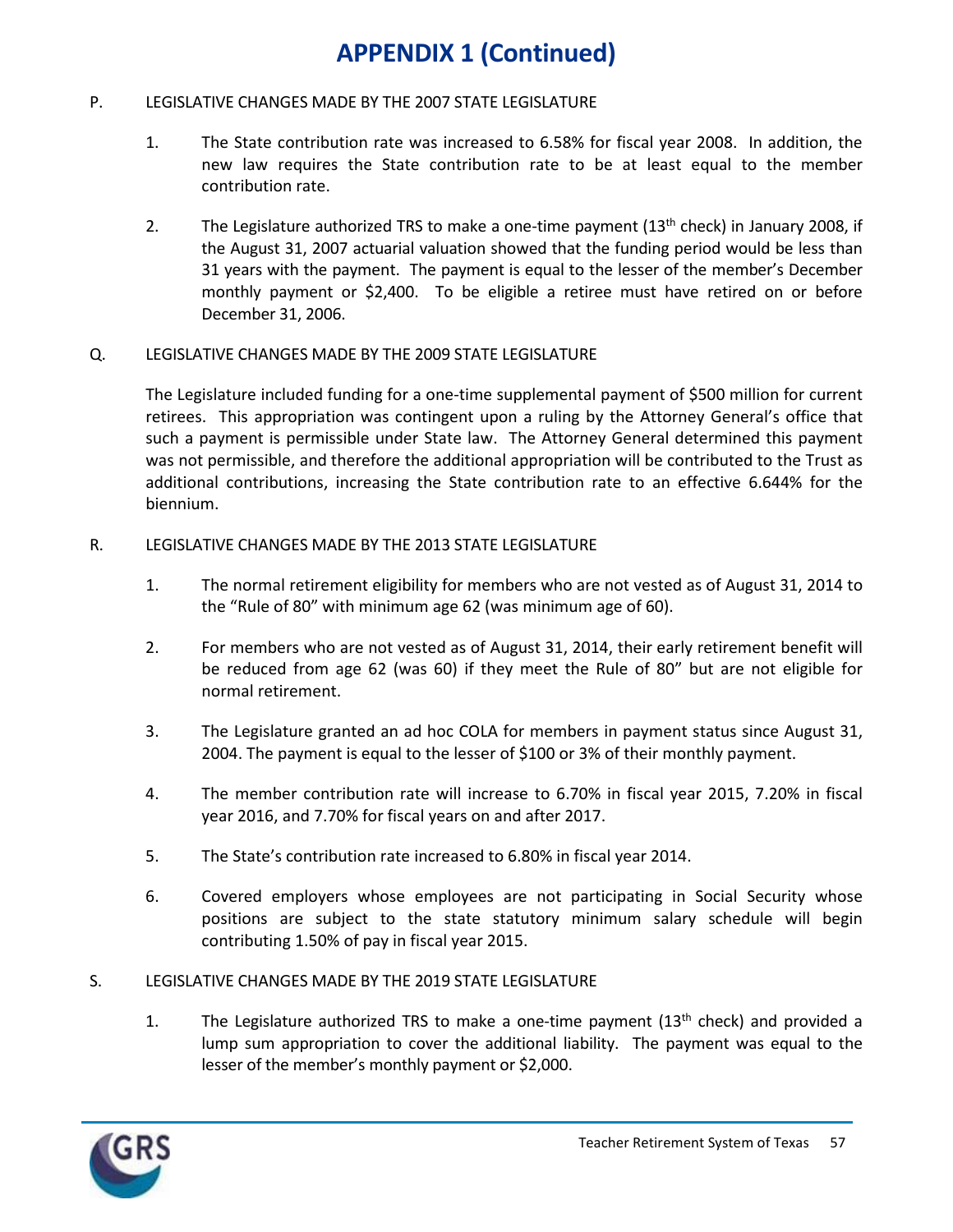- 2. SB 12 increased the member contribution rate from 7.77% to 8.00%% in fiscal year 2022 and 8.25% in fiscal year 2024.
- 3. SB 12 increased the base contribution rate from 6.80% to 7.50% in fiscal year 2020, 7.75% in fiscal year 2022, 8.00% in fiscal year 2023, and 8.25% in fiscal year 2024.
- 4. SB 12 increased the employers who contribute the supplemental contribution from covered employers whose employees are not participating in Social Security to all public education employers. It also put in a schedule of increasing the 1.50% of pay to 2.00% by fiscal year 2025.
- 5. HB 3 created a mechanism for the State to provide additional salary increases to certain member groups. It was communicated that \$825 million was budgeted for this mechanism in Fiscal Year 2020.
- T. LEGISLATIVE CHANGES MADE BY THE 2021 STATE LEGISLATURE
	- 1. The Legislature authorized TRS to make a one-time payment  $(13<sup>th</sup>$  check) and provided a lump sum appropriation to cover the additional liability. The payment was equal to the lesser of the member's monthly payment or \$2,400.

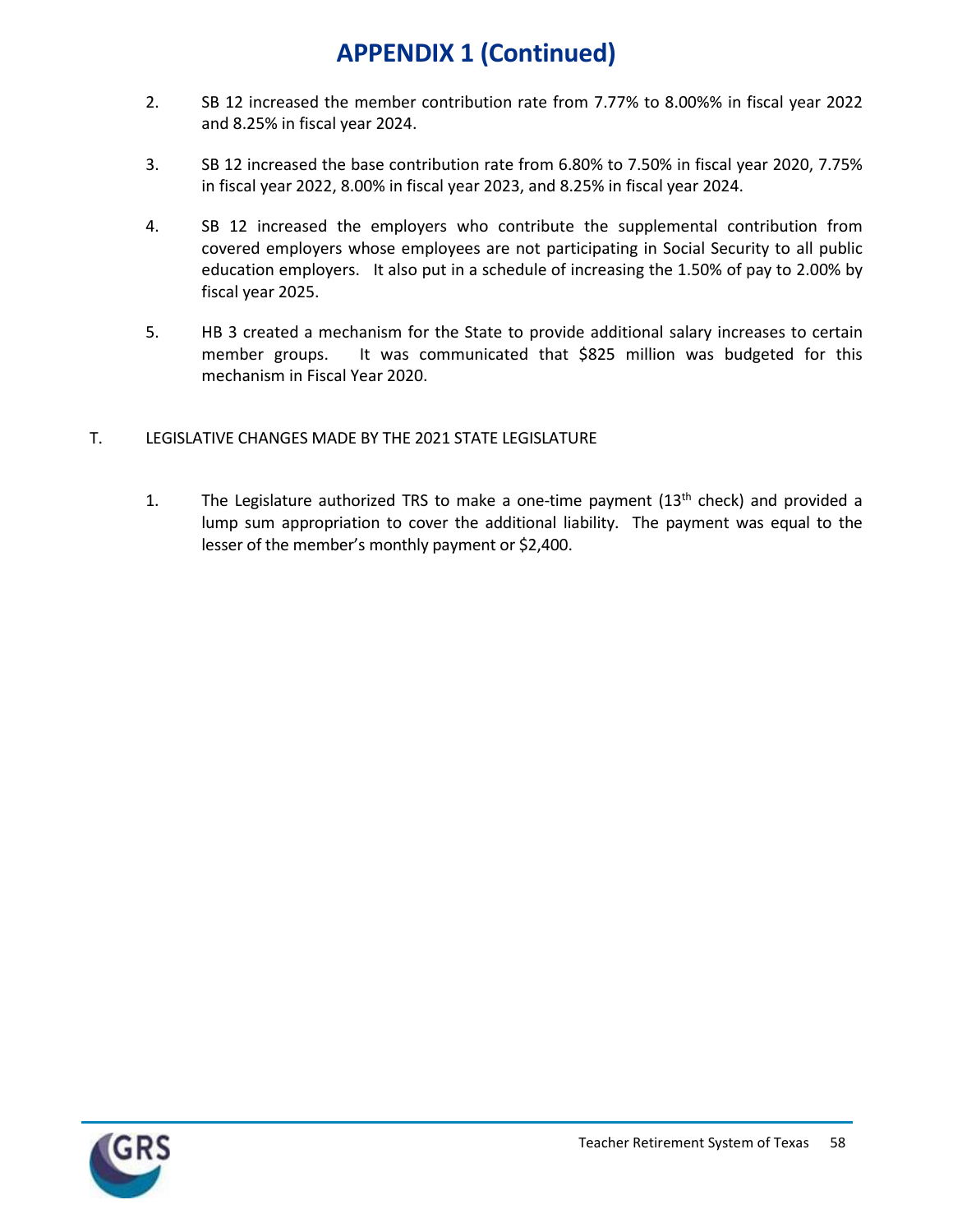**APPENDIX 2**

**ACTUARIAL ASSUMPTIONS AND METHODS**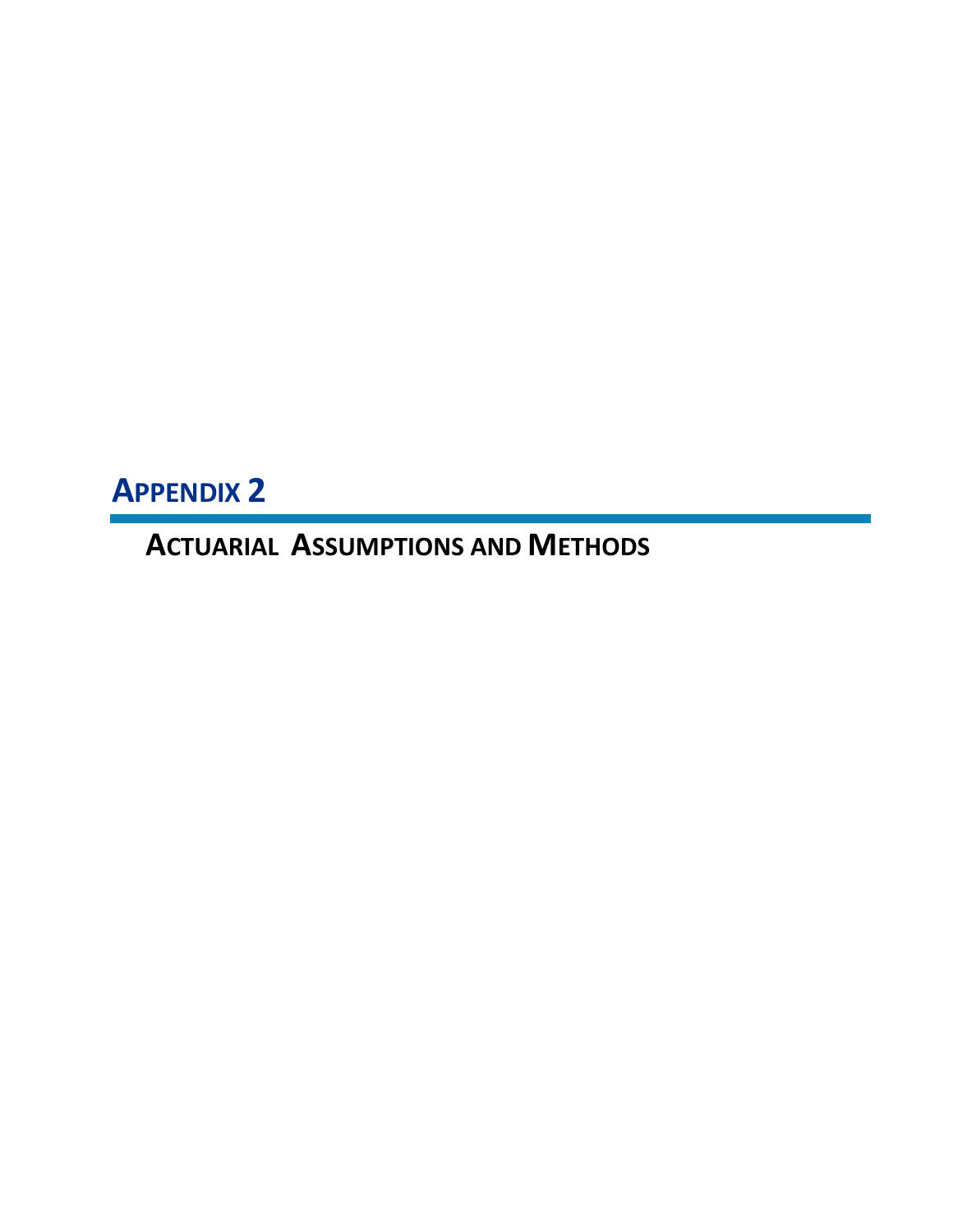### **APPENDIX 2 Actuarial Assumptions and Methods (Adopted July 27, 2018)**

The following assumptions were developed and recommended based on an experience study performed in 2018. All of the assumptions are based on a combination of anticipated future experience and market observations. We believe all of the assumptions are reasonable and appropriate for this measurement. Please see our report dated July 27, 2018 for more discussion about the selection of these assumptions.

### **ACTUARIAL ASSUMPTIONS**

- 1. Investment Return Rate 7.25% per annum, compounded annually, composed of an assumed 2.30% inflation rate and a 4.95% real rate of return, net of investment expenses
- 2. Mortality, Withdrawal, Disability Retirement, and Service Retirement Rates:

Rates and scales developed in the actuarial investigation as of August 31, 2017, with values at specimen ages shown in the tables below:

a. Active Mortality: RP-2014 Employee Mortality Tables for male and female multiplied by 90%, with full generational projection assuming immediate convergence of rates in the mortality projection scale MP-2018, 2D for male and female. Below are the samples rates for 2018 and 2048.

|     | <b>2018 Mortality Rates</b> |          |     | <b>2048 Mortality Rates</b> |          |  |
|-----|-----------------------------|----------|-----|-----------------------------|----------|--|
| Age | <b>Male</b>                 | Female   | Age | <b>Male</b>                 | Female   |  |
| 20  | 0.000351                    | 0.000140 | 20  | 0.000260                    | 0.000104 |  |
| 30  | 0.000391                    | 0.000188 | 30  | 0.000289                    | 0.000139 |  |
| 40  | 0.000543                    | 0.000342 | 40  | 0.000402                    | 0.000253 |  |
| 50  | 0.001458                    | 0.000953 | 50  | 0.001078                    | 0.000705 |  |
| 60  | 0.004053                    | 0.002111 | 60  | 0.002998                    | 0.001562 |  |
| 70  | 0.011977                    | 0.005454 | 70  | 0.008860                    | 0.004035 |  |
| 80  | 0.033554                    | 0.015890 | 80  | 0.024820                    | 0.011754 |  |
| 90  | 0.119209                    | 0.089535 | 90  | 0.090069                    | 0.067649 |  |

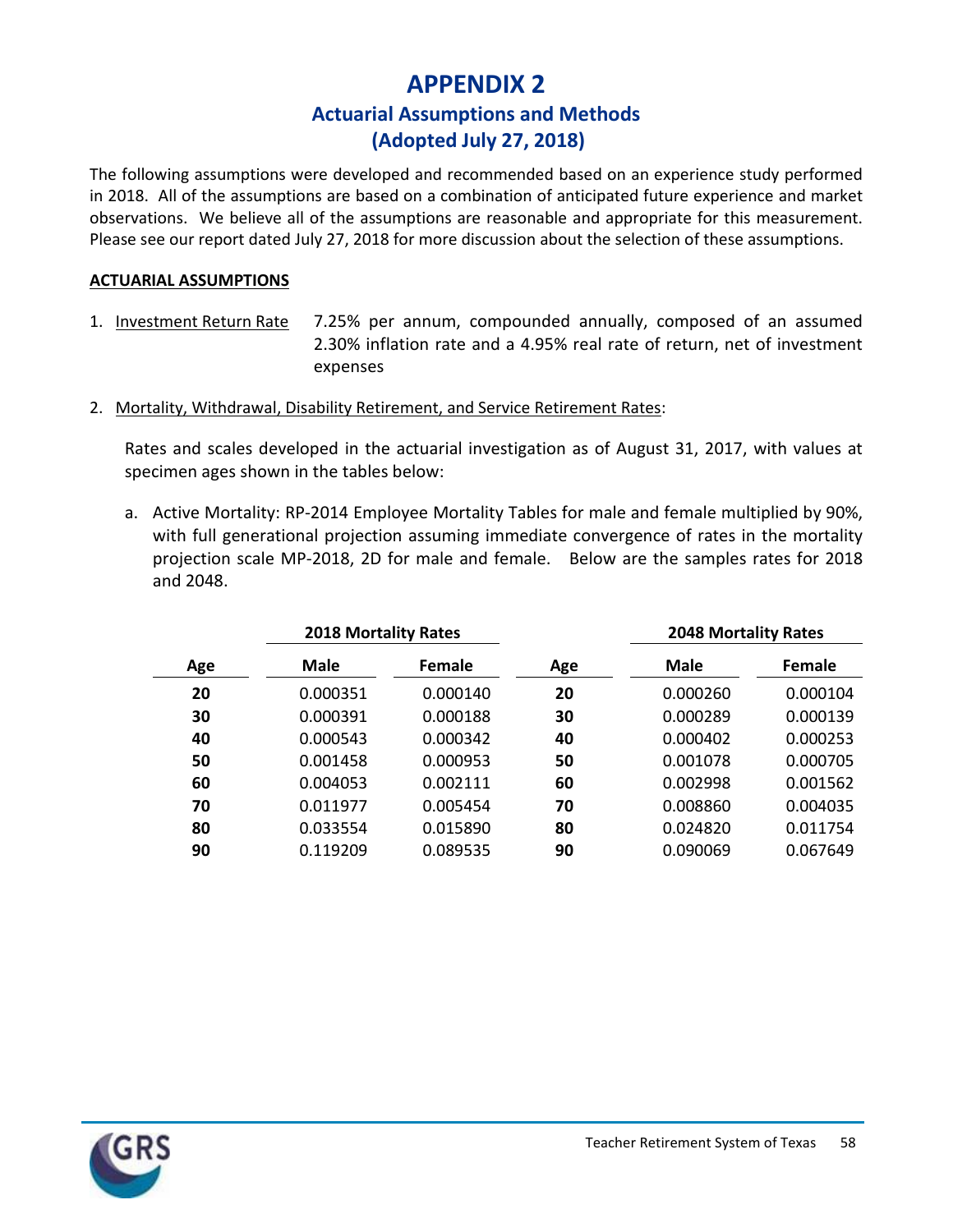b. Rates of Termination (net of applying rehire assumption)

| <b>Years of</b> |             |          |
|-----------------|-------------|----------|
| <b>Service</b>  | <b>Male</b> | Female   |
| 1               | 0.155507    | 0.162296 |
| $\overline{2}$  | 0.124963    | 0.133070 |
| 3               | 0.100839    | 0.111030 |
| 4               | 0.075417    | 0.087064 |
| 5               | 0.065169    | 0.077625 |
| 6               | 0.057971    | 0.068467 |
| 7               | 0.049227    | 0.056290 |
| 8               | 0.043267    | 0.048891 |
| 9               | 0.038586    | 0.043639 |
| 10              | 0.035246    | 0.039995 |
|                 |             |          |

### **Probability of Decrement Due to Termination**

The following table is used for all years after the first ten years of employment.

### **Probability of Decrement Due to Termination Based on Years from Normal Retirement**

| Years        |          |               | Years     |             |          |
|--------------|----------|---------------|-----------|-------------|----------|
| from         |          |               | from      |             |          |
| <b>NR</b>    | Male     | <b>Female</b> | <b>NR</b> | <b>Male</b> | Female   |
| 1            | 0.012969 | 0.012300      | 17        | 0.026491    | 0.030497 |
| $\mathbf{2}$ | 0.015445 | 0.015360      | 18        | 0.026876    | 0.031061 |
| 3            | 0.017108 | 0.017491      | 19        | 0.027245    | 0.031604 |
| 4            | 0.018394 | 0.019181      | 20        | 0.027599    | 0.032128 |
| 5            | 0.019459 | 0.020603      | 21        | 0.027941    | 0.032634 |
| 6            | 0.020374 | 0.021843      | 22        | 0.028270    | 0.033125 |
| 7            | 0.021181 | 0.022949      | 23        | 0.028589    | 0.033600 |
| 8            | 0.021907 | 0.023952      | 24        | 0.028897    | 0.034061 |
| 9            | 0.022567 | 0.024874      | 25        | 0.029196    | 0.034510 |
| 10           | 0.023174 | 0.025728      | 26        | 0.029486    | 0.034947 |
| 11           | 0.023738 | 0.026526      | 27        | 0.029768    | 0.035372 |
| 12           | 0.024264 | 0.027276      | 28        | 0.030042    | 0.035787 |
| 13           | 0.024759 | 0.027985      | 29        | 0.030309    | 0.036191 |
| 14           | 0.025226 | 0.028658      | 30        | 0.030570    | 0.036587 |
| 15           | 0.025668 | 0.029298      | 31        | 0.030823    | 0.036973 |
| 16           | 0.026089 | 0.029911      | 32        | 0.031071    | 0.037351 |

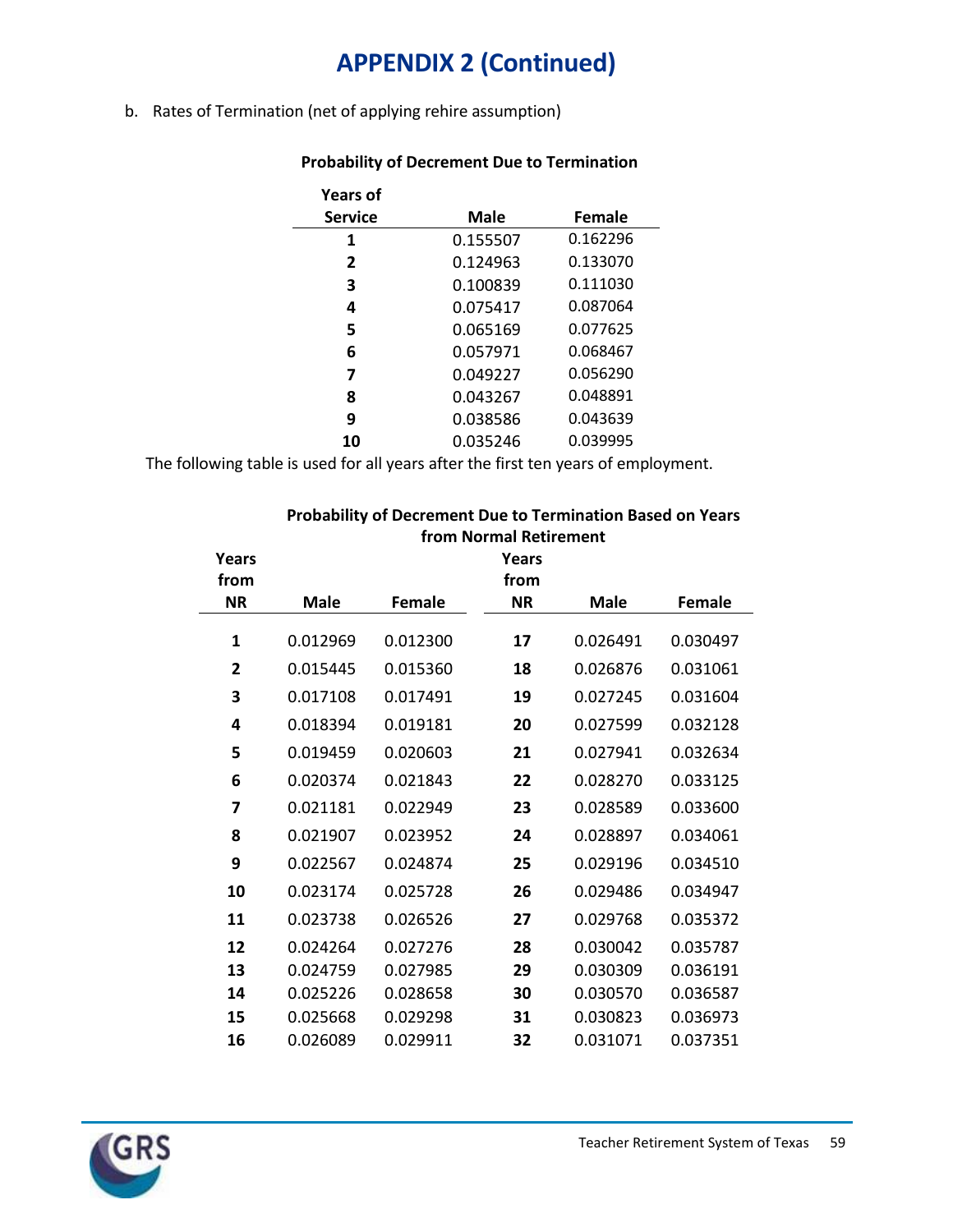### c. Rates of Disability Retirement

The disability retirement rates for members once they reach the Rule of 80 but not eligible for unreduced retirement are adjusted by an additional 1%.

|     |          | For Service $>=$ 10 | For Service < 10 |          |  |
|-----|----------|---------------------|------------------|----------|--|
| Age | Male     | Female              | <b>Male</b>      | Female   |  |
| 20  | 0.000147 | 0.000262            | 0.000018         | 0.000028 |  |
| 30  | 0.000147 | 0.000262            | 0.000018         | 0.000028 |  |
| 40  | 0.000344 | 0.000446            | 0.000043         | 0.000047 |  |
| 50  | 0.001594 | 0.001726            | 0.000199         | 0.000182 |  |
| 60  | 0.002804 | 0.002616            | 0.000351         | 0.000275 |  |

### **Probability of Decrement Due to Disability**

### d. Rates of Retirement

| Age   |        | <b>Normal Retirement</b> | Age |        | <b>Early Retirement</b> |
|-------|--------|--------------------------|-----|--------|-------------------------|
|       | Male   | Female                   |     | Male   | Female                  |
|       |        |                          |     |        |                         |
| 50    | 0.1300 | 0.1400                   | 45  | 0.0100 | 0.0100                  |
| 51    | 0.1300 | 0.1400                   | 46  | 0.0100 | 0.0100                  |
| 52    | 0.1300 | 0.1400                   | 47  | 0.0100 | 0.0100                  |
| 53    | 0.1300 | 0.1400                   | 48  | 0.0100 | 0.0100                  |
| 54    | 0.1300 | 0.1400                   | 49  | 0.0100 | 0.0100                  |
| 55    | 0.1300 | 0.1500                   | 50  | 0.0100 | 0.0100                  |
| 56    | 0.1400 | 0.1600                   | 51  | 0.0100 | 0.0100                  |
| 57    | 0.1500 | 0.1700                   | 52  | 0.0100 | 0.0100                  |
| 58    | 0.1600 | 0.1800                   | 53  | 0.0100 | 0.0100                  |
| 59    | 0.1700 | 0.1900                   | 54  | 0.0100 | 0.0100                  |
| 60    | 0.1800 | 0.2000                   | 55  | 0.0100 | 0.0100                  |
| 61    | 0.1900 | 0.2100                   | 56  | 0.0100 | 0.0100                  |
| 62    | 0.2000 | 0.2200                   | 57  | 0.0100 | 0.0100                  |
| 63    | 0.2100 | 0.2300                   | 58  | 0.0100 | 0.0100                  |
| 64    | 0.2200 | 0.2400                   | 59  | 0.0100 | 0.0100                  |
| 65    | 0.2500 | 0.2500                   | 60  | 0.0100 | 0.0200                  |
| 66    | 0.2500 | 0.2500                   | 61  | 0.0200 | 0.0200                  |
| 67    | 0.2500 | 0.2500                   | 62  | 0.0400 | 0.0400                  |
| 68    | 0.2500 | 0.2500                   | 63  | 0.0500 | 0.0500                  |
| 69    | 0.2500 | 0.2500                   | 64  | 0.0500 | 0.0500                  |
| 70-73 | 0.2500 | 0.2500                   | 65  | 0.0500 | 0.0500                  |
| 74    | 1.0000 | 1.0000                   |     |        |                         |

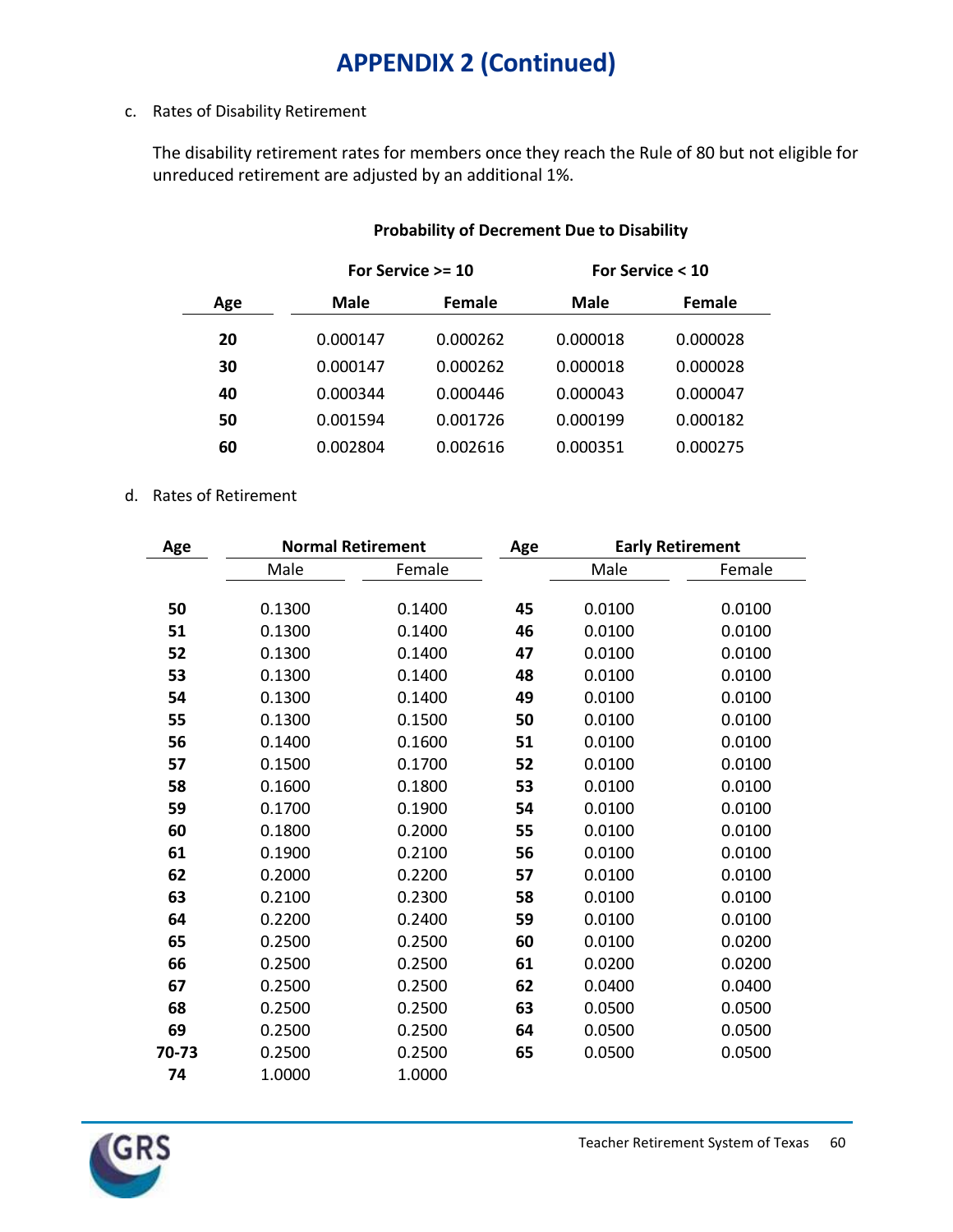Rates for members younger than age 65 will be reduced by 15% to reflect anticipated behavior changes stemming from the modifications to TRS CARE in the 2017 legislature. 5% will be added to the rate at age 65 for members who reach normal retirement age prior to age 65.

For members hired after August 31, 2007 and who are vested as of August 31, 2014, the retirement rates for members once they reach unreduced retirement eligibility at age 60 are increased 10% for each year the member is beyond the Rule of 80 (i.e. if the member reached the Rule of 80 at age 58 then the probability of retirement at age 60 is 120% of the rate shown above).

For members hired after August 31, 2007 and who are not vested as of August 31, 2014, or, for members hired after August 31, 2014, the retirement rates for members once they reach unreduced retirement eligibility at age 62 are increased 10% for each year the member is beyond the Rule of 80 (i.e. if the member reached the Rule of 80 at age 58 then the probability of retirement at age 62 is 140% of the rate shown above).

Members who participated in DROP but are still active employees are assumed to retire immediately.

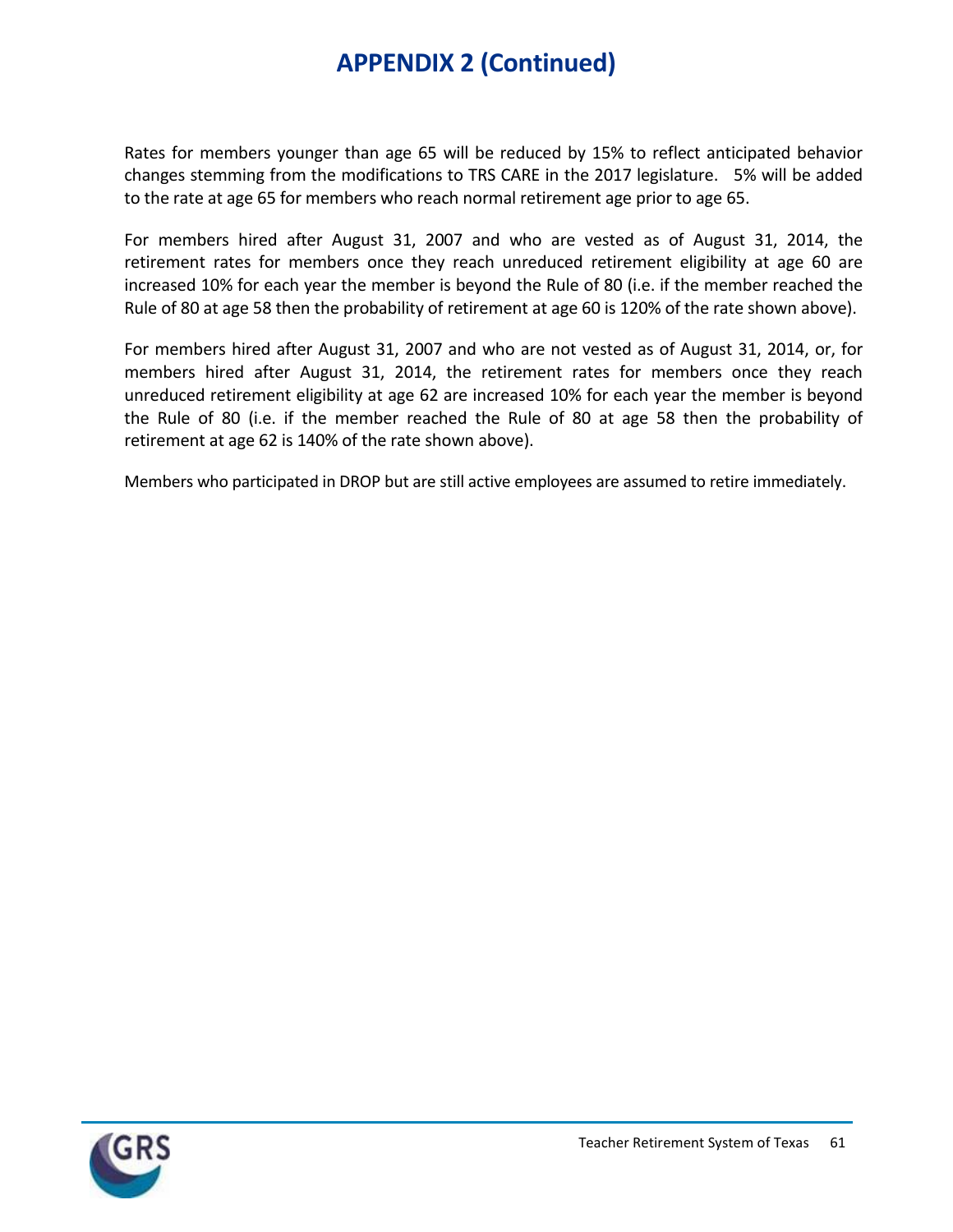### 3. Rates of Salary Increase

Inflation rate of 2.30%, plus productivity component of 0.75%, plus step-rate/promotional component as shown:

| <b>Years of Service</b> | Merit, Promotion,<br>Longevity |      | General |      | <b>Total</b> |   |
|-------------------------|--------------------------------|------|---------|------|--------------|---|
| $\mathbf 1$             | 6.00                           | $\%$ | 3.05    | $\%$ | 9.05         | % |
| $\overline{\mathbf{c}}$ | 2.50                           |      | 3.05    |      | 5.55         |   |
| 3                       | 1.90                           |      | 3.05    |      | 4.95         |   |
| 4                       | 1.50                           |      | 3.05    |      | 4.55         |   |
| 5                       | 1.40                           |      | 3.05    |      | 4.45         |   |
| 6                       | 1.20                           |      | 3.05    |      | 4.25         |   |
| 7                       | 1.10                           |      | 3.05    |      | 4.15         |   |
| 8                       | 1.00                           |      | 3.05    |      | 4.05         |   |
| 9                       | 1.00                           |      | 3.05    |      | 4.05         |   |
| 10                      | 1.00                           |      | 3.05    |      | 4.05         |   |
| 11                      | 0.90                           |      | 3.05    |      | 3.95         |   |
| 12                      | 0.90                           |      | 3.05    |      | 3.95         |   |
| 13                      | 0.80                           |      | 3.05    |      | 3.85         |   |
| 14                      | 0.70                           |      | 3.05    |      | 3.75         |   |
| 15                      | 0.60                           |      | 3.05    |      | 3.65         |   |
| 16                      | 0.50                           |      | 3.05    |      | 3.55         |   |
| 17                      | 0.50                           |      | 3.05    |      | 3.55         |   |
| 18                      | 0.40                           |      | 3.05    |      | 3.45         |   |
| 19                      | 0.30                           |      | 3.05    |      | 3.35         |   |
| 20                      | 0.30                           |      | 3.05    |      | 3.35         |   |
| 21                      | 0.20                           |      | 3.05    |      | 3.25         |   |
| 22                      | 0.20                           |      | 3.05    |      | 3.25         |   |
| 23                      | 0.10                           |      | 3.05    |      | 3.15         |   |
| 24                      | 0.10                           |      | 3.05    |      | 3.15         |   |
| 25 & up                 | 0.00                           |      | 3.05    |      | 3.05         |   |
|                         |                                |      |         |      |              |   |

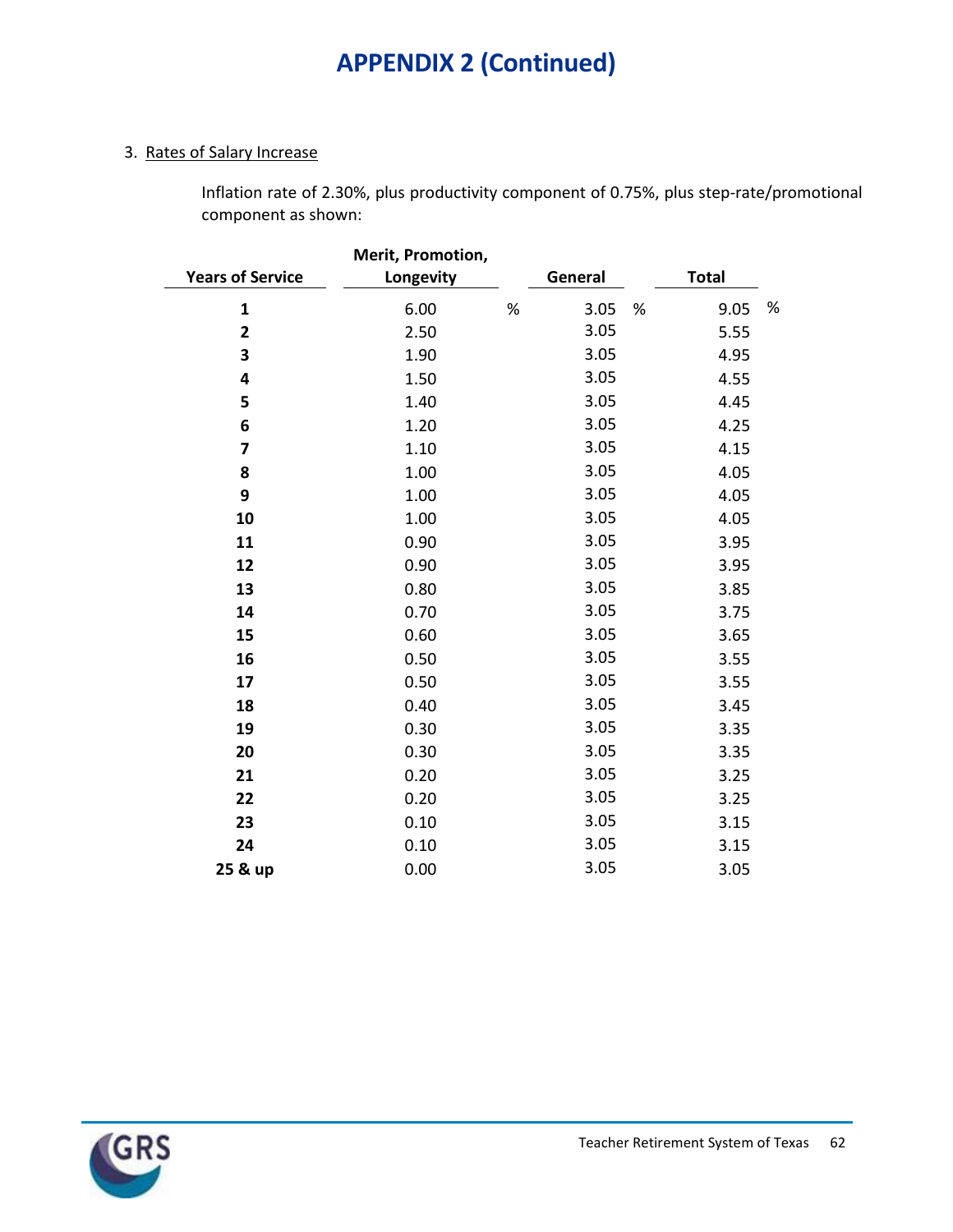4. Post-retirement Mortality: The 2018 TRS of Texas Healthy Pensioner Mortality Tables, with full generational projection assuming immediate convergence of rates in the mortality projection scale MP-2018, 2D for male and female, used for service retirement annuitants, beneficiaries and survivors. These tables are developed based on the experience in the actuarial investigation as of August 31, 2017. Below are the samples rates for 2018 and 2048.

|     | <b>2018 Mortality Rates</b> |          |     | <b>2048 Mortality Rates</b> |          |
|-----|-----------------------------|----------|-----|-----------------------------|----------|
| Age | <b>Male</b>                 | Female   | Age | Male                        | Female   |
| 40  | 0.000615                    | 0.000388 | 40  | 0.000455                    | 0.000287 |
| 50  | 0.001652                    | 0.001080 | 50  | 0.001222                    | 0.000799 |
| 60  | 0.004651                    | 0.002668 | 60  | 0.003440                    | 0.001974 |
| 70  | 0.014356                    | 0.008969 | 70  | 0.010619                    | 0.006634 |
| 80  | 0.046716                    | 0.032270 | 80  | 0.034556                    | 0.023870 |
| 90  | 0.152340                    | 0.116359 | 90  | 0.115101                    | 0.087915 |
| 100 | 0.490265                    | 0.422361 | 100 | 0.404369                    | 0.348362 |
| 110 | 0.496658                    | 0.496658 | 110 | 0.466303                    | 0.466303 |
| 120 | 1.000000                    | 1.000000 | 120 | 1.000000                    | 1.000000 |
|     |                             |          |     |                             |          |

For disabled retirees, a three-year set forward of the above tables are used, with minimum mortality rates of 0.0200 for female and 0.0400 for male, respectively.

|     | <b>2018 Mortality Rates</b> |          |     | <b>2048 Mortality Rates</b> |          |
|-----|-----------------------------|----------|-----|-----------------------------|----------|
| Age | Male                        | Female   | Age | Male                        | Female   |
| 40  | 0.040000                    | 0.020000 | 40  | 0.040000                    | 0.020000 |
| 50  | 0.040000                    | 0.020000 | 50  | 0.040000                    | 0.020000 |
| 60  | 0.040000                    | 0.020000 | 60  | 0.040000                    | 0.020000 |
| 70  | 0.040000                    | 0.020000 | 70  | 0.040000                    | 0.020000 |
| 80  | 0.066557                    | 0.047384 | 80  | 0.049232                    | 0.035050 |
| 90  | 0.217371                    | 0.171112 | 90  | 0.166740                    | 0.131256 |
| 100 | 0.492192                    | 0.492192 | 100 | 0.422199                    | 0.422199 |
| 110 | 0.498452                    | 0.498452 | 110 | 0.485168                    | 0.485168 |
| 120 | 1.000000                    | 1.000000 | 120 | 1.000000                    | 1.000000 |

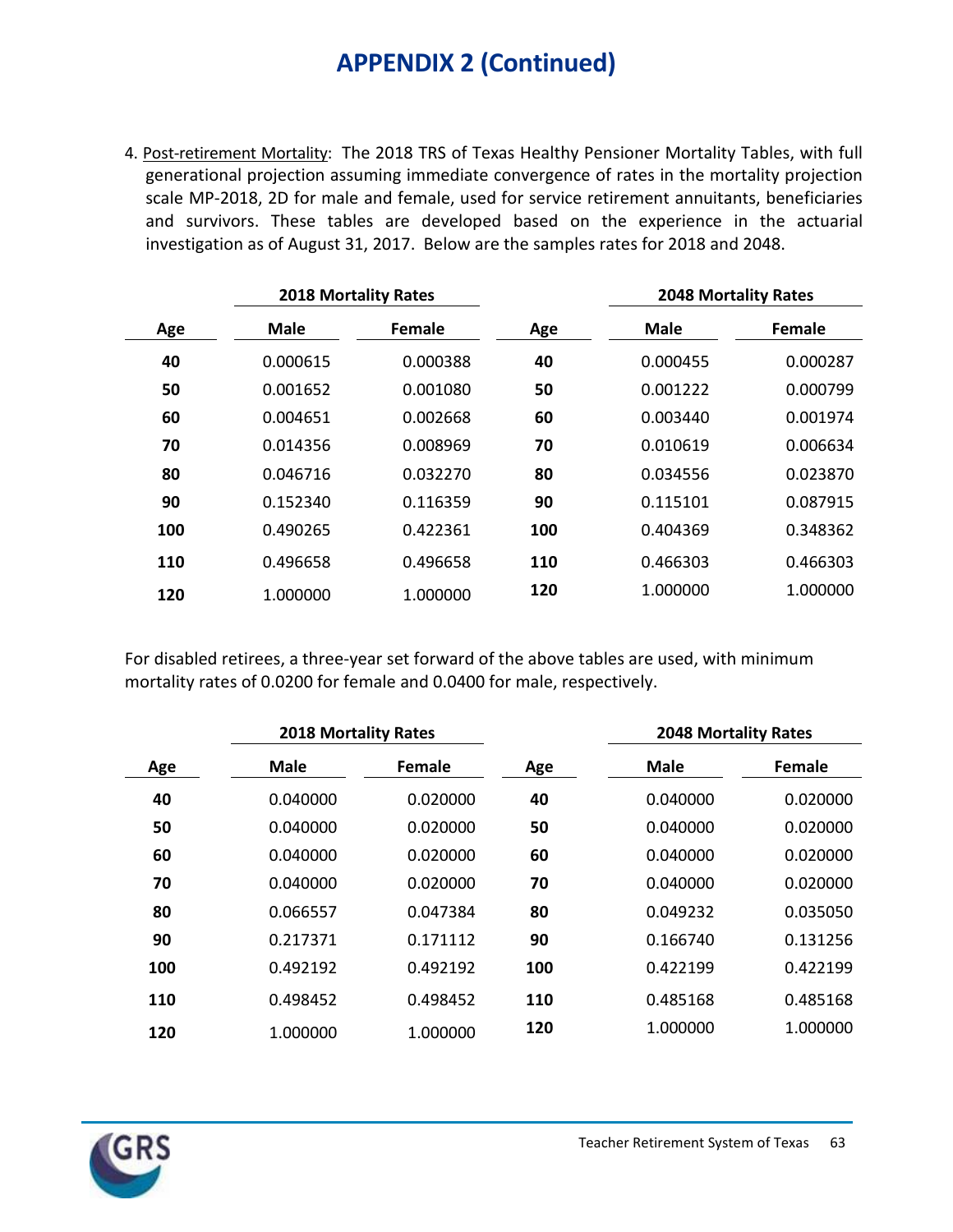#### **HANDLING OF ACTIVE DATA WITH MISSING INFORMATION:**

There are records provided by TRS that have missing gender and/or missing date of births. These records are handled as follows:

- 1. 80% of records with missing gender are assumed to be female. The overall male/female ratio of the active membership is used to set this assumption.
- 2. Records with missing dates of birth are assigned a date of birth that produces an entry age equal to the average entry age for the overall active population, based on the member's actual service.

#### **ASSUMPTION FOR DROP PARTICIPATION**

Current active members are not eligible to participate in DROP, therefore no new DROP members are assumed.

#### **BENEFIT ELECTION OF VESTED TERMINATING MEMBERS:**

In determining the liabilities developed for future terminating vested members, it is assumed that the member elects either a refund or a deferred vested benefit, whichever is more valuable. The deferred benefit is assumed to commence at the earliest age the member is eligible for unreduced retirement.

#### **ELECTION RATES FOR ACTIVE MEMBER DEATH BENEFITS:**

If the member was eligible for retirement at the time of death, it is assumed that the beneficiary will elect the option 1 death benefit. Otherwise, it is assumed the value of the member's lump sum cash value will be the greater of two times their account balance or the minimum of \$80,000 or two times their salary at the time of death.

#### **DECREMENT TIMING:**

Retirement is assumed to occur at the end of the year. Termination from service is assumed to occur at the beginning of the year. All other decrements are assumed to occur mid-year.

#### **BENEFIT ELECTION OPTIONS:**

It is assumed that future healthy retirees will select the normal form of payment. For disabled members, 80% are assumed to select the normal form of payment and 20% to select the 100% joint and survivor option.

#### **MARRIAGE ASSUMPTION:**

While not implicitly used in the valuation, 100% of active members are assumed to be married when setting other benefit election and eligibility assumptions.

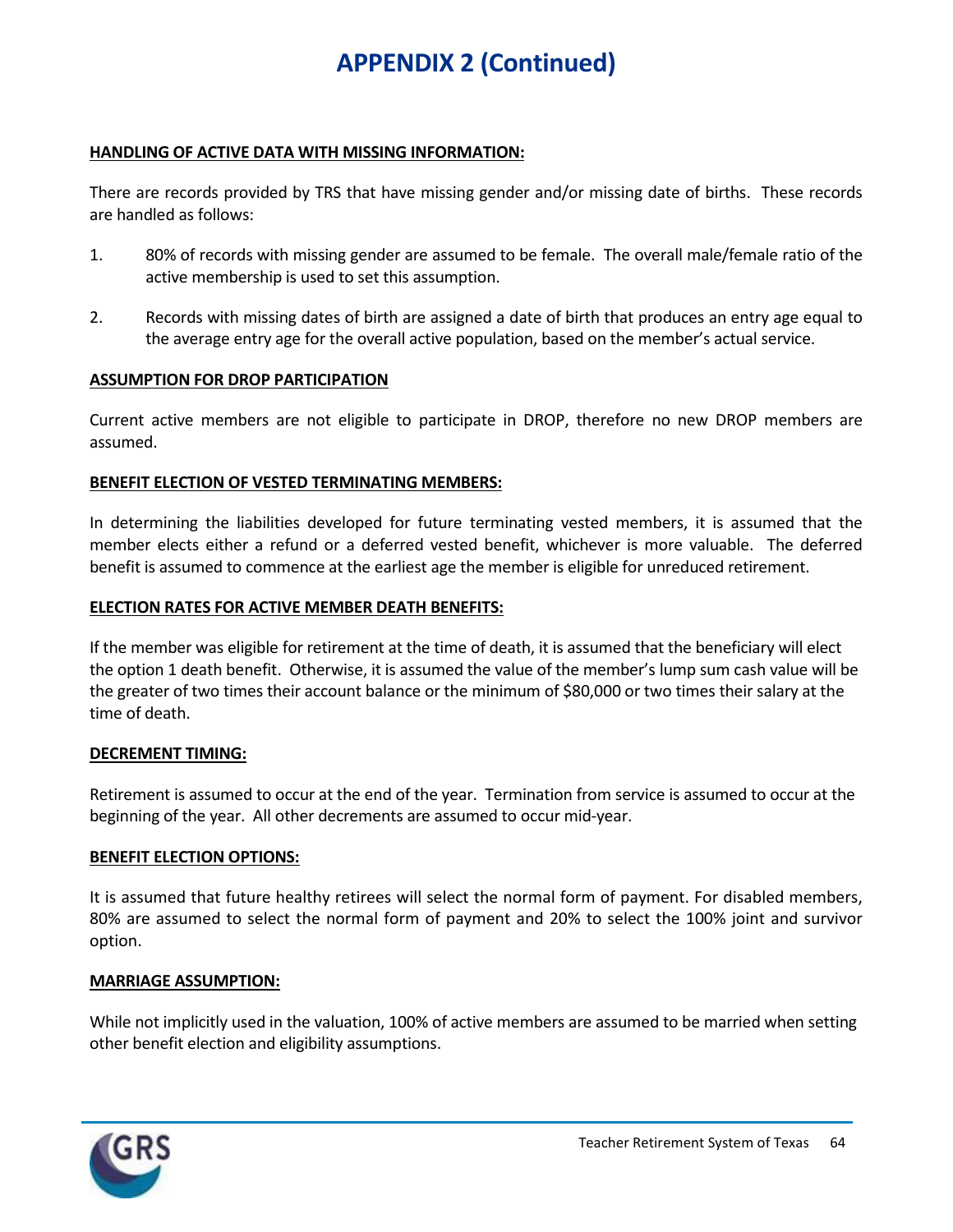#### **SURVIVOR BENEFITS**

There are several different forms of payments that may be made to a Survivor (see page 50 of this report). We have assumed that the average survivor benefit will have a value of \$12,000.

#### **SPOUSAL AGE DIFFERENCE:**

Husbands are assumed to be three years older than their wives.

#### **CLASSIFICATION OF WHO ARE ACTIVE MEMBERS:**

Members who contributed during the just-completed plan year and earned a year of service but did not retire before August  $31<sup>st</sup>$  are considered active.

#### **ACTUARIAL VALUE OF ASSETS:**

- A. The actuarial value of assets is equal to the market value of assets less a five-year phase-in of the excess/(shortfall) between expected investment return and actual income. The actual calculation is based on the difference between actual market value and the expected actuarial value of assets each year, and recognizes the cumulative excess return (or shortfall) over a minimum rate of 20% per year. Each year a base is set up to reflect this difference. If the current year's base is of opposite sign to the deferred bases then it is offset dollar for dollar against the deferred bases. Any remaining bases are then recognized over the remaining period for the base (5 less the number of years between the bases year and the valuation year). This is intended to ensure the smoothed value of assets will converge towards the market value in a reasonable amount of time.
- B. Expected earnings are determined using the assumed investment return rate and the beginning of year actuarial value of assets (adjusted for receipts and disbursements during the year). Beginning in fiscal year 2016, the returns are computed net of investment expenses.

#### **PAYROLL GROWTH FOR FUNDING OF UNFUNDED ACTUARIAL ACCRUED LIABILITY:**

Total payroll is expected to grow at 3.00% per year. The total general wage increase assumption of 3.00% is made up of an inflation rate of 2.30% plus a 0.70% real wage growth. This value is also used to increase the wages for each annual cohort of new entrants in an open group projection based on the current demographics and the current assumptions.

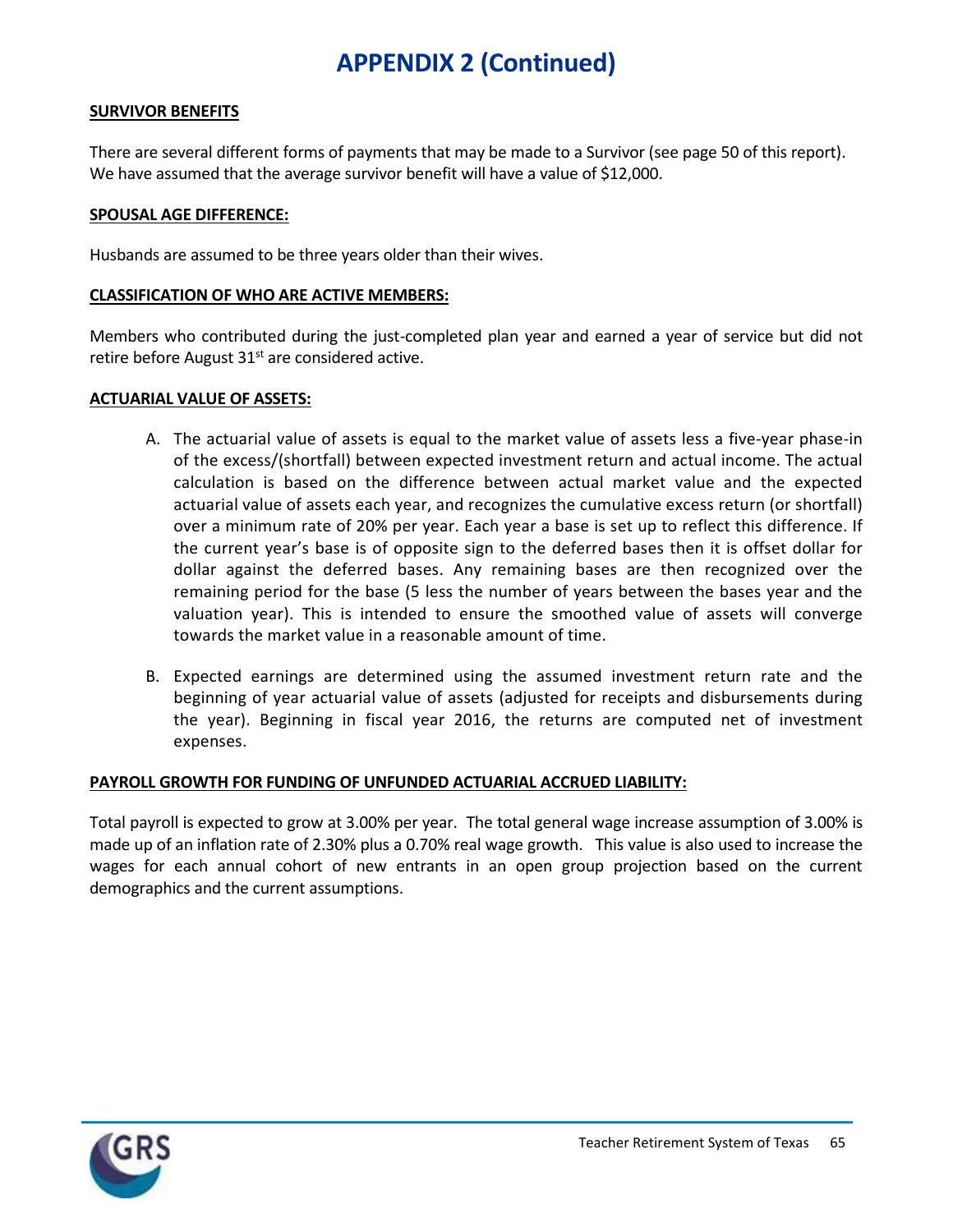#### **ACTUARIAL COST METHOD:**

The actuarial valuation is used to determine the adequacy of the State contribution rate (established by Legislative appropriation) and employer contribution rate (established by statute) and to describe the current financial condition of TRS.

The actuarial valuation uses the Entry Age Normal actuarial cost method. Under this method, the first step is to determine the contribution rate (level as a percentage of pay) required to provide the benefits to each member, or the normal cost rate. The normal cost rate consists of two pieces: (i) the member's contribution rate, and (ii) the remaining portion of the normal cost rate which is the employer's normal cost rate. The total normal cost rate is based on the benefits payable to each individual active member.

The Unfunded Actuarial Accrued Liability (UAAL) is the liability for future benefits which is in excess of (i) the actuarial value of assets, and (ii) the present value of future normal costs. The employer contribution provided in excess of the employer normal cost is applied to amortize the UAAL.

The funding period is calculated as the number of years required to fully amortize the UAAL, and is calculated with the use of an open group projection that takes into account: (a) future market earnings, net of investment-related expenses, will equal 7.25% per year, (b) there will be no changes in assumptions, (c) the number of active members will remain unchanged, (d) active members who leave employment will be replaced by new entrants each year, and (e) State and employer contributions will remain the same percentage of payroll.

The Entry Age actuarial cost method is an "immediate gain" method (i.e., experience gains and losses are separately identified as part of the UAAL). However, they are amortized over the same period applied to all other components of the UAAL.

### **PROJECTED PAYROLL FOR CONTRIBUTIONS:**

The aggregate projected payroll for the fiscal year following the valuation date is calculated by increasing the actual payroll paid during the previous fiscal year by the payroll growth rate.

#### **USE OF CELLED DATA:**

For valuation purposes, every record in the census is valued individually.

For legislative purposes, the active valuation data is celled by benefit tier, gender, years of service, month and year of birth. The individual cell is valued using the sum of the salary and account balances of the members in the cell. Every year we test this approach against using the individual records and the results are consistently less than 0.02% different in total present value of benefits.

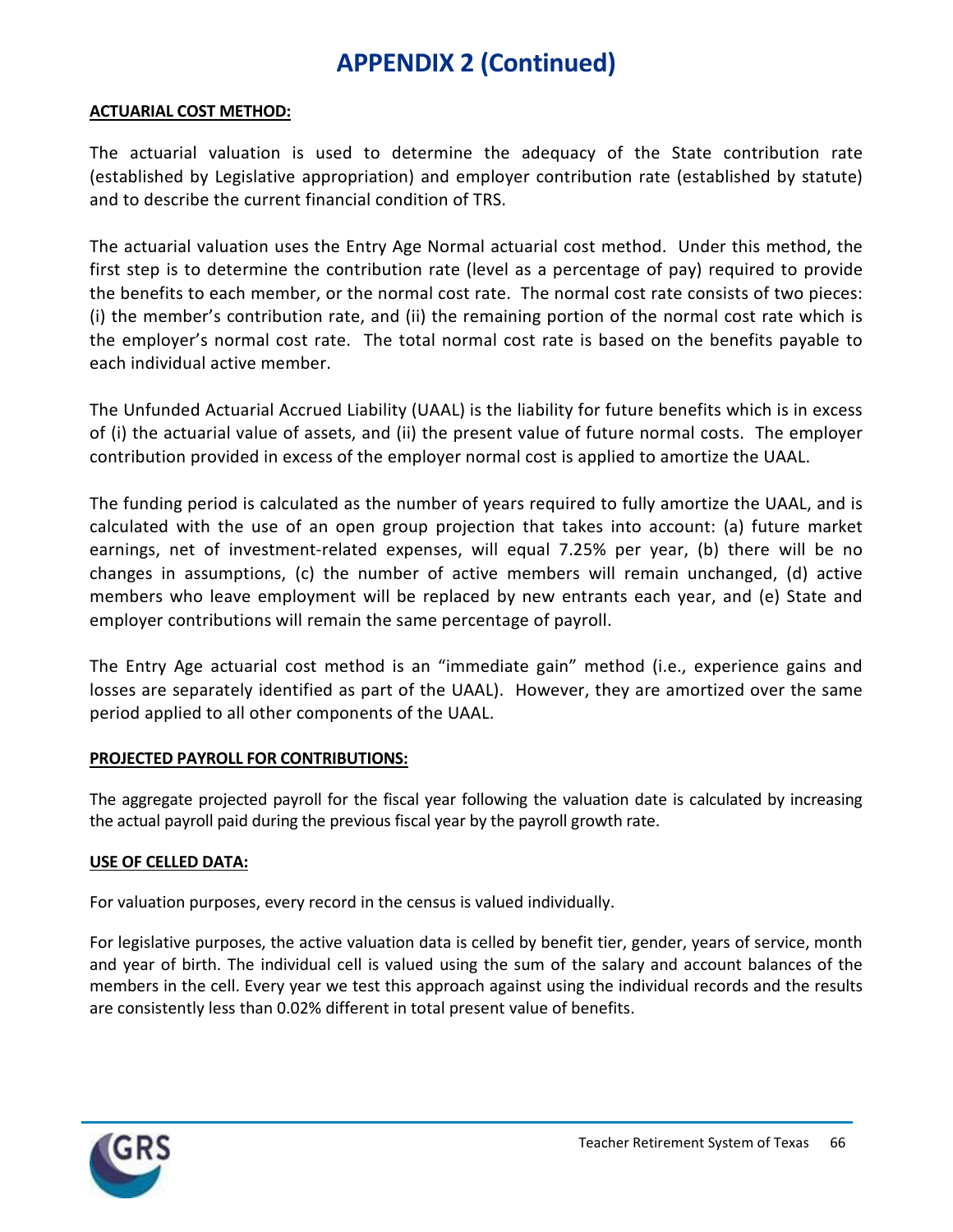### **ACTUARIALLY DETERMINED EMPLOYER CONTRIBUTION (ADEC)**

The ADEC is determined as the level percentage of payroll that is will cover the System's normal cost and amortize the System's unfunded liabilities over the same funding period as disclosed in this report for the fixed rate contributions (23 years as of August 31, 2021). However, if the fixed rate contributions produce a funding period in excess of 30 years then a 30-year amortization period is used.

### **New Entrant Profile**

For the purposes of determining the funding period, an open group projection is used which replaces on a one-to-one basis each active member who leaves employment with an average new hire. The average new hire is determined based on a new entrant profile, which is created from the valuation data by determining the entry age and entry pay for anyone with eight or less years of service as of the valuation date, with salaries normalized to the valuation date.

A summary of the new entrant profile is shown in the table below, with 25.9% of the population being male. The salaries below would be applicable for the year preceding the valuation date. Future cohorts of new hires have starting salaries that are assumed to grow at the General Wage Inflation of 3.00% over the salaries of the previous year.

| New Entrant Profile as of Auguest 31,2021 |                |                |
|-------------------------------------------|----------------|----------------|
| <b>Entry Age</b>                          | # of Employees | Average Salary |
| 15-19                                     | 651            | \$19,561       |
| $20 - 24$                                 | 45,828         | 42,880         |
| $25 - 29$                                 | 90,342         | 46,204         |
| 30-34                                     | 61,623         | 45,540         |
| 35-39                                     | 51,830         | 44,512         |
| 40-44                                     | 43,713         | 43,183         |
| 45-49                                     | 36,393         | 42,025         |
| 50-54                                     | 28,509         | 40,278         |
| 55-59                                     | 20,930         | 38,694         |
| 60-64                                     | 10,528         | 37,011         |
| 65-69                                     | 2,039          | 33,420         |
| Total                                     | 392,386        | \$43,575       |

### **CHANGES SINCE THE PRIOR VALUATION**:

There have been no changes in the actuarial assumptions and methods since the prior valuation.

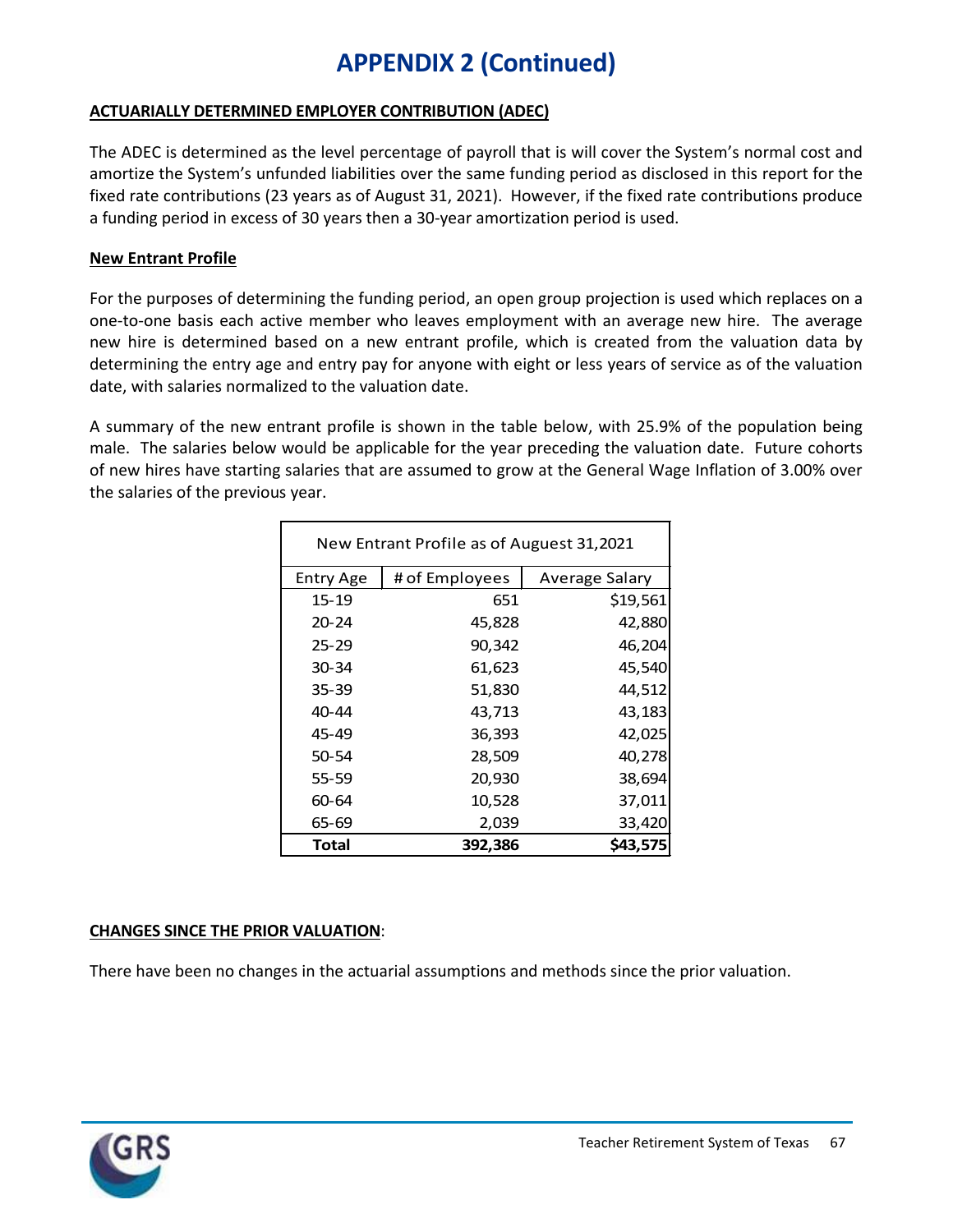**GLOSSARY**

**DEFINITION OF ACTUARIAL TERMS**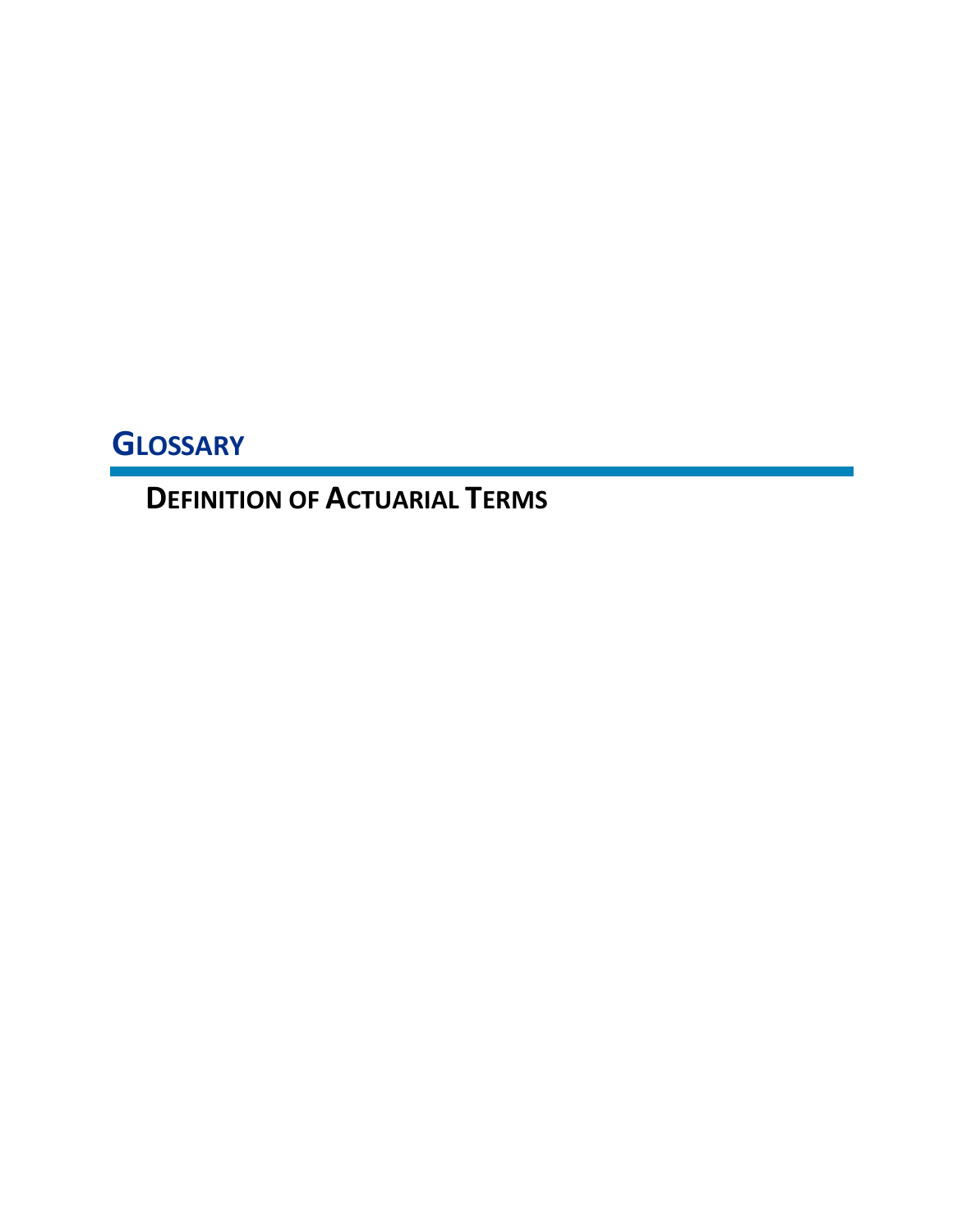# **GLOSSARY**

### **Definition of Actuarial Terms**

H.B. 2206 as passed by the 1979 Legislature requires that any actuarial study of a public retirement system include "a complete definition of each actuarial term used in the study". In our report we have attempted to avoid the use of a multitude of complex actuarial terminology, but we realize that different users of our reports may have differing opinions as to what constitutes an "actuarial term". Accordingly, in keeping with the intent and the spirit of the law, we offer the following definitions of several terms contained in this report which might be considered actuarial in nature. Any qualified user of our report who believes that additional terms should be included is invited to communicate such terms either directly to us or through the Teacher Retirement System of Texas.

- *1. Actuarial Accrued Liability* for benefits payable in the future to present members, it will equal the present value of benefits payable in the future to them less the present value of future normal costs.
- *2. Actuarial Assumptions* assumptions as to future experience under the System. Current actuarial assumptions are detailed in Appendix 2 of the current annual valuation report. Assumptions include future fund earning rates, rates of future salary increases, and rates of death (both before and after retirement), disability, retirement, and withdrawal as well as overall payroll growth. Effective August 31, 1985, select and ultimate assumptions were adopted for retirement and withdrawal rates and the salary scale.
- *3. Actuarial Gain or Actuarial Loss* a measure of the difference between actual experience and assumed experience of the System. Through the actuarial assumptions, rates of decrements, rates of salary increases, and rates of fund earnings have been forecasted. To the extent that actual experience differs from that assumed, actuarial liabilities emerge which may be the same as forecasted, or they may be larger or smaller than projected. Actuarial gains are due to favorable experience, e.g., the System's assets earn more than projected, salaries do not increase as fast as assumed, members retire later than assumed, etc. Favorable experience means actual results produce actuarial liabilities not as large as projected by the actuarial assumptions. On the other hand, actuarial losses are the result of unfavorable experience, i.e., actual results that produce actuarial liabilities which are larger than projected. Actuarial gains will shorten the time required for funding of the actuarial balance sheet deficiency while actuarial losses will lengthen the funding period.
- *4. Actuarial Liabilities* the actuarially determined present value of future benefits to be provided by the System. There are separate actuarially determined present values for retired members and nonretired members (either active or inactive). When applied to active members, it takes into account benefits which will be earned through future service and future salary increases.
- *5. Actuarial Value of Assets* the value of present System assets for valuation purposes. Prior to August 31, 1985, this value was the same as the book value of assets. Beginning August 31, 1985, through August 31, 1993, this value was calculated under the "market over book adjusted asset valuation method." Beginning August 31, 1993, this value is calculated under a five-year phase-in of the excess (shortfall) between expected and actual income return on the market value of assets.